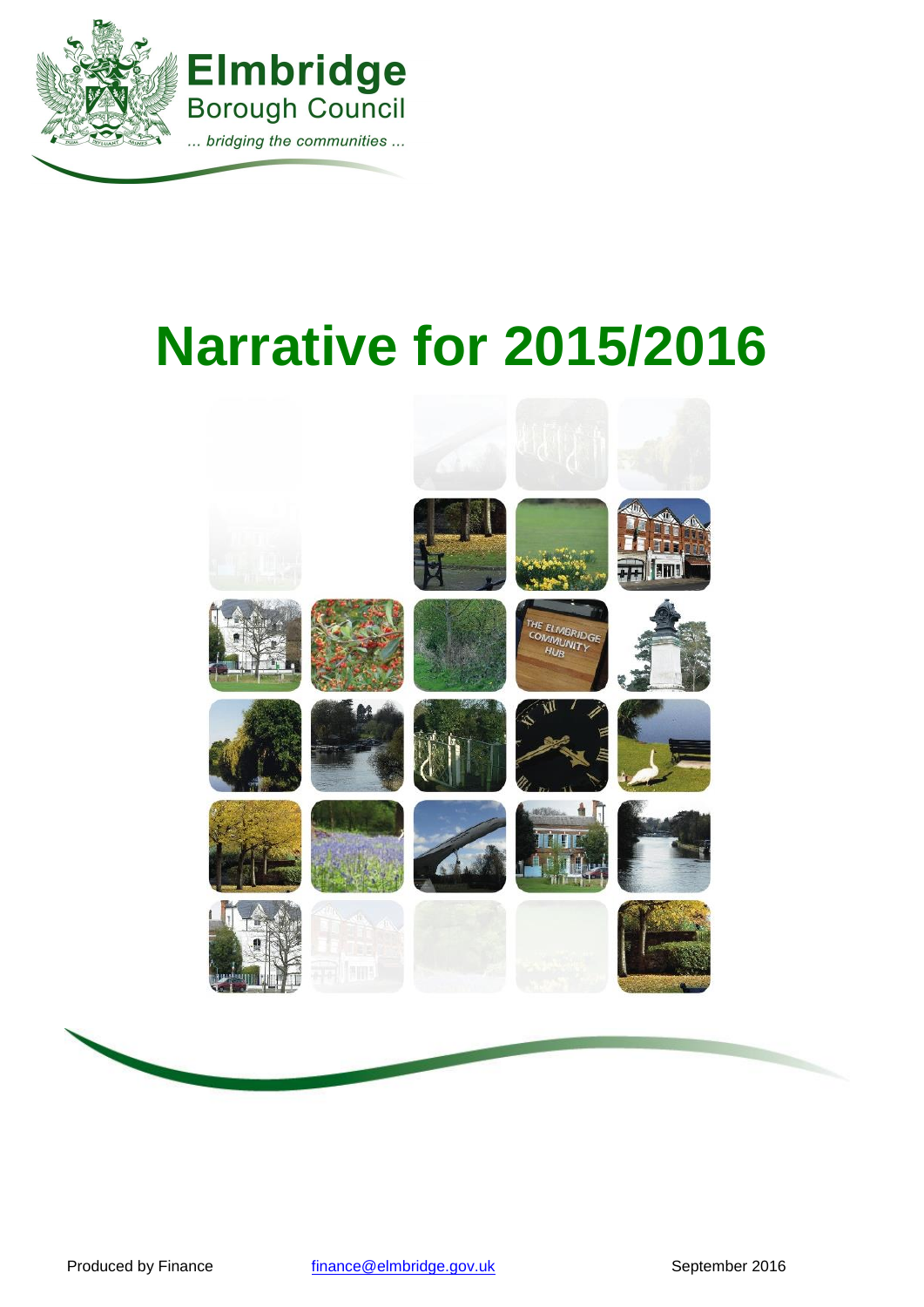# **Narrative for 2015/16**

#### **Summary of Financial Performance in the year.**

In the financial year to 31 March 2016, the Council delivered its services at a cost within the approved budget of £16,995,920. This is in accordance with the Council's medium term financial strategy, and robust financial management of the Council's services has enabled further savings to be made during the year.

The Council's General Fund balance stands at £4 million as at 31 March 2016. The Council's financial health has continued to strengthen and this capacity will be needed to provide a firm financial foundation for the Council to deliver services in what is a very challenging financial climate in the public sector for the medium term, with risk on the economic recovery and uncertainty around Local Government funding.

The Council has recognised in strategic terms that the local authority needs to reduce its dependency on Government revenue funding when public funds are so highly constrained, through effective use of assets and increased income from investment properties, as the clear message from Central Government is that Councils should fund local services with locally raised revenues.

#### **Financial Planning**

The role of the Council's financial planning process is to support the achievement of the Council's Strategic Priorities, Corporate Plan and the Community Strategy. The main driver for the budget and savings options developed is the administration's desire to provide high quality services that are in line with Council priorities and residents needs at the least possible cost to Council Tax payers.

The objectives of the Council's financial strategy are to:

- Prioritise resources to align spending plans with the Council's vision and strategic priorities
- Provide a robust framework to assist the decision making process
- Maintain a balanced budget position, and to set a medium and long term financial plan maintaining and strengthening that position
- Continue to deliver value for money to our residents
- Exercise probity, prudence and strong financial control
- Manage risk, including strengthening reserves & levels of investment income
- Continually review budgets to ensure that resources are targeted on key priorities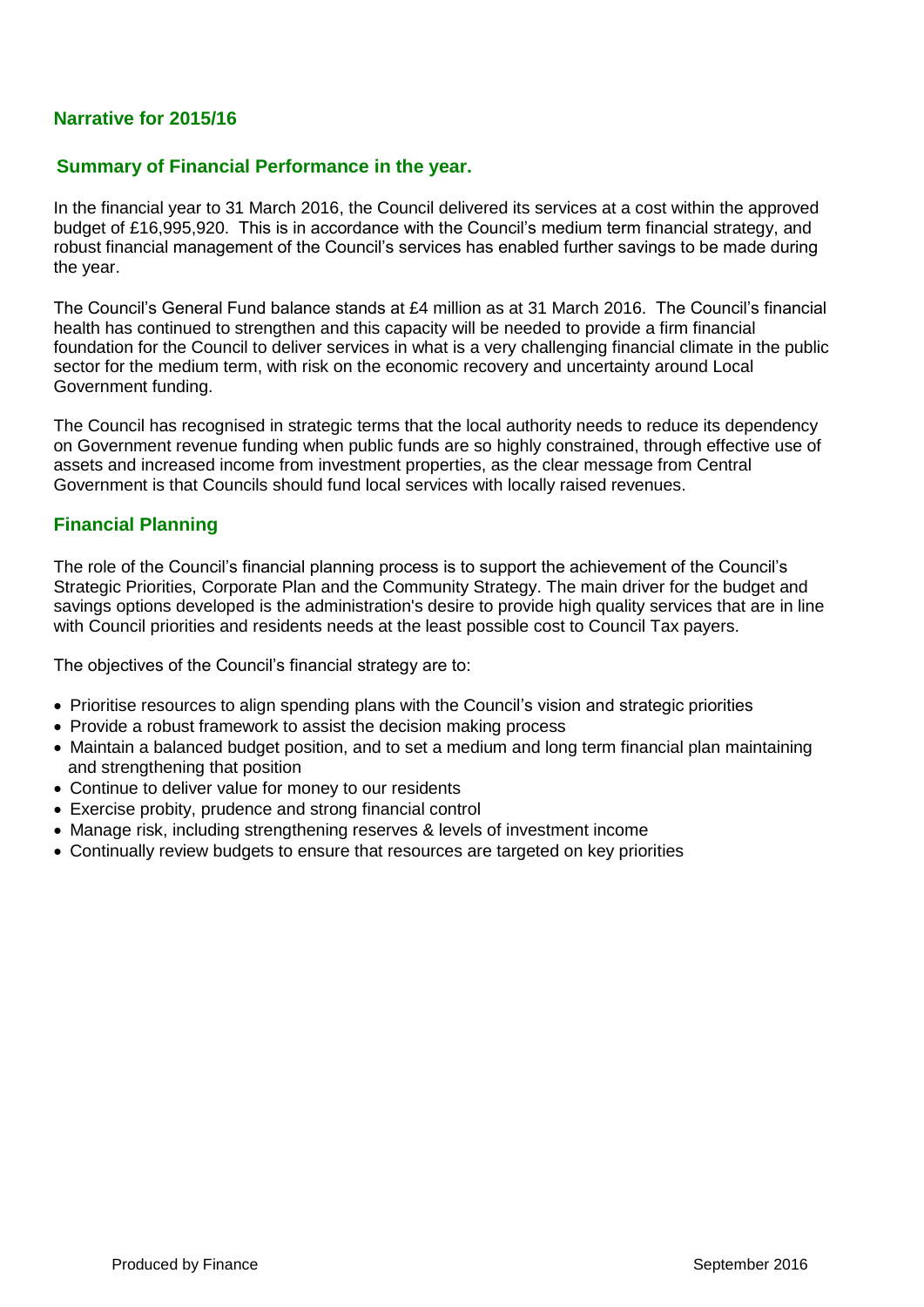# **Non-Financial Performance**

A summary of the results of a resident panel survey are set out in the table below:

|                                                                                                                    | 2013    | 2014    | 2015 |
|--------------------------------------------------------------------------------------------------------------------|---------|---------|------|
|                                                                                                                    | %       | %       | ℅    |
|                                                                                                                    |         |         |      |
| Residents agree that the Council provides Value for Money                                                          | 73      | 73      | 75   |
| <b>Satisfaction with Invidual Services</b>                                                                         |         |         |      |
| Environmental Services (includes noise nuisance, food hygiene,<br>pest control, licensing and removal of graffiti) | 76      | 85      | 73   |
| Waste Collection, recycling, refuse and food collection                                                            | $n/a$ * | $n/a$ * | 89   |
| <b>Street Cleaning</b>                                                                                             | $n/a$ * | $n/a$ * | 75   |
| <b>Planning Services</b>                                                                                           | 39      | 44      | 41   |
| <b>Community Support Services</b>                                                                                  | 31      | 29      | 32   |
| Leisure and Cultural Services                                                                                      | 68      | 68      | 63   |
| <b>Housing Services</b>                                                                                            | 17      | 13      | 18   |
| <b>Local Taxation</b>                                                                                              | 75      | 78      | 77   |
| Overall Satisfaction with the way Elmbridge runs its<br>services                                                   | 86      | 88      | 88   |
| Top three Priorities identified for the Council for the next five years were:                                      |         |         |      |
| Protecting the character of the area from building development                                                     | 52      | 57      | 62   |
| Working with the Police to keep crime and anti-social behaviour<br>low                                             | 52      | 50      | 46   |
| Minimise council tax                                                                                               | 41      | 33      | 35   |

\* - These questions were not part of the survey in 2013 or 2014

In September 2015, the annual Residents' Panel survey was sent to 1,561 panel members. Responses were received from 602 Panel members, giving a response rate of 38% (2014 – 43%, 2013 – 45%). The purpose of the survey is to obtain residents view of the Councils performance and priorities of the residents and taxpayers of the Council.

The top priorities were ascertained by asking what issues were most important for residents, with respondents allowed to tick up to three questions from a selection of thirteen.

Further details of the Residents Panel Survey can be found on the council's website [www.elmbridge.gov.uk.](http://www.elmbridge.gov.uk/)

#### **Budget and Actual Expenditure 2015/16**

Budget proposals for 2015/16 were reported to Members through various Cabinet, Overview and Scrutiny Committees, Performance and Finance Panel and Council between September 2014 and February 2015.

The Council's approach to setting the budget involved detailed consideration of financial risk, so that this can be factored into budget decisions. Risks arising in the current year have also been considered in the budget-setting process enabling the Council to move forward with increased confidence.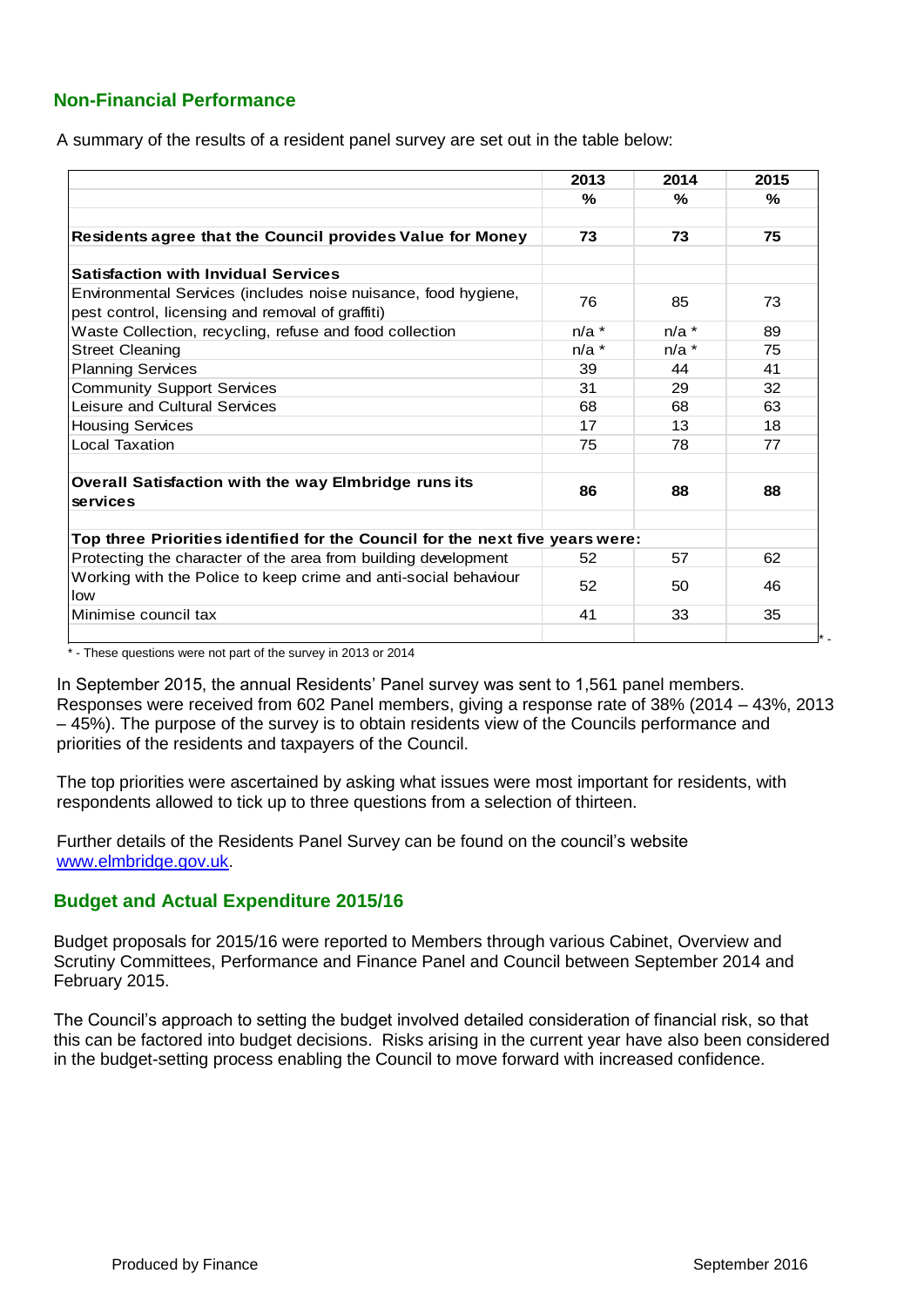The 2015/16 Budget incorporated savings and reductions of £1.5 million. The main components of the budget for 2015/16, and how they compare with actual income and expenditure to the year are:

|                                                        | 2014/15       | 2015/16         |         |                                           |       |  |
|--------------------------------------------------------|---------------|-----------------|---------|-------------------------------------------|-------|--|
|                                                        |               | <b>Original</b> |         |                                           |       |  |
| <b>Portfolio</b>                                       | <b>Actual</b> | <b>Budget</b>   |         | <b>Actual Variance to Original Budget</b> |       |  |
|                                                        | £'000         | £'000           | £'000   | £'000                                     | %     |  |
| <b>Community Development</b>                           | 425           | 434             | 435     | 1                                         |       |  |
| <b>Corporate Development</b>                           | 2,528         | 2,451           | 2,640   | 189                                       | 8     |  |
| <b>Environment and Economy</b>                         | 5,460         | 5,837           | 5,960   | 123                                       |       |  |
| <b>Highways and Transport</b>                          | (811)         | (1,602)         | (974)   | 627                                       | 39    |  |
| <b>Housing</b>                                         | 2,100         | 2,305           | 1,832   | (473)                                     | (21)  |  |
| Leisure and Culture                                    | 4,443         | 4,500           | 4,221   | (279)                                     | (6)   |  |
| <b>Licensing Committee</b>                             | 172           | 162             | 139     | (23)                                      | (14)  |  |
| <b>Regulatory Affairs</b>                              | 694           | 747             | 662     | (85)                                      | (11)  |  |
| <b>Resources</b>                                       | 1,673         | 1,941           | (434)   | (2,375)                                   | (122) |  |
| Social                                                 | 2,262         | 2,641           | 2,186   | (455)                                     | (17)  |  |
| <b>Planning Committee</b>                              | 1,247         | 1,406           | 1,169   | (237)                                     | (17)  |  |
|                                                        | 20,193        | 20,822          | 17,835  | (2,986)                                   | (14)  |  |
| <b>Asset Rentals</b>                                   | (2, 111)      | (2,045)         | (2,045) |                                           |       |  |
| <b>Interest on Balances</b>                            | (630)         | (725)           | (684)   | 41                                        | 6     |  |
| <b>Contribution From Interest Equalisation Reserve</b> | (276)         | (570)           | (425)   | 145                                       | 25    |  |
| <b>Contribution From Revenue Contingency Reserve</b>   |               | (84)            |         | 84                                        | 100   |  |
| <b>Purchase of Investment Property</b>                 |               |                 | 2,300   | 2,300                                     |       |  |
| <b>Transfer from Council Tax Freeze Grant Reserve</b>  | (313)         | (313)           | (313)   |                                           |       |  |
| <b>Council Tax Freeze Grant</b>                        | (132)         | (133)           | (131)   | $\overline{2}$                            |       |  |
| To / (from) Earmarked Reserves                         | 3             | (253)           | 161     | 415                                       | 164   |  |
| <b>Capital Financing</b>                               | 302           | 297             | 297     |                                           |       |  |
|                                                        | 17,036        | 16,996          | 16,996  | $\blacksquare$                            |       |  |

The main variances between the original budget and the actual position for 2015/16 are summarised in the table below:

|                                        | £'000   |
|----------------------------------------|---------|
| <b>Employee and Running Expenses</b>   | (906)   |
| Income - Rents, Fees and Charges       | (2,038) |
| Change in use of Reserves              | 644     |
| <b>Purchase of Investment Property</b> | 2.300   |

Budgets are monitored on the following basis;

- i. Monthly Departmental monitoring of all income and expenditure and a summary of pre-determined major budgets (particularly income streams) is reported to Council Management Board (CMB).
- ii. First and second quarters The Cabinet receive a budget monitoring report by portfolio along with key financial indicators.
- iii. Third Quarter A revised forecast for the year is produced and reported to CMB and Cabinet.
- iv. Year end The final accounts are produced.

Where major adverse variances are found, corrective action is taken to rectify the position during the year.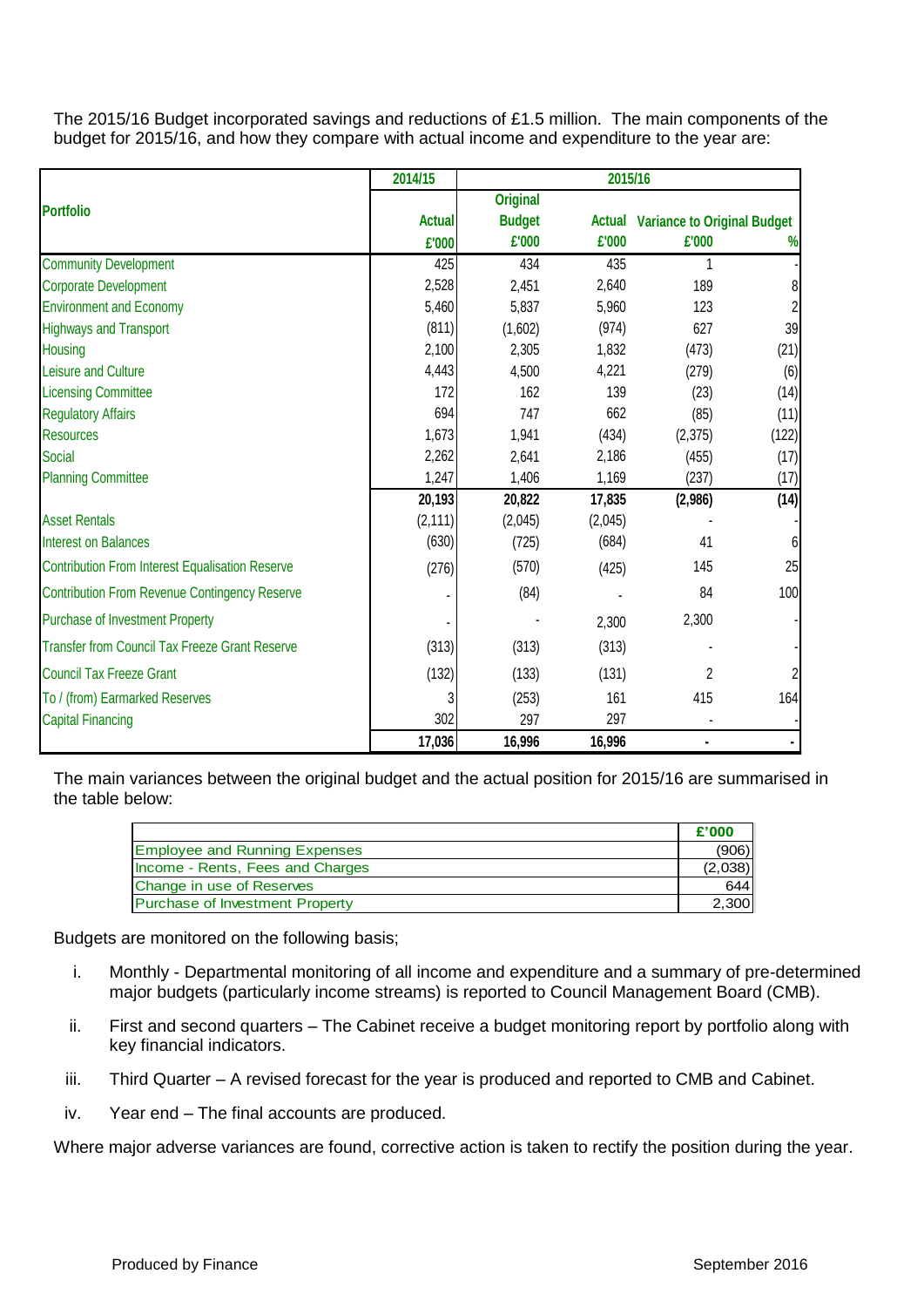# **Accounts for 2015/16**

#### **The Statement of Accounts**

The purpose of the Statement of Accounts is to give residents of Elmbridge, electors, those subject to locally levied taxes and charges, Members of the Council, employees and other interested parties clear information about the Council's finances. The format of the Statement of Accounts is governed by The Code of Practice on Local Authority Accounting in the United Kingdom, published by CIPFA (The Code). To make the document as useful as possible to its audience and so as to make meaningful comparisons between authorities the Code requires:

- All Statement of Accounts to reflect a common pattern of presentation, although at the same time not requiring them to be identical.
- Interpretation and explanation of the Statement of Accounts to be provided.
- The Statement of Accounts and supporting notes to be written in plain English.

The Council's Statement of Accounts for the year 2015/16 includes:

#### **The Statement of Responsibilities**

This outlines the responsibilities of the Council's and the Strategic Director & Deputy Chief Executive responsibilities for the statement of accounts. It also carries the certification of the Strategic Director & Deputy Chief Executive (S151 Officer).

#### **The Audit Opinion and Certificate**

This is provided by Grant Thornton following the completion of the annual audit by September of the following financial year.

#### **Annual Governance Statement (AGS)**

The AGS is not part of the accounts but shown alongside them. The statement sets out the main components of internal control and the framework within which the Council's internal control is managed and reviewed, including arrangements for internal audit. It also reports on significant weaknesses and areas for improvement identified and the actions taken to rectify or strengthen these areas. The statement is signed by the Chief Executive and the Leader of the Council.

#### **The Statement of Accounting Policies**

This explains the basis for the recognition, measurement and disclosure of figures and events in the accounts and is intended to aid the reader's understanding of the accounts.

#### **Core Financial Statements**

#### **The Movement in Reserves Statement**

This statement shows the movement in the year on the different reserves held by the Authority, analysed into 'usable reserves' (i.e. those that can be applied to fund specific items of expenditure or reduce local taxation) and other unusable reserves. The Surplus or (Deficit) on the Provision of Services line shows the true economic cost of providing the Authority's services, more details of which are shown in the Comprehensive Income and Expenditure Statement. These are different from the statutory amounts required to be charged to the General Fund Balance Account for Council Tax setting. The Net Increase/Decrease before Transfers to Earmarked Reserves line shows the statutory General Fund Balance before any discretionary transfers to or from earmarked reserves undertaken by the Council. In order to aid clarity, the Council had an element of the general reserve earmarked for specific uses, these have now been established as earmarked reserves.

The main reason for the decrease in the level of Earmarked Reserves is the use of the Property Acquisition and New Homes Bonus Reserves use to fund an investment property purchase.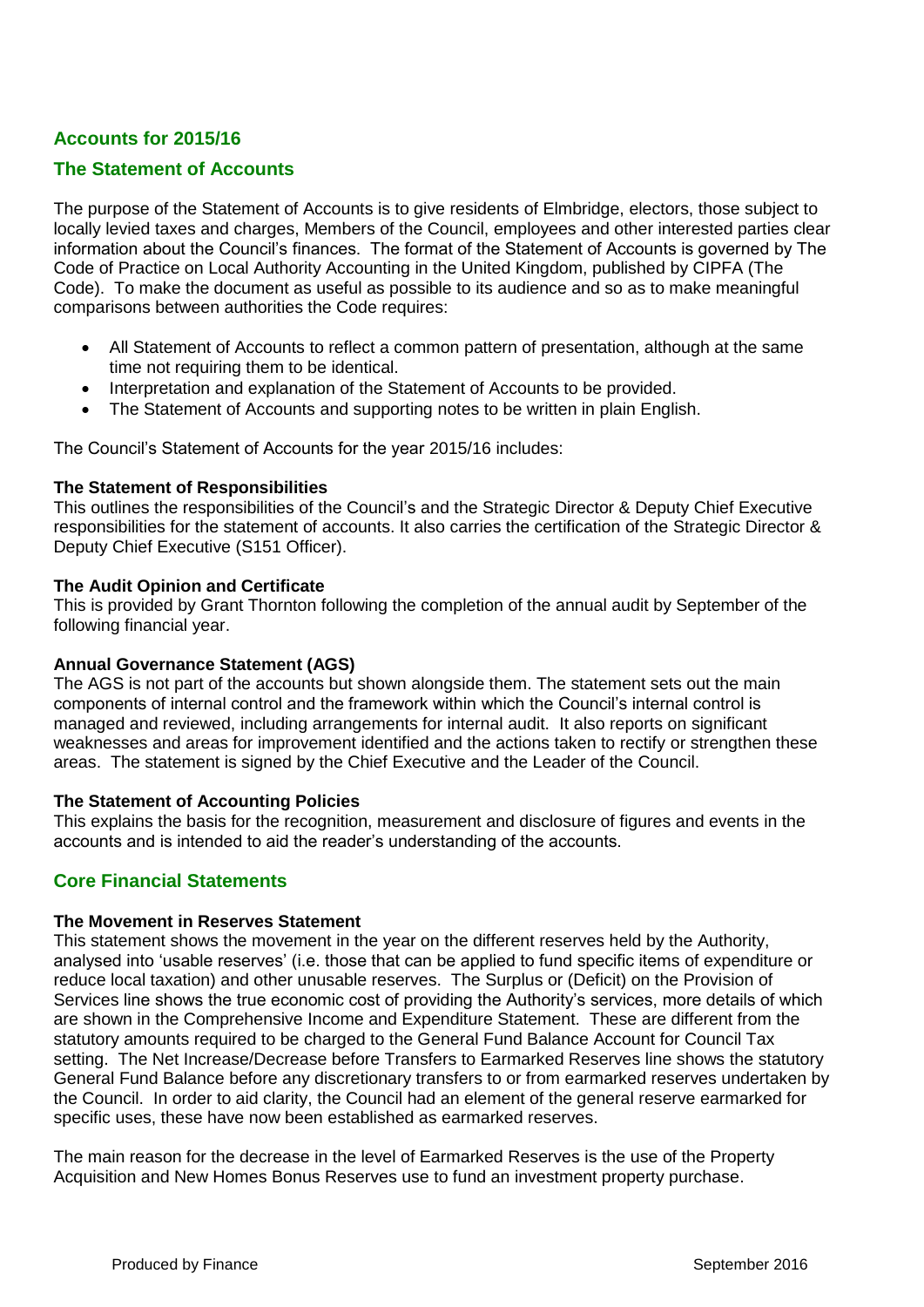#### **The Comprehensive Income and Expenditure Account**

This statement shows the accounting cost in the year of providing services in accordance with generally accepted accounting practices, rather than the amount to be funded from taxation. Authorities raise taxation to cover expenditure in accordance with regulations; this may be different from the accounting cost. The taxation position is shown in the Movement in Reserves Statement.

#### **The Balance Sheet**

The Balance Sheet shows the value as at the Balance Sheet date of the assets and liabilities recognised by the Authority. The net assets of the Authority (assets less liabilities) are matched by the reserves held by the Authority. Reserves are reported in two categories. The first category of reserves are usable reserves, i.e. those reserves that the Authority may use to provide services, subject to the need to maintain a prudent level of reserves and any statutory limitations on their use (for example the Capital Receipts Reserve may only be used to fund capital expenditure or repay debt). The second category of reserves is those that the Authority is not able to use to provide services. This category of reserves includes reserves that hold unrealised gains and losses (for example the Revaluation Reserve), where amounts would only become available to provide services if the assets are sold; and reserves that hold timing differences shown in the Movement in Reserves Statement line 'Adjustments between accounting basis and funding basis under regulations'.

The Councils working capital ratio (current assets / current liabilities) at 31 March 2016 is 3.0 (3.6 at 31 March 2015). The working capital provides an indication of the council's ability to pay its debts within one year. The higher the ratio, the more liquid the organisation.

#### **The Cash Flow Statement**

The Cash Flow Statement shows the changes in cash and cash equivalents of the Authority during the reporting period. The statement shows how the Authority generates and uses cash and cash equivalents by classifying cash flows as operating, investing and financing activities. The amount of net cash flows arising from operating activities is a key indicator of the extent to which the operations of the Authority are funded by way of taxation and grant income or from the recipients of services provided by the Authority. Investing activities represent the extent to which cash outflows have been made for resources, which are intended to contribute to the Authority's future service delivery. Cash flows arising from financing activities are useful in predicting claims on future cash flows by providers of capital (i.e. borrowing) to the Authority.

#### **Notes to the Core Financial Statements**

These provide supporting and explanatory information on the Core Financial Statements.

#### **The Collection Fund Statement**

The Collection Fund is an agent's statement that reflects the statutory obligation for billing authorities to maintain a separate Collection Fund. The statement shows the transactions of Elmbridge as the billing authority in relation to the collection from taxpayers, and distribution to local authorities and the Government, of council tax and non-domestic rates.

In 2015/16 the Council joined a pooling arrangement with three other Surrey District Councils and Surrey County Council for Business Rates. As a result, the Council stands to gain an additional £1m as its share of the pooling arrangement which would otherwise have been paid to Central Government. Due to the complexities of the way the Business Rates Collection Fund operates this will only be available to spend in 2017/18.

The method for distributing and accounting for non-domestic rates changed from 1 April 2013 with the introduction of the Business Rates Retention Scheme, under which local authorities are permitted to retain a proportion of any revenue growth against a baseline set by Government. For further information, refer to the Collection Fund Income & Expenditure account and notes.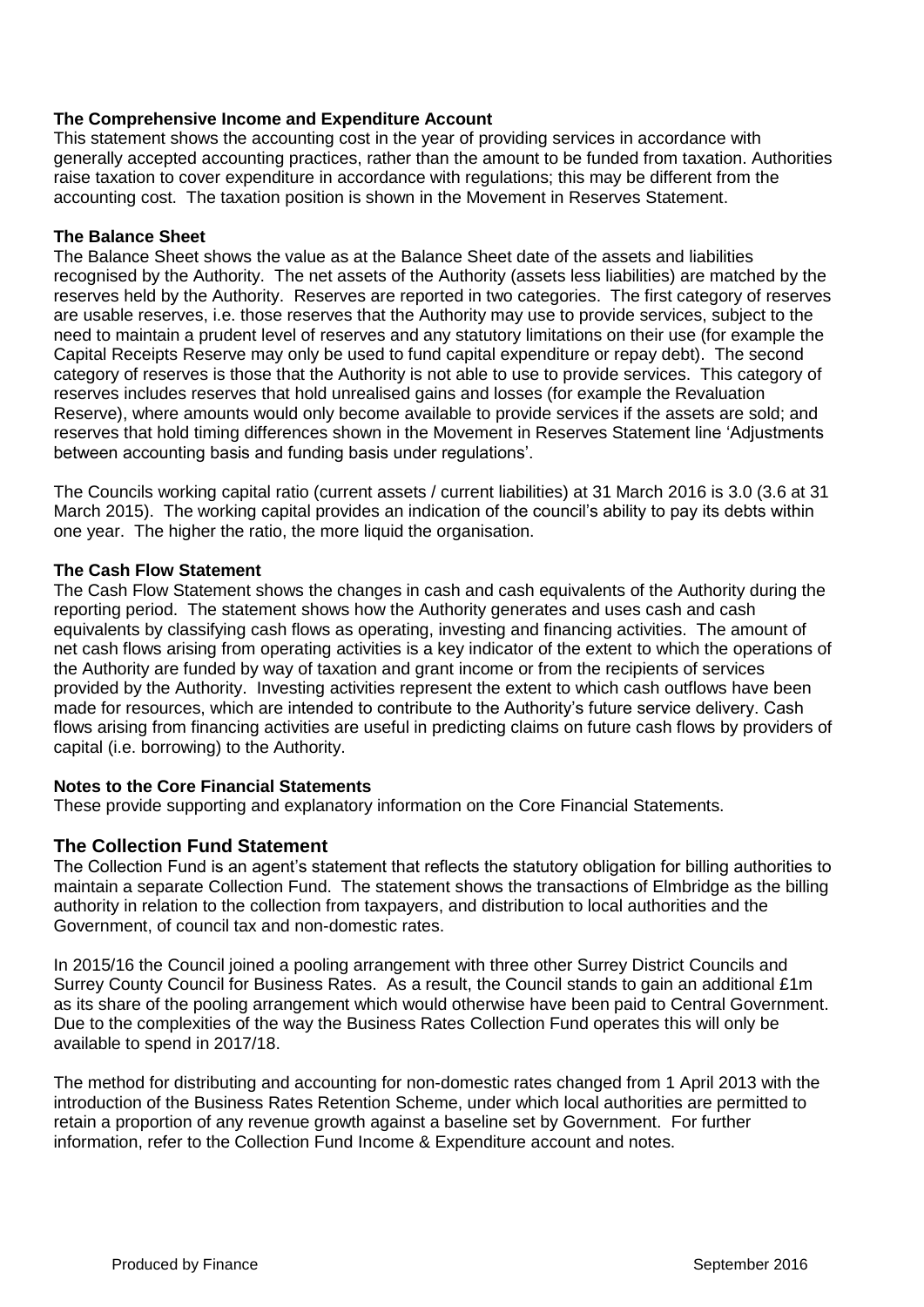# **Material Assets and Liabilities**

The Council purchased an investment property for £7.4 million with a yield of approximately 6% in Weybridge. In addition, it has been established that significant works need to be undertaken at one of the Councils Car Parks, the provision has been increased to £1m.

The Council established a Building Control mutual in August 2015. The Council will share in any future profits; however, it has provided a guarantee in relation to the Local Government Pension Scheme for the employees transferring of £0.7 million, this has been disclosed as a contingent liability on the basis that the guarantee only has an impact on the taxpayer if the mutual ceases to trade.

#### **Pensions**

These Statements have been prepared in accordance with International Accounting Standard (IAS) 19 – Employee Benefits. The Balance Sheet shows a Pensions liability of £46.4 million, which reduces the total reserves of the Council by some 31%. Further explanatory notes are provided in the Statement of Accounting Policies and in the notes to the Core Financial Statements.

## **Significant Changes in Accounting Policies and Requirements**

There have been no significant changes in Accounting Policies and requirements for 2015/16.

#### **Borrowing and Cash Flow**

The Council has £4,540,000 of borrowing outstanding at 31 March 2016 from the Public Works Loan Board (PWLB). £1,500,000 was borrowed to part fund the building of the Xcel Leisure facility and £3,500,000 was borrowed to part fund the purchase of the shops in Cobham in 2012.

The Council has sufficient resources to fund its Capital program but may decide to borrow based on interest rates and regulations. The Council is not allowed to borrow to fund revenue expenditure but has a balanced budget with its expenditure being financed from fees and charges, rental income from property holdings government grants and Council Tax, although the grant from Central Government is expected to cease by 2019/10.

## **Capital Expenditure**

During the year the following items of major capital works and purchases were undertaken:

| 2014/15 |                                                        | 2015/16 |
|---------|--------------------------------------------------------|---------|
| £'000   |                                                        | £'000   |
|         | - Investment Properties                                | 7,384   |
|         | - Waterside Drive                                      | 1,441   |
|         | 839 Affordable Housing - Purchase of British Legion    |         |
|         | 309 Other Public Building Acquisition and Enhancements | 285     |
|         | 413 Private Sector Housing Grants                      | 409     |
|         | 299 Affordable Housing Grants / Loans                  | 435     |
|         | 273 Grant Expenditure - CIL / ECIF / Other             | 445     |
|         | 417 Other                                              | 499     |
|         | 432 IT Development                                     | 399     |
|         | 154 Car Park Improvements                              | 3       |
|         | 252 Playground Refurbishments / Tennis Courts          | 60      |
| 3,388   | Total                                                  | 11,360  |

The total capital receipts received which can only be used to fund capital expenditure was £2,179,000 with £1,656,000 being received as part of the agreement with Elmbridge Housing Trust (Paragon) for the Council's proportion of the sale of former council houses.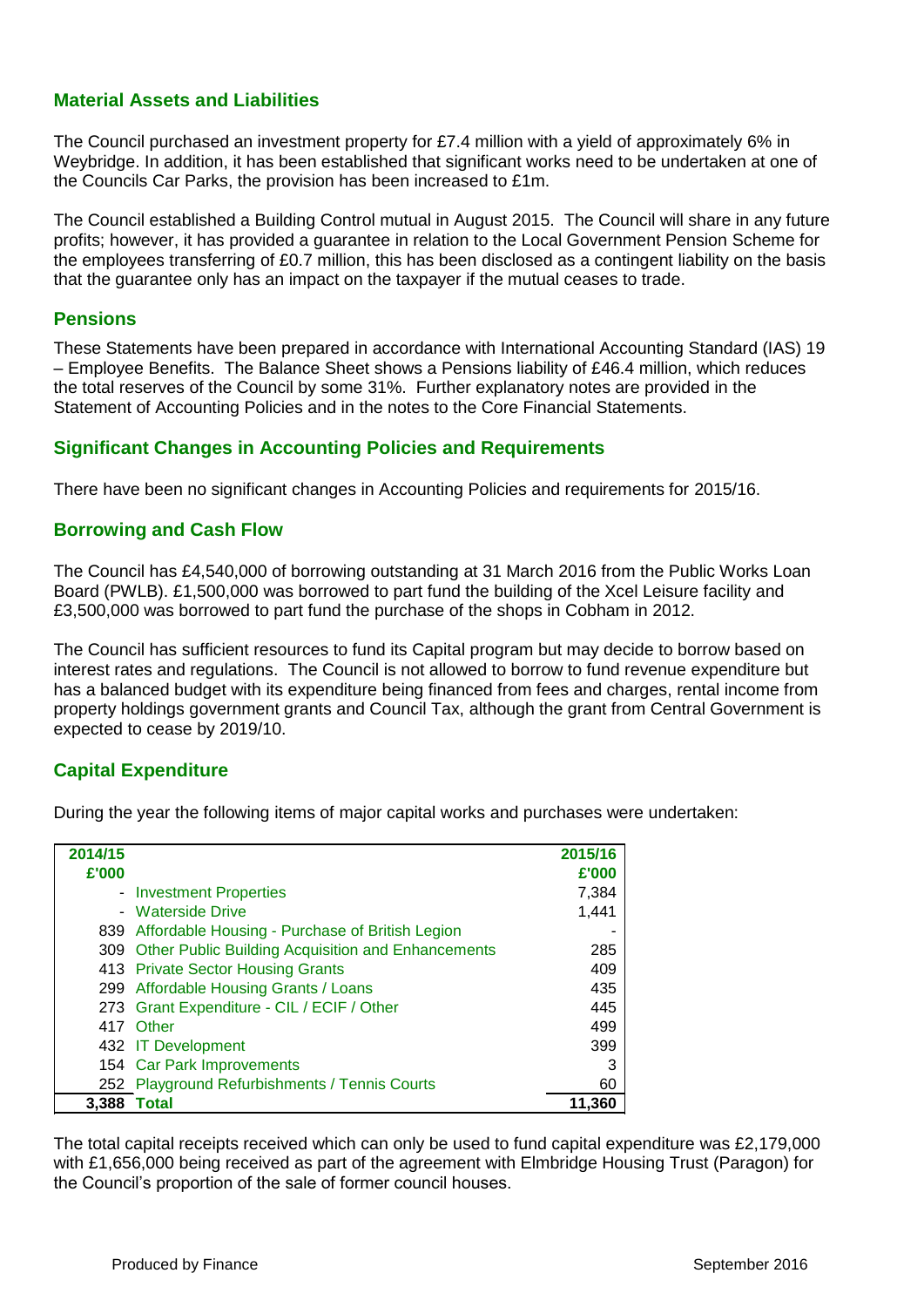The Council set its capital programme in February 2016 with spending plans being funded as follows:

|                          | <b>Total Funds Available at</b> | <b>Budgeted Spend</b> |
|--------------------------|---------------------------------|-----------------------|
|                          | <b>31 March 2016</b>            | 2016/17               |
|                          | £'000                           | £'000                 |
| <b>Capital Receipts</b>  | 11,395                          | 2,148                 |
| <b>Capital Grants</b>    | 9,920                           | 5,971                 |
| <b>Revenue Resources</b> | 1.662                           | 1,662                 |
| <b>Borrowing*</b>        | ٠                               | 10,000                |
|                          | 22.977                          | 19,781                |

\*Subject to suitable investment/asset development opportunities being identified.

## **Significant Provisions or Contingencies and Material Write-Offs**

There have been no material provisions or write-offs made during the year. Details of provisions can be found in the notes to the Statement of Accounts

#### **Current Economic Climate**

The economic crisis that descended on the global economy since the autumn of 2008 produced volatility in income received by the Council from fees and charges. In setting the 2015/16 budget there was still uncertainty about the ongoing impact on income streams such as car park income, council tax collection, building control and planning fees. However, overall the total income received from fees and charges during the year exceeded the budget. The income received from fees and charges is very much dependant on the disposable income of individuals and therefore remains an area of concern which will be closely monitored.

#### **The adequacy of balances and reserves to withstand future financial pressures**

The Council maintains a level of General Fund balances to provide a measure of protection against risk. Without the protection provided by reserves, any unforeseen expenditure would have to be met either by increases in Council Tax or immediate savings (potentially through reductions in service levels and redundancies)

The Revenue Risk Reserve together with the Interest Equalisation Reserve are used to mitigate revenue budget risks and interest rate risks facing the Council during the year such as shortfall in income or increase in expenditure.

The Land Charges Service is required to break even over a rolling three-year period. In order to provide for any future shortfalls in income, in accordance with accountancy practice, the surplus income has been established as a reserve, which can only be used to improve the service.

The Council is determined to address the financial challenges presented by the wider economic difficulties and stringent resource constraints by utilising focused risk management and by embracing all opportunities available to deliver more effective and efficient services for our community.

The forecast over the next three years is that in order to have a balanced budget the Council will need to find savings of approximately £5 million based on the Medium Term Financial Strategy approved by Council in February 2016. The Council manages financial risk by maintaining adequate reserves to help ensure that the medium term policy programme is sustainable, in 2015/16 £0.6 million of reserves were used and the 2016/17 Budget includes the use of £1.2 million of reserves.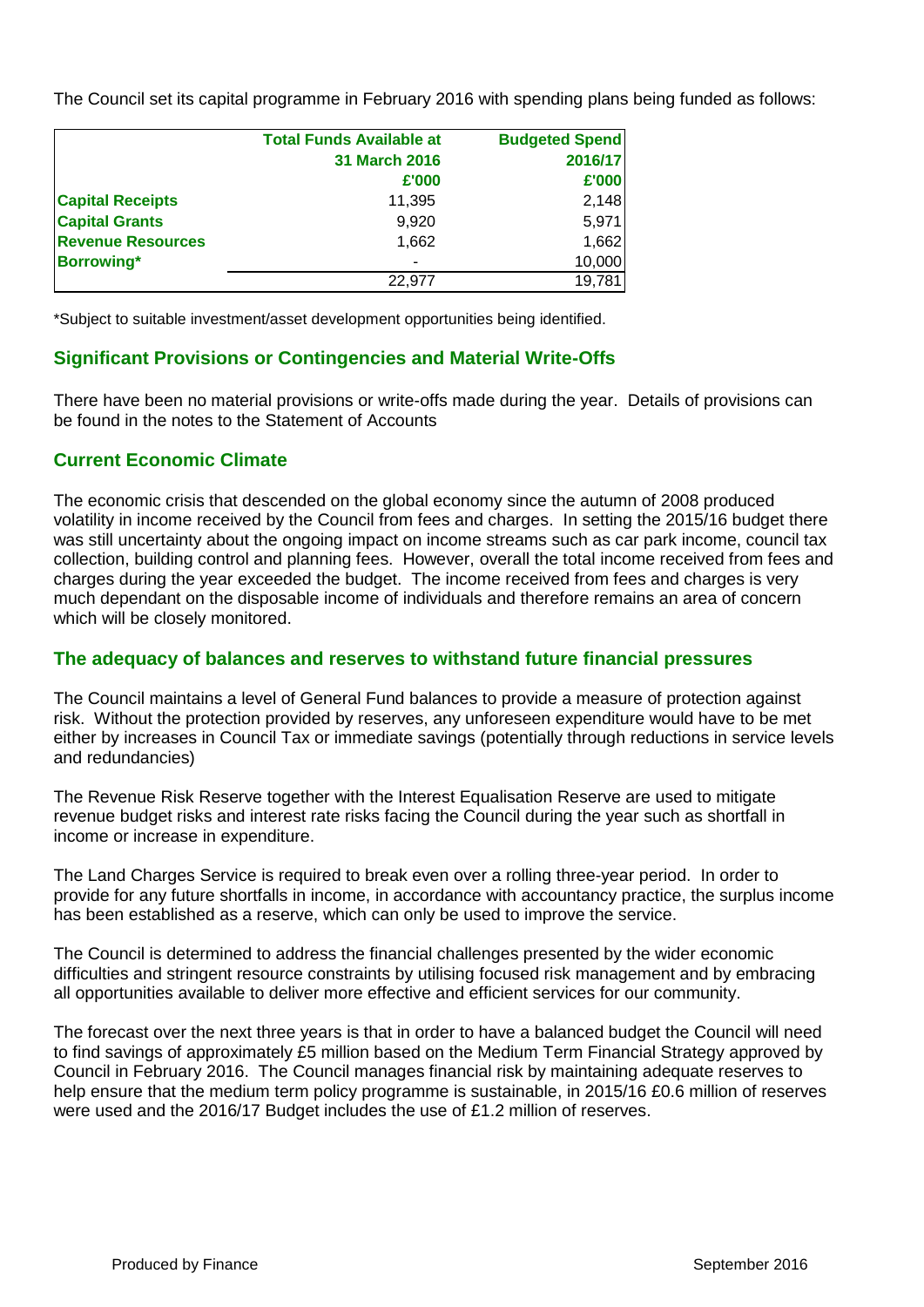A summary of the Medium Term Financial Strategy is set out below:

|                                                                                   | 2016/17       | 2017/18         | 2018/19         | 2019/20         |
|-----------------------------------------------------------------------------------|---------------|-----------------|-----------------|-----------------|
|                                                                                   | <b>Budget</b> | <b>Forecast</b> | <b>Forecast</b> | <b>Forecast</b> |
|                                                                                   | £'000         | £'000           | £'000           | £'000           |
| <b>Net Budget Requirement to Provide Services</b>                                 | 18,349        | 17,911          | 17,041          | 17,042          |
| <b>Expenditure</b>                                                                |               |                 |                 |                 |
| <b>Growth/Spending Pressures</b>                                                  | 422           | 250             | 250             | 250             |
| Contributions to the Pension Fund                                                 | 231           | 240             | 240             | 240             |
| Employers NI increase on Pension changes                                          | 200           |                 |                 |                 |
| Inflation on Contracts and Pay                                                    | 439           | 500             | 500             | 500             |
| Other Changes - Housing Benefit Administration Grant                              | 97            | 100             | 100             | 100             |
| Apprenticeship Levy                                                               |               | 35              |                 |                 |
| Interest on balances                                                              | 89            |                 |                 |                 |
| Approved Savings/Fees & Charges - February 2016                                   | (1,916)       | (250)           | (250)           |                 |
| <b>Total Budget Requirement</b>                                                   | 17,911        | 18,786          | 17,881          | 18,132          |
| <b>Available Funding (Council Tax, Government Grants and</b><br><b>Reserves</b> ) | 17,911        | 17,041          | 17,042          | 15,762          |
| <b>Budget Gap</b>                                                                 | 0             | 1,744           | 839             | 2,370           |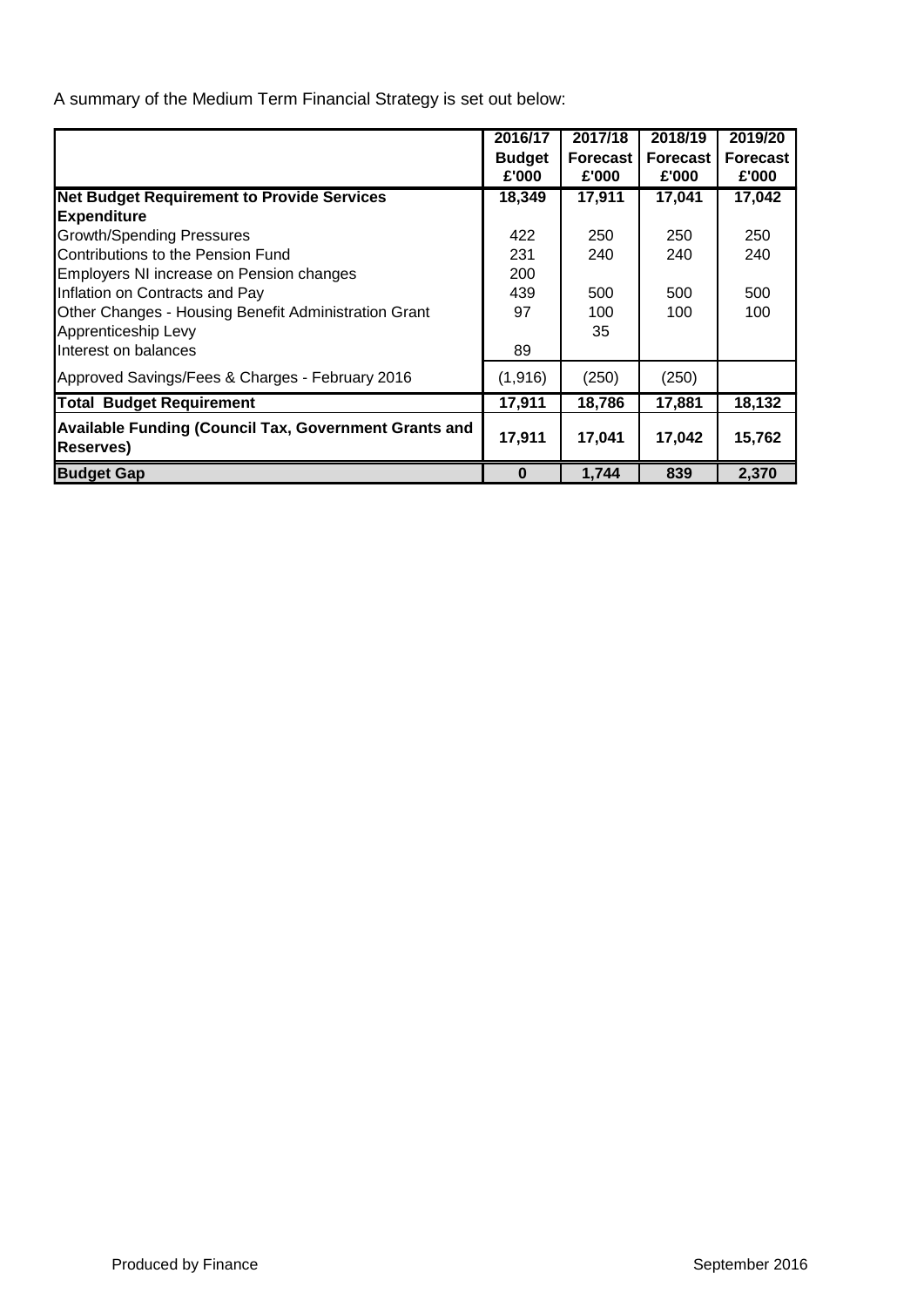

# **Statement of Accounts Year Ended 31 March 2016**



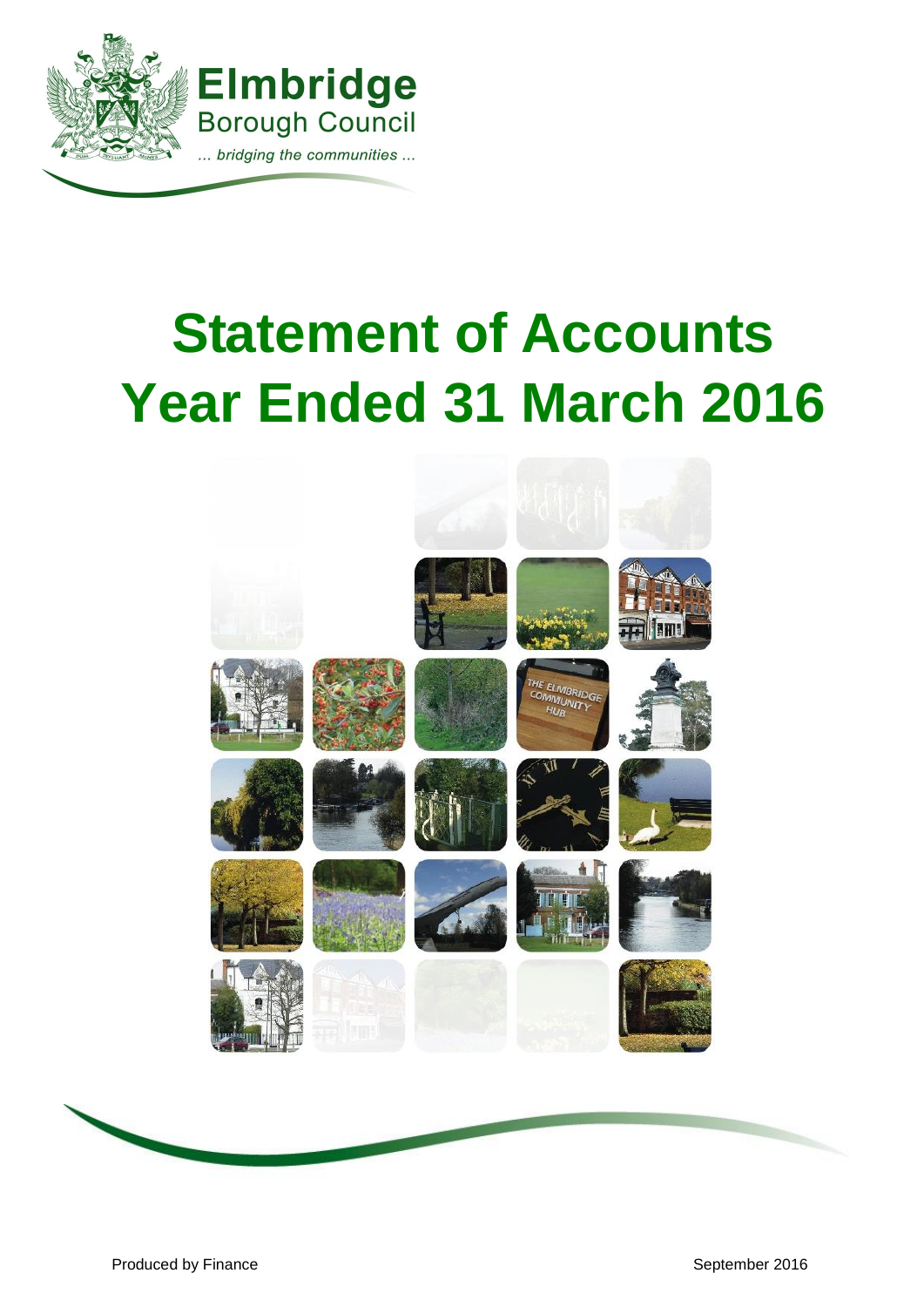# **Contents Page No.**

| <b>Statement of Responsibilities</b>                                 | 2              |
|----------------------------------------------------------------------|----------------|
| Independent Auditor's Report to Members of Elmbridge Borough Council | 3              |
| <b>Core Financial Statements</b>                                     |                |
| Movement in Reserves Statement                                       | 6              |
| Comprehensive Income and Expenditure Statement                       | $\overline{7}$ |
| <b>Balance Sheet</b>                                                 | 8              |
| <b>Cash Flow Statement</b>                                           | 9              |
| Notes to the Core Financial Statements                               | 10             |
| <b>Collection Fund Income and Expenditure Account</b>                | 64             |
| Notes to the Collection Fund Income and Expenditure Account          | 65             |
| <b>Glossary of Terms</b>                                             | 67             |
| Abbreviations                                                        | 70             |
| <b>Annual Governance Statement</b>                                   | 72             |
| Addendum to Annual Governance Statement                              | 78             |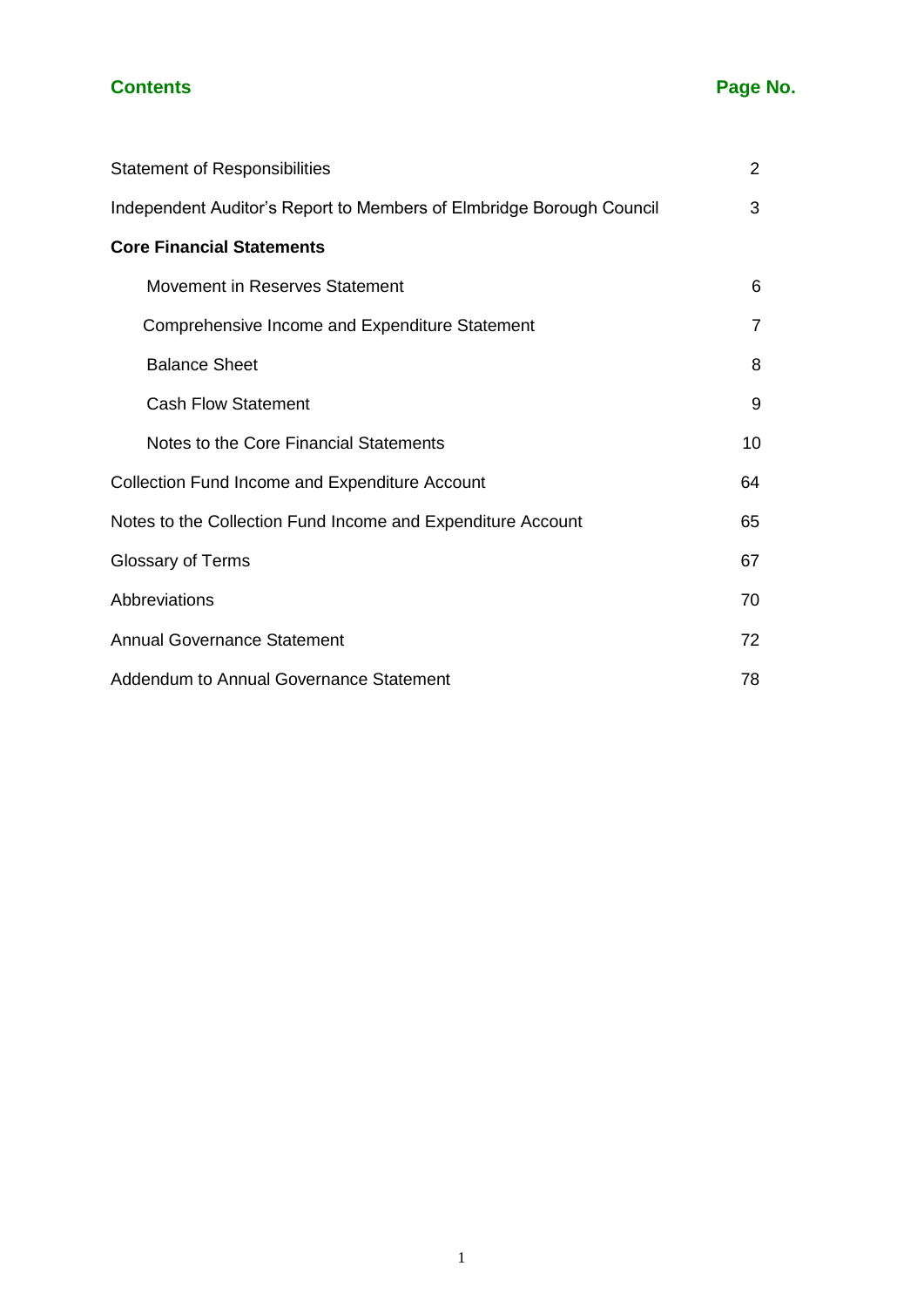# **Statement of Responsibilities**

# **The Council's Responsibilities**

The Council is required to:

- Make arrangements for the proper administration of its financial affairs and to secure that one of its officers has the responsibility for the administration of those affairs. In this Council, the responsibility of Chief Financial Officer is allocated to the S151 Officer;
- Manage its affairs to secure economic, efficient and effective use of resources and safeguard its assets;
- Approve the Statement of Accounts.

# **Approved by Council**

The Statement of Accounts was approved at a meeting of the Audit & Standards Committee on 21 September 2016 after the completion of the audit.

**Councillor Coomes Chair of Audit & Standards Committee September 2016**

# **Responsibilities of S151 Officer as Chief Financial Officer**

The S151 Officer is responsible for the preparation of the Council's Statement of Accounts in accordance with proper practices as set out in the CIPFA/LASAAC *Code of Practice on Local Authority Accounting in the United Kingdom* ("the Code").

In preparing this Statement of Accounts, the S151 Officer has:

- selected suitable accounting policies and then applied them consistently;
- made judgments and estimates that were reasonable and prudent; and
- complied with the Code of Practice.

The Strategic Director & Deputy Chief Executive (S151 Officer) has also:

- Kept proper accounting records which were up to date;
- Taken reasonable steps for the prevention and detection of fraud and other irregularities.

# **Certificate of Chief Financial Officer**

I hereby certify that the Statement of Accounts presents a true and fair view of the financial position and the income and expenditure of the Council for the year ended 31 March 2016 and also that the Statement of Accounts complies with the requirements of the Accounts and Audit Regulations 2011.

Sarah Selvanathan Strategic Director & Deputy Chief Executive (S 151 Officer) September 2016 (Audited version).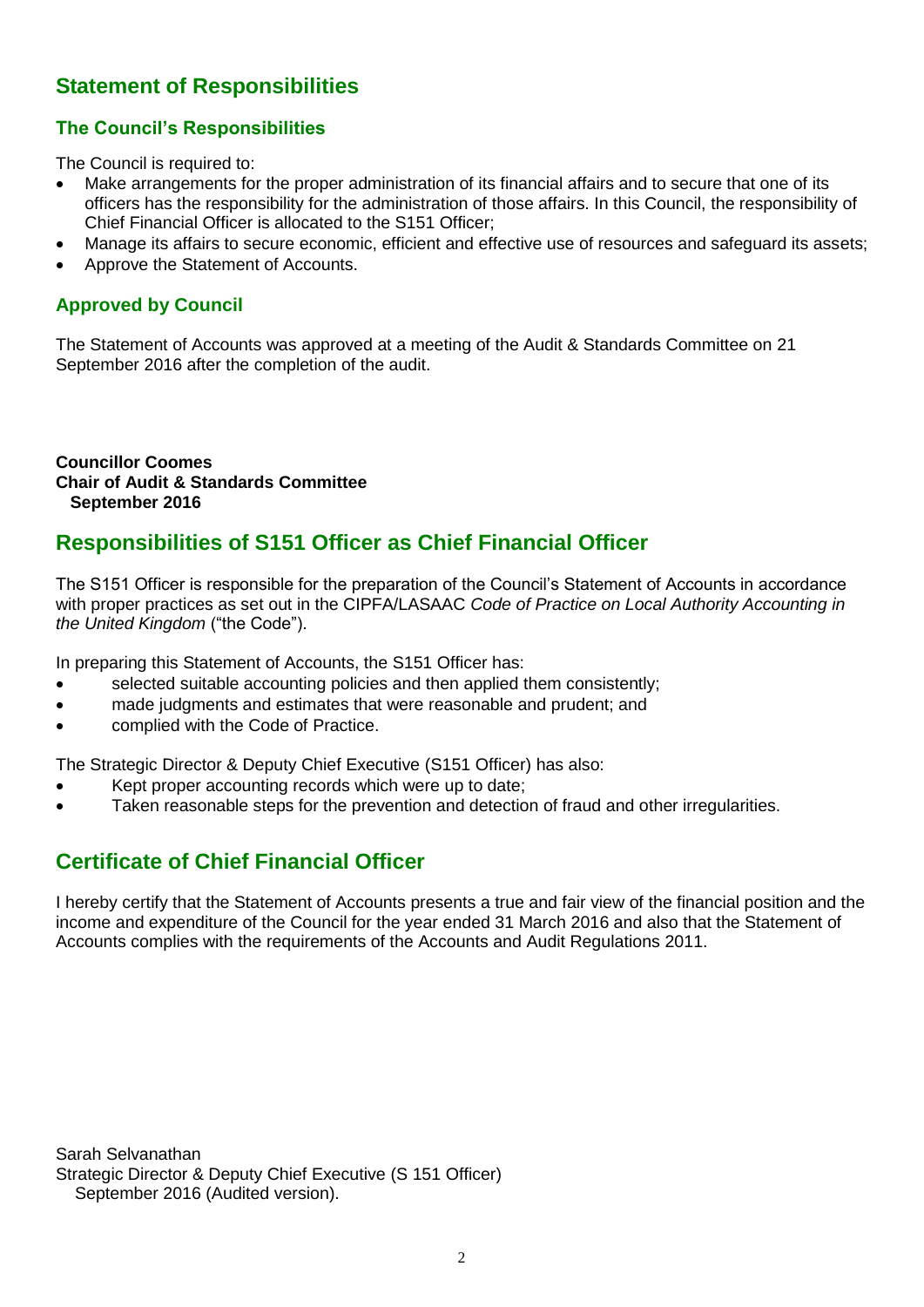# **Independent Auditor's Report to the Members of Elmbridge Borough Council**

We have audited the financial statements of Elmbridge Borough Council (the "Authority") for the year ended 31 March 2016 under the Local Audit and Accountability Act 2014 (the "Act"). The financial statements comprise the Movement in Reserves Statement, the Comprehensive Income and Expenditure Statement, the Balance Sheet, the Cash Flow Statement, the Collection Fund and the related notes. The financial reporting framework that has been applied in their preparation is applicable law and the CIPFA/LASAAC Code of Practice on Local Authority Accounting in the United Kingdom 2015/16.

This report is made solely to the members of the Authority, as a body, in accordance with Part 5 of the Act and as set out in paragraph 43 of the Statement of Responsibilities of Auditors and Audited Bodies published by Public Sector Audit Appointments Limited. Our audit work has been undertaken so that we might state to the members those matters we are required to state to them in an auditor's report and for no other purpose. To the fullest extent permitted by law, we do not accept or assume responsibility to anyone other than the Authority and the Authority's members as a body, for our audit work, for this report, or for the opinions we have formed.

#### **Respective responsibilities of the Strategic Director and Deputy Chief Executive and auditor**

As explained more fully in the Statement of the Strategic Director and Deputy Chief Executive Responsibilities, the Strategic Director and Deputy Chief Executive is responsible for the preparation of the Statement of Accounts, which includes the financial statements, in accordance with proper practices as set out in the CIPFA/LASAAC Code of Practice on Local Authority Accounting in the United Kingdom 2015/16, which give a true and fair view. Our responsibility is to audit and express an opinion on the financial statements in accordance with applicable law and International Standards on Auditing (UK and Ireland). Those standards require us to comply with the Auditing Practices Board's Ethical Standards for Auditors.

#### **Scope of the audit of the financial statements**

An audit involves obtaining evidence about the amounts and disclosures in the financial statements sufficient to give reasonable assurance that the financial statements are free from material misstatement, whether caused by fraud or error. This includes an assessment of whether the accounting policies are appropriate to the Authority's circumstances and have been consistently applied and adequately disclosed; the reasonableness of significant accounting estimates made by the Strategic Director and Deputy Chief Executive; and the overall presentation of the financial statements. In addition, we read all the financial and non-financial information in the Narrative Report and the Annual Governance Statement to identify material inconsistencies with the audited financial statements and to identify any information that is apparently materially incorrect based on, or materially inconsistent with, the knowledge acquired by us in the course of performing the audit. If we become aware of any apparent material misstatements or inconsistencies we consider the implications for our report.

#### **Opinion on financial statements**

In our opinion the financial statements:

- present a true and fair view of the financial position of the Authority as at 31 March 2016 and of its expenditure and income for the year then ended; and
- have been prepared properly in accordance with the CIPFA/LASAAC Code of Practice on Local Authority Accounting in the United Kingdom 2015/16 and applicable law.

#### **Opinion on other matters**

In our opinion, the other information published together with the audited financial statements in the Narrative Report and the Annual Governance Statement is consistent with the audited financial statements.

#### **Matters on which we are required to report by exception**

We are required to report to you if:

- in our opinion the Annual Governance Statement does not comply with the guidance included in 'Delivering Good Governance in Local Government: a Framework' published by CIPFA/SOLACE in June 2007; or
- we issue a report in the public interest under section 24 of the Act; or
- we make a written recommendation to the Authority under section 24 of the Act; or
- we exercise any other special powers of the auditor under the Act.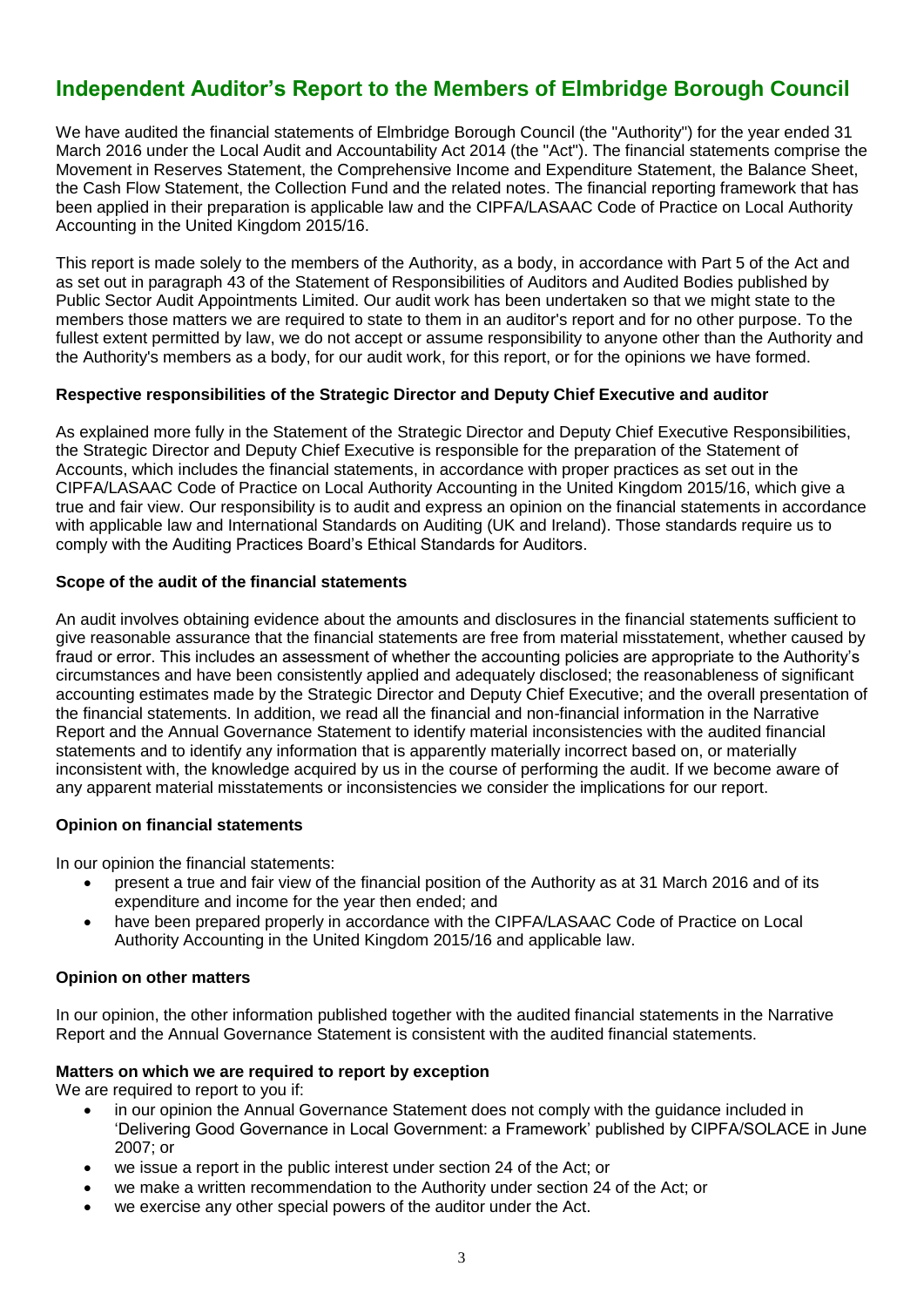We have nothing to report in these respects.

#### **Conclusion on the Authority's arrangements to secure value for money through economic, efficient and effective use of its resources**

#### **Respective responsibilities of the Authority and auditor**

The Authority is responsible for putting in place proper arrangements to secure economy, efficiency and effectiveness in its use of resources, to ensure proper stewardship and governance, and to review regularly the adequacy and effectiveness of these arrangements.

We are required under Section 20(1)(c) of the Act to be satisfied that the Authority has made proper arrangements for securing economy, efficiency and effectiveness in its use of resources. We are not required to consider, nor have we considered, whether all aspects of the Authority's arrangements for securing economy, efficiency and effectiveness in its use of resources are operating effectively.

#### **Scope of the review of the Authority's arrangements to secure value for money through economic, efficient and effective use of its resources**

We have undertaken our review in accordance with the Code of Audit Practice prepared by the Comptroller and Auditor General as required by the Act (the "Code"), having regard to the guidance on the specified criteria issued by the Comptroller and Auditor General in November 2015, as to whether the Authority had proper arrangements to ensure it took properly informed decisions and deployed resources to achieve planned and sustainable outcomes for taxpayers and local people. The Comptroller and Auditor General determined these criteria as those necessary for us to consider under the Code in satisfying ourselves whether the Authority put in place proper arrangements to secure value for money through the economic, efficient and effective use of its resources for the year ended 31 March 2016.

We planned our work in accordance with the Code. Based on our risk assessment, we undertook such work as we considered necessary to form a view on whether in all significant respects the Authority has put in place proper arrangements to secure value for money through economic, efficient and effective use of its resources.

#### **Conclusion**

On the basis of our work, having regard to the guidance on the specified criteria issued by the Comptroller and Auditor General in November 2015, we are satisfied that in all significant respects *the Authority* has put in place proper arrangements to secure value for money through economic, efficient and effective use of its resources for the year ended 31 March 2016.

#### **Certificate**

We certify that we have completed the audit of the accounts of the Authority in accordance with the requirements of the Act and the Code.

#### **Sarah Ironmonger**

for and on behalf of Grant Thornton UK LLP, Appointed Auditor

Fleming Way, Manor Royal, Crawley, RH10 9GT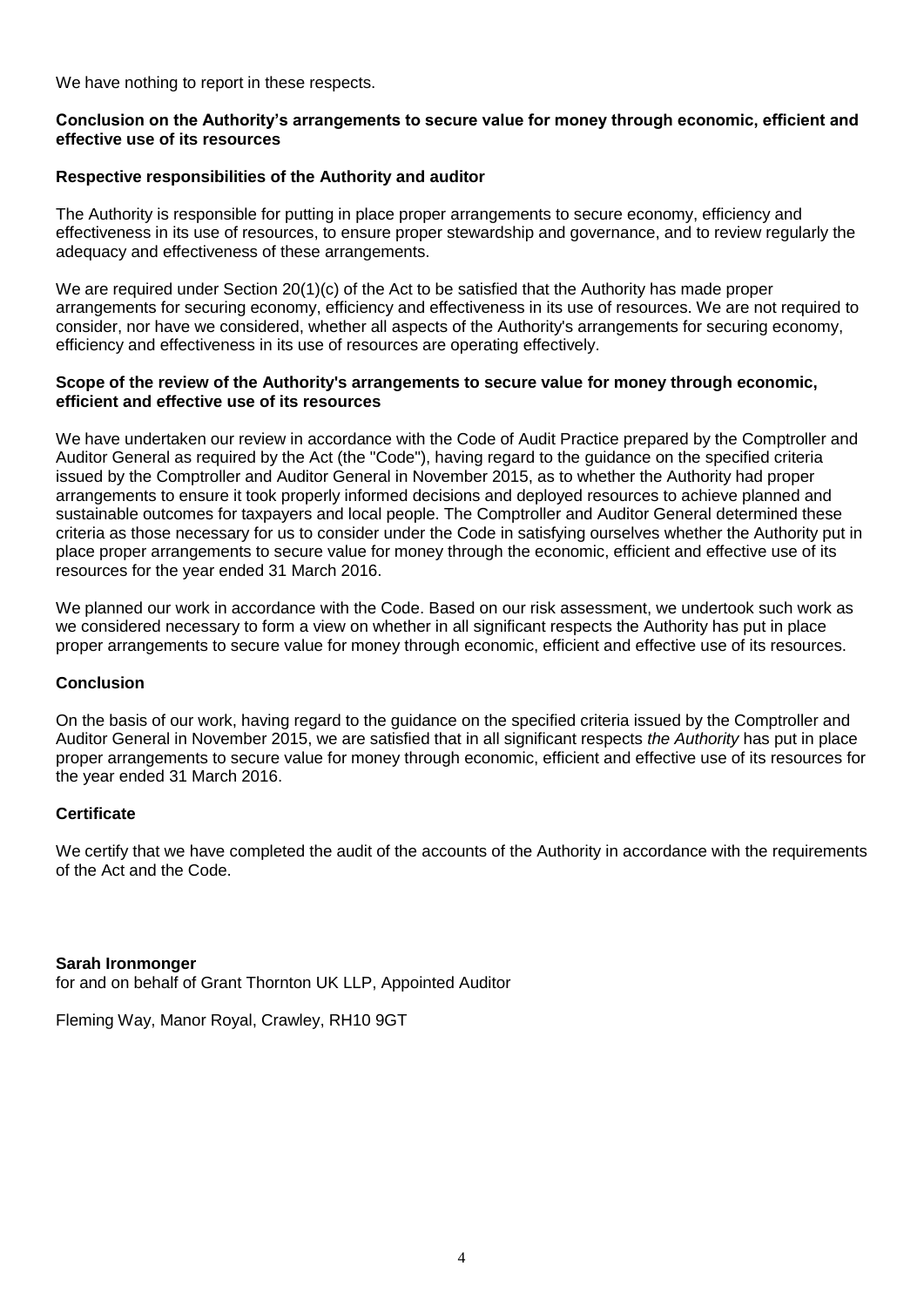# **Movement in Reserves Statement**

г

| 2014/15                                                                                                                                                                                                                                                                                                                                                                                              | Fund<br>ပ္ပ<br>General<br>alano<br>ന്<br>£'000 | Earmarked<br>eserves<br>evenue<br>$\alpha$<br>$\alpha$<br>£'000 | <b>Capital Receipts</b><br>Reserve<br>£'000 | <b>Capital Grants</b><br>Unapplied<br>£'000 | <b>Total Usable</b><br>eserves<br>$\alpha$<br>£'000 | <b>Unusable</b><br>Reserves<br>£'000 | <b>Total Authority</b><br>eserves<br>$\alpha$<br>£'000 |
|------------------------------------------------------------------------------------------------------------------------------------------------------------------------------------------------------------------------------------------------------------------------------------------------------------------------------------------------------------------------------------------------------|------------------------------------------------|-----------------------------------------------------------------|---------------------------------------------|---------------------------------------------|-----------------------------------------------------|--------------------------------------|--------------------------------------------------------|
| <b>Balance at 31 March 2014 carried forward</b>                                                                                                                                                                                                                                                                                                                                                      | 4,000                                          | 16,789                                                          | 9,595                                       | 5,642                                       | 36,026                                              | 23,435                               | 59,461                                                 |
| Movement in reserves during 2014/15                                                                                                                                                                                                                                                                                                                                                                  |                                                |                                                                 |                                             |                                             |                                                     |                                      |                                                        |
| Surplus/(Deficit) on the provision of services<br>Other Comprehensive Income and<br><b>Expenditure</b><br><b>Total Comprehensive Income and</b><br><b>Expenditure</b><br>Adjustments between accounting basis and<br>funding basis under regulation (Note 7)<br><b>Net Increase (Decrease) before Transfers</b><br>to Earmarked Reserves<br><b>Transfers to/from Earmarked Reserves (Note</b><br> 8) | 7,602                                          |                                                                 |                                             |                                             | 7,602                                               |                                      | 7,602                                                  |
|                                                                                                                                                                                                                                                                                                                                                                                                      |                                                |                                                                 |                                             |                                             |                                                     | 11,914                               | 11,914                                                 |
|                                                                                                                                                                                                                                                                                                                                                                                                      | 7,602                                          |                                                                 |                                             | -                                           | 7,602                                               | 11,914                               | 19,516                                                 |
|                                                                                                                                                                                                                                                                                                                                                                                                      | 2,416                                          | $\overline{\phantom{a}}$                                        | 395                                         | (424)                                       | 2,387                                               | (2, 387)                             |                                                        |
|                                                                                                                                                                                                                                                                                                                                                                                                      | 10,018                                         |                                                                 | 395                                         | (424)                                       | 9,989                                               | 9,527                                | 19,516                                                 |
|                                                                                                                                                                                                                                                                                                                                                                                                      | (10, 018)                                      | 10,018                                                          |                                             |                                             |                                                     |                                      |                                                        |
| Increase (Decrease) in 2014/15                                                                                                                                                                                                                                                                                                                                                                       |                                                | 10,018                                                          | 395                                         | (424)                                       | 9,989                                               | 9,527                                | 19,516                                                 |
| Balance at 31 March 2015 carried forward                                                                                                                                                                                                                                                                                                                                                             | 4,000                                          | 26,807                                                          | 9,990                                       | 5,218                                       | 46,015                                              | 32,962                               | 78,977                                                 |

| 2015/16                                                                                                                                                                                                                                                                                                                                  | Fund<br>General<br><b>Balance</b><br>£'000 | Earmarked<br>89<br>evenue<br>eserv<br>$\alpha$<br>$\alpha$<br>£'000 | <b>Capital Receipts</b><br>٤<br>eser<br>$\alpha$<br>£'000 | <b>Capital Grants</b><br>Unapplied<br>£'000 | <b>Total Usable</b><br>ဖိ<br>eserve<br>$\alpha$<br>£'000 | <b>Unusable</b><br>eserves<br>$\alpha$<br>£'000 | <b>Total Authority</b><br>Reserves<br>£'000 |
|------------------------------------------------------------------------------------------------------------------------------------------------------------------------------------------------------------------------------------------------------------------------------------------------------------------------------------------|--------------------------------------------|---------------------------------------------------------------------|-----------------------------------------------------------|---------------------------------------------|----------------------------------------------------------|-------------------------------------------------|---------------------------------------------|
| Balance at 31 March 2015 carried forward                                                                                                                                                                                                                                                                                                 | 4,000                                      | 26,807                                                              | 9,990                                                     | 5,218                                       | 46,015                                                   | 32,962                                          | 78,977                                      |
| Movement in reserves during 2015/16                                                                                                                                                                                                                                                                                                      |                                            |                                                                     |                                                           |                                             |                                                          |                                                 |                                             |
| Surplus/(Deficit) on the provision of services                                                                                                                                                                                                                                                                                           | 11,053                                     |                                                                     |                                                           |                                             | 11,053                                                   |                                                 | 11,053                                      |
| Other Comprehensive Income and Expenditure<br><b>Total Comprehensive Income and</b><br><b>Expenditure</b><br>Adjustments between accounting basis and<br>funding basis under regulation (Note 7)<br>Net Increase (Decrease) before Transfers to<br><b>Earmarked Reserves</b><br><b>Transfers to/from Earmarked Reserves (Note</b><br> 8) |                                            |                                                                     |                                                           |                                             |                                                          | 13,642                                          | 13,642                                      |
|                                                                                                                                                                                                                                                                                                                                          | 11,053                                     |                                                                     |                                                           |                                             | 11,053                                                   | 13,642                                          | 24,695                                      |
|                                                                                                                                                                                                                                                                                                                                          | (13, 670)                                  |                                                                     | 1,405                                                     | 4,702                                       | (7, 563)                                                 | 7,563                                           |                                             |
|                                                                                                                                                                                                                                                                                                                                          | (2,617)                                    |                                                                     | 1,405                                                     | 4,702                                       | 3,490                                                    | 21,205                                          | 24,695                                      |
|                                                                                                                                                                                                                                                                                                                                          | 2,617                                      | (2,617)                                                             |                                                           |                                             |                                                          |                                                 |                                             |
| Increase (Decrease) in 2015/16                                                                                                                                                                                                                                                                                                           | $\blacksquare$                             | (2,617)                                                             | 1,405                                                     | 4,702                                       | 3,490                                                    | 21,205                                          | 24,695                                      |
| Balance at 31 March 2016 carried forward                                                                                                                                                                                                                                                                                                 | 4,000                                      | 24,190                                                              | 11,395                                                    | 9,920                                       | 49,505                                                   | 54,167                                          | 103,672                                     |

The movement in reserves statement shows the position at the 31 March 2016 for the movements between reserves in accordance with the requirements of the Code of Practice. Detailed analysis of the movement in earmarked reserves is found in note 8 to the Statement of Accounts.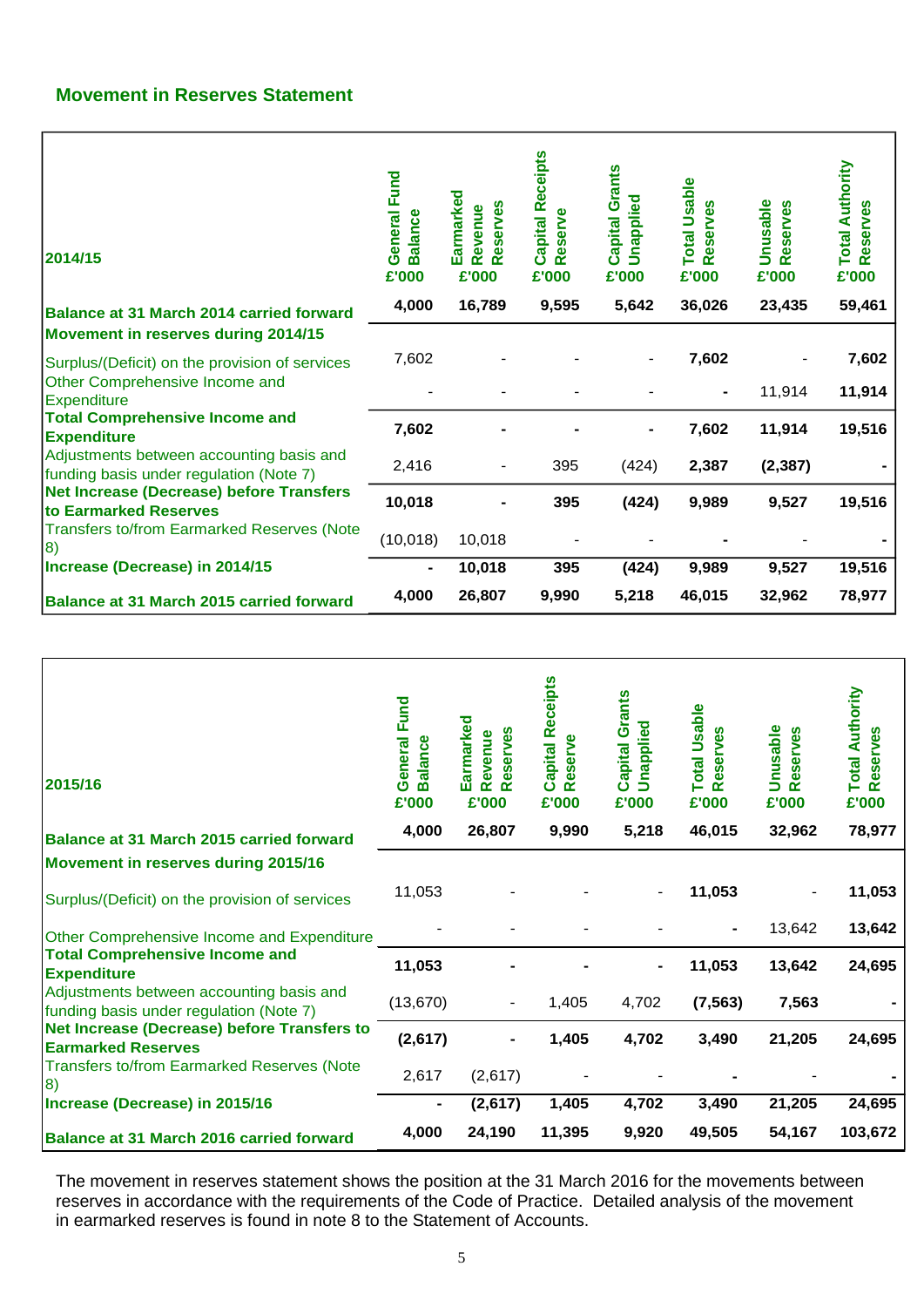# **Comprehensive Income and Expenditure Statement**

|                                    | 2014/15                       |                                  |                                                                                                |                                                  |                                    | 2015/16                       |                                  |
|------------------------------------|-------------------------------|----------------------------------|------------------------------------------------------------------------------------------------|--------------------------------------------------|------------------------------------|-------------------------------|----------------------------------|
| <b>Gross</b><br><b>Expenditure</b> | <b>Gross</b><br><b>Income</b> | <b>Net</b><br><b>Expenditure</b> |                                                                                                | N<br>$\mathbf{o}$<br>$\mathbf{t}$<br>$\mathbf e$ | <b>Gross</b><br><b>Expenditure</b> | <b>Gross</b><br><b>Income</b> | <b>Net</b><br><b>Expenditure</b> |
| E'000                              | E'000                         | £'000                            |                                                                                                |                                                  | E'000                              | E'000                         | E'000                            |
|                                    |                               |                                  | <b>Service Expenditure</b>                                                                     |                                                  |                                    |                               |                                  |
| 5,151                              | 2,158                         | 2,993                            | <b>Central Services to the Public</b>                                                          |                                                  | 3,410                              | 2,028                         | 1,382                            |
| 5,371                              | 1,010                         | 4,361                            | <b>Cultural and Related Services</b>                                                           |                                                  | 5,036                              | 935                           | 4,101                            |
| 9,757                              | 3,229                         | 6,528                            | <b>Environmental and Regulatory</b><br><b>Services</b>                                         |                                                  | 10,069                             | 2,965                         | 7,104                            |
| 4,043                              | 7,565                         |                                  | $(3,522)$ Planning Services                                                                    |                                                  | 4,100                              | 6,422                         | (2, 322)                         |
| 3,278                              | 3,983                         |                                  | (705) Highways and Transport Services                                                          |                                                  | 3,328                              | 4,135                         | (807)                            |
| 46,242                             | 43,987                        | 2,255                            | <b>Other Housing Services</b>                                                                  |                                                  | 46,796                             | 43,274                        | 3,522                            |
| 4,013                              | 2,010                         | 2,003                            | <b>Adult Social Care</b>                                                                       |                                                  | 4,234                              | 2,021                         | 2,213                            |
| 1,923                              | 19                            | 1,904                            | <b>Corporate and Democratic Core</b>                                                           |                                                  | 1,873                              | 23                            | 1,850                            |
| 34                                 |                               | 34                               | Non Distributed Costs                                                                          |                                                  | 20                                 |                               | 20                               |
| 79,812                             | 63,961                        | 15,851                           | <b>Cost of Services</b>                                                                        |                                                  | 78,866                             | 61,803                        | 17,063                           |
| 50                                 | 701                           |                                  | (651) Other Operating Expenditure                                                              | 9                                                | 48                                 | 4                             | 44                               |
|                                    | 372                           | (372)                            | Gains on Sale of Former Council<br><b>Houses</b>                                               |                                                  |                                    | 1,845                         | (1, 845)                         |
| 5,341                              | 6,139                         | (798)                            | Financing and Investment Income and<br>Expenditure                                             | 10                                               | 4,532                              | 5,662                         | (1, 130)                         |
| 21,304                             | 42,936                        | (21, 632)                        | <b>Taxation and Non-Specific Grant</b><br>Income and Expenditure                               | 11                                               | 21,058                             | 46,243                        | (25, 185)                        |
| 106,507                            | 114,109                       | (7,602)                          | (Surplus) or Deficit on Provision of<br><b>Services</b>                                        |                                                  | 104,504                            | 115,557                       | (11, 053)                        |
|                                    |                               | (14, 985)                        | (Surplus) or Deficit on Revaluation of<br>Property, Plant and Equipment Assets                 | 24.2                                             |                                    |                               | (7, 116)                         |
|                                    |                               |                                  | <b>Impairment Losses on Non-Current</b><br>assets charged to the Revaluation<br><b>Reserve</b> |                                                  |                                    |                               |                                  |
|                                    |                               | 3,071                            | Re-measurement of Net Defined<br><b>Pension Liability</b>                                      | 40.2                                             |                                    |                               | (6, 526)                         |
|                                    |                               | (11, 914)                        | <b>Other Comprehensive Income and</b><br><b>Expenditure</b>                                    |                                                  |                                    |                               | (13, 642)                        |
|                                    |                               | (19, 516)                        | <b>Total Comprehensive Income and</b><br><b>Expenditure</b>                                    |                                                  |                                    |                               | (24, 695)                        |

This statement shows the accounting cost in the year of providing services in accordance with generally accepted accounting practices, rather than the amount to be funded from taxation. Authorities raise taxation to cover expenditure in accordance with regulations; this may be different from the accounting cost. The taxation position is shown in the Movement in Reserves Statement.

On 27 March 2000 the Council transferred its housing stock to the Elmbridge Housing Trust. The agreement between the Council and the Elmbridge Housing Trust required that a proportion of the proceeds derived from the sale of the council houses transferred to the Trust under Right to Buy arrangements would in future years be passed to Elmbridge Borough Council. In 2015/16 £1,656,000 (2014/15 £103,103) after taking account of the cost of sales, was due to be paid to the Council. The income can only be used to finance capital expenditure, or repay debt, and has been transferred to the Capital Receipts Reserve.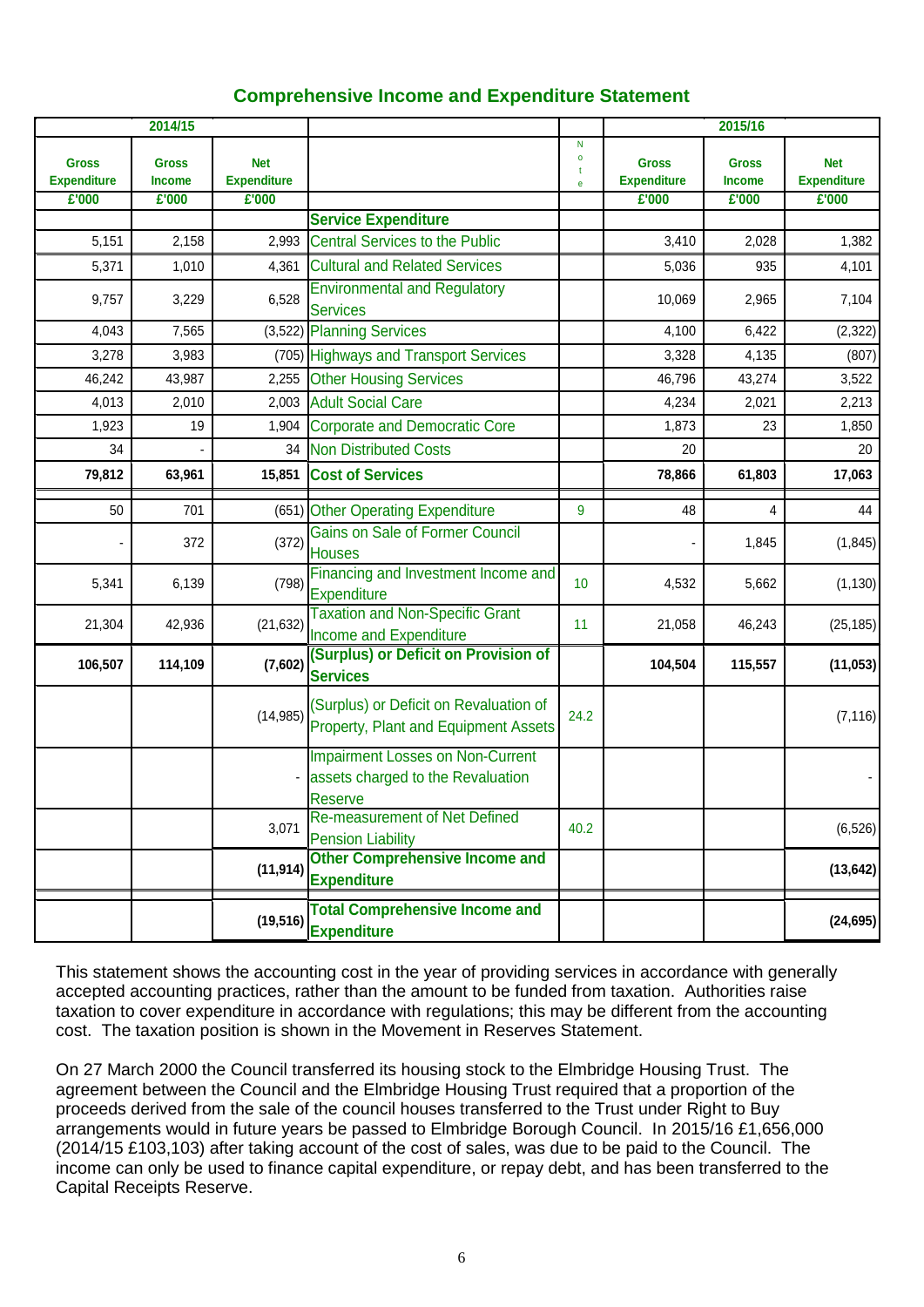| 2014/15 |                                         |              | 2015/16   |
|---------|-----------------------------------------|--------------|-----------|
| £'000   |                                         | <b>Notes</b> | £'000     |
|         | 67,102 Property Plant & Equipment       | 12           | 72,780    |
|         | 1,292 Heritage Assets                   | 13           | 1,292     |
|         | 19,780 Investment Properties            | 14           | 28,160    |
|         | 1,330 Intangible Assets                 | 15           | 1,370     |
|         | 14,152 Long Term Investments            | 16           | 19,355    |
|         | 904 Long Term Debtors                   | 18           | 870       |
|         | 104,560 Long Term Assets                |              | 123,827   |
|         |                                         |              |           |
|         | 34,093 Short Term Investments           | 16           | 22,047    |
|         | 115 Inventories                         |              | 89        |
|         | 8,527 Short Term Debtors                | 18           | 12,339    |
|         | 6,925 Cash and Cash Equivalents         | 19           | 15,235    |
|         | 49,660 Current Assets                   |              | 49,710    |
|         | (13,740) Short Term Creditors           | 21.1         | (16, 330) |
|         | (140) Short Term Loans                  | 21.2         | (140)     |
|         | (13,880) Current Liabilities            |              | (16, 470) |
|         | (51,544) Other Long Term Liabilities    | 21.3         | (46, 383) |
|         | (20) Capital Grants Receipts in Advance | 33           |           |
|         | (5,259) Provisions                      | 39           | (2,612)   |
|         | (4,540) Long Term Borrowing             | 43.2         | (4, 400)  |
|         | (61,363) Long Term Liabilities          |              | (53, 395) |
|         |                                         |              |           |
|         | 78,977 Net Assets                       |              | 103,672   |
|         |                                         |              |           |
|         | 46,015 Usable Reserves                  | 23           | 49,505    |
|         | 32,962 Unusable Reserves                | 24           | 54,167    |
|         | 78,977 Total Reserves                   |              | 103,672   |

# **Balance Sheet as at 31 March 2016**

These financial statements replace the unaudited financial statements certified by the Strategic Director & Deputy Chief Executive (S151 Officer) on 29 June 2016.

The balance sheet shows the value as at the balance sheet date of the assets and liabilities recognised by the Council. The net assets of the Council (assets less liabilities) are matched by the reserves held by the Council. Reserves are reported in two categories. The first category of reserves is usable reserves, i.e. those reserves that the Council may use to provide services, subject to the need to maintain a prudent level of reserves and any statutory or other limitations on their use (for example the Capital Receipts Reserve may only be used to fund capital expenditure or repay debt). The second category of reserves is those that the Council is not able to use to provide services. This category of reserves includes reserves that hold unrealised gains and losses (for example the Revaluation Reserve), where amounts would only become available to provide services if the assets are sold; and reserves that hold timing differences shown in the Movement in Reserves Statement line 'Adjustments between accounting basis and funding basis under regulations'.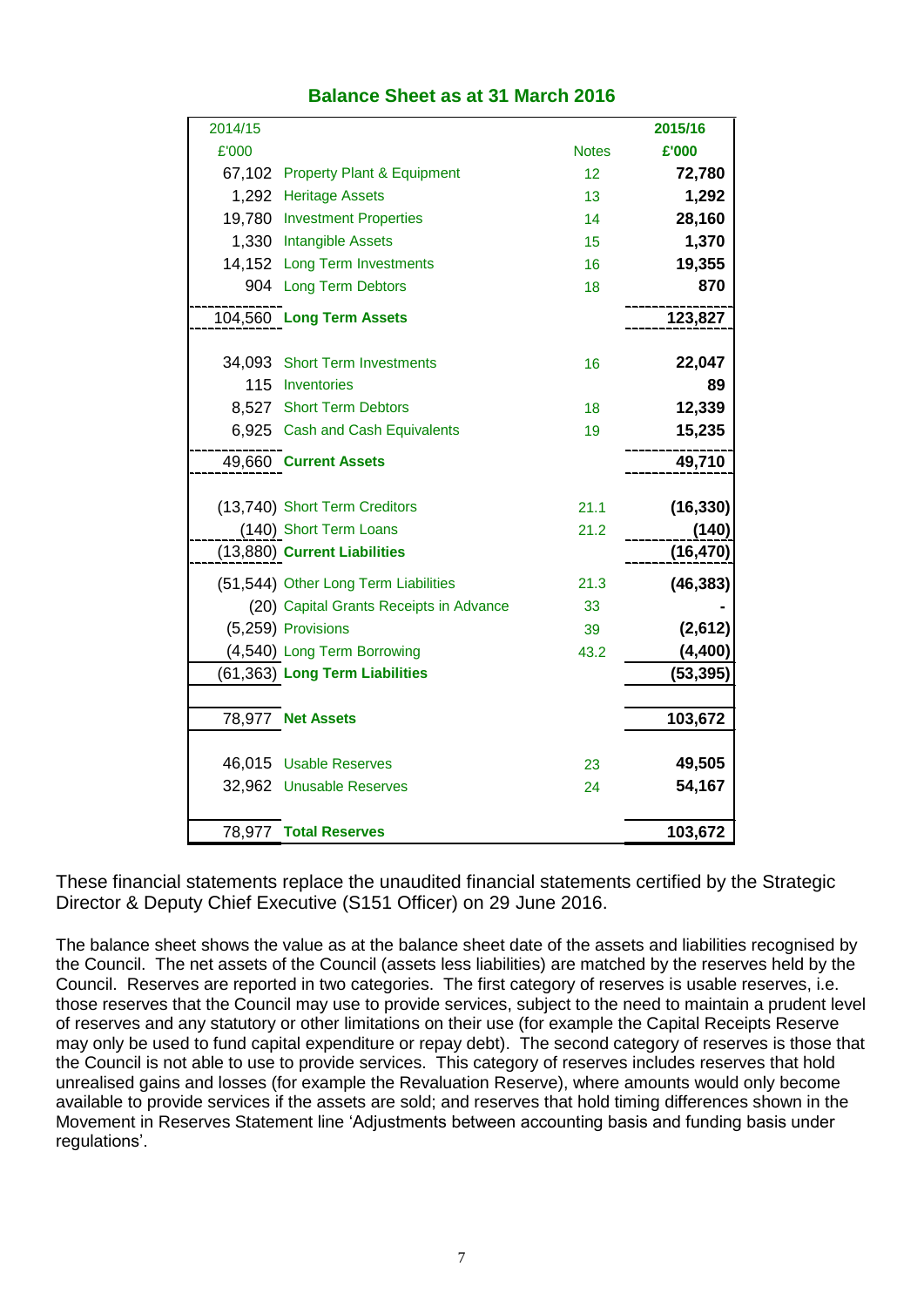# **Cash Flow Statement**

| 2014/15<br>£'000 |                                                                                                                                          | <b>Notes</b> | 2015/16<br>£'000 |
|------------------|------------------------------------------------------------------------------------------------------------------------------------------|--------------|------------------|
|                  | (7,602) Net (surplus) or deficit on the provision of services                                                                            |              | (11, 053)        |
| (9, 195)         | Adjustments to net surplus or deficit on the provision of services for non-<br>cash movements                                            | 25.1         | 125              |
| 2,332            | Adjustments for items included in the net surplus or deficit on the provision<br>of services that are investing and financing activities | 25.2         | 7,796            |
|                  | (14,465) Net cash flows from operating Activities                                                                                        |              | (3, 132)         |
|                  | 11,219 Investing Activities                                                                                                              | 26           | (4,412)          |
|                  | 1,195 Financing Activities                                                                                                               | 27           | (766)            |
|                  | (2,051) Net increase or decrease in cash and cash equivalents                                                                            |              | (8, 310)         |
|                  | (4,874) Cash and cash equivalents at the beginning of the reporting period                                                               |              | (6,925)          |
|                  | (6,925) Cash and cash equivalents at the end of the reporting period                                                                     | 19           | (15, 235)        |

The Cash Flow Statement shows the changes in cash and cash equivalents of the Council during the reporting period. The statement shows how the Council generates and uses cash and cash equivalents by classifying cash flows as operating, investing and financing activities. The amount of net cash flows arising from operating activities is a key indicator of the extent to which the operations of the Council are funded by way of taxation and grant income or from the recipients of services provided by the Council. Investing activities represent the extent to which cash outflows have been made for resources which are intended to contribute to the Council's future service delivery. Cash flows arising from financing activities are useful in predicting claims on future cash flows by providers of capital (i.e. borrowing) to the Council.

The increase in the cash and cash equivalents is mainly as a result of the increase in the temporary (less than one month) investments of £6.7m.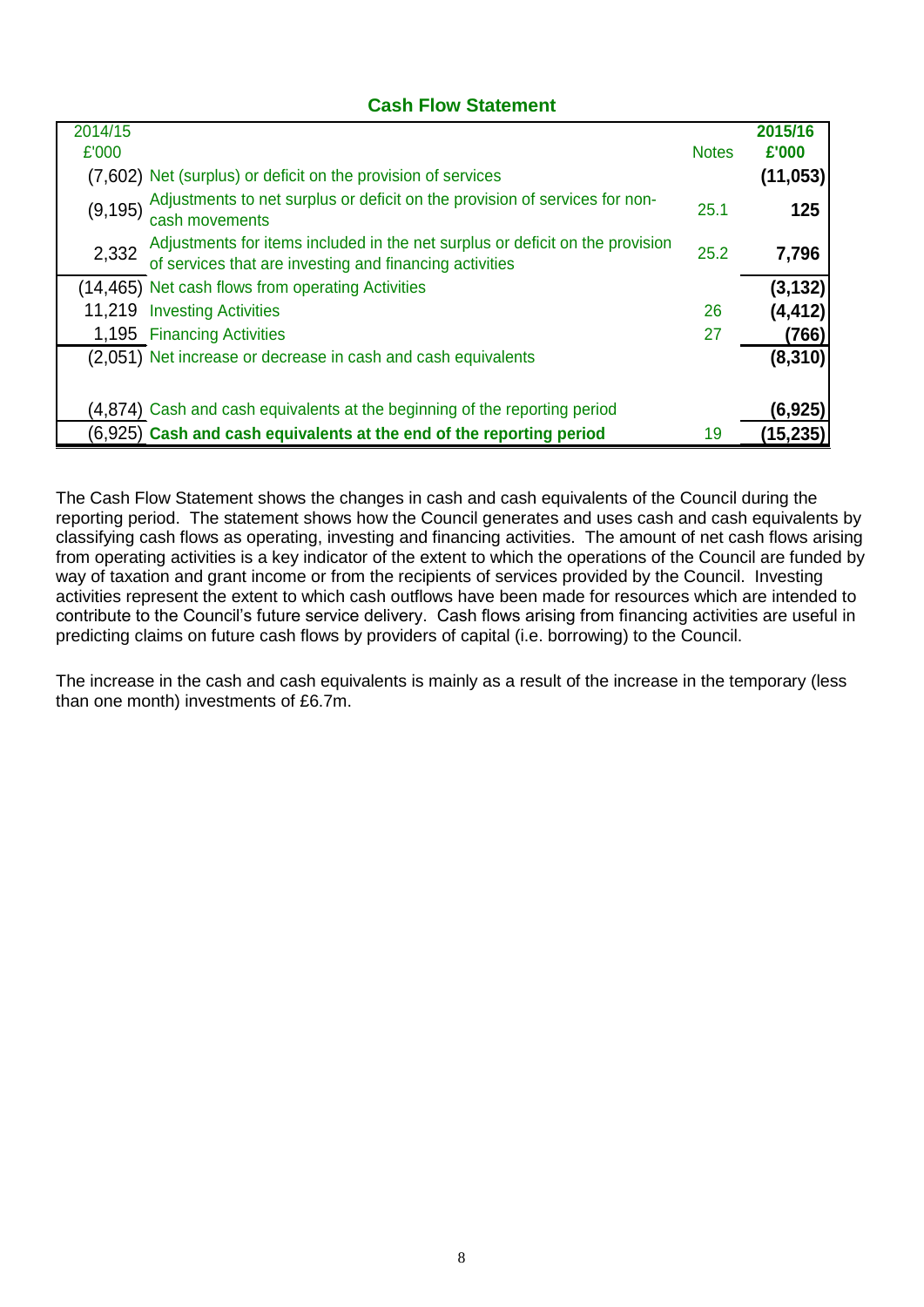# **Notes to the Core Financial Statements**

# **1. Accounting Policies**

# **1.1 General Principles**

The Statement of Accounts summarises the Council's transactions for the 2015/16 financial year and its position at the year-end of 31 March 2016. The Council is required to prepare an annual Statement of Accounts by the Accounts and Audit Regulations 2011, which Regulations require to be prepared in accordance with proper accounting practices. These practices primarily comprise the Code of Practice on Local Authority Accounting in the United Kingdom 2015/16 and the Service Reporting Code of Practice 2015/16, supported by International Financial Reporting Standards (IFRS).

The accounting convention adopted in the Statement of Accounts is principally historical cost, modified by the revaluation of certain categories of non-current assets and financial instruments.

## **1.2 Accruals of Income and Expenditure**

Activity is accounted for in the year that it takes place, not simply when cash payments are made or received. In particular:

- Revenue from the sale of goods is recognised when the Council transfers the significant risks and rewards of ownership to the purchaser and it is probable that economic benefits or service potential associated with the transaction will flow to the Council.
- Revenue from the provision of services is recognised when the Council can measure reliably the percentage of completion of the transaction and it is probable that economic benefits or service potential associated with the transaction will flow to the Council.
- Supplies are recorded as expenditure when they are consumed where there is a gap between the date supplies are received and their consumption, they are carried as inventories on the Balance Sheet.
- Expenses in relation to services received (including services provided by employees) are recorded as expenditure when the services are received rather than when payments are made.
- Interest receivable on investments and payable on borrowings is accounted for respectively as income and expenditure on the basis of the effective interest rate for the relevant financial instrument rather than the cash flows fixed or determined by the contract.
- Where revenue and expenditure have been recognised but cash has not been received or paid, a debtor or creditor for the relevant amount is recorded in the Balance Sheet. Where debts may not be settled, the balance of debtors is written down and a charge made to revenue for the income that might not be collected.

## **1.3 Cash and Cash Equivalents**

Cash is represented by cash in hand and deposits with financial institutions repayable without penalty on notice of not more than 24 hours. Cash equivalents are investments that mature in a specified period, no more than one month or less from the date of the balance sheet and that are readily convertible to known amounts of cash with insignificant risk of change in value.

In the Cash Flow Statement, cash and cash equivalents are shown net of bank overdrafts that are repayable on demand and form an integral part of the Council's cash management.

## **1.4 Prior Period Adjustments, Changes in Accounting Policies and Estimates and Errors**

Prior period adjustments may arise as a result of a change in accounting policies or to correct a material error. Changes in accounting estimates are accounted for prospectively, i.e. in the current and future years affected by the change and do not give rise to a prior period adjustment.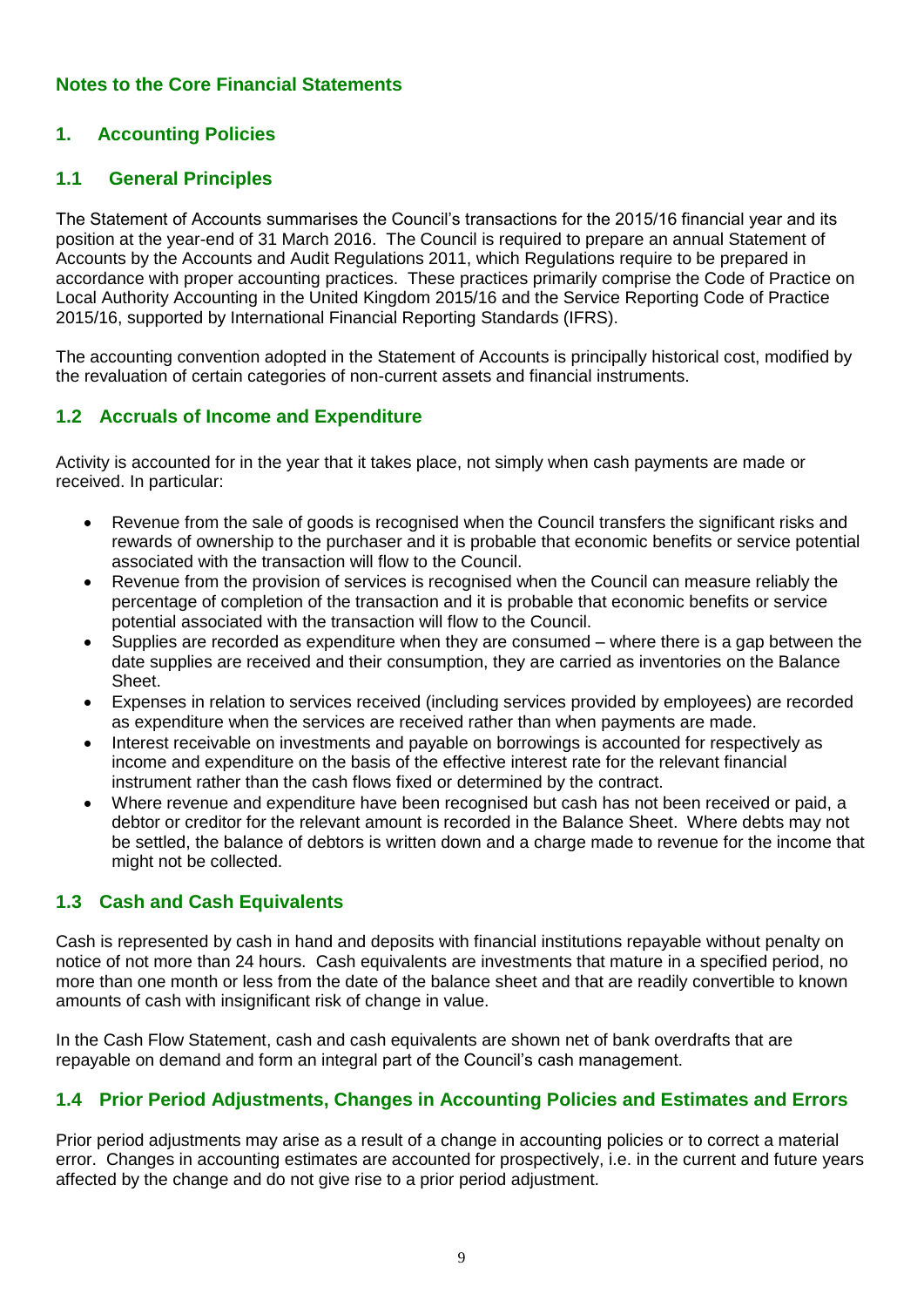Changes in accounting policies are only made when required by proper accounting practices or the change provides more reliable or relevant information about the effect of transactions, other events and conditions on the Council's financial position or financial performance. Where a change is made, it is applied retrospectively (unless stated otherwise) by adjusting opening balances and comparative amounts for the prior period as if the new policy had always been applied.

Material errors discovered in prior period figures are corrected retrospectively by amending opening balances and comparative amounts for the prior period.

# **1.5 Charges to Revenue for Non-Current Assets**

Services, support services and trading accounts are debited with the following amounts to record the cost of holding fixed assets during the year:

- depreciation attributable to the assets used by the relevant service;
- revaluation and impairment losses on assets used by the service where there are no accumulated gains in the Revaluation Reserve against which the losses can be written off;
- amortisation of intangible fixed assets attributable to the service.

The Council cannot raise Council Tax to fund depreciation, revaluation and impairment losses or amortisations. However, it is required to make an annual contribution from revenue towards the reduction in its overall borrowing requirement equal to an amount calculated on a prudent basis determined by the Council in accordance with statutory guidance.

Depreciation, revaluation and impairment losses and amortisations are therefore replaced by the contribution in the General Fund Balance Minimum Revenue Provision (MRP) by way of an adjusting transaction with the Capital Adjustment Account in the Movement in Reserves Statement for the difference between them.

# **1.6 Employee Benefits**

# **Benefits Payable During Employment**

Short-term employee benefits are those due to be settled within 12 months of the year-end. They include such benefits as wages and salaries, paid annual leave and paid sick leave, bonuses and non-monetary benefits (e.g. cars) for current employees and are recognised as an expense for services in the year in which employees render service to the Council.

# **Termination Benefits**

Termination benefits are amounts payable as a result of a decision by the Council to terminate an officer's employment before the normal retirement date or an officer's decision to accept voluntary redundancy in exchange for those benefits and are charged on an accruals basis to the Non Distributed Costs line in the Comprehensive Income and Expenditure Statement at the earlier of when the authority can no longer withdraw the offer of those benefits or when the Council recognises costs for a restructuring. Where termination benefits involve the enhancement of pensions, statutory provisions require the General Fund balance to be charged with the amount payable by the Council to the pension fund or pensioner in the year, not the amount calculated according to the relevant accounting standards. In the Movement in Reserves Statement, appropriations are required to and from the Pensions Reserve to remove the notional debits and credits for pension enhancement termination benefits and replace them with debits for the cash paid to the pension fund and pensioners and any such amounts payable but unpaid at the year-end.

# **Post-Employment Benefits**

Employees of the Council are members of the Local Government Pension Scheme, administered by Surrey County Council. The scheme provides defined benefits to members (retirement lump sums and pensions), earned as employees worked for the Council.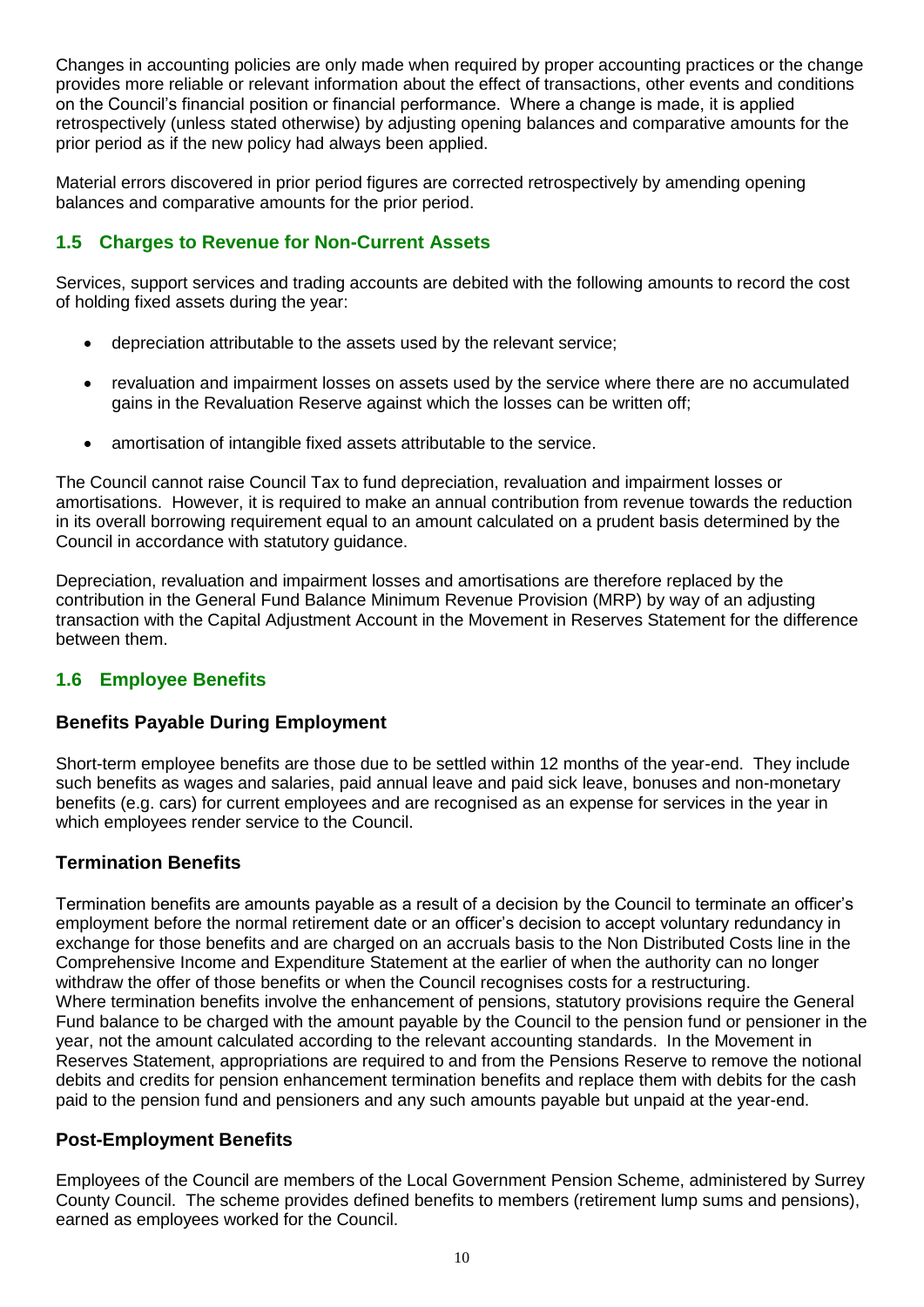The Local Government Pension Scheme is accounted for as a defined benefits scheme. The liabilities of the Surrey Pension Fund attributable to the Council are included in the Balance Sheet on an actuarial basis using the projected unit method – i.e. an assessment of the future payments that will be made in relation to retirement benefits earned to date by employees, based on assumptions about mortality rates, employee turnover rates, etc, and projections of projected earnings for current employees.

Liabilities are discounted to their value at current prices, using a Corporate Bond yield curve is constructed based upon a corporate bond yield curve (based on the constituents of the iBoxx AA corporate bond index). This is then adjusted to reflect the 'term' of the benefit.

The assets of the Surrey Pension Fund attributable to the Council are included in the Balance Sheet at their fair value:

- quoted securities current bid price
- unquoted securities professional estimate
- unitised securities current bid price
- property market value.

The change in the net pensions liability is analysed into seven components:

#### Service cost comprising:

- current service cost the increase in liabilities as a result of years of service earned this year, allocated in the Comprehensive Income and Expenditure Statement to the services for which the employees worked;
- **past service cost – the increase in liabilities arising from current year decisions whose effect relates to years of service earned in earlier years, debited to the Surplus or Deficit on the Provision of Services in the Comprehensive Income and Expenditure Statement as part of Non Distributed Costs;**
- net interest on the net defined benefit liability, i.e. net interest expense for the authority the change during the period in the net defined benefit liability that arises from the passage of time charged to the Financing and Investment Income and Expenditure line of the Comprehensive Income and Expenditure Statement – this is calculated by applying the discount rate used measure the defined benefit obligation at the beginning of the period to the net defined benefit liability at the beginning of the period – taking into account any changes in the net defined benefit liability during the period as a result of contribution and benefit payments;

#### Re-measurements comprising:

- the return on plan assets excluding amounts included in net interest on the net defined benefit liability – charged to the Pensions Reserve as Other Comprehensive Income and Expenditure.
- actuarial gains and losses changes in the net pensions liability that arise because events have not coincided with assumptions made at the last actuarial valuation or because the actuaries have updated their assumptions – debited to the Pensions Reserve as Other Comprehensive Income and Expenditure; and
- Contributions paid to the Surrey Pension Fund cash paid as employer's contributions to the pension fund in settlement of liabilities; not accounted for as an expense.

In relation to retirement benefits, statutory provisions require the General Fund Balance to be charged with the amount payable by the Council to the pension fund or directly to pensioners in the year, not the amount calculated according to the relevant accounting standards. In the Movement in Reserves Statement, this means that there are appropriations to and from the Pensions Reserve to remove the notional debits and credits for retirement benefits and replace them with debits for the cash paid to the pension fund and pensioners and any such amounts payable but unpaid at the year-end. The negative balance that arises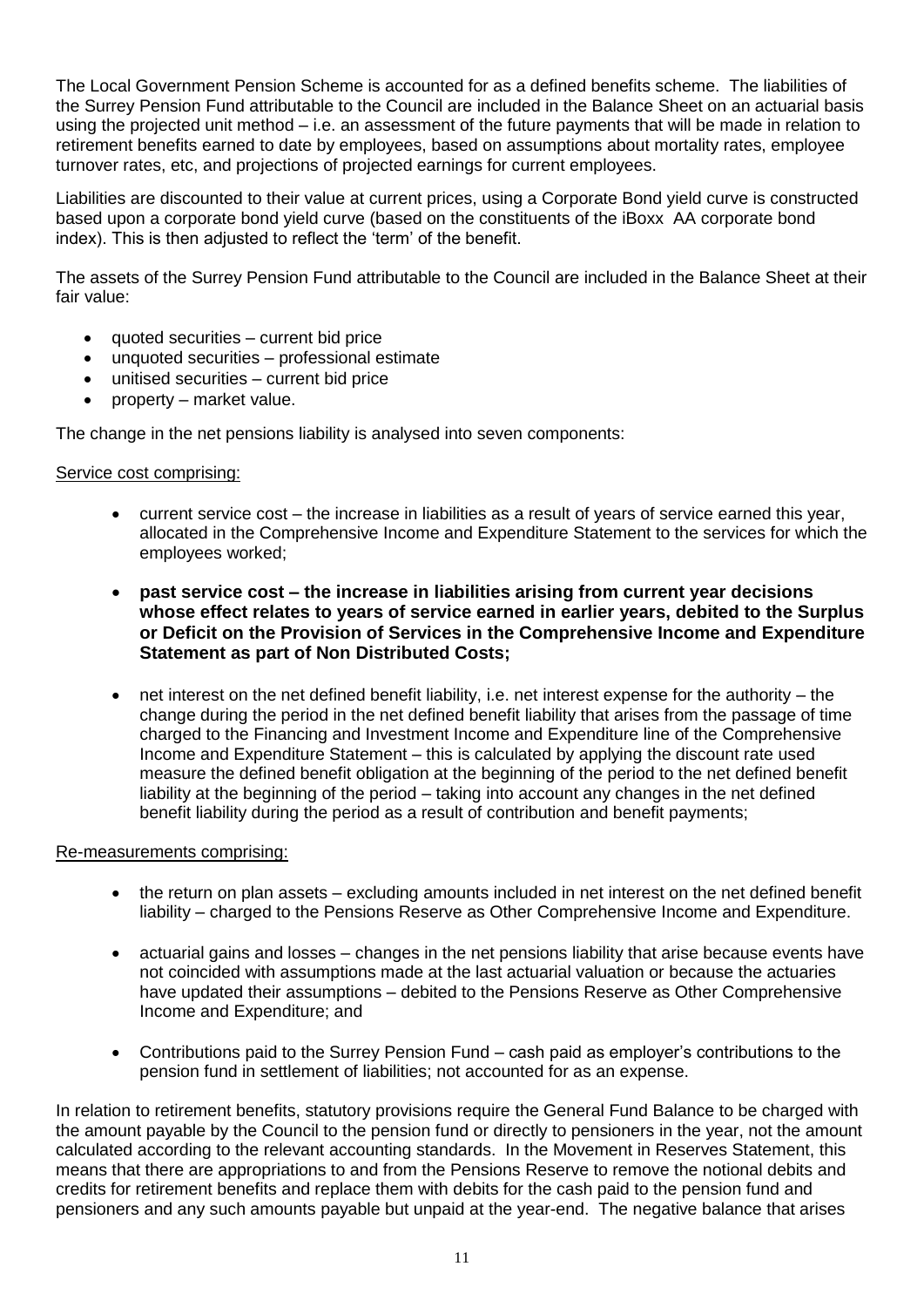on the Pensions Reserve thereby measures the beneficial impact to the General Fund of being required to account for retirement benefits on the basis of cash flows rather than as benefits are earned by employees.

# **Discretionary Benefits**

The Council also has restricted powers to make discretionary awards of retirement benefits in the event of early retirements. Any liabilities estimated to arise as a result of an award to any member of staff are accrued in the year of the decision to make the award and accounted for using the same policies as are applied to the Local Government Pension Scheme.

# **1.7 Events after the Reporting Period**

Events after the Balance Sheet date are those events, both favourable and unfavourable, that occur between the end of the reporting period and the date when the Statement of Accounts is authorised for issue. Two types of events can be identified:

- those that provide evidence of conditions that existed at the end of the reporting period the Statement of Accounts is adjusted to reflect such events;
- those that are indicative of conditions that arose after the reporting period the Statement of Accounts is not adjusted to reflect such events, but where a category of events would have a material effect, disclosure is made in the notes of the nature of the events and their estimated financial effect.

Events taking place after the date of the auditor's opinion are not reflected in the Statement of Accounts.

# **1.8 Financial Instruments**

#### **Financial Liabilities**

Financial liabilities are recognised on the Balance Sheet when the Council becomes a party to the contractual provisions of a financial instrument and are initially measured at fair value and are carried at their amortised cost. Annual charges to the Financing and Investment Income and Expenditure line in the Comprehensive Income and Expenditure Statement for interest payable are based on the carrying amount of the liability, multiplied by the effective rate of interest for the instrument. The effective interest rate is the rate that exactly discounts estimated future cash payments over the life of the instrument to the amount at which it was originally recognised.

For the borrowing that the Council has, this means that the amount presented in the Balance Sheet is the outstanding principal repayable (plus accrued interest); and interest charged to the Comprehensive Income and Expenditure Statement is the amount payable for the year according to the loan agreement.

Gains and losses on the repurchase or early settlement of borrowing are credited and debited to the Financing and Investment Income and Expenditure line in the Comprehensive Income and Expenditure Statement in the year of repurchase/settlement. However, where repurchase has taken place as part of a restructuring of the loan portfolio that involves the modification or exchange of existing instruments, the premium or discount is respectively deducted from or added to the amortised cost of the new or modified loan and the write-down to the Comprehensive Income and Expenditure Statement is spread over the life of the loan by an adjustment to the effective interest rate.

Where premiums and discounts have been charged to the Comprehensive Income and Expenditure Statement, regulations allow the impact on the General Fund Balance to be spread over future years. The Council has a policy of spreading the gain or loss over the term that was remaining on the loan against which the premium was payable or discount receivable when it was repaid.

The reconciliation of amounts charged to the Comprehensive Income and Expenditure Statement to the net charge required against the General Fund Balance is managed by a transfer to or from the Financial Instruments Adjustment Account in the Movement in Reserves Statement.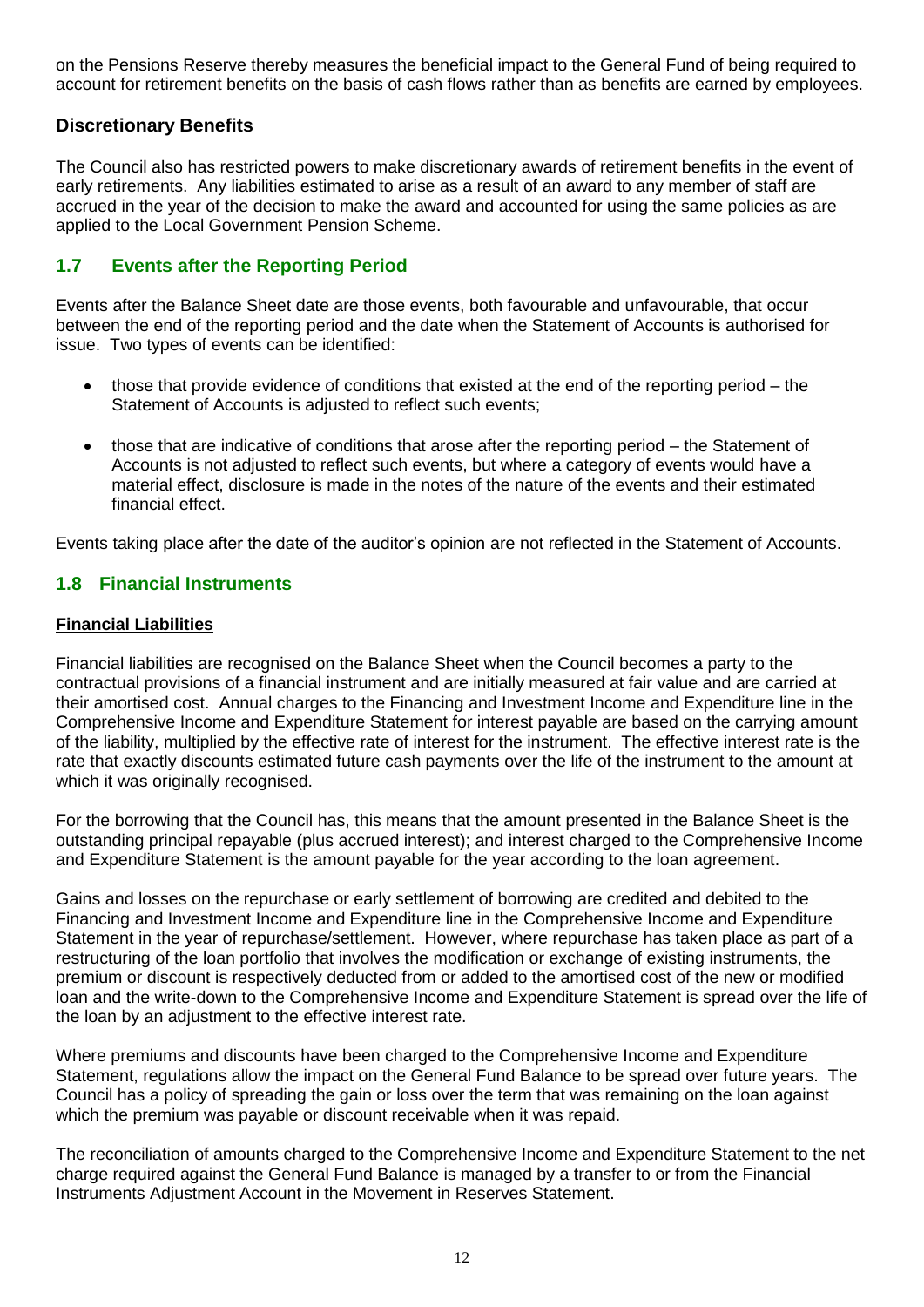#### **Financial Assets**

Financial assets are classified into two types:

- loans and receivables assets that have fixed or determinable payments but are not quoted in an active market
- available-for-sale assets assets that have a quoted market price and/or do not have fixed or determinable payments.

#### **Loans and Receivables**

Loans and receivables are recognised on the Balance Sheet when the Council becomes a party to the contractual provisions of a financial instrument and are initially measured at fair value. They are subsequently measured at their amortised cost. Annual credits to the Financing and Investment Income and Expenditure line in the Comprehensive Income and Expenditure Statement for interest receivable are based on the carrying amount of the asset multiplied by the effective rate of interest for the instrument. For most of the loans that the Council has made, this means that the amount presented in the Balance Sheet is the outstanding principal receivable (plus accrued interest) and interest credited to the Comprehensive Income and Expenditure Statement is the amount receivable for the year in the loan agreement.

When soft loans are made, a loss is recorded in the Comprehensive Income and Expenditure Statement (debited to the appropriate service) for the present value of the interest that will be foregone over the life of the instrument, resulting in a lower amortised cost than the outstanding principal. Interest is credited to the Financing and Investment Income and Expenditure line in the Comprehensive Income and Expenditure Statement at a marginally higher effective rate of interest than the rate receivable from the organisation, with the difference serving to increase the amortised cost of the loan in the Balance Sheet. Statutory provisions require that the impact of soft loans on the General Fund Balance is the interest receivable for the financial year – the reconciliation of amounts debited and credited to the Comprehensive Income and Expenditure Statement to the net gain required against the General Fund Balance is managed by a transfer to or from the Financial Instruments Adjustment Account in the Movement in Reserves Statement. The Council has no soft loans.

Where assets are identified as impaired because of a likelihood arising from a past event that payments due under the contract will not be made, the asset is written down and a charge made to the relevant service (for receivables specific to that service) or the Financing and Investment Income and Expenditure line in the Comprehensive Income and Expenditure Statement. The impairment loss is measured as the difference between the carrying amount and the present value of the revised future cash flows discounted at the asset's original effective interest rate.

Any gains and losses that arise on the de-recognition of an asset are credited or debited to the Financing and Investment Income and Expenditure line in the Comprehensive Income and Expenditure Statement.

## **Available-for-Sale Assets**

Available-for-sale assets are recognised on the Balance Sheet when the Council becomes a party to the contractual provisions of a financial instrument and are initially measured and carried at fair value. Where the asset has fixed or determinable payments, annual credits to the Financing and Investment Income and Expenditure line in the Comprehensive Income and Expenditure Statement for interest receivable are based on the amortised cost of the asset multiplied by the effective rate of interest for the instrument. Where there are no fixed or determinable payments, income (e.g. dividends) is credited to the Comprehensive Income and Expenditure Statement when it becomes receivable by the Council.

Assets are maintained in the Balance Sheet at fair value. Values are based on the following principles:

- instruments with quoted market prices the market price;
- other instruments with fixed and determinable payments discounted cash flow analysis;
- equity shares with no quoted market prices independent appraisal of company valuations.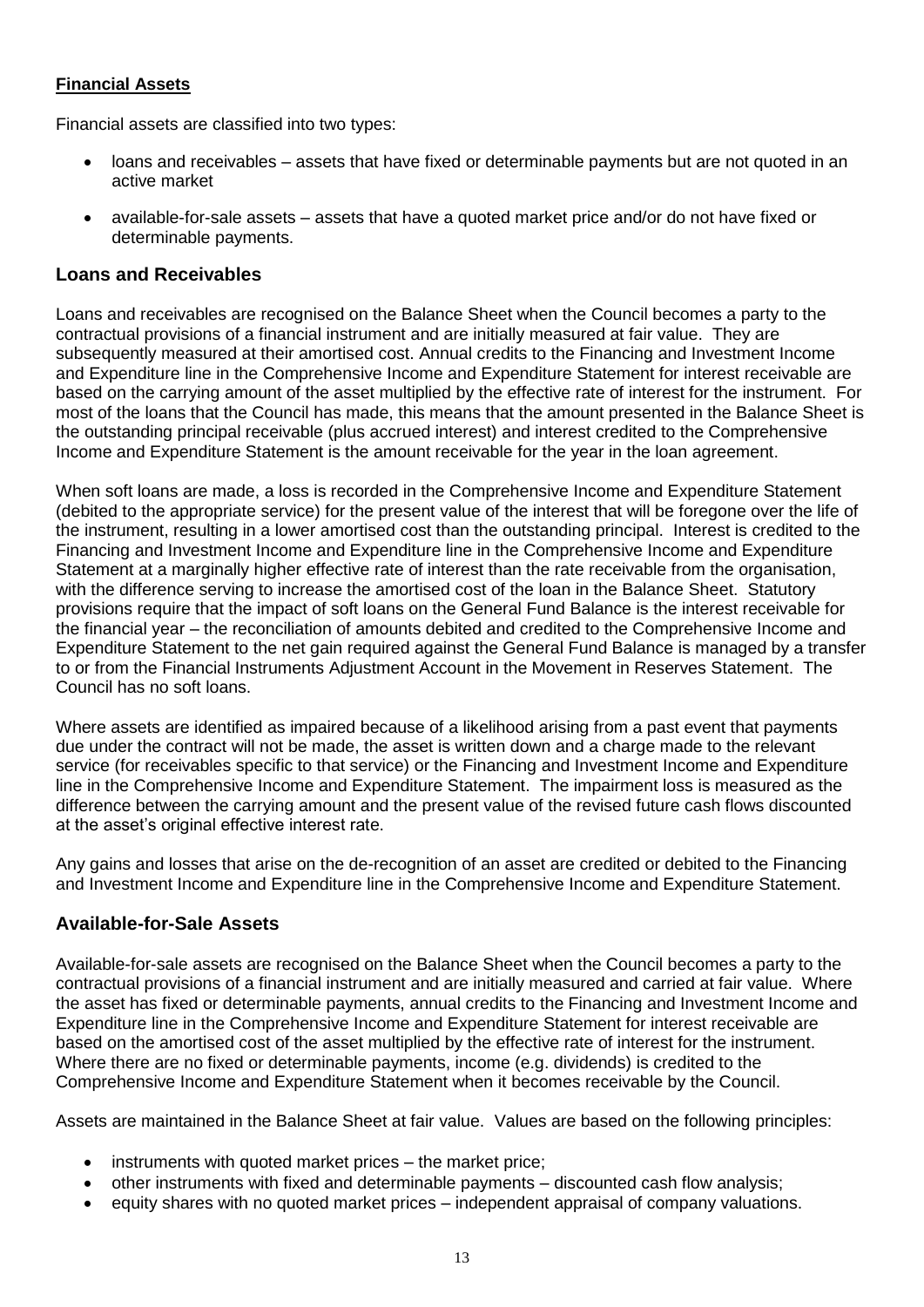Changes in fair value are balanced by an entry in the Available-for-Sale Reserve and the gain/loss is recognised in the Surplus or Deficit on Revaluation of Available-for-Sale Financial Assets. The exception is where impairment losses have been incurred – these are debited to the Financing and Investment Income and Expenditure line in the Comprehensive Income and Expenditure Statement, along with any net gain or loss for the asset accumulated in the Available-for-Sale Reserve.

Where assets are identified as impaired because of a likelihood arising from a past event that payments due under the contract will not be made (fixed or determinable payments) or fair value falls below cost, the asset is written down and a charge made to the Financing and Investment Income and Expenditure line in the Comprehensive Income and Expenditure Statement. If the asset has fixed or determinable payments, the impairment loss is measured as the difference between the carrying amount and the present value of the revised future cash flows discounted at the asset's original effective interest rate. Otherwise, the impairment loss is measured as any shortfall of fair value against the acquisition cost of the instrument (net of any principal repayment and amortisation).

Any gains and losses that arise on the de-recognition of the asset are credited or debited to the Financing and Investment Income and Expenditure line in the Comprehensive Income and Expenditure Statement, along with any accumulated gains or losses previously recognised in the Available-for-Sale Reserve.

Where fair value cannot be measured reliably, the instrument is carried at cost (less any impairment losses).

# **1.9 Government Grants and Contributions**

Whether paid on account, by instalments or in arrears, government grants and third party contributions and donations are recognised as due to the Council when there is reasonable assurance that:

- the Council will comply with the conditions attached to the payments; and
- the grants or contributions will be received.

Amounts recognised as due to the Council are not credited to the Comprehensive Income and Expenditure Statement until conditions attached to the grant or contribution have been satisfied. Conditions are stipulations that specify that the future economic benefits or service potential embodied in the asset acquired using the grant or contribution are required to be consumed by the recipient as specified, or future economic benefits or service potential must be returned to the transferor.

Monies advanced as grants and contributions for which conditions have not been satisfied are carried in the Balance Sheet as creditors. When conditions are satisfied, the grant or contribution is credited to the relevant service line (attributable revenue grants and contributions) or Taxation and Non-Specific Grant Income (non-ring-fenced revenue grants and all capital grants) in the Comprehensive Income and Expenditure Statement.

Where capital grants are credited to the Comprehensive Income and Expenditure Statement, they are reversed out of the General Fund Balance in the Movement in Reserves Statement. Where the grant has yet to be used to finance capital expenditure, it is posted to the Capital Grants Unapplied Reserve. Where it has been applied, it is posted to the Capital Adjustment Account. Amounts in the Capital Grants Unapplied Reserve are transferred to the Capital Adjustment Account once they have been applied to fund capital expenditure.

## **1.10 Heritage Assets & Memorials**

#### **Heritage Assets**

The carrying amounts of heritage assets are reviewed where there is evidence of impairment, e.g. where an item has suffered physical deterioration or breakage or where doubts arise as to authenticity. The Authority's heritage assets are accounted for in accordance with the nature of the asset and the relevant accounting policy.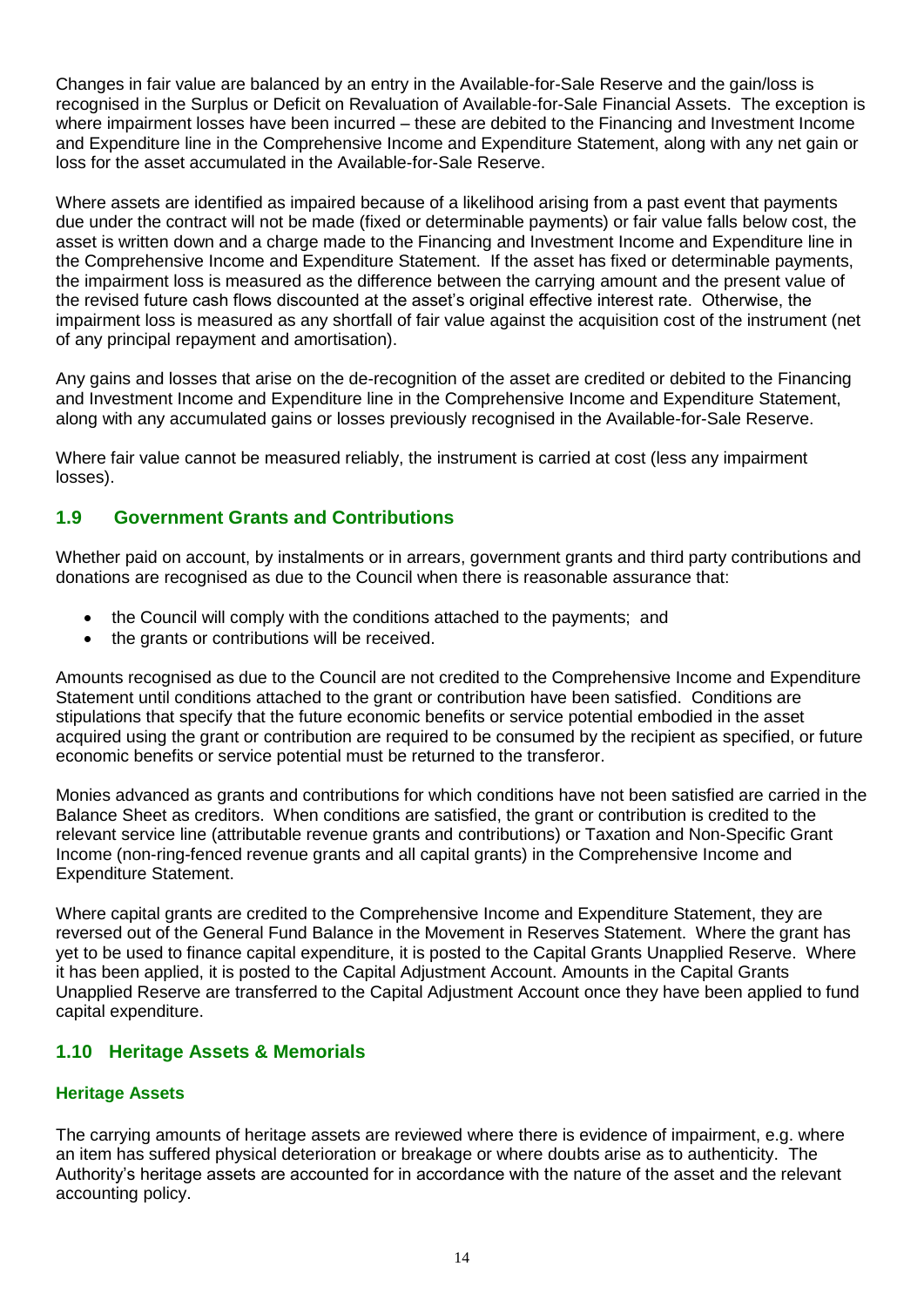#### **Memorials**

The Council is responsible for a number of memorials in the Borough. These memorials, while having significant value to the community, have no resale value and are not used for any operational purpose. The memorials are reflected in the balance sheet at replacement cost and are not depreciated on the basis they have indeterminate lives and are fully maintained.

# **1.11 Intangible Assets**

Expenditure on non-monetary assets that do not have physical substance but are controlled by the Council as a result of past events (e.g. software licences) is capitalised when it is expected that future economic benefits or service potential will flow from the intangible asset to the Council.

Internally generated assets are capitalised where it is demonstrable that the project is technically feasible and is intended to be completed (with adequate resources being available) and the Council will be able to generate future economic benefits or deliver service potential by being able to sell or use the asset.

Expenditure is capitalised where it can be measured reliably as attributable to the asset and is restricted to that incurred during the development phase (research expenditure cannot be capitalised).

Expenditure on the development of the website is capitalised because the website is not solely or primarily intended to promote or advertise the Council's goods or services, as it also includes facilities for web based payments.

Intangible assets are measured initially at cost. Amounts are only revalued where the fair value of the assets held by the Council can be determined by reference to an active market. In practice, no intangible asset held by the Council meets this criterion, and they are therefore carried at amortised cost. The depreciable amount of an intangible asset is amortised over its useful life to the relevant service line(s) in the Comprehensive Income and Expenditure Statement. An asset is tested for impairment whenever there is an indication that the asset might be impaired – any losses recognised are posted to the relevant service line(s) in the Comprehensive Income and Expenditure Statement. Any gain or loss arising on the disposal or abandonment of an intangible asset is posted to the Other Operating Expenditure line in the Comprehensive Income and Expenditure Statement.

Where expenditure on intangible assets qualifies as capital expenditure for statutory purposes, amortisation, impairment losses and disposal gains and losses are not permitted to have an impact on the General Fund Balance. The gains and losses are therefore reversed out of the General Fund Balance in the Movement in Reserves Statement and posted to the Capital Adjustment Account and (for any sale proceeds greater than £10,000) the Capital Receipts Reserve.

## **1.12 Interests in Companies and Other Entities**

The Council has no material interests in companies and other entities that have the nature of subsidiaries, associates and jointly controlled entities and has no requirement to prepare group accounts. However In August 2015 the Council established a mutual for the Building Control Service in which it owns 20% of the share equity with the balance being owned by the employees.

## **1.13 Inventories and Long Term Contracts**

Inventories are valued at the latest price paid, with an appropriate allowance made for obsolescent and slow-moving items. This is a departure from the requirements of The Code of Practice on Local Authority Accounting, which require stocks to be shown at the lower of cost or net realisable value, if lower. The effect of the difference in treatment is not material.

Long-term contracts are accounted for on the basis of charging the Surplus or Deficit on the Provision of Services with the value of works and services received under the contract during the financial year.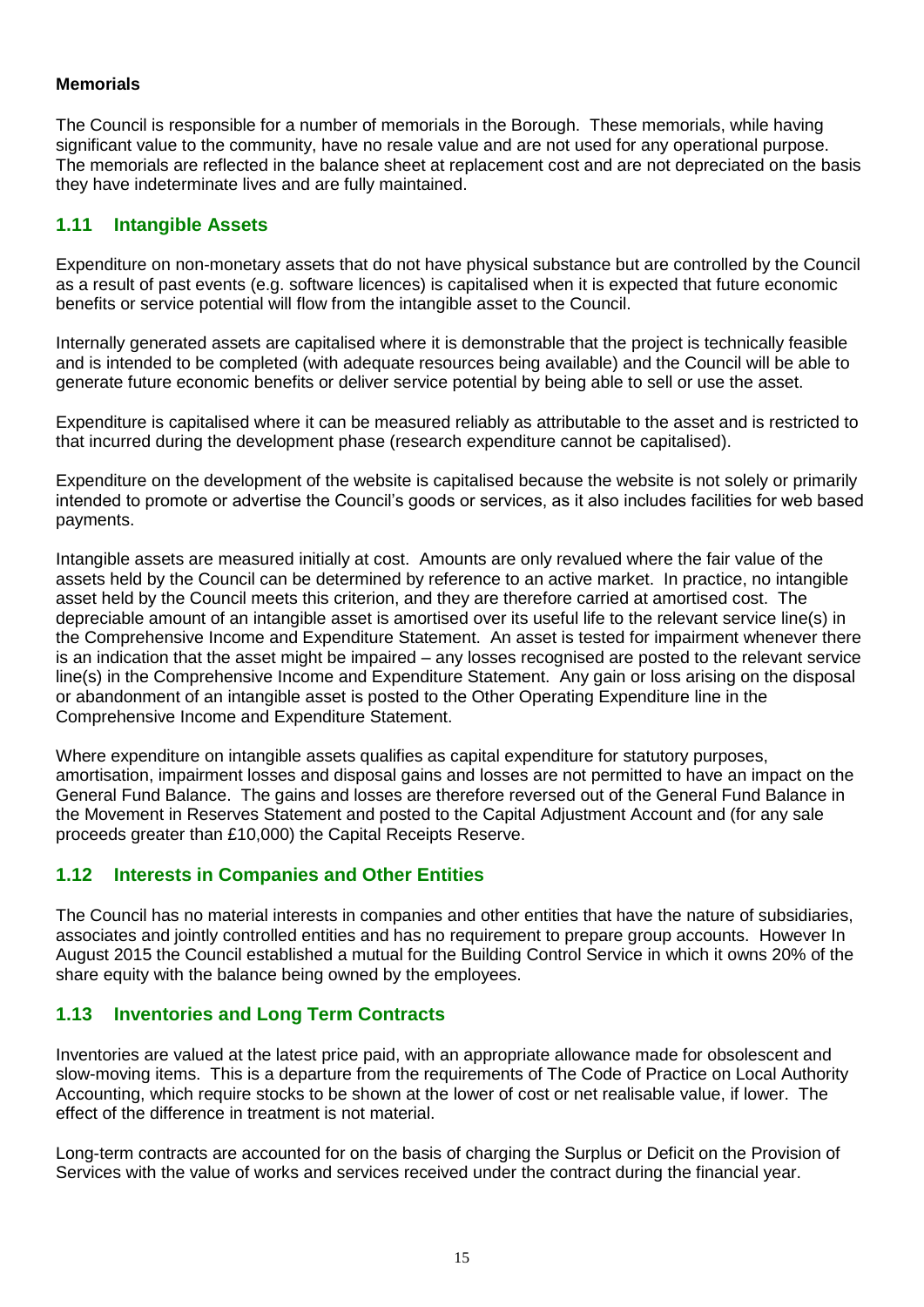# **1.14 Investment Property**

Investment properties are those that are used solely to earn rentals and/or for capital appreciation. The definition is not met if the property is used in any way to facilitate the delivery of services or production of goods or is held for sale.

Investment properties are measured initially at cost and subsequently at fair value, based on the amount at which the asset could be exchanged between knowledgeable parties at arm's-length. Properties are not depreciated but are revalued annually according to market conditions at the year-end. Gains and losses on revaluation are posted to the Financing and Investment Income and Expenditure line in the Comprehensive Income and Expenditure Statement. The same treatment is applied to gains and losses on disposal.

Rentals received in relation to investment properties are credited to the Financing and Investment Income line and result in a gain for the General Fund Balance. However, revaluation and disposal gains and losses are not permitted by statutory arrangements to have an impact on the General Fund Balance. The gains and losses are therefore reversed out of the General Fund Balance in the Movement in Reserves Statement and posted to the Capital Adjustment Account and (for any sale proceeds greater than £10,000) the Capital Receipts Reserve.

# **1.15 Leases**

Leases are classified as finance leases where the terms of the lease transfer substantially all the risks and rewards incidental to ownership of the property, plant or equipment from the lessor to the lessee. All other leases are classified as operating leases.

Where a lease covers both land and buildings, the land and buildings elements are considered separately for classification.

Arrangements that do not have the legal status of a lease but convey a right to use an asset in return for payment are accounted for under this policy where fulfillment of the arrangement is dependent on the use of specific assets.

## **The Council as Lessee**

## **Finance Leases**

Property, plant and equipment held under finance leases is recognised on the Balance Sheet at the commencement of the lease at its fair value measured at the lease's inception (or the present value of the minimum lease payments, if lower). The asset recognised is matched by a liability for the obligation to pay the lessor. Initial direct costs of the Council are added to the carrying amount of the asset. Premiums paid on entry into a lease are applied to writing down the lease liability. Contingent rents are charged as expenses in the periods in which they are incurred.

Lease payments are apportioned between:

- a charge for the acquisition of the interest in the property, plant or equipment applied to write down the lease liability, and
- a finance charge (debited to the Financing and Investment Income and Expenditure line in the Comprehensive Income and Expenditure Statement).

Property, Plant and Equipment recognised under finance leases is accounted for using the policies applied generally to such assets, subject to depreciation being charged over the lease term if this is shorter than the asset's estimated useful life (where ownership of the asset does not transfer to the Council at the end of the lease period).

The Council is not required to raise Council Tax to cover depreciation or revaluation and impairment losses arising on leased assets. Instead, a prudent annual contribution is made from revenue funds towards the deemed capital investment in accordance with statutory requirements. Depreciation and revaluation and impairment losses are therefore substituted by a revenue contribution in the General Fund Balance, by way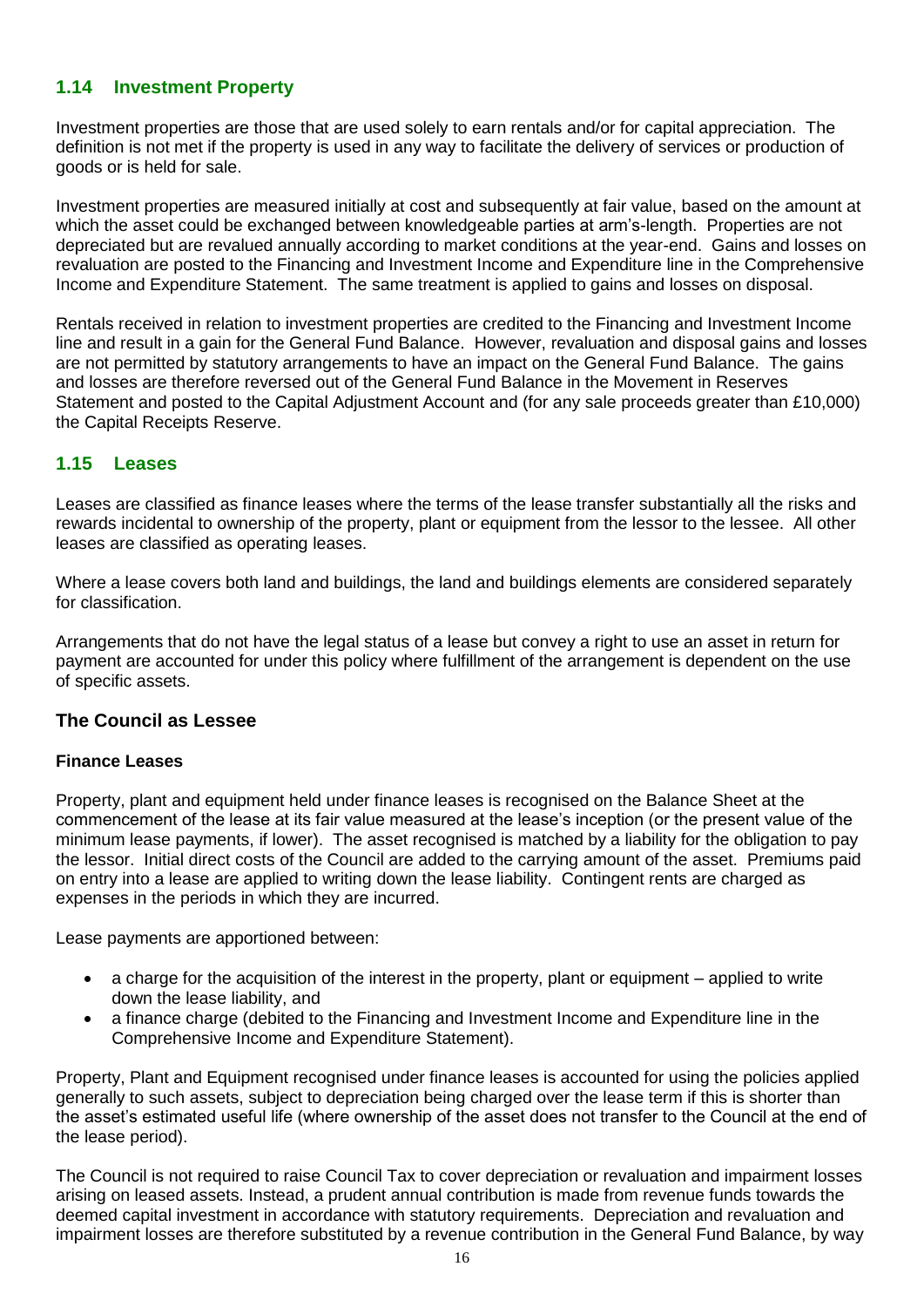of an adjusting transaction with the Capital Adjustment Account in the Movement in Reserves Statement for the difference between the two.

# **Operating Leases**

Rentals paid under operating leases are charged to the Comprehensive Income and Expenditure Statement as an expense of the services benefiting from use of the leased property, plant or equipment. Charges are made on a straight-line basis over the life of the lease, even if this does not match the pattern of payments (e.g. there is a rent-free period at the commencement of the lease).

# **The Council as Lessor**

#### **Finance Leases**

Where the Council grants a finance lease over a property or an item of plant or equipment, the relevant asset is written out of the Balance Sheet as a disposal. At the commencement of the lease, the carrying amount of the asset in the Balance Sheet (whether Property, Plant and Equipment or Assets Held for Sale) is written off to the Other Operating Expenditure line in the Comprehensive Income and Expenditure Statement as part of the gain or loss on disposal. A gain, representing the Council's net investment in the lease, is credited to the same line in the Comprehensive Income and Expenditure Statement also as part of the gain or loss on disposal (i.e. netted off against the carrying value of the asset at the time of disposal), matched by a lease (long-term debtor) asset in the Balance Sheet.

Lease rentals receivable are apportioned between:

- a charge for the acquisition of the interest in the property applied to write down the lease debtor (together with any premiums received), and
- finance income (credited to the Financing and Investment Income and Expenditure line in the Comprehensive Income and Expenditure Statement).

The gain credited to the Comprehensive Income and Expenditure Statement on disposal is not permitted by statute to increase the General Fund Balance and is required to be treated as a capital receipt. Where a premium has been received, this is posted out of the General Fund Balance to the Capital Receipts Reserve in the Movement in Reserves Statement. Where the amount due in relation to the lease asset is to be settled by the payment of rentals in future financial years, this is posted out of the General Fund Balance to the Deferred Capital Receipts Reserve in the Movement in Reserves Statement. When the future rentals are received, the element for the capital receipt for the disposal of the asset is used to write down the lease debtor. At this point, the deferred capital receipts are transferred to the Capital Receipts Reserve.

The written-off value of disposals is not a charge against Council Tax, as the cost of fixed assets is fully provided for under separate arrangements for capital financing. Amounts are therefore appropriated to the Capital Adjustment Account from the General Fund Balance in the Movement in Reserves Statement.

## **Operating Leases**

Where the Council grants an operating lease over a property or an item of plant or equipment, the asset is retained in the Balance Sheet. Rental income is credited to the Other Operating Expenditure line in the Comprehensive Income and Expenditure Statement. Credits are made on a straight-line basis over the life of the lease, even if this does not match the pattern of payments (e.g. there is a premium paid at the commencement of the lease). Initial direct costs incurred in negotiating and arranging the lease are added to the carrying amount of the relevant asset and charged as an expense over the lease term on the same basis as rental income.

## **1.16 Overheads and Support Services**

The costs of overheads and support services are charged to those that benefit from the supply or service in accordance with the costing principles of the CIPFA Service Reporting Code of Practice 2015/16 (SeRCOP). The total absorption costing principle is used – the full cost of overheads and support services are shared between users in proportion to the benefits received, with the exception of: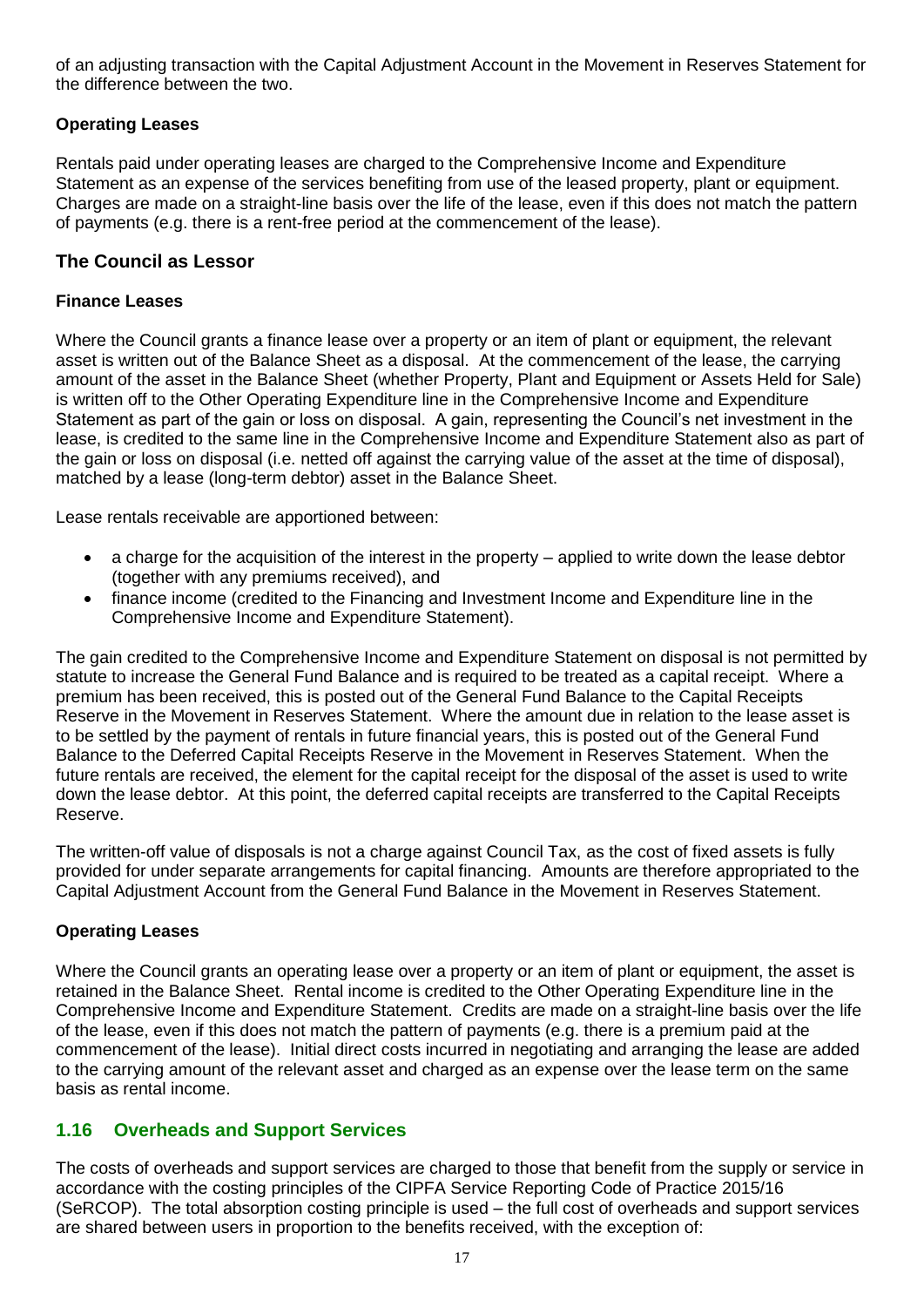- Corporate and Democratic Core costs relating to the Council's status as a multifunctional, democratic organisation.
- Non-Distributed Costs the cost of discretionary benefits awarded to employees retiring early and impairment losses chargeable on Assets Held for Sale.

These two cost categories are defined in SeRCOP and accounted for as separate headings in the Comprehensive Income and Expenditure Statement.

# **1.17 Property, Plant and Equipment**

Assets that have physical substance and are held for use in the production or supply of goods or services, for rental to others, or for administrative purposes and that are expected to be used during more than one financial year are classified as Property, Plant and Equipment. For accounting purposes the Council has a de-minimis level of £10,000.

# **Recognition**

Expenditure on the acquisition, creation or enhancement of Property, Plant and Equipment is capitalised on an accruals basis, provided that it is probable that the future economic benefits or service potential associated with the item will flow to the Council and the cost of the item can be measured reliably. Expenditure that maintains but does not add to an asset's potential to deliver future economic benefits or service potential (i.e. repairs and maintenance) is charged as an expense when it is incurred.

#### **Measurement**

Assets are initially measured at cost, comprising:

- the purchase price
- any costs attributable to bringing the asset to the location and condition necessary for it to be capable of operating in the manner intended by management
- the initial estimate of the costs of dismantling and removing the item and restoring the site on which it is located.

The Council does not capitalise borrowing costs incurred whilst assets are under construction.

The cost of assets acquired other than by purchase is deemed to be its fair value, unless the acquisition does not have commercial substance (i.e. it will not lead to a variation in the cash flows of the Council). In the latter case, where an asset is acquired via an exchange, the cost of the acquisition is the carrying amount of the asset given up by the Council.

Donated assets are measured initially at fair value. The difference between fair value and any consideration paid is credited to the Taxation and Non-Specific Grant Income line of the Comprehensive Income and Expenditure Statement, unless the donation has been made conditionally. Until conditions are satisfied, the gain is held in the Donated Assets Account. Where gains are credited to the Comprehensive Income and Expenditure Statement, they are reversed out of the General Fund Balance to the Capital Adjustment Account in the Movement in Reserves Statement.

Assets are then carried in the Balance Sheet using the following measurement bases:

- infrastructure, community assets and assets under construction depreciated historical cost
- all other assets fair value, determined as the amount that would be paid for the asset in its existing use (existing use value – EUV).

Where there is no market-based evidence of fair value because of the specialist nature of an asset, depreciated replacement cost (DRC) is used as an estimate of fair value.

Where non-property assets that have short useful lives or low values (or both), depreciated historical cost basis is used as a proxy for fair value.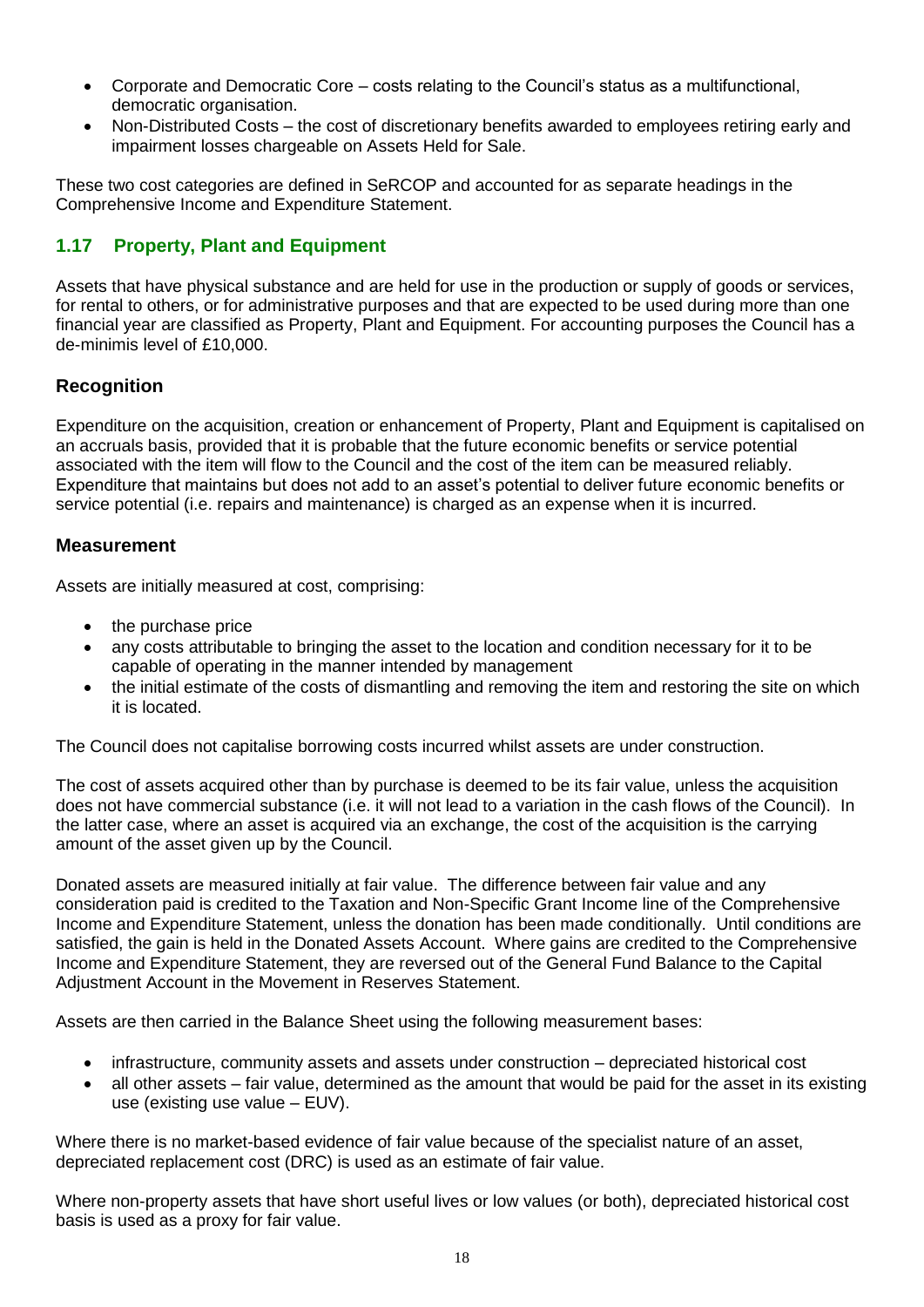Assets included in the Balance Sheet at fair value are revalued according to the following revaluation programme. This is considered to be sufficiently regularly to ensure that the carrying amounts are not materially different from the fair values at the year-end,

- Annually Civic Centre / Xcel Leisure Centre
- Every 3 years Car Parks / Walton Town Centre / Cemetery Houses.
- Every 5 Years All other asset groups

Assets being valued every 3 and 5 years have been phased to ensure that at least 45% of the total asset value is planned to be revalued every year and around 70% being valued every three years.

Increases in valuations are matched by credits to the Revaluation Reserve to recognise unrealised gains. Exceptionally, gains might be credited to the Comprehensive Income and Expenditure Statement where they arise from the reversal of a loss previously charged to a service.

Where decreases in value are identified, they are accounted for as follows:

- where there is a balance of revaluation gains for the asset in the Revaluation Reserve, the carrying amount of the asset is written down against that balance (up to the amount of the accumulated gains)
- where there is no balance in the Revaluation Reserve or an insufficient balance, the carrying amount of the asset is written down against the relevant service line(s) in the Comprehensive Income and Expenditure Statement.

The Revaluation Reserve contains revaluation gains recognised since 1 April 2007 only, the date of its formal implementation. Gains arising before that date have been consolidated into the Capital Adjustment Account.

# **Impairment**

Assets are assessed at each year-end as to whether there is any indication that an asset may be impaired. Where indications exist and any possible differences are estimated to be material, the recoverable amount of the asset is estimated and, where this is less than the carrying amount of the asset, an impairment loss is recognised for the shortfall.

Where impairment losses are identified, they are accounted for as follows:

- where there is a balance of revaluation gains for the asset in the Revaluation Reserve, the carrying amount of the asset is written down against that balance (up to the amount of the accumulated gains)
- where there is no balance in the Revaluation Reserve or an insufficient balance, the carrying amount of the asset is written down against the relevant service line(s) in the Comprehensive Income and Expenditure Statement.

Where an impairment loss is reversed subsequently, the reversal is credited to the relevant service line(s) in the Comprehensive Income and Expenditure Statement, up to the amount of the original loss, adjusted for depreciation that would have been charged if the loss had not been recognised.

## **Depreciation**

Depreciation is provided for on all Property, Plant and Equipment assets by the systematic allocation of their depreciable amounts over their useful lives. An exception is made for assets without a determinable finite useful life (i.e. freehold land and certain Community Assets) and assets that are not yet available for use (i.e. assets under construction).

Deprecation is calculated on the following bases:

 other buildings, plant, furniture and equipment – straight-line allocation over the useful life of the property as estimated by the valuer, or the estimated useful life of the other assets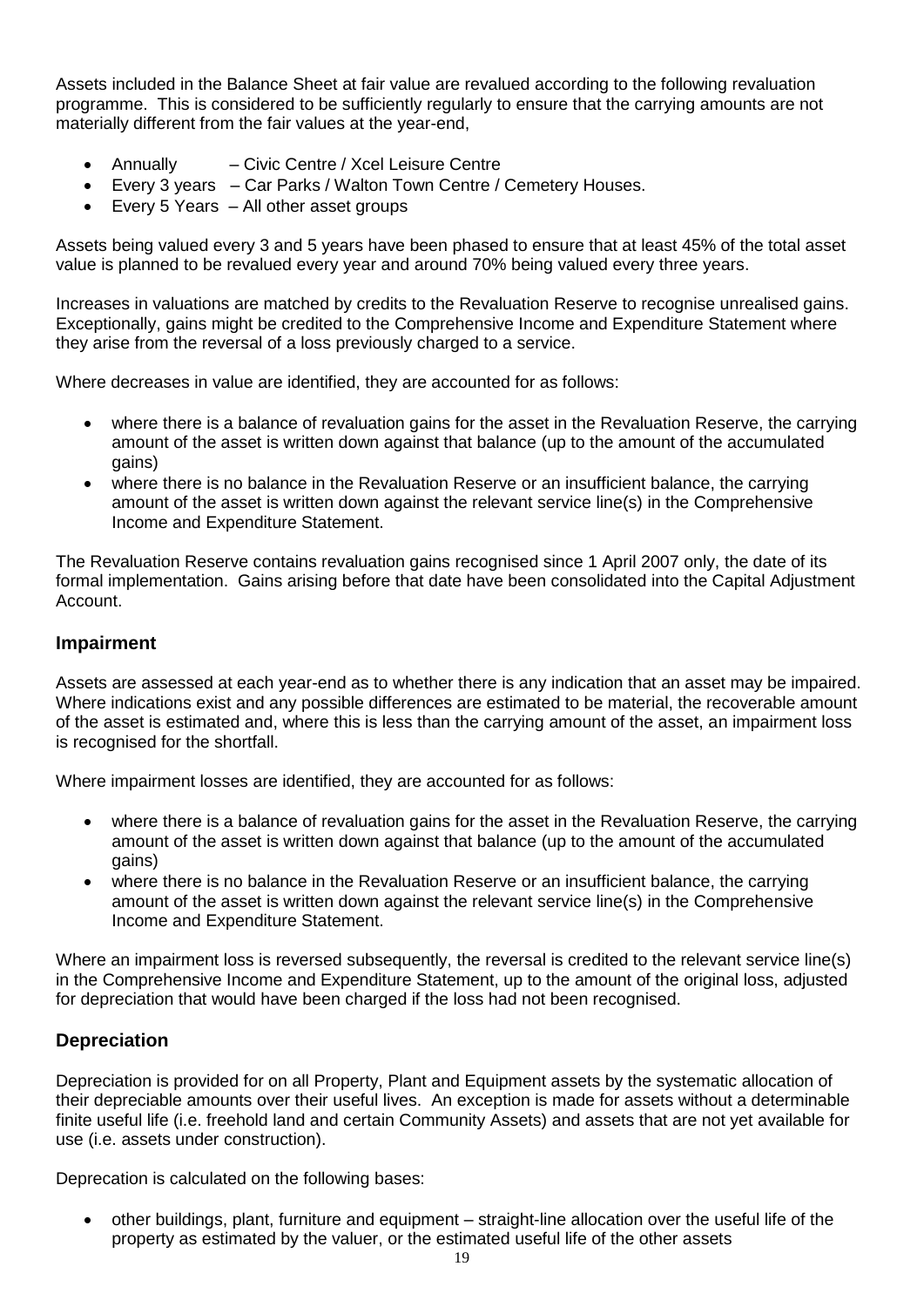- vehicles a percentage of the value of each class of assets in the Balance Sheet, as advised by a suitably qualified officer
- infrastructure no depreciation.

Where an asset comprises two or more major components with substantially different useful economic lives, each component is accounted for separately for depreciation purposes and depreciated over its individual useful life.

Revaluation gains are also depreciated, with an amount equal to the difference between current value depreciation charged on assets and the depreciation that would have been chargeable based on their historical cost being transferred each year from the Revaluation Reserve to the Capital Adjustment Account.

## **Disposals and Non-Current Assets Held for Sale**

When it becomes probable that the carrying amount of an asset will be recovered principally through a sale transaction rather than through its continuing use, it is reclassified as an Asset Held for Sale. It is then carried at the lower of this amount and fair value less costs to sell.

If assets no longer meet the criteria to be classified as Assets Held for Sale, they are reclassified back to non-current assets and valued at the lower of their carrying amount before they were classified as held for sale; adjusted for depreciation, amortisation or revaluations that would have been recognised had they not been classified as Held for Sale, and their recoverable amount at the date of the decision not to sell.

Amounts received for a disposal in excess of £10,000 are categorised as capital receipts.

# **1.18 Provisions, Contingent Liabilities and Contingent Assets**

#### **Provisions**

Provisions are made where an event has taken place that gives the Council a legal or constructive obligation that probably requires settlement by a transfer of economic benefits or service potential, and a reliable estimate can be made of the amount of the obligation. For instance, the Council may be involved in a court case that could eventually result in the making of a settlement or the payment of compensation.

Provisions are charged as an expense to the appropriate service line in the Comprehensive Income and Expenditure Statement in the year that the Council becomes aware of the obligation, and are measured at the best estimate at the balance sheet date of the expenditure required to settle the obligation, taking into account relevant risks and uncertainties.

When payments are eventually made, they are charged to the provision carried in the Balance Sheet. Estimated settlements are reviewed at the end of each financial year – where it becomes less than probable that a transfer of economic benefits will now be required (or a lower settlement than anticipated is made), the provision is reversed and credited back to the relevant service.

Where some or all of the payment required to settle a provision is expected to be recovered from another party (e.g. from an insurance claim), this is only recognised as income for the relevant service if it is virtually certain that reimbursement will be received if the Council settles the obligation.

## **Contingent Liabilities**

A contingent liability arises where an event has taken place that gives the Council a possible obligation whose existence will only be confirmed by the occurrence or otherwise of uncertain future events not wholly within the control of the Council. Contingent liabilities also arise in circumstances where a provision would otherwise be made but either it is not probable that an outflow of resources will be required or the amount of the obligation cannot be measured reliably.

Contingent liabilities are not recognised in the Balance Sheet but disclosed in a note to the accounts.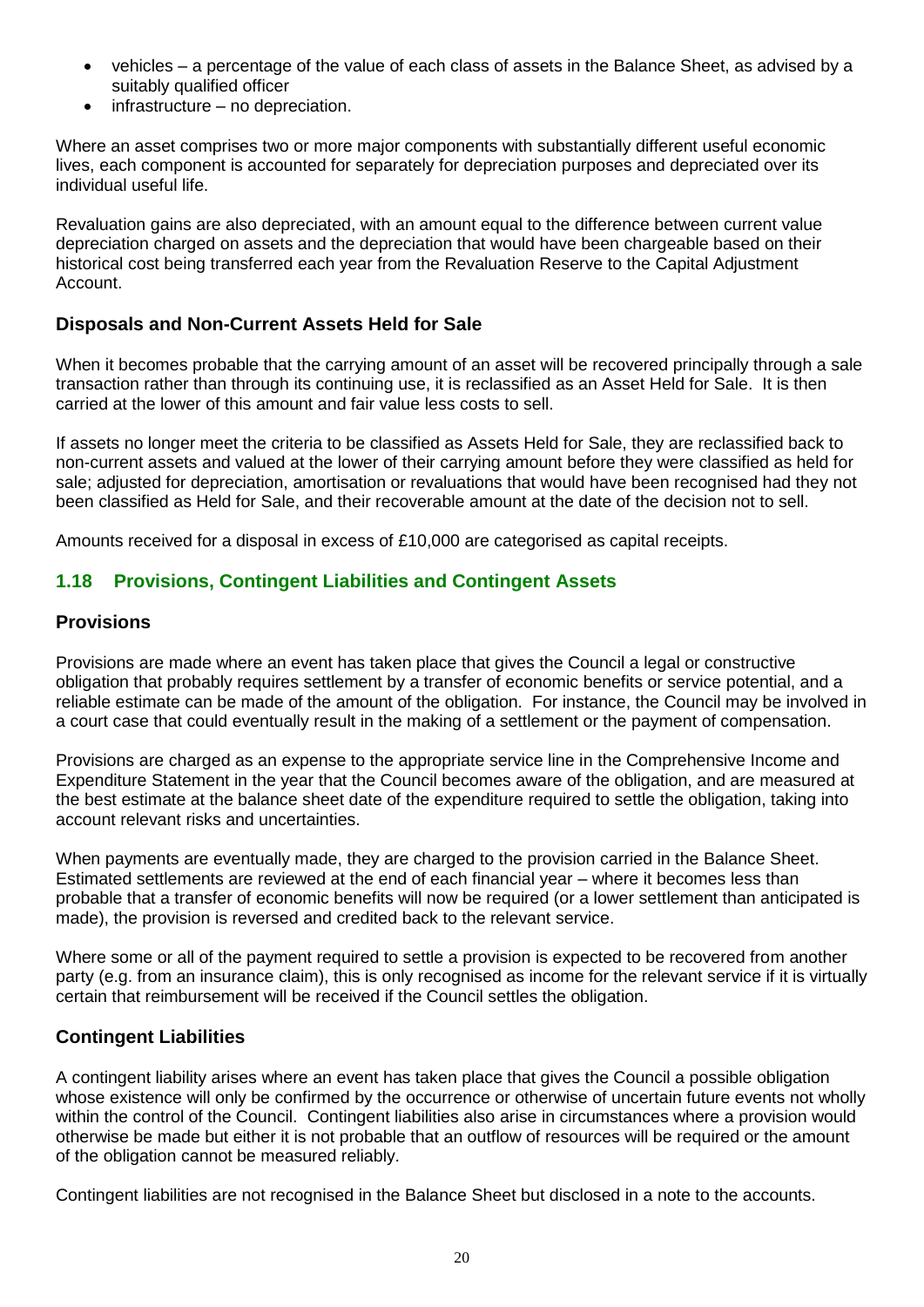#### **1.19 Reserves**

The Council sets aside specific amounts as reserves for future policy purposes or to cover contingencies. Reserves are created by appropriating amounts out of the General Fund Balance in the Movement in Reserves Statement. When expenditure to be financed from a reserve is incurred, it is charged to the appropriate service in that year to score against the Surplus or Deficit on the Provision of Services in the Comprehensive Income and Expenditure Statement. The reserve is then appropriated back into the General Fund Balance in the Movement in Reserves Statement so that there is no net charge against Council Tax for the expenditure.

Certain reserves are kept to manage the accounting processes for non-current assets, financial instruments, retirement and employee benefits and do not represent usable resources for the Council – these reserves are explained in the relevant notes to the accounts.

From 1 April 2013 the Authority has elected to charge a Community Infrastructure Levy (CIL). The levy will be charged on new builds (chargeable developments for the Authority) with appropriate planning consent. The Council charges for and collects the levy, which is a planning charge. The income from the levy will be used to fund the provision, improvement, replacement, operation or maintenance of infrastructure projects (these include transport, flood defences and schools) to support the development of the area.

**CIL is received without outstanding conditions; it is therefore recognised at the commencement date of the chargeable development in the Comprehensive Income and Expenditure Statement in accordance with the accounting policy for reserves set out above. CIL charges will be largely used to fund capital expenditure. However, a small proportion of the charges may be used to fund revenue expenditure. Once a decision has been made on how the funds will be allocated the revenue reserve to transferred to the appropriate part of the balance sheet (Capital Grants, Short Term Creditors or Earmarked Reserves).**

# **1.20 Revenue Expenditure Funded from Capital under Statute**

Expenditure incurred during the year that may be capitalised under statutory provisions but that does not result in the creation of a non-current asset has been charged as expenditure to the relevant service in the Comprehensive Income and Expenditure Statement in the year. Where the Council has determined to meet the cost of this expenditure from existing capital resources or by borrowing, a transfer in the Movement in Reserves Statement from the General Fund Balance to the Capital Adjustment Account then reverses out the amounts charged so that there is no impact on the level of Council Tax.

## **1.21 Value Added Tax**

VAT payable is included as an expense only to the extent that it is not recoverable from Her Majesty's Revenue and Customs. VAT receivable is excluded from income.

## **2. Exceptional Item**

There are no exceptional items for 2015/16.

#### **3. Accounting Standards that have been issued but have not yet been adopted**

For 2016/17 the accounting policy changes which may apply and that should be reported are:

IAS 19: Employee Benefits (Defined Benefit Plans: Employee Contributions);

IFRSs: annual improvements to 2010 – 2012 cycle;

IFRS 11: Joint Arrangements (Accounting for Acquisitions of Interests in Joint Operations); IAS 16: Property, Plant and Equipment (Clarification of Acceptable Methods of Depreciation and Amortisation);

IAS 38: Intangible Assets (Clarification of Acceptable Methods of Depreciation and Amortisation; IFRSs: annual improvements to 2012 – 2014 cycle;

IAS 1: Presentation of Financial Statements (Disclosure Initiative);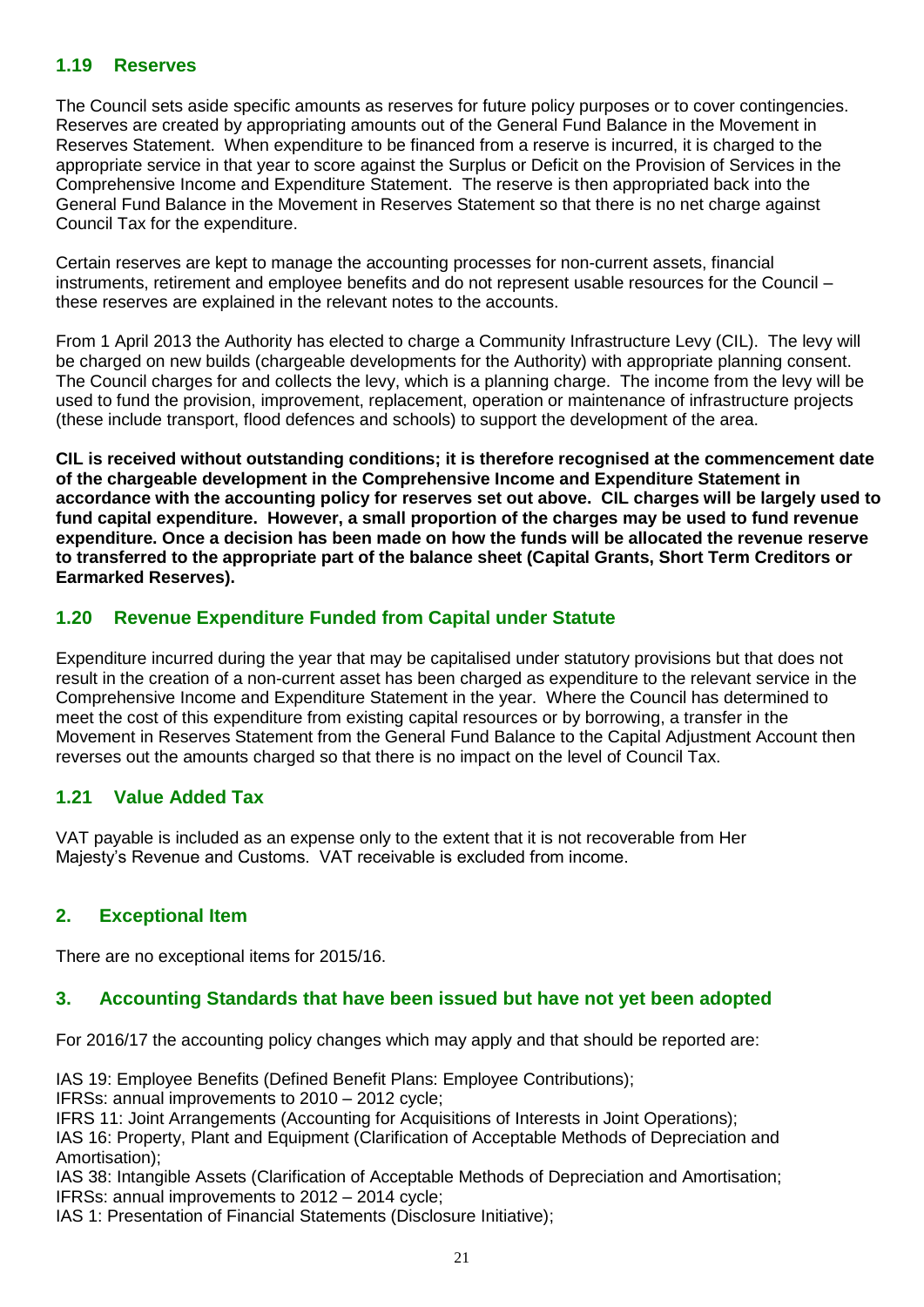Changes to the format of the Comprehensive Income and Expenditure Statement, the Movement in Reserves Statement and the introduction of the new Expenditure and Funding Analysis; and Changes to the format of the Pension Fund Account and the Net Assets Statement.

These changes may be implemented in the 2015/16 Code of Practice, but it is not anticipated that they would have a material impact on the Council's financial statements or the Council Tax Payer.

# **4. Critical Judgements in applying Accounting Policies**

In applying the accounting policies set out in Note 1, the Council has had to make certain judgements about complex transactions or those involving uncertainty about future events. The critical judgements made in the Statement of Accounts are:

 There is a high degree of uncertainty about future levels of funding for local government. However, the Council has determined that this uncertainty is not yet sufficient to provide an indication that the assets of the Council might be impaired as a result of a need to lose facilities and reduce levels of service provision.

# **5. Assumptions made about the future and other major sources of estimation uncertainty**

The Statement of Accounts contains estimated figures that are based on assumptions made by the Council about the future or that are otherwise uncertain. Estimates are made taking into account historical experience, current trends and other relevant factors. However, because balances cannot be determined with certainty, actual results could be materially different from the assumptions and estimates.

The items in the Council's Balance Sheet at 31 March 2016 for which there is a significant risk of material adjustment in the forthcoming financial year are as follows:

| <b>Item</b>                                    | <b>Uncertainties</b>                                                                                                                                                                                                                                                                                                                                                                                                               | <b>Effect if Actual Results Differ from</b><br><b>Assumptions</b>                                                                                                                                                                                                                                                                                                                                                                                                                                                                                                              |
|------------------------------------------------|------------------------------------------------------------------------------------------------------------------------------------------------------------------------------------------------------------------------------------------------------------------------------------------------------------------------------------------------------------------------------------------------------------------------------------|--------------------------------------------------------------------------------------------------------------------------------------------------------------------------------------------------------------------------------------------------------------------------------------------------------------------------------------------------------------------------------------------------------------------------------------------------------------------------------------------------------------------------------------------------------------------------------|
| <b>Property, Plant and</b><br><b>Equipment</b> | Assets are depreciated over useful lives<br>that are dependent on assumptions about<br>the level of repairs and maintenance that<br>will be incurred in relation to individual<br>assets. The current economic climate<br>makes it uncertain that the Council will be<br>able to sustain its current spending on<br>repairs and maintenance, bringing into<br>doubt the useful lives assigned to assets.                           | If the useful life of assets is reduced,<br>depreciation increases and the<br>carrying amount of the assets falls.<br>It is estimated that the annual<br>depreciation charge for buildings<br>would increase by £61,000 for every<br>year that useful lives had to be<br>reduced.                                                                                                                                                                                                                                                                                              |
| <b>Pensions Liability</b>                      | Estimation of the net liability to pay<br>pensions depends on a number of<br>complex judgements relating to the<br>discount rate used, the rate at which<br>salaries are projected to increase<br>changes in retirement ages, mortality<br>rates and expected returns on pension<br>fund assets. A firm of consulting<br>actuaries is engaged to provide the<br>Council with expert advice about the<br>assumptions to be applied. | The effects on the net pensions<br>liability of changes in individual<br>assumptions can be measured. For<br>instance, a 0.5% decrease in the real<br>discount rate assumption would<br>result in an increase in the pension<br>liability of £12million. However, the<br>assumptions interact in complex<br>ways. A 1 year increase in member<br>life expectancy would increase the<br>liability by £4million. Similarly, a<br>0.5% increase in the salary rate or in<br>the pension increase rate would<br>increase the liability by £3million and<br>£9million respectively. |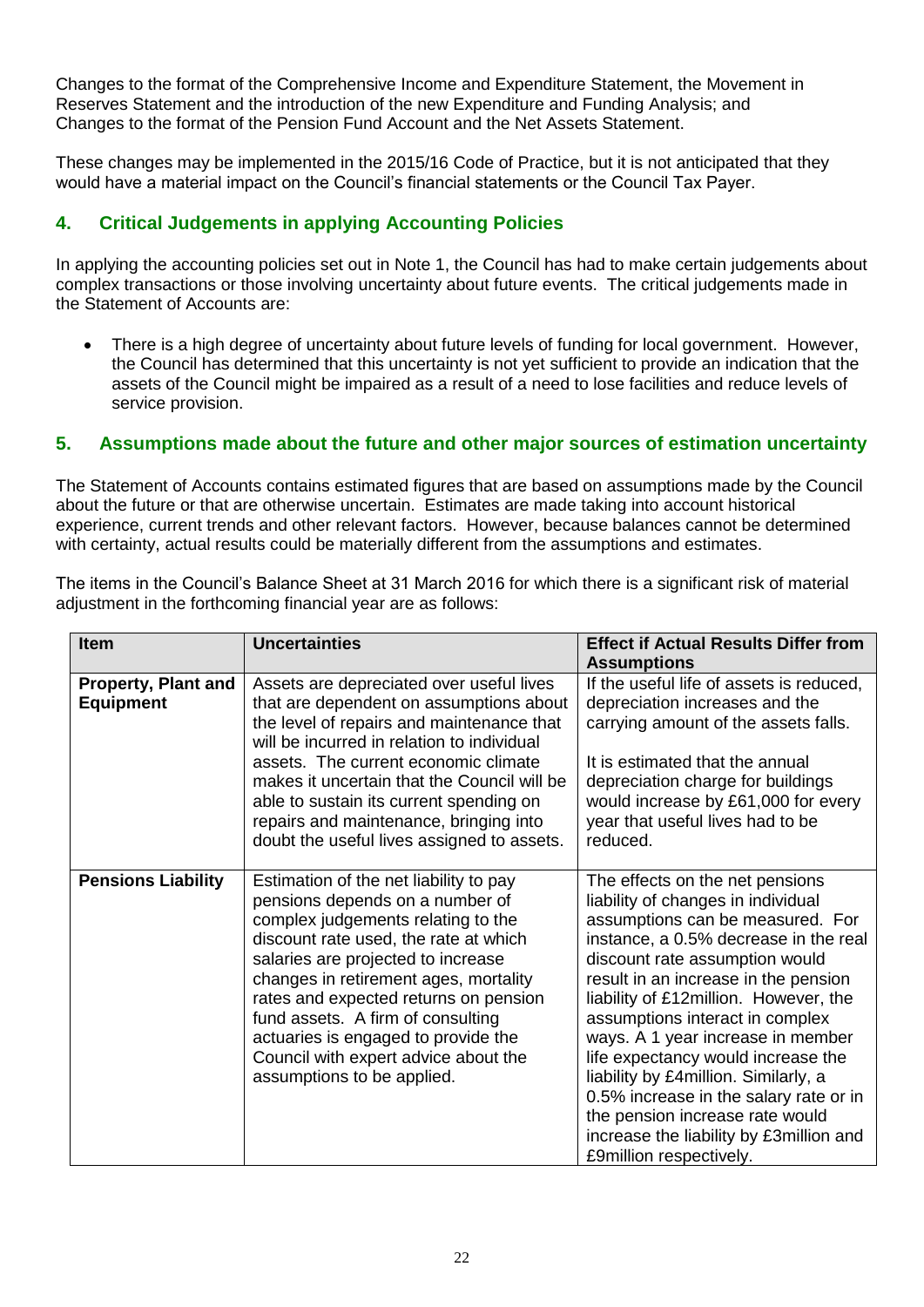| <b>Item</b>                      | <b>Uncertainties</b>                                                                                                                                                                                                                                                                                                                                                                                                                       | <b>Effect if Actual Results Differ from</b><br><b>Assumptions</b>                                                                                     |
|----------------------------------|--------------------------------------------------------------------------------------------------------------------------------------------------------------------------------------------------------------------------------------------------------------------------------------------------------------------------------------------------------------------------------------------------------------------------------------------|-------------------------------------------------------------------------------------------------------------------------------------------------------|
| <b>NNDR</b> appeals<br>liability | From April 2013, the Council was.<br>responsible for refunding successful<br>appeals against past NNDR liabilities. An<br>estimate of the possible effect on this<br>Council has been taken into account in<br>these accounts and future funding<br>assumptions. This estimate has been<br>made using the Councils historic<br>experience of the decrease in the<br>business rates payable as a results of<br>appeals of approximately 2%. | If the level of successful appeals<br>exceeds the assumptions already<br>made, the cost will be charged to the<br>most appropriate accounting period. |

# **6. Events after the Reporting Period**

The Statement of Accounts was authorised for issue by the Strategic Director & Deputy Chief Executive on 22 September 2016. Events taking place after this date are not reflected in the financial statements or notes. Where events taking place before this date provided information about conditions existing at 31 March 2016, the figures in the financial statements and notes have been adjusted in all material respects to reflect the impact of this information.

# **7. Adjustments between Accounting Basis and Funding Basis under Regulations**

This note details the adjustments that are made to the total comprehensive income and expenditure recognised by the Council in the year in accordance with proper accounting practice to the resources that are specified by statutory provisions as being available to the Council to meet future capital and revenue expenditure.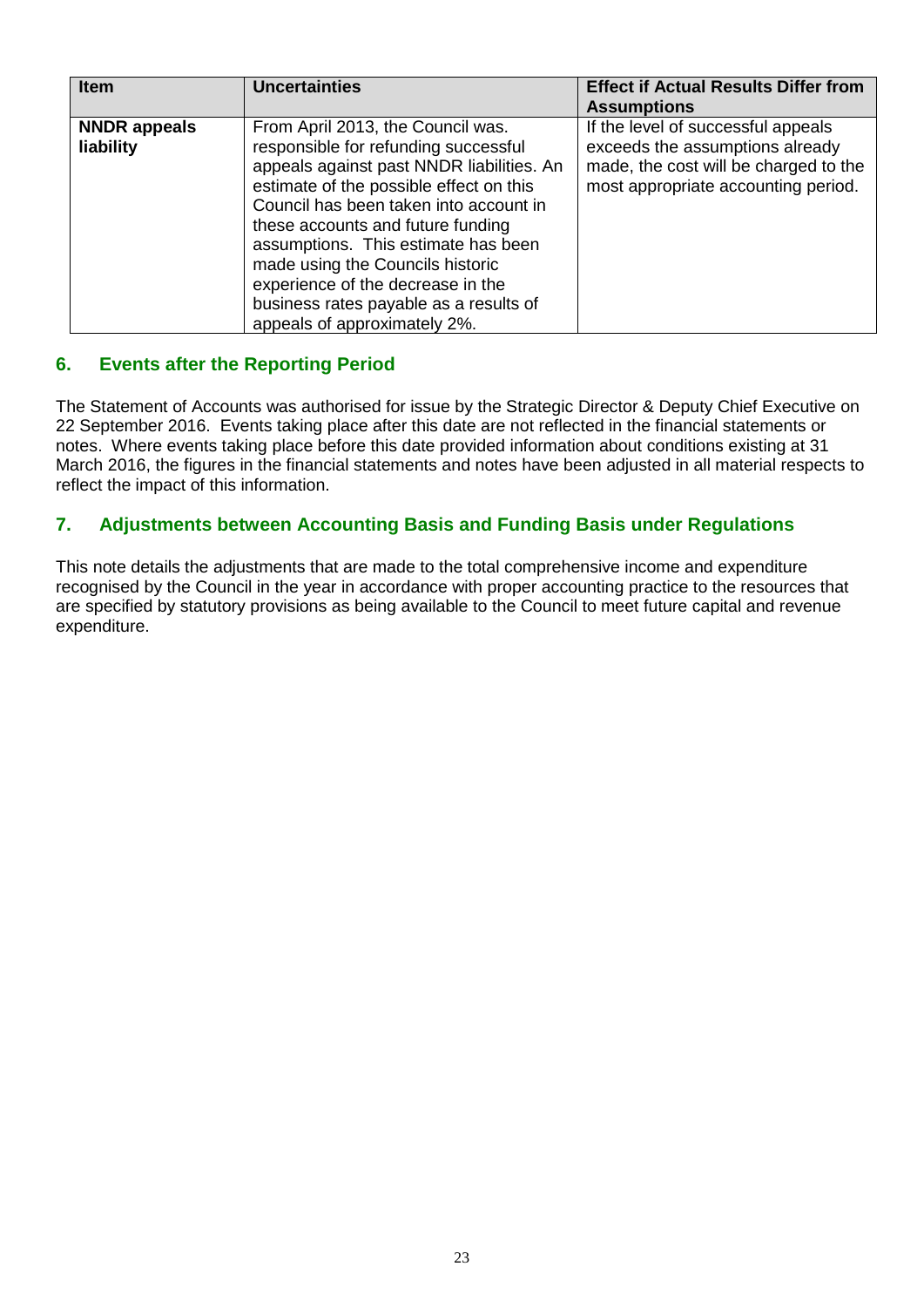|                                                                                                                                                                                                                               | <b>Usable Reserves</b>                     |                                                       |                                                              |                                             |
|-------------------------------------------------------------------------------------------------------------------------------------------------------------------------------------------------------------------------------|--------------------------------------------|-------------------------------------------------------|--------------------------------------------------------------|---------------------------------------------|
| 2014/15                                                                                                                                                                                                                       | General<br>Fund<br><b>Balance</b><br>£'000 | <b>Capital</b><br><b>Receipts</b><br>Reserve<br>£'000 | <b>Capital</b><br><b>Grants</b><br><b>Unapplied</b><br>£'000 | <b>Unusable</b><br><b>Reserves</b><br>£'000 |
| Adjustments primarily involving the Capital Adjustment Account:                                                                                                                                                               |                                            |                                                       |                                                              |                                             |
| Reversal of items debited or credited to the Comprehensive Income and Expenditure Statement<br>(note 24.3):                                                                                                                   |                                            |                                                       |                                                              |                                             |
| Charges for depreciation and impairment of non-current assets                                                                                                                                                                 | (2,693)                                    |                                                       |                                                              | 2,693                                       |
| Revaluation losses on Property Plant and Equipment                                                                                                                                                                            | (52)                                       |                                                       |                                                              | 52                                          |
| Movements in the market value of Investment Properties                                                                                                                                                                        | 1,287                                      |                                                       |                                                              | (1, 287)                                    |
| Amortisation of intangible assets                                                                                                                                                                                             | (266)                                      |                                                       |                                                              | 266                                         |
| Revenue expenditure funded from capital under Statute                                                                                                                                                                         | (993)                                      |                                                       |                                                              | 993                                         |
| Amounts of non-current assets written off on disposal or Sale as part of the gain/loss on disposal to the<br>Comprehensive Income and Expenditure Statement                                                                   | (40)                                       |                                                       |                                                              | 40                                          |
| Insertion of items not debited or credited to the Comprehensive Income and Expenditure<br><b>Statement (note 24.3):</b>                                                                                                       |                                            |                                                       |                                                              |                                             |
| Statutory provision for the financing of capital investment                                                                                                                                                                   | 570                                        |                                                       |                                                              | (570)                                       |
| Capital expenditure charged against the General Fund                                                                                                                                                                          | 575                                        |                                                       |                                                              | (575)                                       |
| Adjustments primarily involving the Capital Grants Unapplied Account (note 24.3):                                                                                                                                             |                                            |                                                       |                                                              |                                             |
| Capital grants and contributions unapplied credited to the Comprehensive Income and Expenditure<br><b>Statement</b>                                                                                                           | 1,085                                      |                                                       | (1,085)                                                      | $\overline{0}$                              |
| Application of grants to capital financing transferred to the Capital Adjustment Account                                                                                                                                      | 1,084                                      |                                                       | 1,509                                                        | (2,593)                                     |
| Adjustments primarily involving the Capital Receipts Reserve:                                                                                                                                                                 |                                            |                                                       |                                                              |                                             |
| Transfer of cash sale proceeds credited as part of the gain/loss on disposal to the Comprehensive                                                                                                                             | 1,162                                      | (1, 162)                                              |                                                              | $\overline{0}$                              |
| Income and Expenditure Statement                                                                                                                                                                                              |                                            |                                                       |                                                              |                                             |
| Use of the Capital Receipts Reserve to finance new capital expenditure                                                                                                                                                        |                                            | 881                                                   |                                                              | (881)                                       |
| Contribution from Capital Receipts Reserve towards administrative costs of non current asset disposals                                                                                                                        | (3)                                        | 3                                                     |                                                              | $\overline{0}$                              |
| Transfer from Deferred Capital Receipts Reserve upon receipt of cash                                                                                                                                                          |                                            | (117)                                                 |                                                              | 117                                         |
| Adjustments primarily involving the Deferred Capital Receipts Reserve (note 24.6):                                                                                                                                            |                                            |                                                       |                                                              |                                             |
| Transfer of deferred sale proceeds credited as part of the gain/loss on disposal to the Comprehensive<br><b>Income and Expenditure Statement</b>                                                                              | 290                                        |                                                       |                                                              | (290)                                       |
| Adjustments primarily involving the Pensions Reserve (note 24.5):                                                                                                                                                             |                                            |                                                       |                                                              |                                             |
| Reversal of items relating to retirement benefits debited or credited to the Comprehensive Income and<br><b>Expenditure Statement</b>                                                                                         | (4, 365)                                   |                                                       |                                                              | 4,365                                       |
| Employer's pensions contributions and direct payments to pensioners payable in the year                                                                                                                                       | 2,744                                      |                                                       |                                                              | (2,744)                                     |
| Adjustments primarily involving the Collection Fund Adjustment Account (note 24.7):                                                                                                                                           |                                            |                                                       |                                                              |                                             |
| Amount by which income credited to the Comprehensive Income and Expenditure Statement is<br>different from collection fund income calculated for the year in accordance with statutory requirements                           | (2, 812)                                   |                                                       |                                                              | 2,812                                       |
| Adjustment primarily involving the Accumulated Absences Account (note 24.8):                                                                                                                                                  |                                            |                                                       |                                                              |                                             |
| Amount by which officer remuneration charged to the Comprehensive Income and Expenditure<br>Statement on an accruals basis is different from remuneration chargeable in the year in accordance<br>with statutory requirements | 11                                         |                                                       |                                                              | (11)                                        |
| <b>Total Adjustments</b>                                                                                                                                                                                                      | (2, 416)                                   | (395)                                                 | 424                                                          | 2,387                                       |
|                                                                                                                                                                                                                               |                                            |                                                       |                                                              |                                             |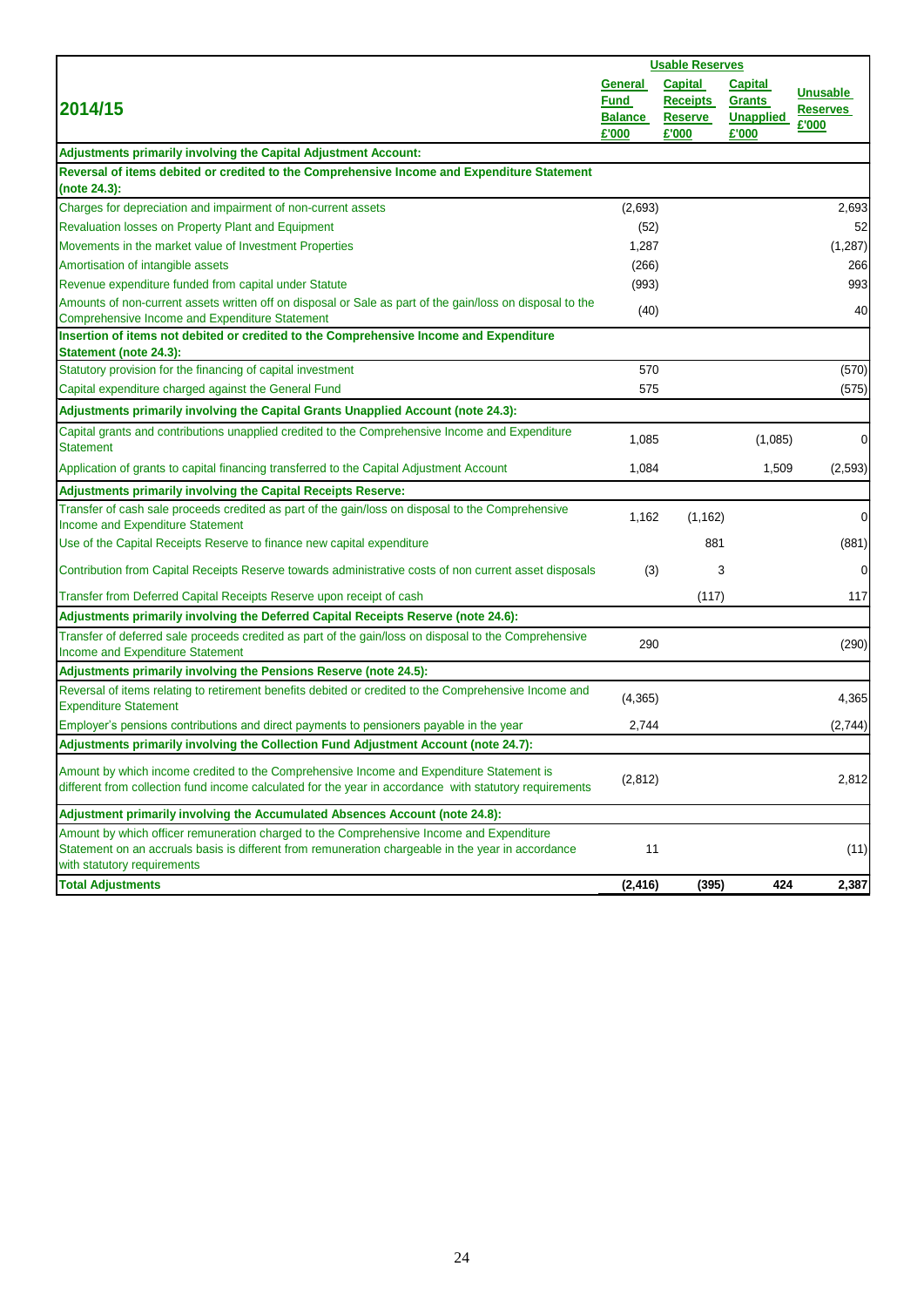|                                                                                                                                                                                                                               | <b>Usable Reserves</b>                            |                                                              |                                                              |                                             |
|-------------------------------------------------------------------------------------------------------------------------------------------------------------------------------------------------------------------------------|---------------------------------------------------|--------------------------------------------------------------|--------------------------------------------------------------|---------------------------------------------|
| 2015/16                                                                                                                                                                                                                       | General<br><u>Fund</u><br><b>Balance</b><br>£'000 | <b>Capital</b><br><b>Receipts</b><br><b>Reserve</b><br>£'000 | <b>Capital</b><br><b>Grants</b><br><b>Unapplied</b><br>£'000 | <b>Unusable</b><br><b>Reserves</b><br>£'000 |
| <b>Adjustments primarily involving the Capital Adjustment Account:</b>                                                                                                                                                        |                                                   |                                                              |                                                              |                                             |
| Reversal of items debited or credited to the Comprehensive Income and Expenditure Statement<br>(note 24.3):                                                                                                                   |                                                   |                                                              |                                                              |                                             |
| Charges for depreciation and impairment of non-current assets                                                                                                                                                                 | (2,838)                                           |                                                              |                                                              | 2,838                                       |
| Revaluation losses on Property Plant and Equipment                                                                                                                                                                            | (963)                                             |                                                              |                                                              | 963                                         |
| Movements in the market value of Investment Properties                                                                                                                                                                        | 979                                               |                                                              |                                                              | (979)                                       |
| Amortisation of intangible assets                                                                                                                                                                                             | (230)                                             |                                                              |                                                              | 230                                         |
| Revenue expenditure funded from capital under Statute                                                                                                                                                                         | (1, 325)                                          |                                                              |                                                              | 1,325                                       |
| Amounts of non-current assets written off on disposal or Sale as part of the gain/loss on disposal to the<br>Comprehensive Income and Expenditure Statement                                                                   | (1)                                               |                                                              |                                                              | $\mathbf{1}$                                |
| Insertion of items not debited or credited to the Comprehensive Income and Expenditure                                                                                                                                        |                                                   |                                                              |                                                              |                                             |
| Statement (note 24.3):                                                                                                                                                                                                        |                                                   |                                                              |                                                              |                                             |
| Statutory provision for the financing of capital investment                                                                                                                                                                   | 570                                               |                                                              |                                                              | (570)                                       |
| Capital expenditure charged against the General Fund                                                                                                                                                                          | 7,724                                             |                                                              |                                                              | (7, 724)                                    |
| Adjustments primarily involving the Capital Grants Unapplied Account (note 24.3):                                                                                                                                             |                                                   |                                                              |                                                              |                                             |
| Capital grants and contributions unapplied credited to the Comprehensive Income and Expenditure<br><b>Statement</b>                                                                                                           | 5,289                                             |                                                              | (5,289)                                                      | $\mathbf 0$                                 |
| Application of grants to capital financing transferred to the Capital Adjustment Account                                                                                                                                      | 602                                               |                                                              | 587                                                          | (1, 189)                                    |
| Adjustments primarily involving the Capital Receipts Reserve:                                                                                                                                                                 |                                                   |                                                              |                                                              | $\mathbf 0$                                 |
| Transfer of cash sale proceeds credited as part of the gain/loss on disposal to the Comprehensive<br><b>Income and Expenditure Statement</b>                                                                                  | 1,905                                             | (1,905)                                                      |                                                              | $\mathbf 0$                                 |
| Use of the Capital Receipts Reserve to finance new capital expenditure                                                                                                                                                        |                                                   | 774                                                          |                                                              | (774)                                       |
| Contribution from Capital Receipts Reserve towards administrative costs of non current asset disposals                                                                                                                        | 0                                                 | 0                                                            |                                                              | $\mathbf 0$                                 |
| Contribution from the Capital Receipts Reserve to finance the payments to the Government capital<br>receipts pool.                                                                                                            |                                                   |                                                              |                                                              | $\mathbf 0$                                 |
| Transfer from Deferred Capital Receipts Reserve upon receipt of cash                                                                                                                                                          |                                                   | (274)                                                        |                                                              | 274                                         |
| Adjustments primarily involving the Deferred Capital Receipts Reserve (note 24.6):                                                                                                                                            |                                                   |                                                              |                                                              |                                             |
| Transfer of deferred sale proceeds credited as part of the gain/loss on disposal to the Comprehensive<br>Income and Expenditure Statement                                                                                     | 242                                               |                                                              |                                                              | (242)                                       |
| Adjustments primarily involving the Pensions Reserve (note 24.5):                                                                                                                                                             |                                                   |                                                              |                                                              |                                             |
| Reversal of items relating to retirement benefits debited or credited to the Comprehensive Income and<br><b>Expenditure Statement</b>                                                                                         | (4, 479)                                          |                                                              |                                                              | 4,479                                       |
| Employer's pensions contributions and direct payments to pensioners payable in the year                                                                                                                                       | 3,042                                             |                                                              |                                                              | (3,042)                                     |
| Adjustments primarily involving the Collection Fund Adjustment Account (note 24.7):                                                                                                                                           |                                                   |                                                              |                                                              |                                             |
| Amount by which income credited to the Comprehensive Income and Expenditure Statement is different<br>from collection fund income calculated for the year in accordance with statutory requirements                           | 2,978                                             |                                                              |                                                              | (2,978)                                     |
| Adjustment primarily involving the Accumulated Absences Account (note 24.8):                                                                                                                                                  |                                                   |                                                              |                                                              |                                             |
| Amount by which officer remuneration charged to the Comprehensive Income and Expenditure<br>Statement on an accruals basis is different from remuneration chargeable in the year in accordance with<br>statutory requirements | 175                                               |                                                              |                                                              | (175)                                       |
| <b>Total Adjustments</b>                                                                                                                                                                                                      | 13,670                                            | (1,405)                                                      | (4, 702)                                                     | (7, 563)                                    |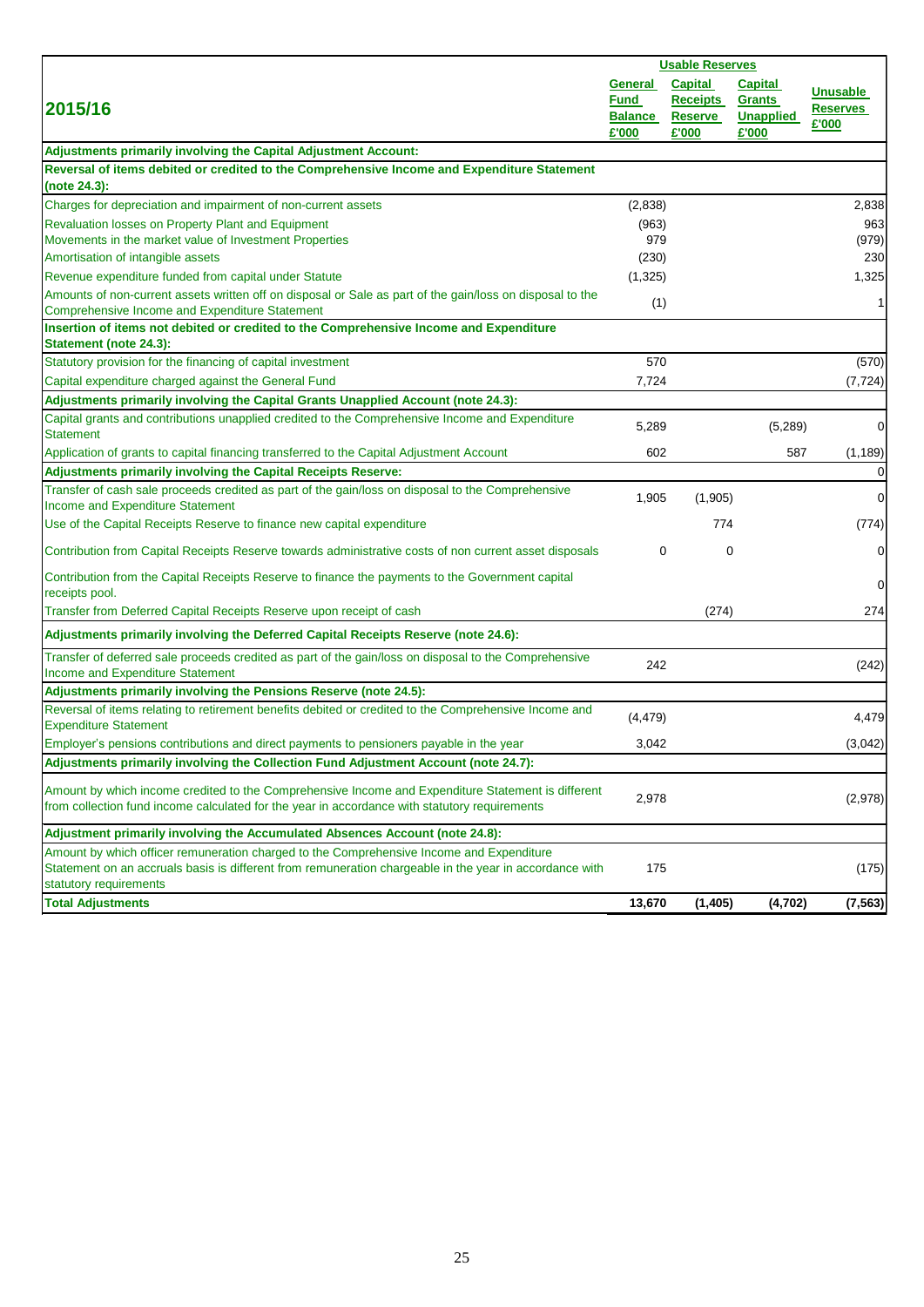# **8. Transfers to/from Earmarked Reserves**

This note sets out the amounts set aside from earmarked revenue reserves to provide financing for the future expenditure plans and the amounts posted back from earmarked reserves to meet expenditure in 2015/16.

|                                                     |              | <b>Balance</b> at |                |                      | <b>Balance at</b> |              |                      | <b>Balance at</b> |
|-----------------------------------------------------|--------------|-------------------|----------------|----------------------|-------------------|--------------|----------------------|-------------------|
|                                                     | <b>Note</b>  | 31 March 2014     | Transfers In   | <b>Transfers Out</b> | 31 March 2015     | Transfers In | <b>Transfers Out</b> | 31 March 2016     |
|                                                     |              | £'000             | £'000          | £'000                | £'000             | £'000        | £'000                | £'000             |
| Revenue Contingency & Rent Risk Reserve             | a            | 1,575             | $\Omega$       | O                    | 1,575             | $\Omega$     | 0                    | 1,575             |
| <b>Strategic Reserve (LABGI)</b>                    | $\mathbf b$  | 1,101             | $\Omega$       | $\Omega$             | 1,101             | $\Omega$     | $\Omega$             | 1,101             |
| Corporate Restructure - Initiatives                 | $\mathbf{C}$ | 698               | $\Omega$       | $\Omega$             | 698               | $\Omega$     | $\Omega$             | 698               |
| <b>Repairs and Maintenance</b>                      | d            | 724               | $\Omega$       | $\Omega$             | 724               | $\Omega$     | (549)                | 175               |
| <b>Capital Expenditure</b>                          | e            | 573               | 80             | $\overline{0}$       | 653               | 78           | (74)                 | 657               |
| Performance Rew ard (LPSA)                          | f            | 321               | $\overline{0}$ | $\Omega$             | 321               | $\mathbf 0$  | $\mathbf 0$          | 321               |
| <b>Council Tax Freeze Grant Reserve</b>             | $\mathbf{q}$ | 2,397             | $\overline{0}$ | (313)                | 2,084             | $\mathbf 0$  | (313)                | 1,771             |
| <b>Interest Equalisation</b>                        | h            | 2,013             | $\Omega$       | (276)                | 1,737             | $\Omega$     | (425)                | 1,312             |
| <b>Approved Carry Forw ard Requests</b>             |              | 1,103             | 911            | (1, 103)             | 911               | 492          | (911)                | 492               |
| Car parking Maintenance                             |              | $\mathbf 0$       | $\Omega$       | $\Omega$             | $\bf{0}$          | 150          | $\Omega$             | 150               |
| New Homes Bonus Reserve                             | $\mathsf{k}$ | 966               | 1,258          | (247)                | 1,977             | 1,286        | (2, 240)             | 1,023             |
| Elmbridge Civic Improvement Fund                    |              | 571               | $\Omega$       | (102)                | 469               | $\Omega$     | (146)                | 323               |
| <b>Community Safety</b>                             | m            | 513               | $\Omega$       | (12)                 | 501               | 10           | (18)                 | 493               |
| <b>Miscellaneous</b>                                | n.           | 683               | 162            | (113)                | 732               | 37           | (62)                 | 707               |
| <b>Housing Reforms</b>                              | $\mathbf{o}$ | 291               | 159            | $\Omega$             | 450               | $\Omega$     | $\Omega$             | 450               |
| <b>Planning Delivery Grant</b>                      | p            | 374               | $\Omega$       | $\Omega$             | 374               | $\Omega$     | (131)                | 243               |
| <b>Property Acquisition Reserve</b>                 | q            | $\bf{0}$          | 1,012          | (198)                | 814               | 1,171        | (1,985)              | $\bf{0}$          |
| <b>Business Rate Retention Scheme</b>               | r            | 56                | 3,285          | 0                    | 3,341             | 856          | (883)                | 3,314             |
| Planning Related Receipts (S106, SANGS and Tariffs) | $\mathbf{s}$ | 2,133             | 50             | $\Omega$             | 2,183             | 170          | (2)                  | 2,351             |
| Property & Land Related Income                      | $\mathbf t$  | 462               | 33             | (29)                 | 466               | $\mathbf 0$  | (47)                 | 419               |
| <b>Insurance</b>                                    | ū            | 235               | 101            | (104)                | 232               | $\Omega$     | $\Omega$             | 232               |
|                                                     |              | 16,789            | 7,051          | (2, 497)             | 21,343            | 4,250        | (7,786)              | 17,807            |
| <b>Community Infrastructure Levy</b>                | $\mathbf{V}$ | 0                 | 5,838          | (374)                | 5,464             | 4,701        | (3,782)              | 6,383             |
| <b>Total Earmarked Revenue Reserves</b>             |              | 16,789            | 12,889         | (2,871)              | 26,807            | 8,951        | (11, 568)            | 24,190            |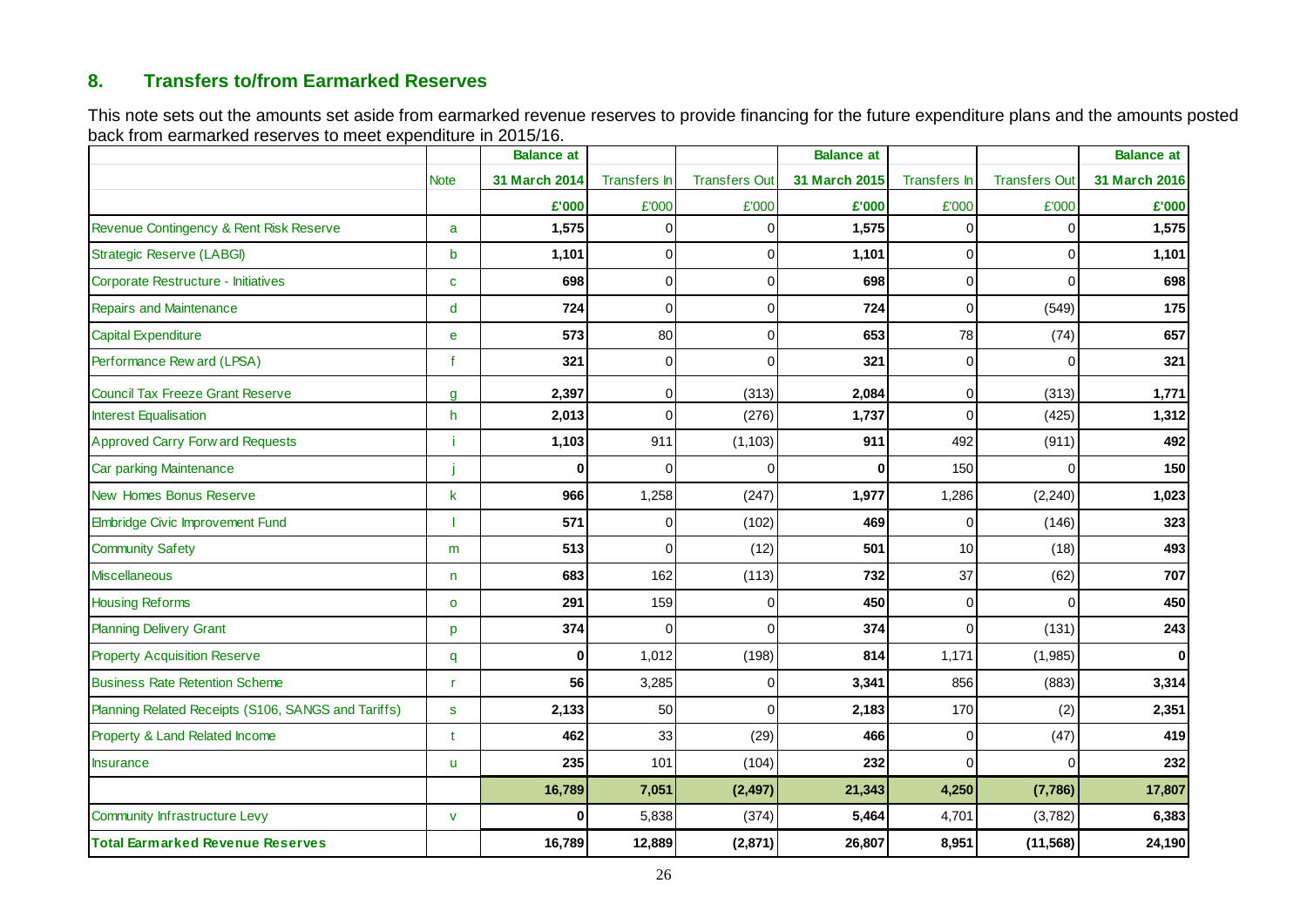## **Notes to Earmarked Reserves**

| <b>Note</b> |                                                                                                                                                                                                                                                          |
|-------------|----------------------------------------------------------------------------------------------------------------------------------------------------------------------------------------------------------------------------------------------------------|
| a           | To meet current and future contingency requirement and the revenue budget risks facing the<br>authority. It will provide cover for rental income if it falls below the level assumed in the MTFS.                                                        |
| b           | Fund historically received for growth in Business Rates used to reinvest in business related<br>improvements such as ECIF grants. No longer received                                                                                                     |
| $\mathbf c$ | To meet staffing costs arising from Council reorganisations or restructures.                                                                                                                                                                             |
| d           | A reserve established to deal with emergency repairs and maintenance and dilapidation costs<br>to council owned properties.                                                                                                                              |
| e<br>f      | Revenue sums held to finance capital expenditure.<br>Local Public Service Agreement funds used to fund projects of a one off nature.                                                                                                                     |
| g           | Established to mitigate the effect of the time limited funding from central government for<br>freezing the council tax.                                                                                                                                  |
| h.          | Set aside to protect the authority's annual budget in the event of in-year or between-year<br>fluctuations in investment returns.                                                                                                                        |
| Ť           | To finance items included of a one of nature where budget provision has been made, but the<br>expenditure will be incurred in the following financial year.                                                                                              |
| I           | To fund the maintenance of the Council's Car Parks, established from car parking fees and<br>charges.                                                                                                                                                    |
| k           | A reserve established from New Homes Bonus funding, received to provide incentives and<br>rewards for Councils and Communities to build homes in their area. The Council is utilising this<br>funding towards its capital programme.                     |
|             | Elmbridge Civic Improvement Fund (ECIF), money allocated to fund the improvement,<br>enhancement and regeneration of the borough.                                                                                                                        |
| m           | Funds provided by the Home Office and held in respect of Crime and Disorder initiatives.                                                                                                                                                                 |
| n           | Miscellaneous funds, principally held in respect of bequests and donations to support the<br>ongoing provision and maintenance of Centres for the Retired and the ongoing maintenance of<br>graves.                                                      |
| o           | Established to protect the Council's revenue accounts during the period of transition to<br>Universal Credit and changes resulting from Welfare Reform. Including reductions in DWP<br>funding and Discretionary Housing Payments.                       |
| p           | From a planning delivery grant to assist with the delivery of the Planning function. Fully<br>committed.                                                                                                                                                 |
| q           | To use in the purchase of Investment Property Assets to provide increased revenue rental<br>streams. Funding for the year was transferred from the New Homes Bonus Reserve.                                                                              |
| r           | Net surplus arising from the Business Rates Retention scheme retained by the Council to<br>offset any future Business deficits attributable to the Council. £1.7m will be utilised to fund the<br>2014/15 deficit in 2016/17                             |
| s           | Receipts held as a result of the approval of planning consent, the funding must be used in<br>accordance with the planning agreement.                                                                                                                    |
| t           | Established for Land Charges surplus income, which may be used to fund deficits arising for<br>those services in future years in accordance with legislative requirements.                                                                               |
| u           | Held in respect of future payments required for self insurance / premium excess payments.                                                                                                                                                                |
| v           | Community Infrastructure Receipts held to meet future infrastructure requirements as outlined<br>in the Community Infrastructure Levy Regulations 2010 and subsequent amendments. Held as<br>an Earmarked Reserve untill it is allocated by a CIL board. |

٦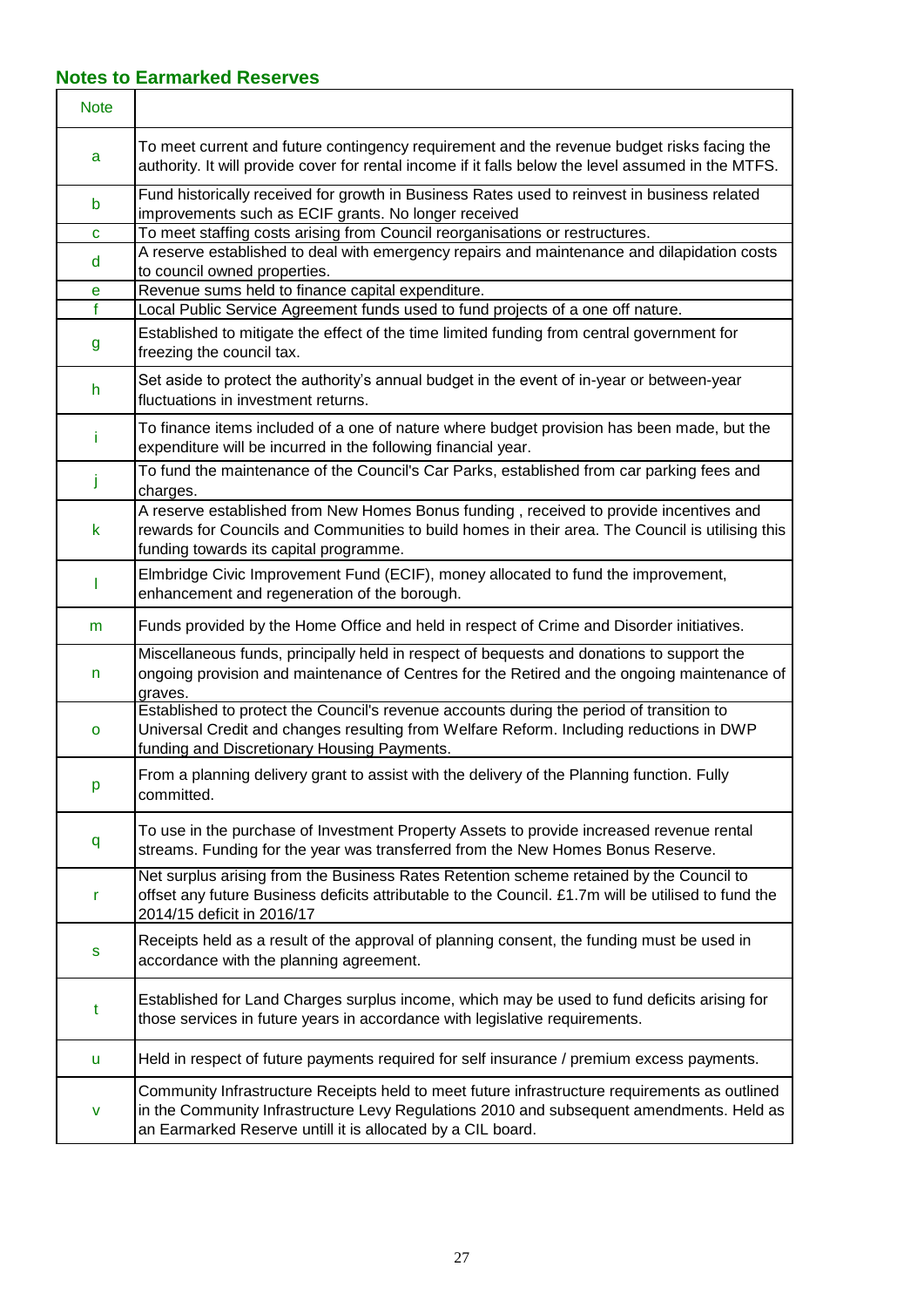#### **9. Other Operating Expenditure**

| 2014/15 |                                                          | 2015/16 |
|---------|----------------------------------------------------------|---------|
| £'000   |                                                          | £'000   |
|         | (701) Gains/losses on the disposal of non-current assets | (4)     |
|         | 50 Other                                                 | 48      |
| (651)   | Total                                                    | 44      |

#### **10. Financing and Investment Income and Expenditure**

| 2014/15  |                                                                                                | 2015/16  |
|----------|------------------------------------------------------------------------------------------------|----------|
| £'000    |                                                                                                | £'000    |
|          | 199 Interest payable and similar charges                                                       | 194      |
|          | 1,911 Net interest on the net defined benefit liability                                        | 1,593    |
|          | (630) Interest receivable and similar income                                                   | (691)    |
| (2, 278) | Income and expenditure in relation to investment properties and<br>changes in their fair value | (2, 226) |
| 798)     | <b>Total</b>                                                                                   | (1, 130) |

## **11. Taxation and Non Specific Grant Income and Expenditure**

| 2014/15            |                                          |                    | 2015/16       |                    |
|--------------------|------------------------------------------|--------------------|---------------|--------------------|
| <b>Net</b>         |                                          | <b>Gross</b>       | <b>Gross</b>  | <b>Net</b>         |
| <b>Expenditure</b> |                                          | <b>Expenditure</b> | <b>Income</b> | <b>Expenditure</b> |
| £'000              |                                          | £'000              | £'000         | £'000              |
|                    | (12,737) Council tax income              | ٠                  | (12, 845)     | (12, 845)          |
|                    | (1,243) Non domestic rates               | 21,058             | (25, 574)     | (4, 516)           |
|                    | (5,483) Non-ringfenced government grants | ٠                  | (5, 523)      | (5, 523)           |
|                    | (2,169) Capital grants and contributions |                    | (2,301)       | (2, 301)           |
| (21,632) Total     |                                          | 21,058             | (46, 243)     | (25, 185)          |

It is now a requirement to account for the Council's proportion of income and expenditure due to the introduction of the Business Rate Retention Scheme. In 2014/15 the Council was due a payment from central government because its income fell below the minimum set by central government. In 2015/16 the Council joined a pooling arrangement and shared equally in any growth, as a result the Council will gain £1million. The complexities of the Business Rates system mean that this will only be available to use in 2017/18. See the Collection Fund Income and Expenditure Account for more information.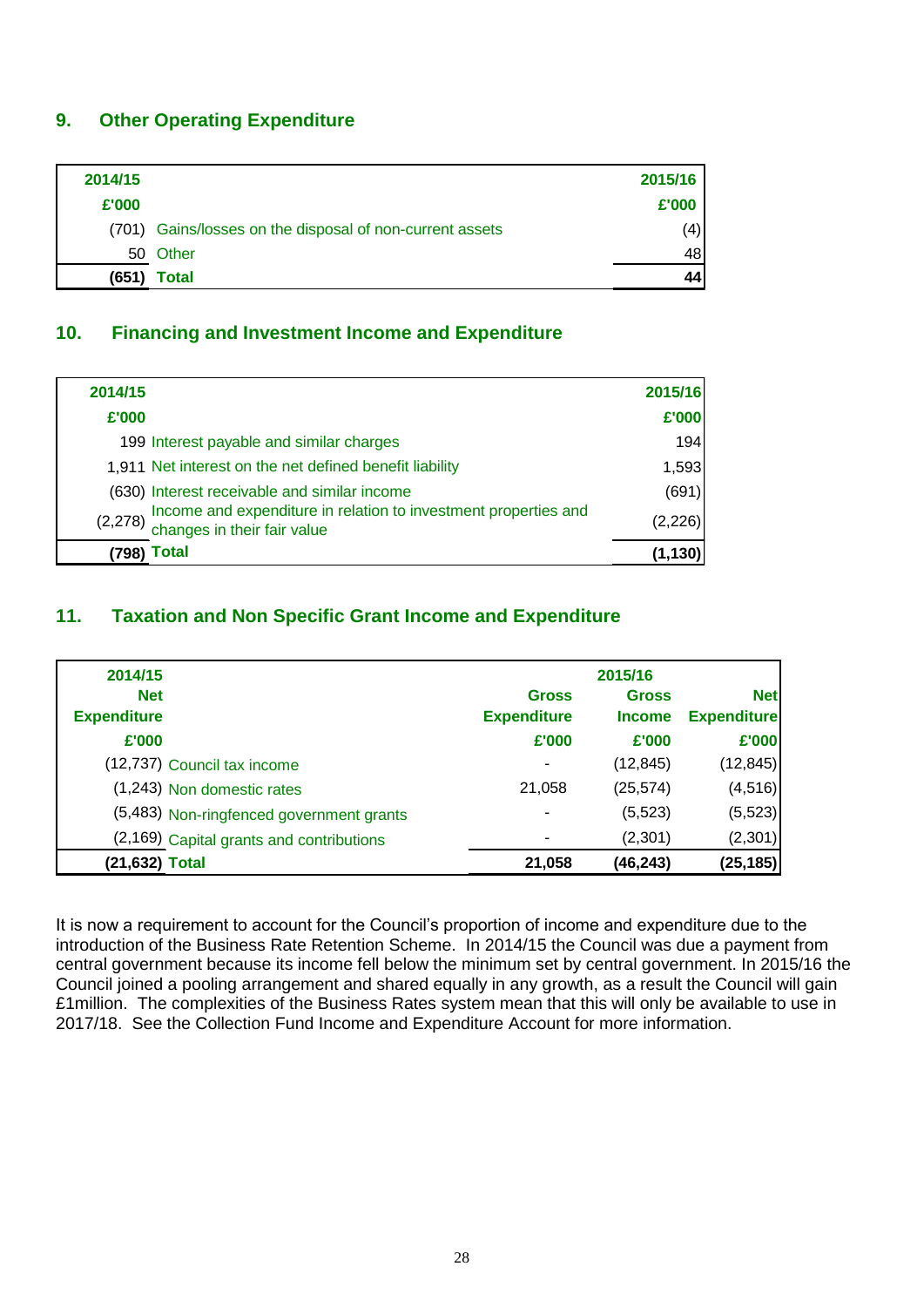# **12. Property, Plant and Equipment**

The table analyses the movements on property, plant and equipment by asset class.

| Movements in 2014/15                                                                                                          | Other Land and<br><b>Buildings</b><br>£'000 | Plant,<br>య<br>Furniture &<br>Equipment<br>Vehicles,<br>£'000 | Infrastructure<br>Assets<br>£'000 | <b>Community Assets</b><br>£'000 | <b>Surplus Assets</b><br>£'000 | Assets Under<br>Construction<br>£'000 | <b>Total Property,</b><br>Plant and<br>Equipment<br>£'000 |
|-------------------------------------------------------------------------------------------------------------------------------|---------------------------------------------|---------------------------------------------------------------|-----------------------------------|----------------------------------|--------------------------------|---------------------------------------|-----------------------------------------------------------|
| <b>Cost or Valuation</b>                                                                                                      |                                             |                                                               |                                   |                                  |                                |                                       |                                                           |
| At 1 April 2014                                                                                                               | 48,210                                      | 12,459                                                        | 437                               | 410                              | 456                            | 28                                    | 62,000                                                    |
| <b>Additions</b>                                                                                                              | 1,192                                       | 813                                                           |                                   |                                  |                                | 37                                    | 2,042                                                     |
| <b>Revaluation increases/</b><br>(decreases) recognised in the<br><b>Revaluation Reserve</b><br><b>Revaluation increases/</b> | 12,547                                      |                                                               |                                   |                                  | 413                            |                                       | 12,960                                                    |
| (decreases) recognised in the<br>Surplus/Deficit on the Provision<br>of Services                                              | (52)                                        |                                                               |                                   |                                  |                                |                                       | (52)                                                      |
| Derecognition - disposals                                                                                                     |                                             | (92)                                                          |                                   |                                  | (46)                           |                                       | (138)                                                     |
| Assets reclassified (to)/from<br><b>Held for Sale</b>                                                                         |                                             |                                                               |                                   |                                  |                                |                                       |                                                           |
| Other movements in cost or<br>valuation                                                                                       | 829                                         | (164)                                                         |                                   |                                  |                                | (5)                                   | 660                                                       |
| <b>At 31 March 2015</b>                                                                                                       | 62,726                                      | 13,016                                                        | 437                               | 410                              | 823                            | 60                                    | 77,472                                                    |
| <b>Accumulated Depreciation</b><br>and Impairment                                                                             |                                             |                                                               |                                   |                                  |                                |                                       |                                                           |
| <b>At 1 April 2014</b>                                                                                                        | (2, 535)                                    | (6, 775)                                                      | (437)                             | (33)                             | (13)                           |                                       | (9,793)                                                   |
| <b>Depreciation charge</b>                                                                                                    | (1, 321)                                    | (1, 330)                                                      |                                   | (6)                              | (36)                           |                                       | (2,693)                                                   |
| Depreciation written out to the<br><b>Revaluation Reserve</b><br>Impairment (losses)/reversals                                | 2,018                                       |                                                               |                                   |                                  |                                |                                       | 2,018                                                     |
| recognised in the Revaluation<br>Reserve                                                                                      |                                             |                                                               |                                   |                                  |                                |                                       |                                                           |
| Impairment (losses)/reversals<br>recognised in the Surplus/<br>Deficit on the Provision of<br><b>Services</b>                 |                                             |                                                               |                                   |                                  |                                |                                       |                                                           |
| Derecognition - disposals                                                                                                     |                                             | 90                                                            |                                   |                                  | 8                              |                                       | 98                                                        |
| Other movements in<br>depreciation and impairment                                                                             | (169)                                       | 169                                                           |                                   |                                  |                                |                                       |                                                           |
| <b>At 31 March 2015</b>                                                                                                       | (2,007)                                     | (7, 846)                                                      | (437)                             | (39)                             | (41)                           | ۰                                     | (10, 370)                                                 |
| <b>Net Book Value</b>                                                                                                         |                                             |                                                               |                                   |                                  |                                |                                       |                                                           |
| <b>At 31 March 2015</b>                                                                                                       | 60,719                                      | 5,170                                                         |                                   | 371                              | 782                            | 60                                    | 67,102                                                    |
| <b>At 31 March 2014</b>                                                                                                       | 45,675                                      | 5,684                                                         |                                   | 377                              | 443                            | 28                                    | 52,207                                                    |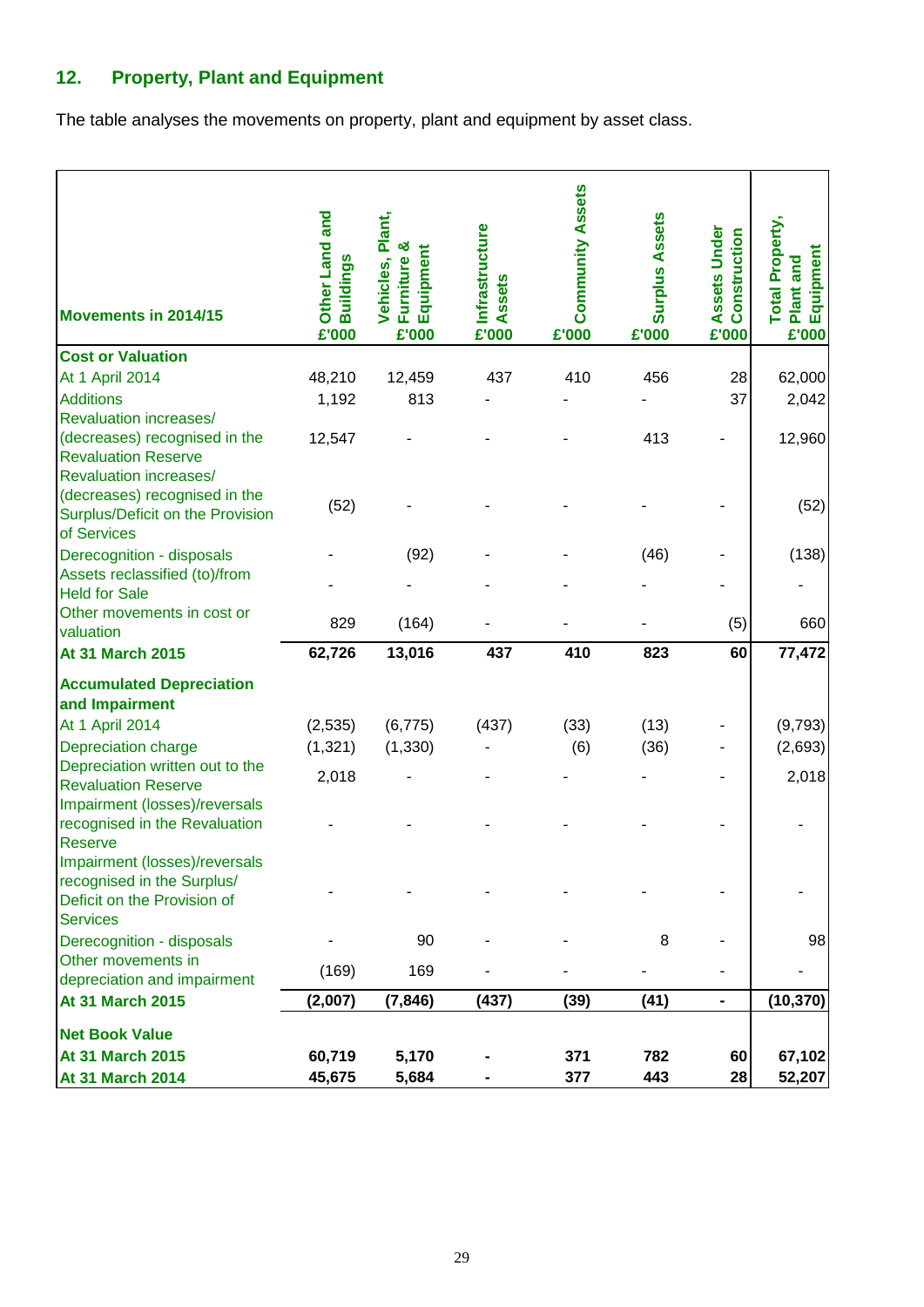| Movements in 2015/16                                          | Other Land and<br><b>Buildings</b><br>£'000 | Vehicles, Plant,<br>ఱ<br>Equipment<br>Furniture<br>£'000 | <b>Infrastructure</b><br>Assets<br>£'000 | <b>Community Assets</b><br>£'000 | <b>Surplus Assets</b><br>£'000 | <b>Assets Under</b><br>Construction<br>£'000 | <b>Total Property,</b><br>Equipment<br>Plant and<br>£'000 |
|---------------------------------------------------------------|---------------------------------------------|----------------------------------------------------------|------------------------------------------|----------------------------------|--------------------------------|----------------------------------------------|-----------------------------------------------------------|
| <b>Cost or Valuation</b><br><b>At 1 April 2015</b>            | 62,726                                      | 13,016                                                   | 437                                      | 410                              | 823                            | 60                                           | 77,472                                                    |
| <b>Additions</b>                                              | 388                                         | 479                                                      |                                          |                                  |                                | 1,514                                        | 2,381                                                     |
| <b>Revaluation increases/</b>                                 |                                             |                                                          |                                          |                                  |                                |                                              |                                                           |
| (decreases) recognised in the                                 | 6,198                                       |                                                          |                                          |                                  |                                |                                              | 6,198                                                     |
| <b>Revaluation Reserve</b>                                    |                                             |                                                          |                                          |                                  |                                |                                              |                                                           |
| Revaluation increases/<br>(decreases) recognised in the       |                                             |                                                          |                                          |                                  |                                |                                              |                                                           |
| Surplus/Deficit on the Provision                              | (963)                                       |                                                          |                                          |                                  |                                |                                              | (963)                                                     |
| of Services                                                   |                                             |                                                          |                                          |                                  |                                |                                              |                                                           |
| Derecognition - disposals                                     |                                             | (819)                                                    |                                          |                                  |                                |                                              | (819)                                                     |
| Assets reclassified (to)/from                                 |                                             |                                                          |                                          |                                  |                                |                                              |                                                           |
| <b>Held for Sale</b><br>Other movements in cost or            |                                             |                                                          |                                          |                                  |                                |                                              |                                                           |
| valuation                                                     | 16                                          |                                                          |                                          |                                  |                                | (33)                                         | (17)                                                      |
| <b>At 31 March 2016</b>                                       | 68,365                                      | 12,676                                                   | 437                                      | 410                              | 823                            | 1,541                                        | 84,252                                                    |
| <b>Accumulated Depreciation</b>                               |                                             |                                                          |                                          |                                  |                                |                                              |                                                           |
| and Impairment                                                |                                             |                                                          |                                          |                                  |                                |                                              |                                                           |
| At 1 April 2015                                               | (2,007)                                     | (7, 846)                                                 | (437)                                    | (39)                             | (41)                           |                                              | (10, 370)                                                 |
| Depreciation charge                                           | (1, 567)                                    | (1, 231)                                                 |                                          | (5)                              | (35)                           |                                              | (2,838)                                                   |
| Depreciation written out to the<br><b>Revaluation Reserve</b> | 918                                         |                                                          |                                          |                                  |                                |                                              | 918                                                       |
| Impairment (losses)/reversals                                 |                                             |                                                          |                                          |                                  |                                |                                              |                                                           |
| recognised in the Revaluation                                 |                                             |                                                          |                                          |                                  |                                |                                              |                                                           |
| <b>Reserve</b>                                                |                                             |                                                          |                                          |                                  |                                |                                              |                                                           |
| Impairment (losses)/reversals                                 |                                             |                                                          |                                          |                                  |                                |                                              |                                                           |
| recognised in the Surplus/<br>Deficit on the Provision of     |                                             |                                                          |                                          |                                  |                                |                                              |                                                           |
| <b>Services</b>                                               |                                             |                                                          |                                          |                                  |                                |                                              |                                                           |
| Derecognition - disposals                                     |                                             | 818                                                      |                                          |                                  |                                |                                              | 818                                                       |
| Other movements in                                            |                                             |                                                          |                                          |                                  |                                |                                              |                                                           |
| depreciation and impairment                                   |                                             |                                                          |                                          |                                  |                                |                                              |                                                           |
| <b>At 31 March 2016</b>                                       | (2,656)                                     | (8, 259)                                                 | (437)                                    | (44)                             | (76)                           | $\blacksquare$                               | (11, 472)                                                 |
| <b>Net Book Value</b>                                         |                                             |                                                          |                                          |                                  |                                |                                              |                                                           |
| <b>At 31 March 2016</b>                                       | 65,709                                      | 4,417                                                    |                                          | 366                              | 747                            | 1,541                                        | 72,780                                                    |
| <b>At 31 March 2015</b>                                       | 60,719                                      | 5,170                                                    |                                          | 371                              | 782                            | 60                                           | 67,102                                                    |

# **Depreciation**

The following useful lives and depreciation rates have been used in the calculation of depreciation:

- Land and Buildings 5 to 64 years
- Vehicles 33% or 55% of carrying amount
- Plant, Furniture and Equipment 3 to 50 years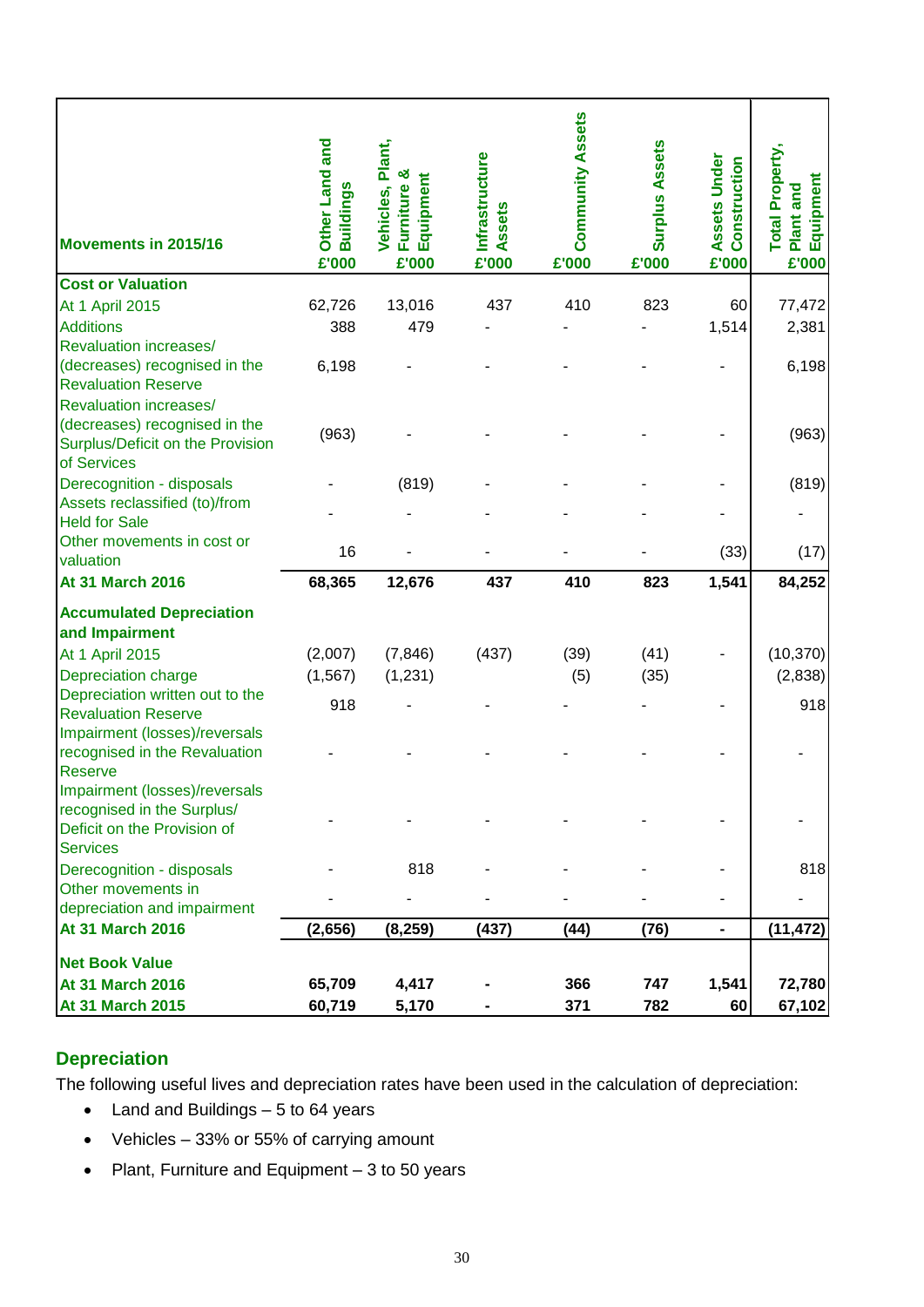In 2015/16 the Council changed the remaining useful lives assigned to the following properties:

- Civic Centre decreased from 37 to 36 years (increased annual depreciation by £8,927
- Xcel Leisure Centre structure decreased from 52 to 51 years (increased annual depreciation by £2,380)
- Community Centres:
	- Claygate decreased from 40 to 26 years (increased annual depreciation by £15,531)
	- Cobham decreased from 40 to 26 years (increased annual depreciation by £10,187)
	- Hersham decreased from 40 to 31 years (increased annual depreciation by £5,795)
	- Molesey decreased from 40 to 21 years (increased annual depreciation by £6,260)
	- Walton decreased from 44 to 28 years (increased annual depreciation by £13,104)
	- Weybridge decreased from 40 to 20 years (increased annual depreciation by £11,807)
	- Weybridge Children's Centre decreased from 50 to 35 years (increased annual depreciation by £599)
	- Thames Ditton Intergenerational Centre increased from 30 to 45 years (decreased annual depreciation by £6,657)

These changes have had the overall financial effect of increasing the total annual depreciation for buildings from £1,499,233 to £1,567,166 however by regulation depreciation has no effect on taxation.

#### **Revaluations**

The Council carries out a rolling programme that ensures that all Property, Plant and Equipment required to be measured at fair value is revalued at least every five years. All valuations were carried out by G Howes MRICS RICS Registered Valuer for and on behalf of Montagu Evans LLP except for the Weybridge Children's Centre and the Thames Ditton Intergenerational Centre, which were undertaken internally. Valuations of land and buildings were carried out in accordance with the methodologies and bases for estimation set out in the professional standards of the Royal Institute of Chartered Surveyors. Valuations of vehicles, plant, furniture and equipment are not subject to revaluation on the grounds of materiality. Historic cost is used as a proxy for current value.

The following table breaks down the property, plant and equipment portfolio valuation over the years in which the valuations were made.

|                                | and<br>and<br>n<br>Ō,<br>٩<br>Other<br>m<br>£'000 | ទី<br>Plant<br>$\overline{\mathbf{o}}$<br>$\blacksquare$<br>ŝ<br>Vehicles<br>$\overline{\mathbf{g}}$<br>pa<br>$\overline{\mathbf{a}}$<br>£'000 | ucture<br>Infrastr<br>ssets<br>£'000 | nity<br>Commu<br>ssets<br>๔<br>£'000 | sets<br><b>Surplus</b><br>£'000 | Under<br>uction<br>ssets<br>onstr<br>∢<br>ပ<br>£'000 | otal<br>£'000 |
|--------------------------------|---------------------------------------------------|------------------------------------------------------------------------------------------------------------------------------------------------|--------------------------------------|--------------------------------------|---------------------------------|------------------------------------------------------|---------------|
| Carried at historical cost     | 621                                               | 12,676                                                                                                                                         | 437                                  | 410                                  |                                 | 1,541                                                | 15,685        |
| Valued at fair value as at:    |                                                   |                                                                                                                                                |                                      |                                      |                                 |                                                      |               |
| 31 March 2016                  | 37,114                                            |                                                                                                                                                |                                      |                                      |                                 | $\overline{\phantom{0}}$                             | 37,114        |
| 31 March 2015                  | 23,451                                            |                                                                                                                                                |                                      |                                      | 413                             | $\blacksquare$                                       | 23,864        |
| 31 March 2014                  | 4,082                                             |                                                                                                                                                |                                      |                                      | 410                             | $\overline{\phantom{0}}$                             | 4,492         |
| 31 March 2013                  | 1,410                                             |                                                                                                                                                |                                      |                                      |                                 |                                                      | 1,410         |
| 31 March 2012                  | 1,687                                             |                                                                                                                                                |                                      |                                      |                                 |                                                      | 1,687         |
| <b>Total Cost or Valuation</b> | 68,365                                            | 12,676                                                                                                                                         | 437                                  | 410                                  | 823                             | 1,541                                                | 84,252        |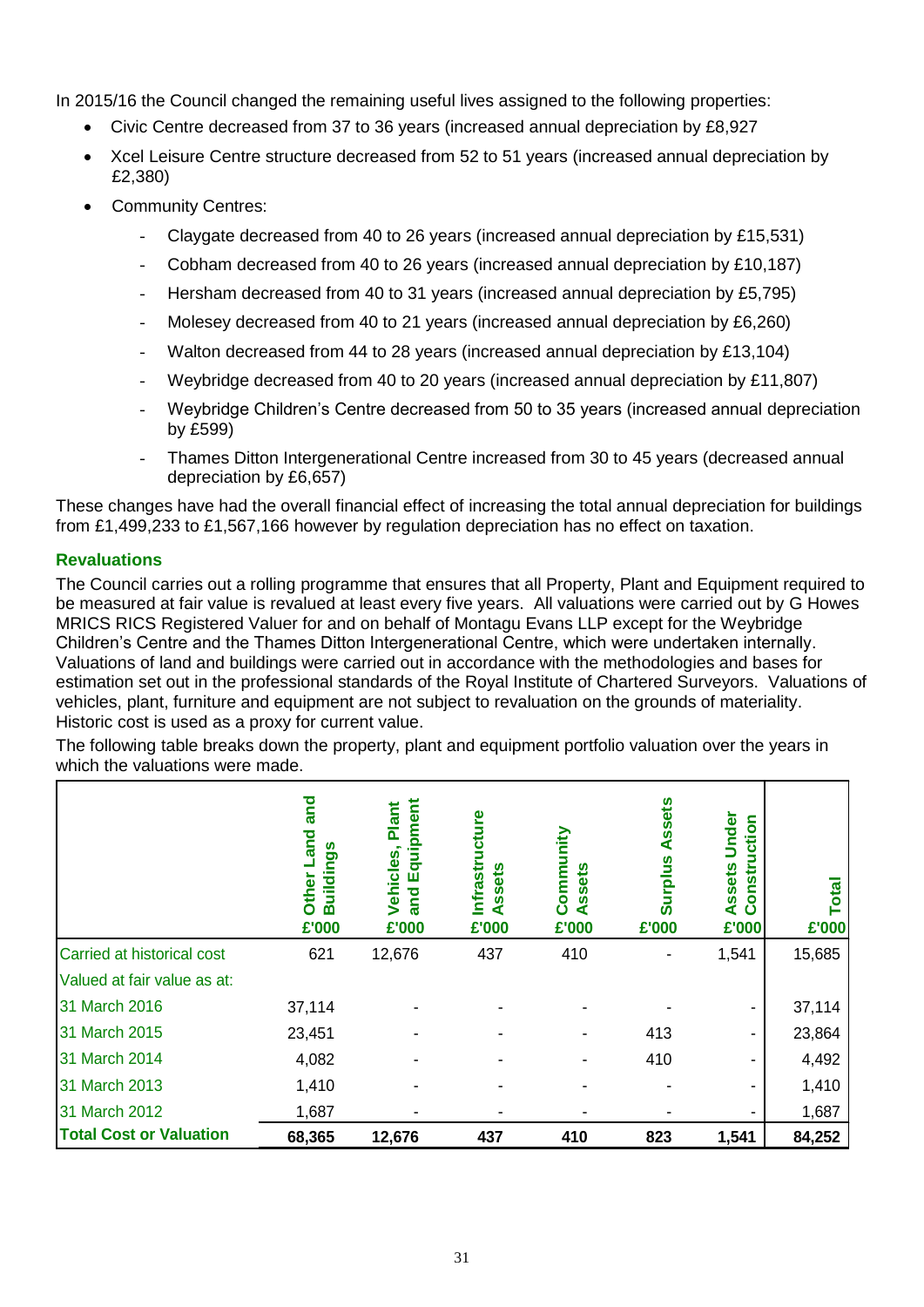## **13. Heritage Assets**

Reconciliation of the Carrying Value of Heritage Assets held by the Authority.

| <b>Cost / Valuation</b>                                                                                                                           | <b>Museum Artefacts</b><br><b>egalia</b><br>$\tilde{\mathbf{r}}$<br>Civic<br>න්<br>£'000 | War Memorials<br>£'000 | Heritage Marker<br>£'000 | <b>Xcel Art</b><br>£'000 | Total<br>£'000 |
|---------------------------------------------------------------------------------------------------------------------------------------------------|------------------------------------------------------------------------------------------|------------------------|--------------------------|--------------------------|----------------|
| <b>At 1 April 2014</b>                                                                                                                            | 520                                                                                      | 677                    | 64                       | 24                       | 1,285          |
| Impairment (losses)/reversals<br>recognised in the Revaluation<br>Reserve<br>Impairment (losses)/reversals<br>recognised in Surplus or Deficit on |                                                                                          | 7                      |                          |                          |                |
| the Provision of Services                                                                                                                         |                                                                                          |                        |                          |                          |                |
| Depreciation                                                                                                                                      |                                                                                          |                        |                          |                          |                |
| <b>At 31 March 2015</b>                                                                                                                           | 520                                                                                      | 684                    | 64                       | 24                       | 1,292          |
| Cost / Valuation                                                                                                                                  |                                                                                          |                        |                          |                          |                |
| <b>At 1 April 2015</b>                                                                                                                            | 520                                                                                      | 684                    | 64                       | 24                       | 1,292          |
| <b>Revaluations</b>                                                                                                                               |                                                                                          |                        |                          |                          |                |
| Impairment (losses)/reversals<br>recognised in the Revaluation<br><b>Reserve</b>                                                                  |                                                                                          |                        |                          |                          |                |
| Impairment (losses)/reversals<br>recognised in Surplus or Deficit on<br>the Provision of Services                                                 |                                                                                          |                        |                          |                          |                |
| Depreciation                                                                                                                                      |                                                                                          |                        |                          |                          |                |
| <b>At 31 March 2016</b>                                                                                                                           | 520                                                                                      | 684                    | 64                       | 24                       | 1,292          |

## **14. Investment Properties**

The following items of income and expenditure have been accounted for in the Financing and Investment Income and Expenditure line in the Comprehensive Income and Expenditure Statement: The increase in income being due to rentals from properties purchased during 2015/16, rental reviews and new leases on existing properties and dilapidation monies. The increase in expenditure is due to increased costs of empty properties primarily at Mole Business park and dilapidation repairs partially offset by a reduction in costs relating to lease renewals and tenancy charges.

|                                                               | 2014/15 | 2015/16 |
|---------------------------------------------------------------|---------|---------|
|                                                               | £'000   | £'000   |
| Rental income from investment property                        | 1.121   | 1,369   |
| Direct operating expenses arising from investment<br>property | (130)   | (122)   |
| Net gain/(loss)                                               | 991     | 1,247   |

There are no restrictions on the Council's ability to realise the value inherent in its investment property or on the Council's right to the remittance of income and the proceeds of disposal. The Council has no contractual obligations to purchase, construct or develop investment property or repairs, maintenance or enhancement. All the Councils investment properties fair value measurements are based on other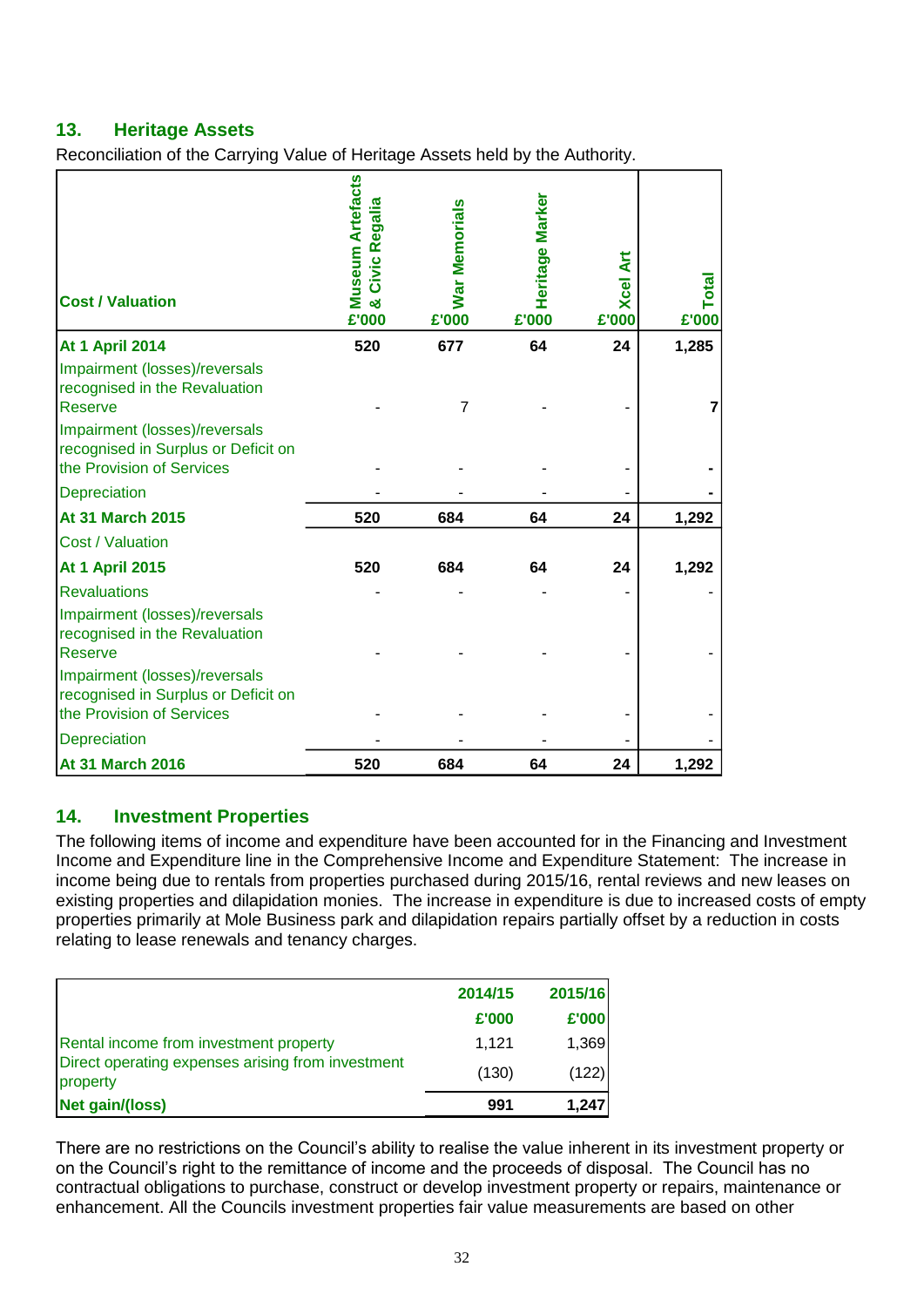significant observable inputs. The Office Units and Commercial properties are measured using the investment method of valuation, assessing the passing rent and Market Rent by comparison to other transactions, and capitalising the income stream at an appropriate yield to reflect the key investment characteristics of the property.

The following table summarises the movement in the fair value of investment properties over the year.

| <b>Balance at start of the year</b>            | 2014/15<br>£'000<br>18,493 | 2015/16<br>£'000<br>19,780 |
|------------------------------------------------|----------------------------|----------------------------|
| <b>Additions:</b>                              |                            |                            |
| <b>Purchases</b>                               |                            | 7,384                      |
| Net gains (losses) from fair value adjustments | 1,287                      | 979                        |
| <b>Transfers:</b>                              |                            |                            |
| To/from Property, Plant and Equipment          |                            | 17                         |
| <b>Balance at end of the year</b>              | 19,780                     | 28,160                     |

The Investment property consists of £15.4 million of Offices, £8.2 million of Retail/Industrial sites (Commercial) and other sites of £4.6 million.

#### **15. Intangible Assets**

The Council accounts for its software as intangible assets. All software is given a finite useful life, based on assessments of the period that the software is expected to be of use to the Council. The useful lives assigned to the major software suites used by the Council is 10 years. The carrying amount of intangible assets is amortised on a straight-line basis. The amortisation of £230,151 charged to revenue in 2015/16 was charged to the Information Systems Team and then absorbed as an overhead across all the service headings in the Net Expenditure of Services. It is not possible to quantify exactly how much of the amortisation is attributable to each service heading. The movement on Intangible Asset balances during the year is as follows:

|                                      | 2014/15<br>£'000 | 2015/16<br>£'000 |
|--------------------------------------|------------------|------------------|
| <b>Balance at start of year:</b>     |                  |                  |
| Gross carrying amounts               | 3,709            | 4,062            |
| Accumulated amortisation             | (2, 466)         | (2, 732)         |
| Net carrying amount at start of year | 1,243            | 1,330            |
| <b>Additions:</b>                    |                  |                  |
| Purchases                            | 353              | 270              |
| Other disposals                      |                  | (733)            |
| Amortisation for the period          | (266)            | (230)            |
| Other charges                        |                  | 733              |
| Net carrying amount at end of year   | 1,330            | 1,370            |
| Comprising:                          |                  |                  |
| Gross carrying amounts               | 4,062            | 3,599            |
| Accumulated amortisation             | (2,732)          | (2,229)          |
|                                      | 1,330            | 1,370            |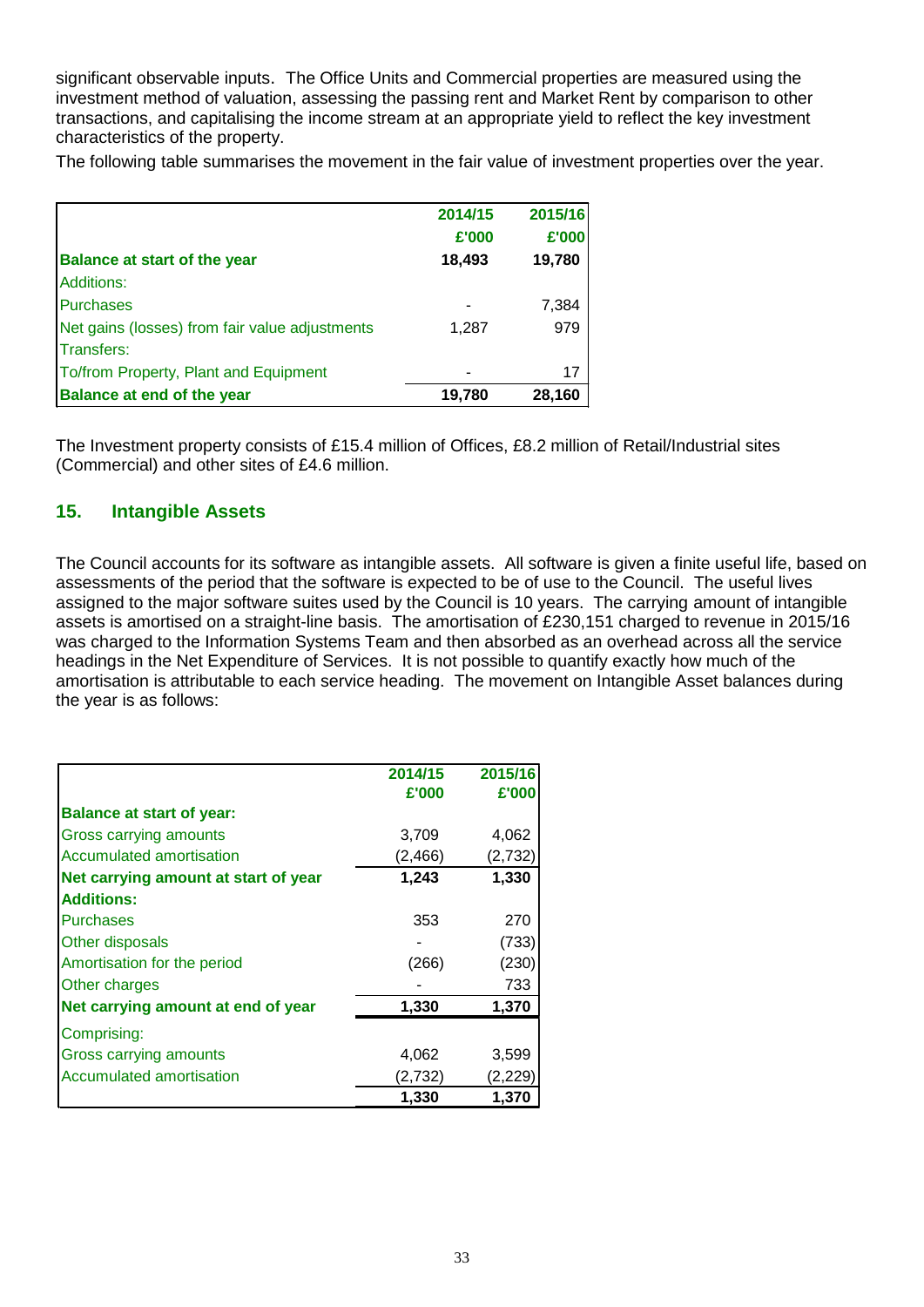#### **16. Financial Instruments**

## **Categories of Financial Instruments**

The following categories of financial instruments are carried in the Balance Sheet:

|                                                   | Long-term |         | <b>Current</b> |         |
|---------------------------------------------------|-----------|---------|----------------|---------|
|                                                   | 2014/15   | 2015/16 | 2014/15        | 2015/16 |
|                                                   | £'000     | £'000   | £'000          | £'000   |
| <b>Investments</b>                                |           |         |                |         |
| Loans and receivables*                            | 14,152    | 19,355  | 34,093         | 22,047  |
| <b>Total investments</b>                          | 14,152    | 19,355  | 34,093         | 22,047  |
| <b>Debtors</b>                                    |           |         |                |         |
| Loans and receivables                             | 904       | 870     |                |         |
| Financial assets carried at contract amounts      |           |         | 13,536         | 25,299  |
| <b>Total debtors</b>                              | 904       | 870     | 13,536         | 25,299  |
| <b>Borrowings</b>                                 |           |         |                |         |
| Financial liabilities at amortised cost           | 4,540     | 4,400   | 140            | 140     |
| <b>Total borrowings</b>                           | 4,540     | 4,400   | 140            | 140     |
| <b>Other Long Term Liabilities</b>                |           |         |                |         |
| <b>Finance lease liabilities</b>                  | 72        |         |                |         |
| <b>Total other long term liabilities</b>          | 72        |         |                |         |
| <b>Creditors</b>                                  |           |         |                |         |
| Financial liabilities at amortised cost           | 20        |         |                |         |
| Financial liabilities at carried contract amounts |           |         | 8,991          | 10,037  |
| <b>Total creditors</b>                            | 20        |         | 8,991          | 10,037  |

\* Figures in Loans and Receivables include interest accrued but not yet received

# **Income, Expense, Gains and Losses**

|                                                                            |                                                                         | 2014/15                                                              |                |                                                                                        | 2015/16                                                          |                       |
|----------------------------------------------------------------------------|-------------------------------------------------------------------------|----------------------------------------------------------------------|----------------|----------------------------------------------------------------------------------------|------------------------------------------------------------------|-----------------------|
|                                                                            | cost<br>amortised<br>Liabilities<br>ಕ<br>measured<br>Financial<br>£'000 | <b>Loans</b><br>ssets:<br>and receivables<br>⋖<br>Financial<br>£'000 | Total<br>£'000 | <b>COSt</b><br>amortised<br>Liabilities<br>$\vec{a}$<br>measured<br>Financial<br>£'000 | <b>Loans</b><br>Assets:<br>and receivables<br>Financial<br>£'000 | <b>Total</b><br>£'000 |
| Interest expense                                                           | 199                                                                     |                                                                      | 199            | 194                                                                                    |                                                                  | 194                   |
| <b>Impairment losses</b>                                                   |                                                                         | 768                                                                  | 768            |                                                                                        | 34                                                               | 34                    |
| <b>Total expense in Surplus or Deficit</b><br>on the Provision of Services | 199                                                                     | 768                                                                  | 967            | 194                                                                                    | 34                                                               | 228                   |
| Interest income                                                            |                                                                         | (630)                                                                | (630)          |                                                                                        | (691)                                                            | (691)                 |
| <b>Total income in Surplus or Deficit on</b><br>the Provision of Services  |                                                                         | (630)                                                                | (630)          |                                                                                        | (691)                                                            | (691)                 |
| Net (gain)/loss for the year                                               | 199                                                                     | 138                                                                  | 337            | 194                                                                                    | (657)                                                            | (463)                 |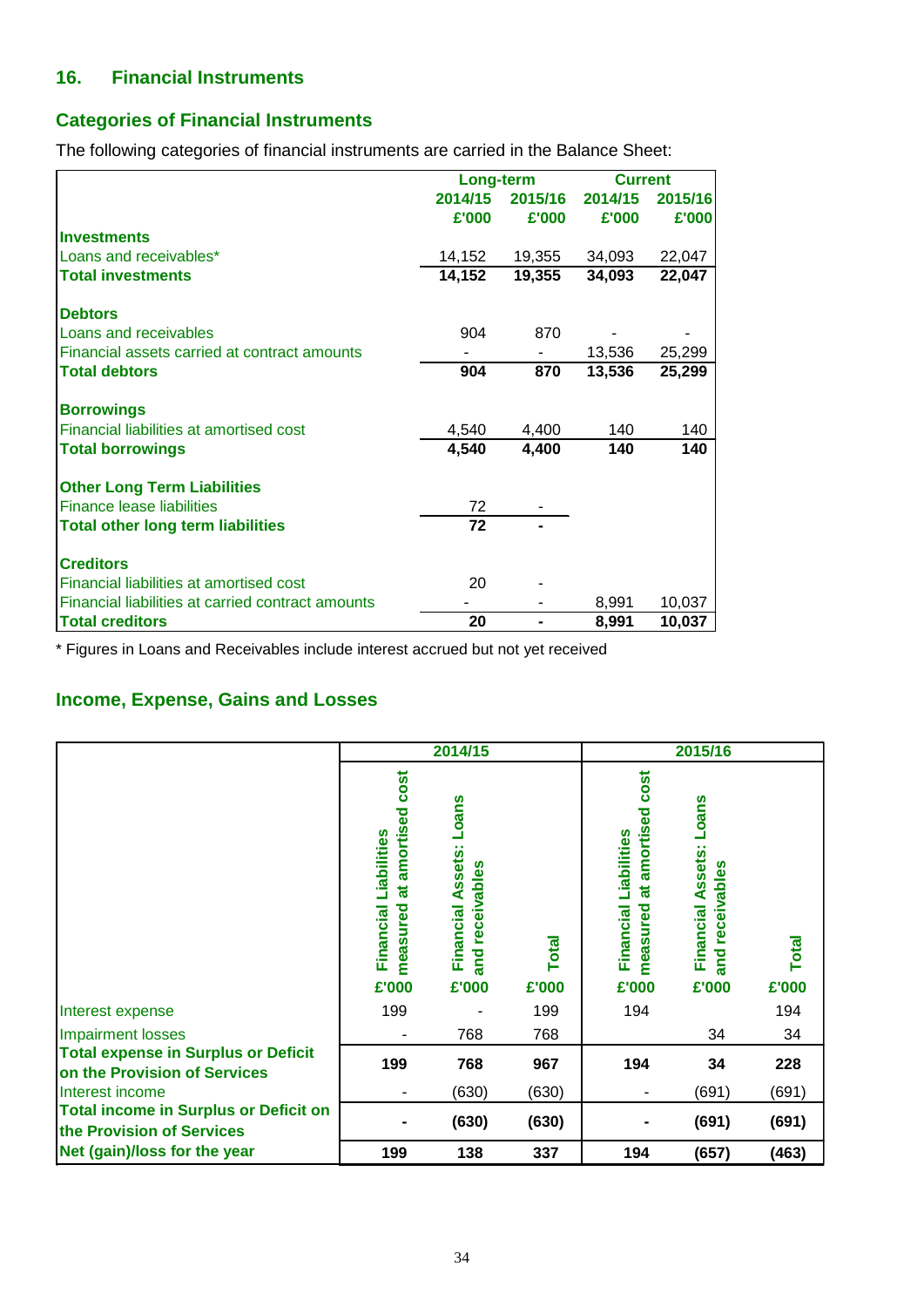## **Fair Value of Assets and Liabilities**

Financial liabilities, financial assets represented by loans and receivables and long term debtors and creditors are carried in the Balance Sheet at amortised cost. Their fair value can be assessed by calculating the present value of the cash flows that will take place over the remaining term of the instruments, using the following assumptions:

- estimated ranges of interest at 31 March 2016 of 1.44% to 1.74% applies to loans from PWLB, and 1.26% to 2.16% for loans receivable (investments) based on new lending rates for equivalent loans at that date;
- no early repayment or impairment is recognised;
- where an instrument will mature in the next 12 months, carrying amount is assumed to approximate to fair value;
- the fair value of trade and other receivables is taken to be the invoiced or billed amount.

The fair values are calculated as follows:

|                              | 2014/15                   |               | 2015/16                   |                      |
|------------------------------|---------------------------|---------------|---------------------------|----------------------|
|                              | <b>Carrying</b><br>amount | Fair<br>value | <b>Carrying</b><br>amount | <b>Fair</b><br>value |
|                              | £'000                     | £'000         | £'000                     | £'000                |
| <b>Financial liabilities</b> | 8,991                     | 8,991         | 10,037                    | 10,037               |
| Long-term creditors          | 4,632                     | 5,483         | 4,400                     | 5,342                |

The fair value of long-term creditors is higher than the carrying amount because the rate payable on the Council's PWLB loans is higher than the prevailing rates at the Balance Sheet date. This shows a notional future loss (based on economic conditions at 31 March 2016) arising from a commitment to pay interest to lenders above current market rates.

|                       | 2014/15                   |               | 2015/16                   |                      |
|-----------------------|---------------------------|---------------|---------------------------|----------------------|
|                       | <b>Carrying</b><br>amount | Fair<br>value | <b>Carrying</b><br>amount | <b>Fair</b><br>value |
|                       | £'000                     | £'000         | £'000                     | £'000                |
| Loans and receivables | 47,629                    | 47,629        | 47,346                    | 47,346               |
| Long term debtors     | 15,056                    | 15,422        | 20,225                    | 20,359               |

The fair value of the assets is higher than the carrying amount because the Council's portfolio of investments includes a number of fixed rate loans where the interest rate receivable is higher than the rates available for similar loans at the Balance Sheet date. This shows a notional future gain (based on economic conditions at 31 March 2016) attributable to the commitment to receive interest above current market rates.

Short-term debtors and creditors are carried at cost, as this is a fair approximation of their value.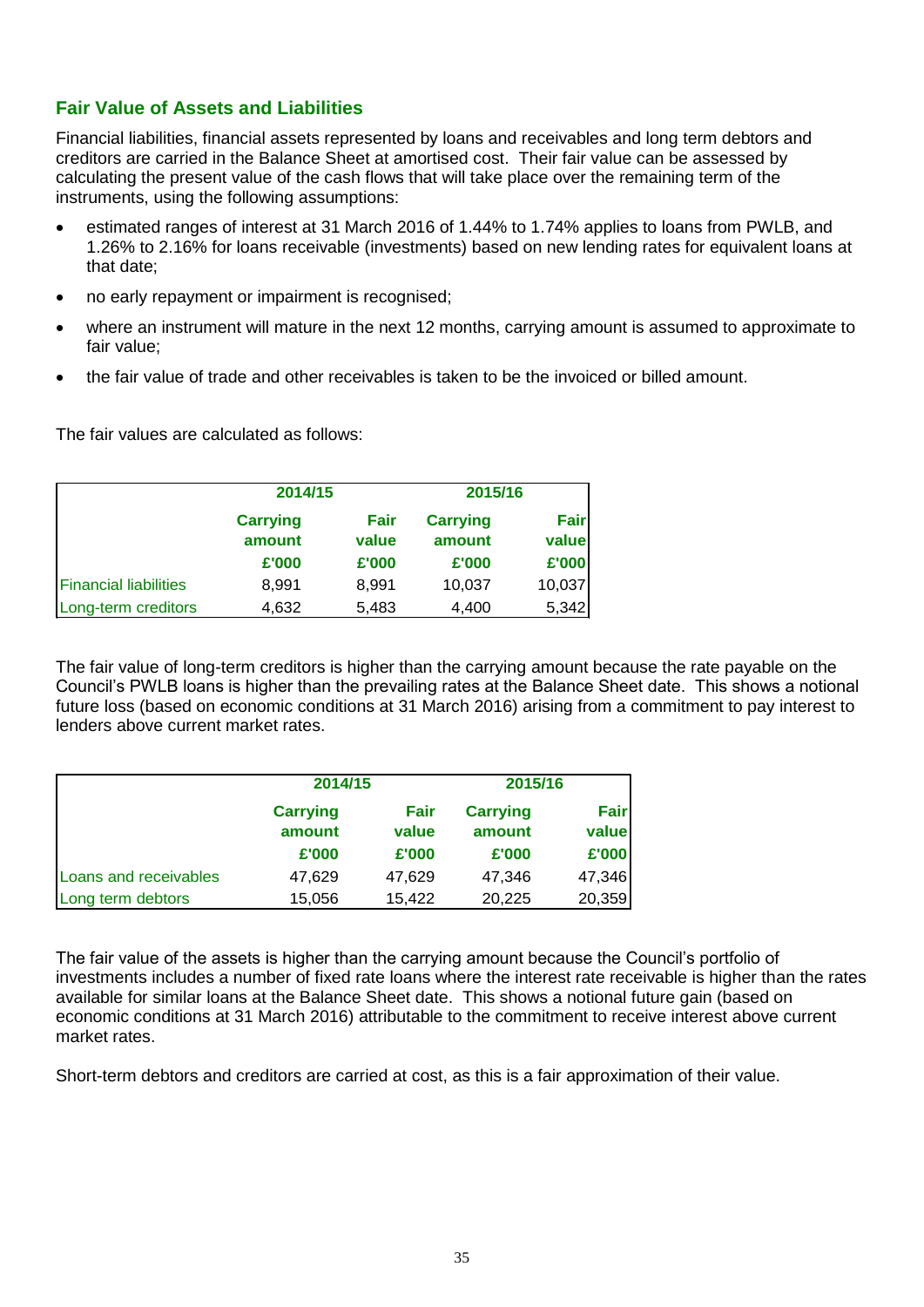#### **17. Construction Contracts**

At 31 March 2016 the Authority had a construction contract in progress: the construction of a new Sports Hub at Waterside Drive, Walton-on-Thames. The contract has a total estimated value of £18.3m and was approved by Council on 22 July 2015. The value of works completed at 31 March 2016 is £1.2m.

#### **18. Debtors (Short and Long Term Debtors)**

| 2014/15 |                                   | 2015/16 |
|---------|-----------------------------------|---------|
| £'000   |                                   | £'000   |
|         | <b>Long Term Debtors</b>          |         |
|         | 2 House Purchases                 |         |
|         | 902 Mortagages (Catalyst Housing) | 870     |
| 904     |                                   | 870     |
|         | <b>Debtors</b>                    |         |
|         | 446 Payments in Advance           | 541     |
|         | 1,771 Central Government Bodies   | 1,262   |
|         | 1,539 Other Local Authorities     | 2,488   |
|         | 6,601 Sundry Debtors              | 9,850   |
| 10,357  |                                   | 14,141  |

The increase in Debtors is mainly due to increases in RTB receipts; EBC pooling arrangements and Housing Benefit Overpayments.

| 2014/15                | 2015/16 |
|------------------------|---------|
| £'000                  | £'000   |
| <b>Impairments</b>     |         |
| (1,830) Sundry Debtors | (1,802) |

| 2014/15 |                                  | 2015/16 |
|---------|----------------------------------|---------|
| £'000   |                                  | £'000   |
|         | <b>Debtors after Impairments</b> |         |
|         | 446 Payments in Advance          | 541     |
|         | 1,771 Central Government Bodies  | 1,262   |
|         | 1,539 Other Local Authorities    | 2,488   |
|         | 4,771 Sundry Debtors             | 8,048   |
| 8,527   |                                  | 12,339  |

#### **19. Cash and Cash Equivalents**

**The cash and cash equivalents is made up of the following amounts:**

| 2014/15 |                                                             | 2015/16 |
|---------|-------------------------------------------------------------|---------|
| £'000   |                                                             | £'000   |
|         | 1 Cash held by the Authority                                |         |
|         | 324 Bank current accounts                                   | 1.932   |
|         | 6,600 Short-term deposits with banks and building societies | 13,302  |
|         | 6,925 Total Cash and Cash Equivalents                       | 15,235  |

Short term deposits with banks and building societies have less than one month to maturity.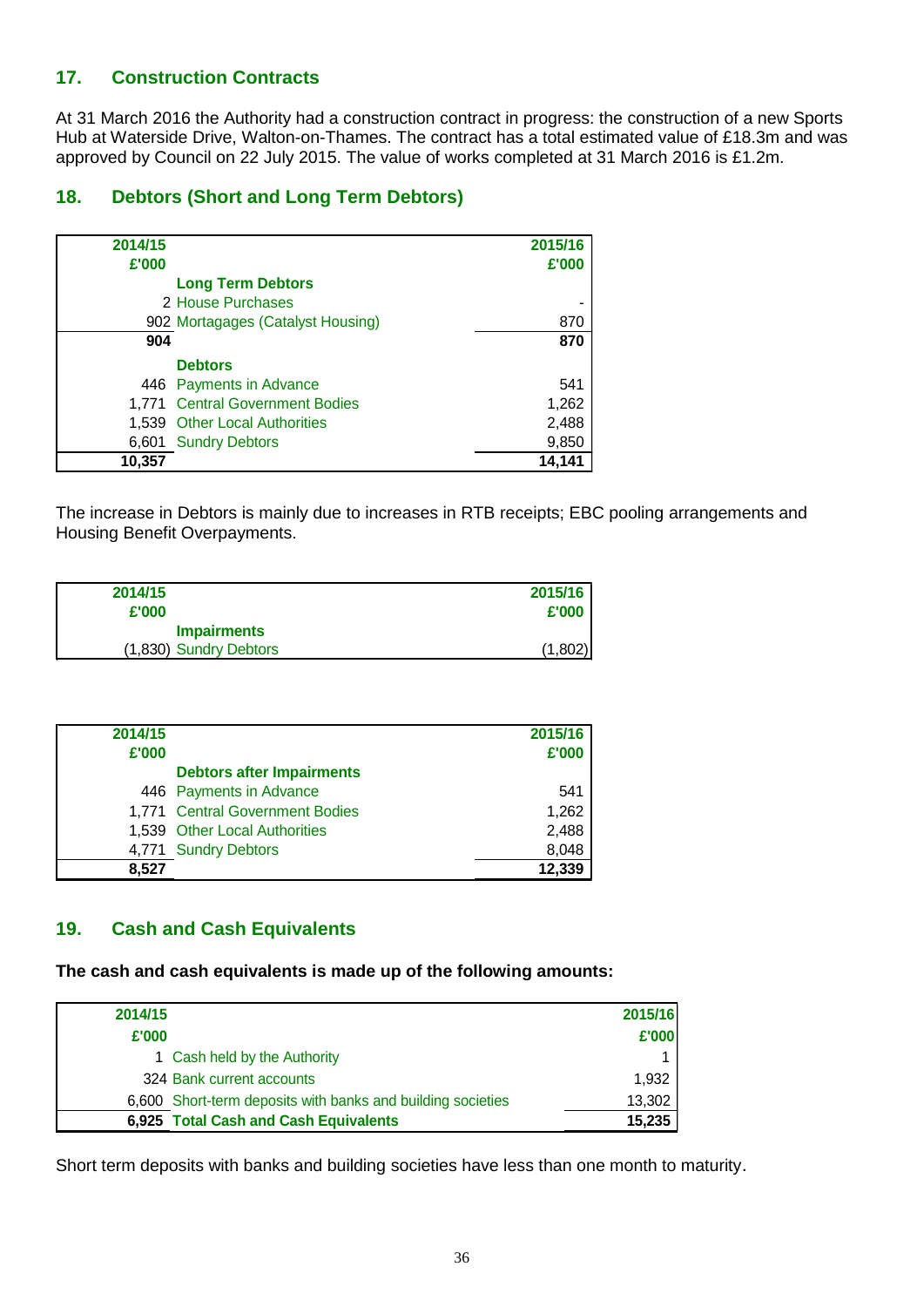#### **20. Assets held for sale**

There were no assets held for sale at the 31 March 2016 or 31 March 2015.

#### **21 Creditors**

#### **21.1 Short Term Creditors**

| 2014/15 |                                      | 2015/16 |
|---------|--------------------------------------|---------|
| £'000   |                                      | £'000   |
|         | 1,597 Central Government Departments | 2,758   |
|         | 6,542 Other Local Authorities        | 8,340   |
|         | 4,763 Other entities and individuals | 3,989   |
|         | 838 Receipts in advance              | 1,243   |
| 13.740  |                                      | 16,330  |

The reasons for the increase in short term creditors relates to various sundry creditors at 31 March 2016.

#### **21.2 Short Term Loans**

In 2012/13 the Council borrowed £3,500,000 from the PWLB over 25 years. The repayment terms requires the repayment by equal instalments of principal. The short term loan of £140,000 in 2015/16 is the element of the principal repayment required in 2016/17.

#### **21.3 Other Long Term Liabilities**

| 2014/15<br>£'000 |                                                             | 2015/16<br>£'000 |
|------------------|-------------------------------------------------------------|------------------|
|                  | 72 Finance lease liability                                  |                  |
|                  | 51,472 Liability relating to defined benefit pension scheme | 46,383           |
| 51.544           |                                                             | 46,383           |

#### **22. Impairments**

The Council has provided for a provision for the non-payment of debt owed to the council, also referred to as Impairments, see note 18 for an analysis, by the debtor type and the net amount owed after impairment.

#### **23. Usable Reserves**

- The General Fund Balance is the accumulation of surplus or deficit on operational services attributable to Council Tax payers. Such funds are not held for any specific purpose, but are available to assist with the management of financial risks and to deal with any emergencies that might arise. The Medium Term Financial Strategy sets out the Council's policy for the recommended value of the General Fund Balance in order to provide assurance against the estimates and assumptions used in the annual budgeting process.
- Earmarked Reserves are resources set aside to meet specific future running costs and investments. The Medium Term Financial Strategy sets out the Council's policy for Earmarked Reserves, including their nature and suggested requirements. Full details of the movements on each reserve can be found at Note 8.
- The Usable Capital Receipts Reserve holds the proceeds of fixed asset sales available to meet future capital investment.
- Capital Grants Unapplied (Note 33) holds the balance of grants received where the conditions of grant entitlement have not yet been met. Government grants and other contributions are accounted for on an accruals basis and recognised in the accounting statements when the conditions for their receipt have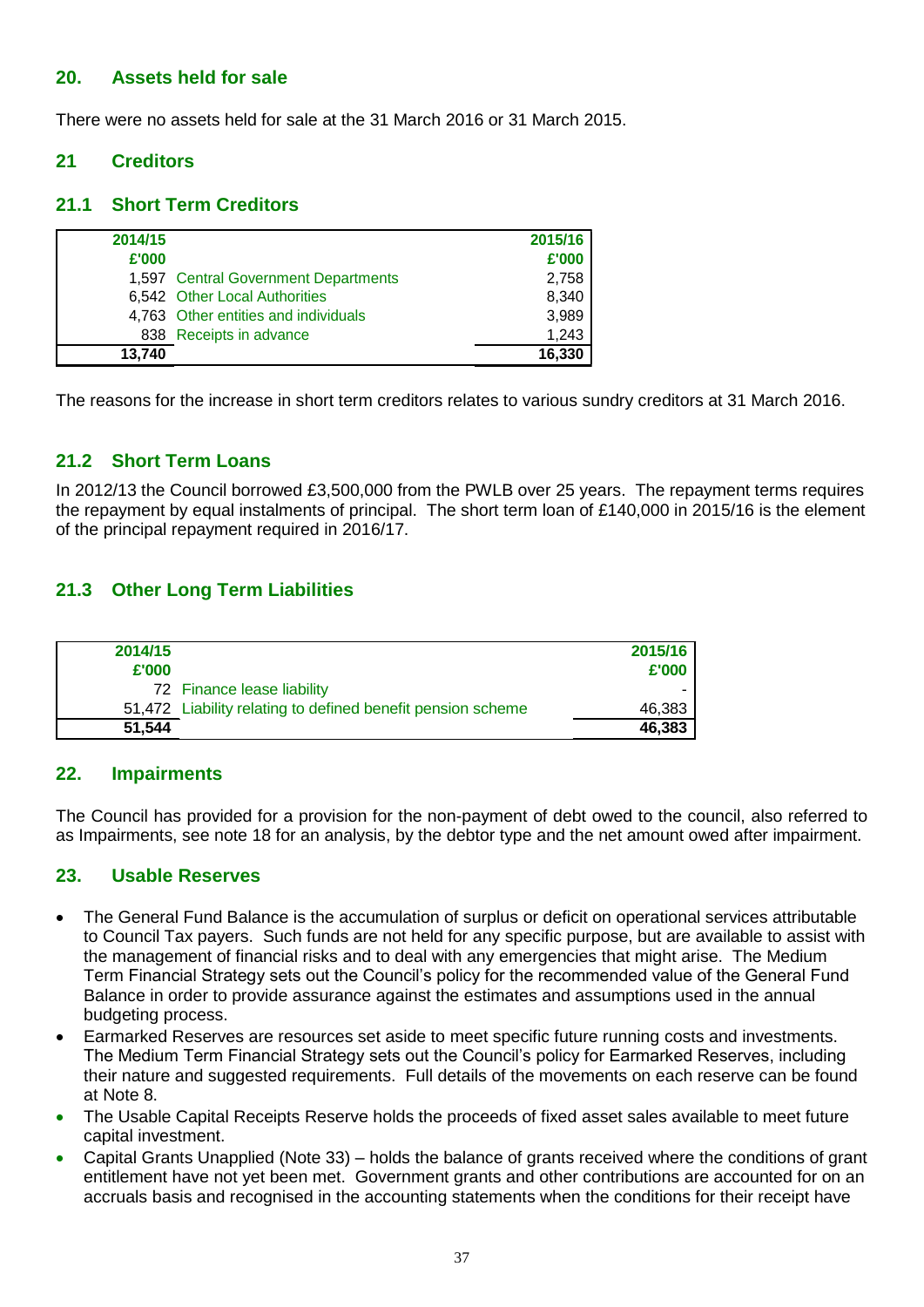been complied with and there is reasonable assurance that the grant or contribution will be received. Grants received in advance of these conditions being met are held as Unapplied Government Grants until released into the Comprehensive Income & Expenditure Statement as entitlement allows.

The position at 31 March for each category of Usable Reserve is as follows:

|                                           | 2014/15 | 2015/16 |
|-------------------------------------------|---------|---------|
|                                           | £'000   | £'000   |
| <b>General Fund</b>                       | 4,000   | 4,000   |
| <b>Earmarked Reserves (Including CIL)</b> | 26,807  | 24,190  |
| <b>Capital Receipts Reserve</b>           | 9,990   | 11,395  |
| <b>Capital Grants Unapplied</b>           | 5,218   | 9,920   |
| <b>Total Usable Reserves</b>              | 46,015  | 49,505  |

#### **24. Unusable Reserves**

#### **24.1 Analysis of Unusable Reserves**

|                                           | 2014/15   | 2015/16   |
|-------------------------------------------|-----------|-----------|
|                                           | £'000     | £'000     |
| <b>Revaluation reserve</b>                | 24,135    | 30,495    |
| Capital adjustment account                | 61,652    | 68,287    |
| Pensions reserve                          | (51, 472) | (46, 383) |
| Deferred capital receipts reserve         | 902       | 870       |
| <b>Collection Fund adjustment account</b> | (2,080)   | 898       |
| Accumulated absences account              | (175)     |           |
| <b>Total Unusable Reserves</b>            | 32,962    | 54.167    |

## **24.2 Revaluation Reserve**

The Revaluation Reserve contains the gains made by the Council arising from increases in the value of its Property, Plant and Equipment and Intangible Assets. The balance is reduced when assets with accumulated gains are revalued downwards or impaired and the gains are lost, used in the provision of services and the gains are consumed through depreciation, or disposed of and the gains are realised.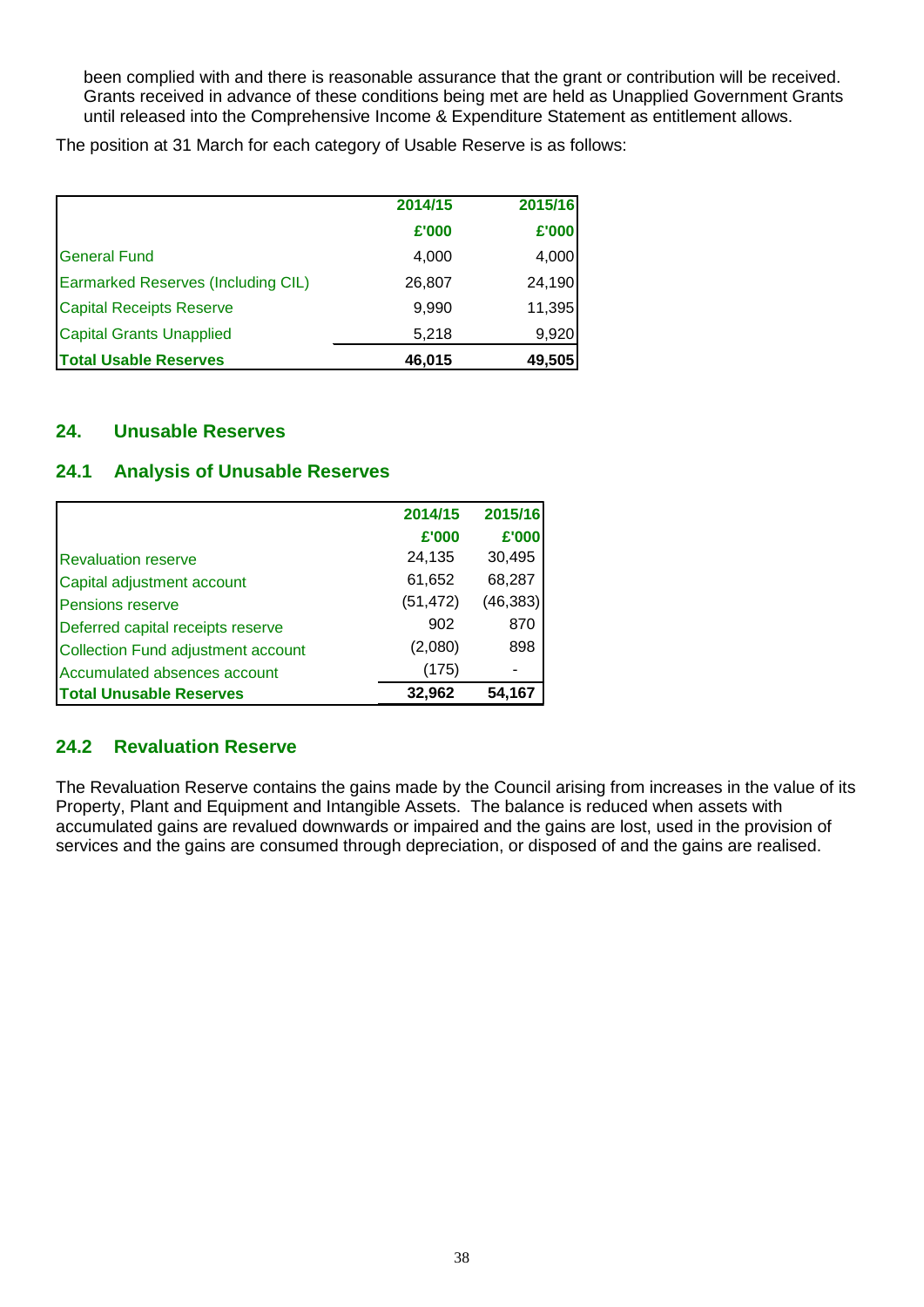The Reserve contains only revaluation gains accumulated since 1 April 2007, the date that the Reserve was created. Accumulated gains arising before that date are consolidated into the balance on the Capital Adjustment Account.

| 2014/15 |                                                                                                                              | 2015/16 |
|---------|------------------------------------------------------------------------------------------------------------------------------|---------|
| £'000   |                                                                                                                              | £'000   |
| 9,667   | <b>Balance at 1 April</b>                                                                                                    | 24,135  |
|         | 15,934 Upward revaluation of assets                                                                                          | 7,240   |
| (949)   | Downward revaluation of assets and impairment losses not charged to the<br>Surplus/Deficit on the Provision of Services      | (124)   |
| 14,985  | Surplus or deficit on revaluation of non-current assets not posted to the Surplus<br>or Deficit on the Provision of Services | 7,116   |
|         | (504) Difference between fair value depreciation and historical cost depreciation                                            | (756)   |
|         | (13) Accumulated gains on assets sold or scrapped                                                                            |         |
|         | (517) Amount written off to the Capital Adjustment Account                                                                   | (756)   |
|         | 24,135 Balance at 31 March                                                                                                   | 30,495  |

# **24.3 Capital Adjustment Account**

The Capital Adjustment Account absorbs the timing differences arising from the different arrangements for accounting for the consumption of non-current assets and for financing the acquisition, construction or enhancement of those assets under statutory provisions. The Account is debited with the cost of acquisition, construction or enhancement as depreciation, impairment losses and amortisation are charged to the Comprehensive Income and Expenditure Statement (with reconciling postings from the Revaluation Reserve to convert fair value figures to a historical cost basis). The Account is credited with the amounts set aside by the Council as finance for the costs of acquisition, construction and enhancement. The Account contains accumulated gains and losses on Investment Properties and gains recognised on donated assets that have yet to be consumed by the Council. The Account also contains revaluation gains accumulated on Property, Plant and Equipment before 1 April 2007, the date that the Revaluation Reserve was created to hold such gains. Note 7 provides details of the source of all the transactions posted to the Account, apart from those involving the Revaluation Reserve.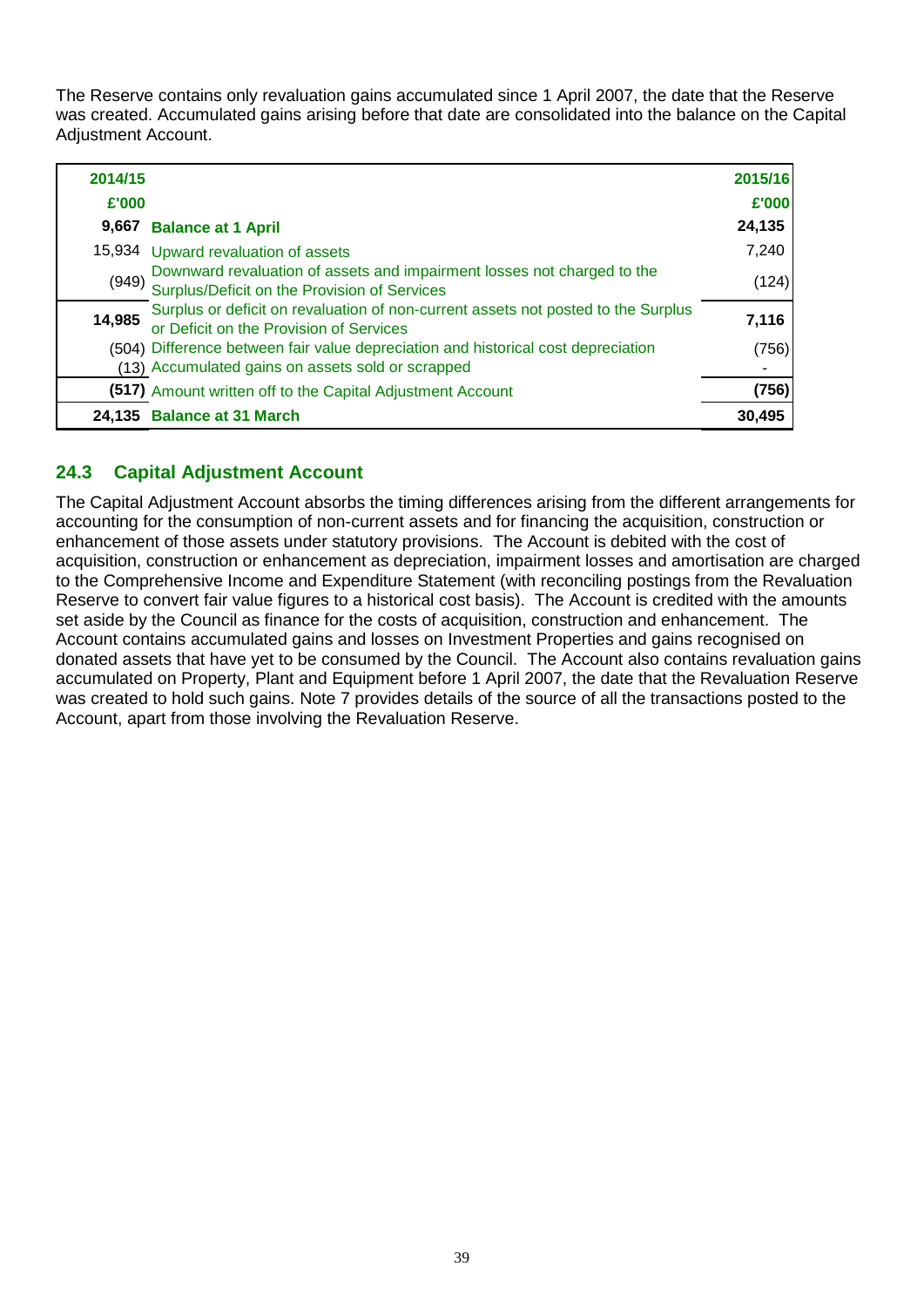| 2014/15<br>£'000 |                                                                                                                                                             | 2015/16<br>£'000 |
|------------------|-------------------------------------------------------------------------------------------------------------------------------------------------------------|------------------|
|                  | 59,273 Balance at 1 April                                                                                                                                   | 61,652           |
|                  | Reversal of items relating to capital expenditure debited or credited to the<br><b>Comprehensive Income and Expenditure Statement:</b>                      |                  |
|                  | (2,693) Charges for depreciation and impairment of non current assets                                                                                       | (2,838)          |
|                  | (52) Revaluation losses on Property, Plant and Equipment                                                                                                    | (963)            |
|                  | (266) Amortisation of intangible assets                                                                                                                     | (230)            |
|                  | (993) Revenue expenditure funded from capital under statute                                                                                                 | (1, 325)         |
| (40)             | Amounts of non-current assets written off on disposal or sale as part of the gain/loss on<br>disposal to the Comprehensive Income and Expenditure Statement | (1)              |
| 55,229           |                                                                                                                                                             | 56,295           |
|                  | 517 Adjusting amounts written out of the Revaluation Reserve                                                                                                | 756              |
|                  | 55,746 Net written out amount of the cost of non-current assets consumed in the year                                                                        | 57,051           |
|                  | Capital financing applied in the year:                                                                                                                      |                  |
|                  | 881 Use of the Capital Receipts Reserve to finance new capital expenditure                                                                                  | 774              |
| 1,084            | Capital grants and contributions credited to the Comprehensive Income and<br>Expenditure Statement that have been applied to capital financing              | 602              |
|                  | 1,509 Application of grants to capital financing from the Capital Grants Unapplied Account                                                                  | 587              |
| 570              | Statutory provision for the financing of capital investment charged against the General<br>Fund                                                             | 570              |
|                  | 575 Capital expenditure charged against the General Fund Balance                                                                                            | 7,724            |
| 4,619            |                                                                                                                                                             | 10,257           |
| 1,287            | Movements in the market value of Investment Properties debited or credited to the<br><b>Comprehensive Income and Expenditure Statement</b>                  | 979              |
|                  | Movement in the Donated Assets Account credited to the Comprehensive Income and<br><b>Expenditure Statement</b>                                             |                  |
|                  | 61,652 Balance at 31 March                                                                                                                                  | 68,287           |

# **24.4 Pensions Reserve**

The Pensions Reserve absorbs the timing differences arising from the different arrangements for accounting for post-employment benefits and for funding benefits in accordance with statutory provisions. The Council accounts for post-employment benefits in the Comprehensive Income and Expenditure Statement as the benefits are earned by employees accruing years of service, updating the liabilities recognised to reflect inflation, changing assumptions and investment returns on any resources set aside to meet the costs. However, statutory arrangements require benefits earned to be financed as the Council makes employer's contributions to pension funds or eventually pays any pensions for which it is directly responsible. The debit balance on the Pensions Reserve therefore shows a substantial shortfall in the benefits earned by past and current employees and the resources the Council has set aside to meet them. The statutory arrangements will ensure that funding will have been set aside by the time the benefits come to be paid.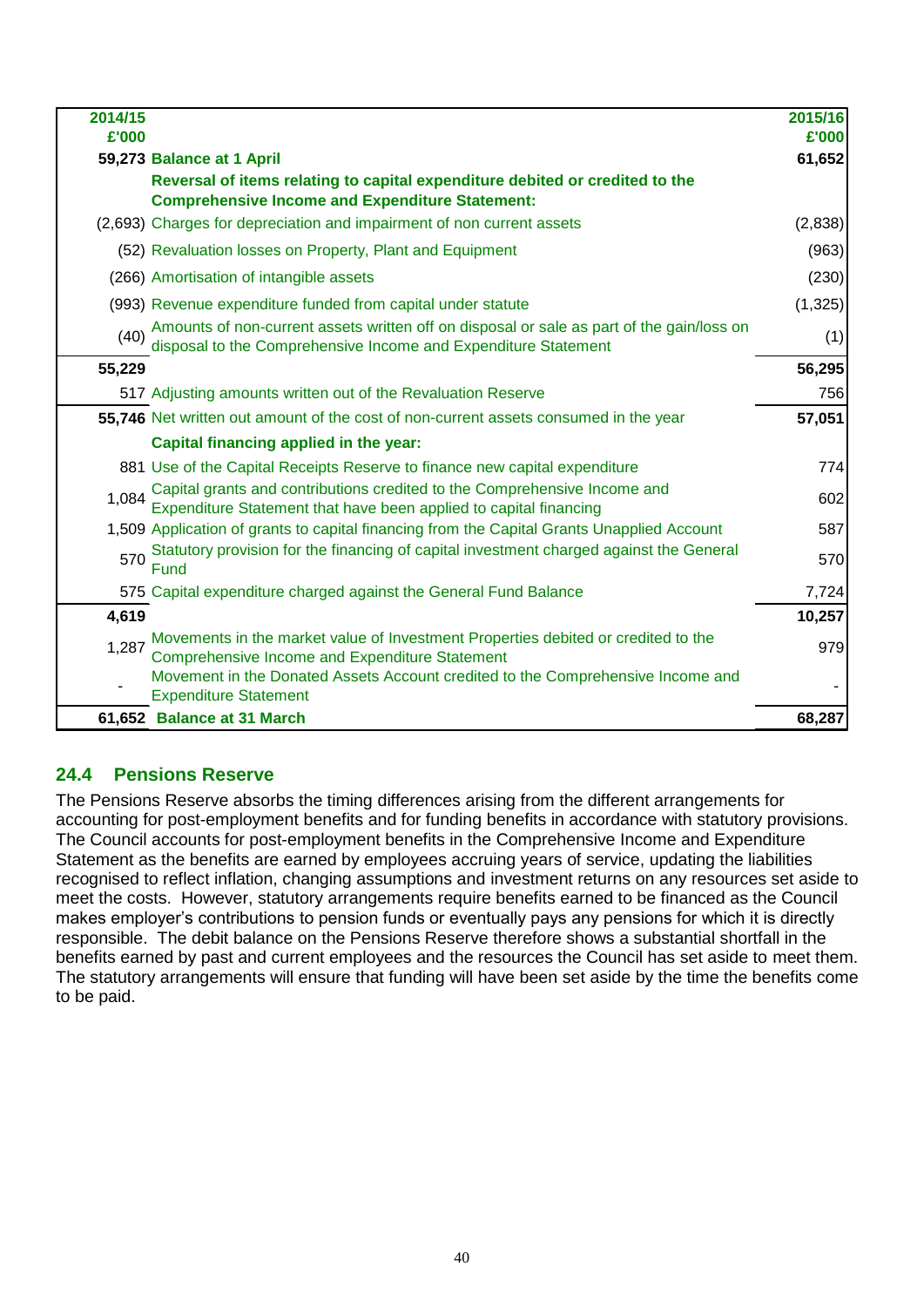| 2014/15 |                                                                                                                                                                                                  | 2015/16   |
|---------|--------------------------------------------------------------------------------------------------------------------------------------------------------------------------------------------------|-----------|
| £'000   |                                                                                                                                                                                                  | £'000     |
|         | (46,780) Balance at 1 April                                                                                                                                                                      | (51, 472) |
|         | (3,071) Remeasurement of the net defined benefit liability                                                                                                                                       | 6,526     |
|         | Reversal of items relating to retirement benefits debited or<br>(4,365) credited to the Surplus or Deficit on the Provision of Services in<br>the Comprehensive Income and Expenditure Statement | (4, 479)  |
| 2,744   | Employer's pensions contributions and direct payments to<br>pensioners payable in the year                                                                                                       | 3,042     |
|         | (51,472) Balance at 31 March                                                                                                                                                                     | (46.383)  |

# **24.5 Deferred Capital Receipts Reserve**

The Deferred Capital Receipts Reserve holds the gains recognised on the disposal of non-current assets but for which cash settlement has yet to take place. Under statutory arrangements, the Council does not treat these gains as usable for financing new capital expenditure until they are backed by cash receipts. When the deferred cash settlement eventually takes place, amounts are transferred to the Capital Receipts Reserve.

| 2014/15 |                                                                                                                                        | 2015/16 |
|---------|----------------------------------------------------------------------------------------------------------------------------------------|---------|
| £'000   |                                                                                                                                        | £'000   |
|         | 729 Balance at 1 April                                                                                                                 | 902     |
| 290     | Transfer of deferred sale proceeds credited as part of the gain/loss on disposal to the Comprehensive Income and Expenditure Statement | 242     |
|         | (117) Transfer to the Capital Receipts Reserve upon receipt of cash                                                                    | (274)   |
|         | 902 Balance at 31 March                                                                                                                | 870     |

During 2015/16 the Council provided Catalyst Housing Limited with £168,000 (£130,000 in 2014/15) to give mortgages to people to purchase property from the private sector. These funds are secured by a charge against the property and will be repaid to the council when the loan is redeemed with Catalyst Housing Limited. During 2015/16 6 loans were repaid with an average increase in value of 10.0% and 26.5% for loans issued in 2012/13 and 2013/14 respectively. This percentage increase has been applied to additional outstanding loans issued in the corresponding years, with 10.0% also applied to 2014/15 loans, resulting in an increased value of £74,000 which has been credited as part of the gain on disposal to the Comprehensive Income and Expenditure Statement.

## **24.6 Collection Fund Adjustment Account**

The Collection Fund Adjustment Account manages the differences arising from the recognition of Council Tax and Non-Domestic Rates income in the Comprehensive Income and Expenditure Statement as it falls due from Council Tax payers and Business Rate payers compared with the statutory arrangements for paying across amounts to the General Fund from the Collection Fund.

| 2014/15 |                                                                                                                                                                                                                                                                               | 2015/16 |
|---------|-------------------------------------------------------------------------------------------------------------------------------------------------------------------------------------------------------------------------------------------------------------------------------|---------|
| £'000   |                                                                                                                                                                                                                                                                               | £'000   |
|         | 732 Balance at 1 April                                                                                                                                                                                                                                                        | (2,080) |
|         | Amount by which council tax and non-domestic rates income credited<br>(2,812) to the Comprehensive Income and Expenditure Statement is different (2,812) from council tax and non-domestic rates income calculated for the year<br>in accordance with statutory requirements* | 2.978   |
|         | (2,080) Balance at 31 March                                                                                                                                                                                                                                                   | 898     |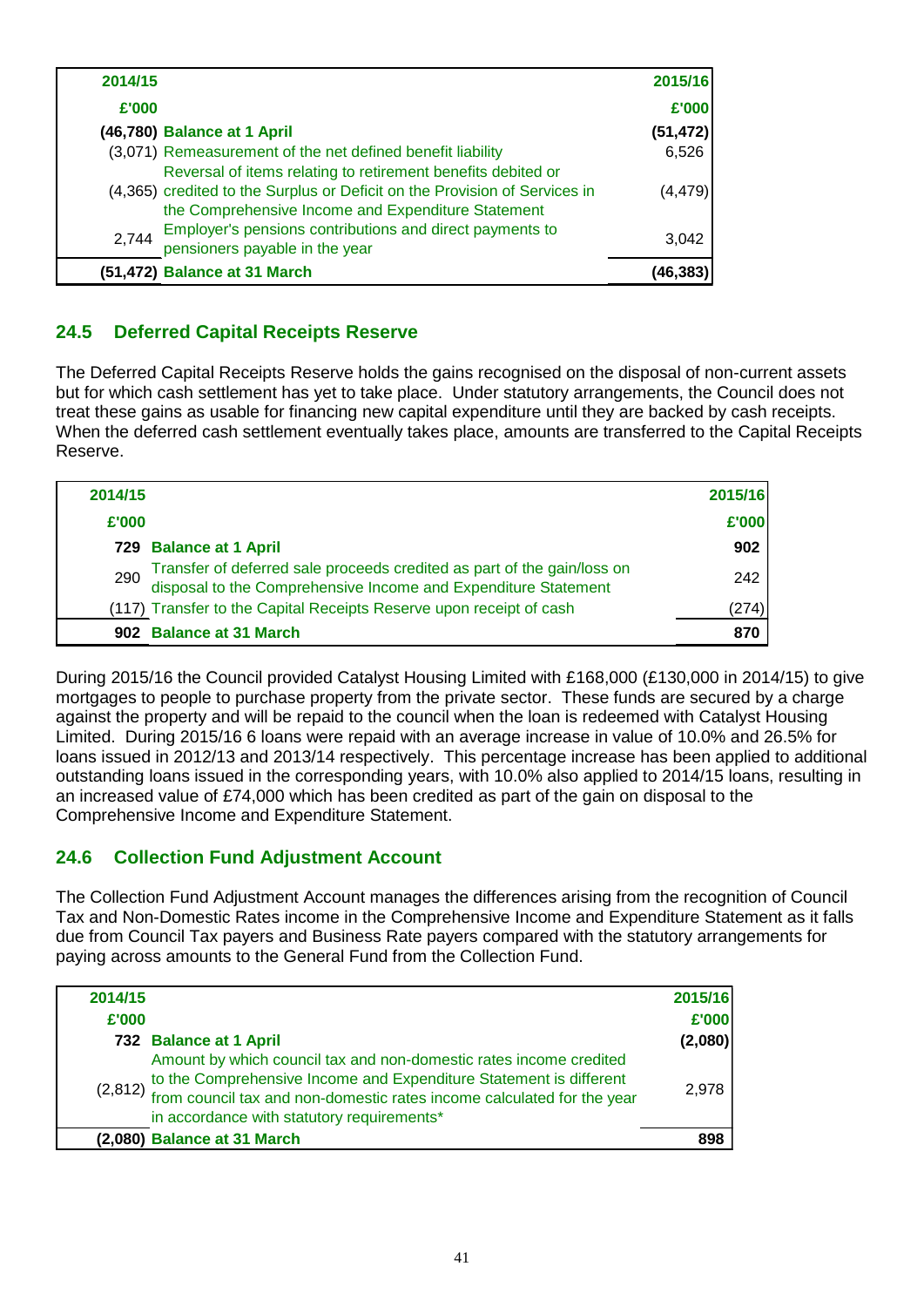## **25. Cash Flow Statement – Operating Activities**

The cash flows for operating activities include the following items:

| 2014/15 |                                                | 2015/16 |
|---------|------------------------------------------------|---------|
| £'000   |                                                | £'000   |
|         | (549) Interest received                        | (509)   |
|         | 199 Interest paid                              | 194     |
|         | (350) Net cash flows from operating activities | (315)   |

#### **25.1 Adjustments to Net Surplus or Deficit on the Provision of Services for Non-Cash Movements**

| 2014/15 |                                            | 2015/16  |
|---------|--------------------------------------------|----------|
| £'000   |                                            | £'000    |
|         | (2,693) Depreciation                       | (2,838)  |
| (52)    | Impairment and downward revaluations       | (963)    |
| (40)    | <b>Disposals</b>                           | (22)     |
| (266)   | Amortisation                               | (230)    |
|         | (570) Impairment - provision for bad debts | 28       |
| (1,329) | <b>Creditors</b>                           | (1,887)  |
| 420     | <b>Debtors</b>                             | 5,177    |
| (12)    | Inventories                                | (26)     |
| (1,621) | <b>Pensions liability</b>                  | (1, 437) |
| 659     | Carrying amount of non-current assets sold | 5        |
| (3.691) | Other non-cash items charged               | 2,318    |
| (9,195) | <b>Adjustments for non-cash movements</b>  | 125      |

## **25.2 Adjustments for Items Included in the Net Surplus or Deficit on the Provision of Services that are Investing and Financing Activities**

| 2014/15<br>£'000 |                                                                                           | 2015/16<br>£'000 |
|------------------|-------------------------------------------------------------------------------------------|------------------|
|                  | Proceeds from sale of property, plant & equipment, investment<br>properties & intangibles |                  |
|                  | 103 Proceeds from sale of former council houses                                           | 1.844            |
|                  | 60 Proceeds from non-sale transactions                                                    | 61               |
|                  | 2,169 Capital grants receivable                                                           | 5,891            |
|                  | 2,332 Adjustments for items which are investing and financing activities                  | 7,796            |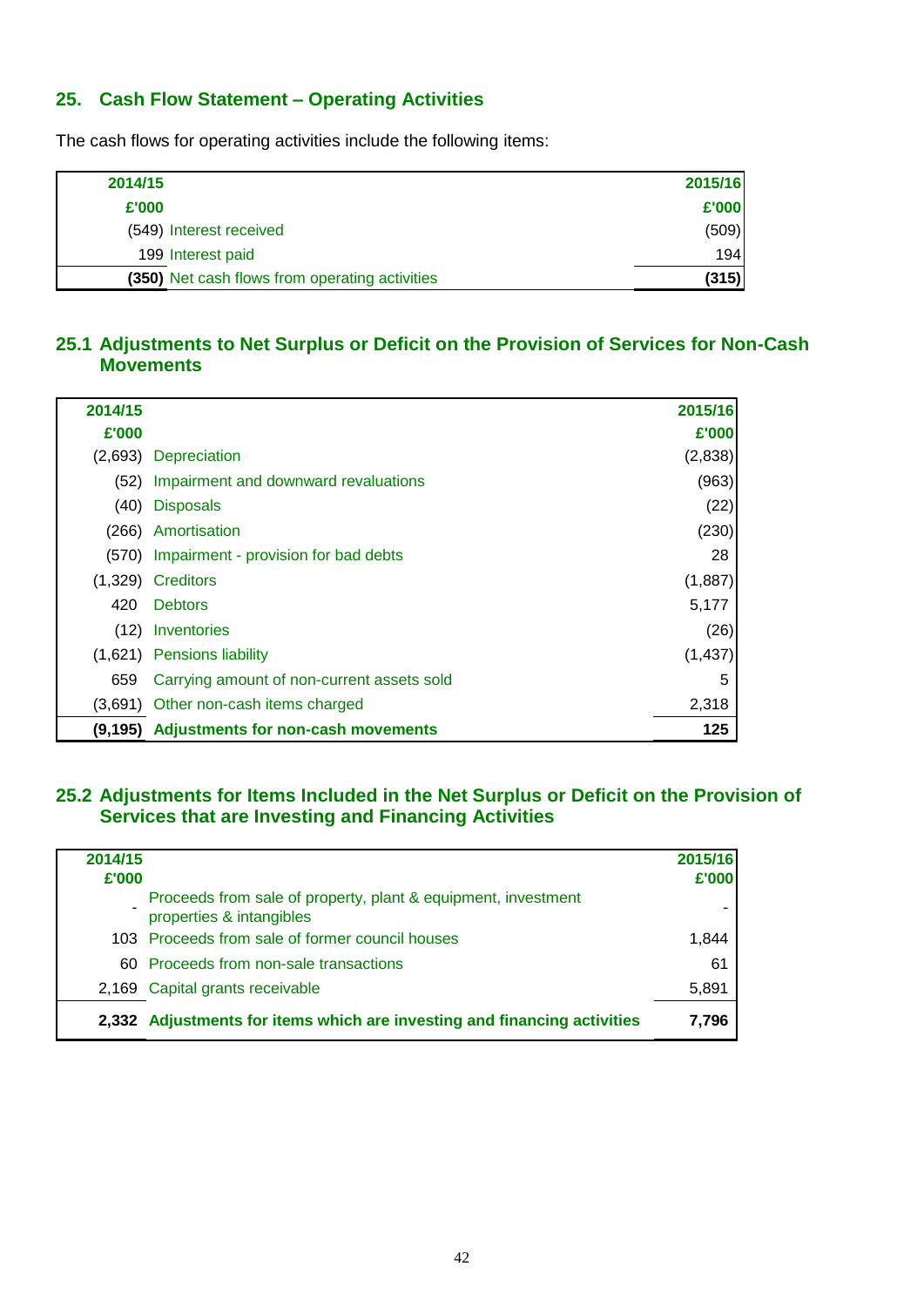## **26. Cash Flow Statement – Investing Activities**

| 2014/15 |                                                                                                       | 2015/16  |
|---------|-------------------------------------------------------------------------------------------------------|----------|
| £'000   |                                                                                                       | £'000    |
| 2,052   | Purchase of property, plant and equipment, investment property and<br>intangible assets               | 10,310   |
|         | 9,173 Purchase of short-term and long-term investments                                                |          |
|         | 1,166 Other payments for investing activities                                                         | 1,293    |
|         | Proceeds from the sale of property, plant and equipment, investment<br>property and intangible assets |          |
|         | - Proceeds from short-term and long-term investments                                                  | (6,686)  |
|         | (1,172) Other receipts from investing activities                                                      | (9,329)  |
|         | 11,219 Net cash flows from investing activities                                                       | (4, 412) |

## **27. Cash Flow Statement – Financing Activities**

| 2014/15 |                                                                                             | 2015/16 |
|---------|---------------------------------------------------------------------------------------------|---------|
| £'000   |                                                                                             | £'000   |
|         | - Cash receipts of short- and long-term borrowing                                           |         |
|         | - Other receipts from financing activities                                                  |         |
| 431     | Cash payments for the reduction of the outstanding liabilites relating<br>to finance leases | 72      |
|         | 140 Repayments of short- and long-term borrowing                                            | 140     |
|         | 624 Other receipts for financing activities                                                 | (978)   |
|         | 1,195 Net cash flows from financing activities                                              | 766)    |

## **28. Amounts Reported for Resource Allocation Decisions**

The analysis of income and expenditure by service on the face of the Comprehensive Income and Expenditure Statement is that specified by the Service Reporting Code of Practice. However, decisions about resource allocation (budget monitoring) are taken by the Council's Cabinet on the basis of budget reports analysed by portfolio holder responsibility. These reports are prepared on a different basis from the accounting polices used in the financial statements. In particular:

- They exclude the Adjustments between Accounting Basis and Funding Basis (Movement in Reserves Statement)
- They include the transfer to Earmarked Reserves (Movement in Reserves Statement)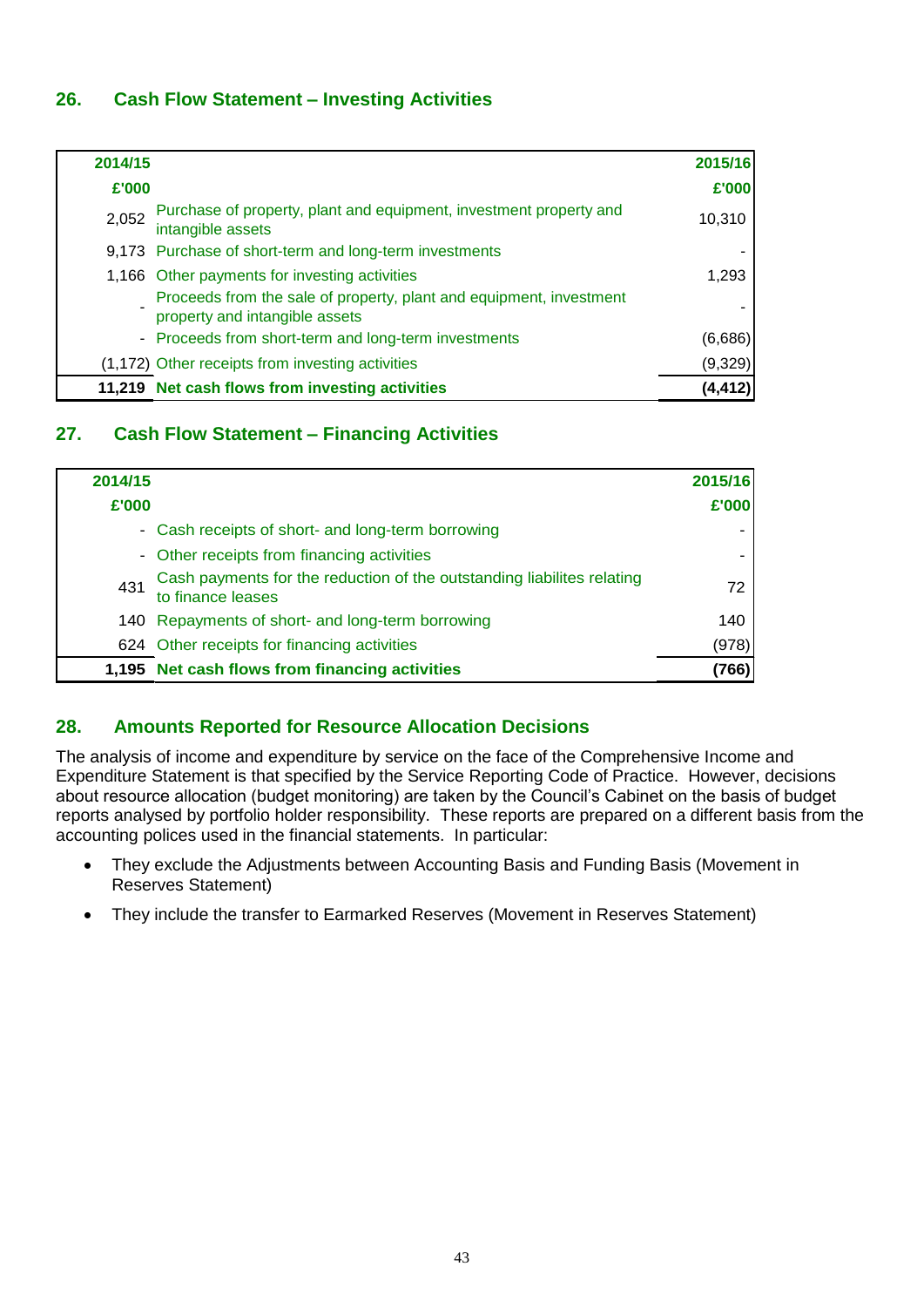| 2014/15                                                | <b>Original</b> |               | <b>Variance to Original</b> |      |
|--------------------------------------------------------|-----------------|---------------|-----------------------------|------|
| <b>Portfolio</b>                                       | <b>Budget</b>   | <b>Actual</b> | <b>Budget</b>               |      |
|                                                        | £'000           | £'000         | £'000                       | $\%$ |
| <b>Community Development</b>                           | 428             | 425           | (3)                         | (1)  |
| <b>Corporate Development</b>                           | 2,415           | 2,528         | 113                         | 5    |
| <b>Environment and Economy</b>                         | 5,686           | 5,460         | (226)                       | (4)  |
| <b>Highways and Transport</b>                          | (1,222)         | (811)         | 411                         | 34   |
| <b>Housing</b>                                         | 2,209           | 2,100         | (109)                       | (5)  |
| <b>Leisure and Culture</b>                             | 4,775           | 4,443         | (332)                       | (7)  |
| <b>Licensing Committee</b>                             | 223             | 172           | (51)                        | (23) |
| <b>Regulatory Affairs</b>                              | 686             | 694           | 8                           | 1    |
| <b>Resources</b>                                       | 1,864           | 1,673         | (191)                       | (10) |
| Social                                                 | 2,504           | 2,262         | (242)                       | (10) |
| <b>Planning Committee</b>                              | 1,379           | 1,247         | (132)                       | (10) |
|                                                        | 20,947          | 20,193        | (754)                       | (4)  |
| <b>Asset Rentals</b>                                   | (2, 111)        | (2, 111)      |                             |      |
| <b>Interest on Balances</b>                            | (466)           | (630)         | (164)                       | (35) |
| <b>Contribution From Interest Equalisation Reserve</b> | (1, 129)        | (276)         | 853                         | 76   |
| <b>Transfer from Council Tax Freeze Grant Reserve</b>  | (313)           | (313)         |                             |      |
| 2014/15 Council Tax Freeze Grant                       | (124)           | (132)         | (8)                         | (6)  |
| To / (from) Earmarked Reserves                         | (67)            | 3             | 70                          |      |
| <b>Capital Financing</b>                               | 299             | 302           | 3                           | 1    |
|                                                        | 17,036          | 17,036        |                             |      |

| 2014/15                                               | <b>Directorate</b> | <b>Corporate</b> |           |
|-------------------------------------------------------|--------------------|------------------|-----------|
| <b>Subjective Analysis</b>                            | <b>Analysis</b>    | <b>Amounts</b>   | Total     |
|                                                       | £'000              | £'000            | £'000     |
| Fees & Charges                                        | (16, 313)          |                  | (16, 313) |
| Interest and Investment Income                        | (1,751)            | (1, 287)         | (3,038)   |
| Income from Collection Fund (Including Formula Grant) |                    | (36, 677)        | (36, 677) |
| <b>Govt Grants &amp; Contributions</b>                | (50,070)           | (2,372)          | (52,442)  |
| <b>Total Income</b>                                   | (68,134)           | (40,336)         | (108,470) |
| <b>Employee Expenses</b>                              | 10,539             | 1,610            | 12,149    |
| <b>Other Service Expenses</b>                         | 69,239             | (1, 145)         | 68,094    |
| <b>Support Service Recharges</b>                      | 7,589              |                  | 7,589     |
| Depreciation, Amortisation and Impairment             |                    | 4,004            | 4,004     |
| <b>Interest Payments</b>                              | 199                |                  | 199       |
| <b>Precepts &amp; Levies</b>                          | (2,396)            | 22,656           | 20,260    |
| Gain or Loss on Disposal of Fixed Assets              |                    | (1,409)          | (1,409)   |
| Transfer to / (from) Earmarked Reserves               |                    | (10,018)         | (10,018)  |
| <b>Total Expenditure</b>                              | 85,170             | 15,698           | 100,868   |
| <b>Surplus or Deficit on Provision of Services</b>    | 17,036             | (24, 638)        | (7,602)   |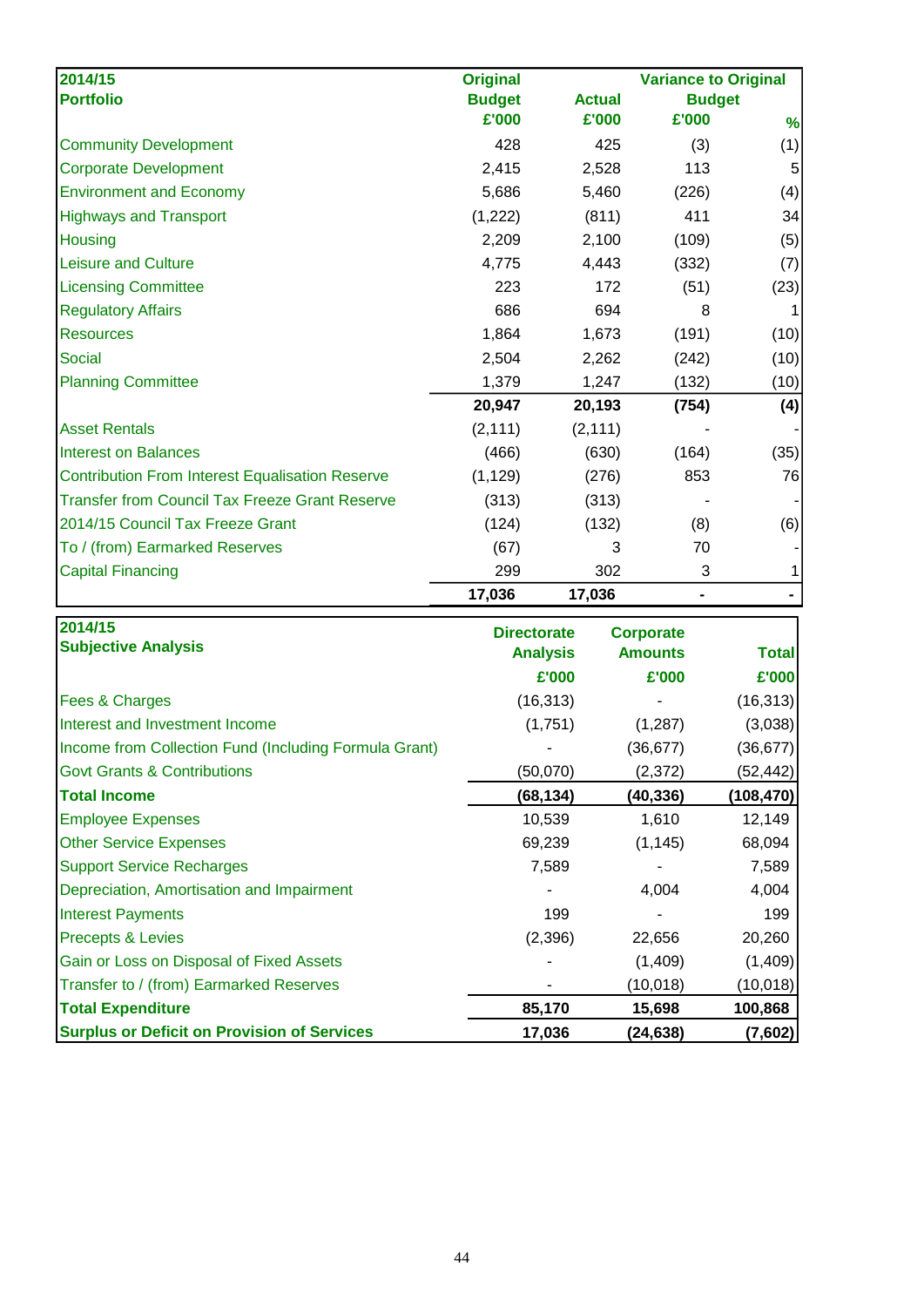| 2015/16                                                | <b>Original</b> |               | <b>Variance to Original</b> |                |
|--------------------------------------------------------|-----------------|---------------|-----------------------------|----------------|
| <b>Portfolio</b>                                       | <b>Budget</b>   | <b>Actual</b> | <b>Budget</b>               |                |
|                                                        | £'000           | £'000         | £'000                       | %              |
| <b>Community Development</b>                           | 434             | 435           | 1                           | $\pmb{0}$      |
| <b>Corporate Development</b>                           | 2,451           | 2,640         | 189                         | $\bf 8$        |
| <b>Environment and Economy</b>                         | 5,837           | 5,960         | 123                         | $\overline{c}$ |
| <b>Highways and Transport</b>                          | (1,602)         | (974)         | 627                         | 39             |
| Housing                                                | 2,305           | 1,832         | (473)                       | (21)           |
| <b>Leisure and Culture</b>                             | 4,500           | 4,221         | (279)                       | (6)            |
| <b>Licensing Committee</b>                             | 162             | 139           | (23)                        | (14)           |
| <b>Regulatory Affairs</b>                              | 747             | 662           | (85)                        | (11)           |
| <b>Resources</b>                                       | 1,941           | (434)         | (2, 375)                    | (122)          |
| <b>Social</b>                                          | 2,641           | 2,186         | (455)                       | (17)           |
| <b>Planning Committee</b>                              | 1,406           | 1,169         | (237)                       | (17)           |
|                                                        | 20,822          | 17,835        | (2,986)                     | (14)           |
| <b>Asset Rentals</b>                                   | (2,045)         | (2,045)       |                             |                |
| <b>Interest on Balances</b>                            | (725)           | (684)         | 41                          | 6              |
| <b>Contribution From Interest Equalisation Reserve</b> | (570)           | (425)         | 145                         | 25             |
| <b>Contribution From Revenue Contingency Reserve</b>   | (84)            |               | 84                          | 100            |
| <b>Purchase of Investment Property</b>                 |                 | 2,300         | 2,300                       |                |
| <b>Transfer from Council Tax Freeze Grant Reserve</b>  | (313)           | (313)         |                             |                |
| 2015/16 Council Tax Freeze Grant                       | (133)           | (131)         | $\overline{2}$              | $\overline{2}$ |
| To / (from) Earmarked Reserves                         | (253)           | 161           | 415                         | 164            |
| <b>Capital Financing</b>                               | 297             | 297           | 0                           | $\mathbf 0$    |
|                                                        | 16,996          | 16,996        | $\mathbf 0$                 | $\mathbf 0$    |

| 2015/16                                               | <b>Directorate</b> | <b>Corporate</b> |              |
|-------------------------------------------------------|--------------------|------------------|--------------|
| <b>Subjective Analysis</b>                            | <b>Analysis</b>    | <b>Amounts</b>   | <b>Total</b> |
|                                                       | £'000              | £'000            | £'000        |
| <b>Fees &amp; Charges</b>                             | (15, 498)          |                  | (15, 498)    |
| Interest and Investment Income                        | (2,060)            | (979)            | (3,039)      |
| Income from Collection Fund (Including Formula Grant) |                    | (38, 149)        | (38, 149)    |
| <b>Govt Grants &amp; Contributions</b>                | (45,897)           | (5,891)          | (51, 788)    |
| <b>Total Income</b>                                   | (63, 455)          | (45, 019)        | (108, 474)   |
| <b>Employee Expenses</b>                              | 10,276             | 1,262            | 11,539       |
| <b>Other Service Expenses</b>                         | 61,754             | (8, 294)         | 53,460       |
| <b>Support Service Recharges</b>                      | 7,590              |                  | 7,590        |
| Depreciation, Amortisation and Impairment             |                    | 5,356            | 5,356        |
| <b>Interest Payments</b>                              | 194                |                  | 194          |
| <b>Precepts &amp; Levies</b>                          | 639                | 18,174           | 18,813       |
| Gain or Loss on Disposal of Fixed Assets              | (2)                | (2, 146)         | (2, 148)     |
| Transfer to / (from) Earmarked Reserves               |                    | 2,617            | 2,617        |
| <b>Total Expenditure</b>                              | 80,451             | 16,969           | 97,421       |
| <b>Surplus or Deficit on Provision of Services</b>    | 16,996             | (28, 050)        | (11, 053)    |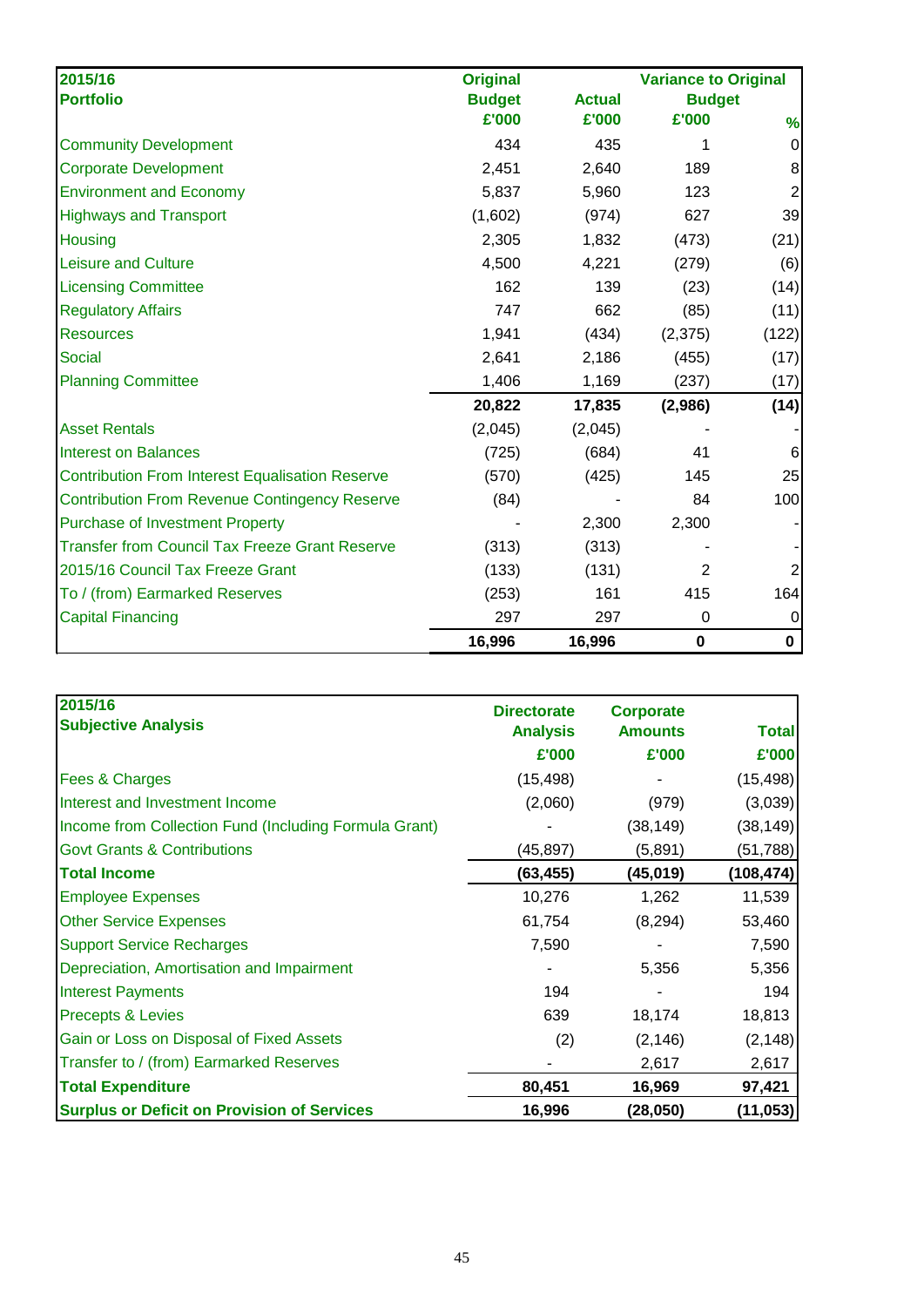## **Reconciliation to Cost of Provision of Service (Comprehensive Income and Expenditure Statement)**

|                                                                                                  | 2014/15  | 2015/16   |
|--------------------------------------------------------------------------------------------------|----------|-----------|
|                                                                                                  | £'000    | £'000     |
| <b>Net Expenditure</b>                                                                           | 17.036   | 16.996    |
| <b>Funded from Council Tax (Including Formula Grant)</b>                                         | (17,036) | (16,996)  |
| Transfer to Earmarked Reserves (Movement on Reserves Statement)                                  | (10,018) | 2.617     |
| Adjustment between Accounting Basis and Funding Basis (Movement on<br><b>Reserves Statement)</b> | 2.416    | (13,670)  |
| <b>Surplus on the Provision of Services</b>                                                      | (7,602)  | (11, 053) |

## **29. Agency Services**

The Council provides on-street car parking management, highway grass cutting and highway weed treatment services to Surrey County Council (SCC). The total net surplus of the work performed on an agency basis is £90,537 (2014/15 - £75,579).

#### **30. Members' Allowances**

Each Member of the Council receives a fixed (basic) allowance; in addition, a special responsibility allowance is paid to the Leader of the Council, Members of the Cabinet, the Chairmen and Vice Chairmen of committees, and to the leaders of political groups.

Payments to all Members of the Council in 2015/16 amounted to £374,788 of which £9,877 related to expenses (2014/15 - £373,898 of which £13,958 expenses).

The allowances were agreed by the Council after consideration of the recommendations of an Independent Remuneration Panel appointed to consider Members' allowances.

## **31. Officers' Emoluments**

The Accounts and Audit Regulations 1996 introduced a specific requirement for the disclosure of officers' emoluments. This information must be in a form, which shows the number of employees whose total remuneration for the year fell in each band of a scale in multiples of £5,000, starting at £50,000 as detailed below. This sum includes benefits in respect of such items as car provision, attendance allowances and electoral fees but does not include employer's pension contributions.

| 2014/15        | <b>Band</b>         | 2015/16        |
|----------------|---------------------|----------------|
| 12             | £50,000 - £54,999   | 11             |
| 5              | £55,000 - £59,999   | 5              |
| 1              | £60,000 - £64,999   | $\overline{2}$ |
| $\overline{2}$ | £65,000 - £69,999   |                |
| 4              | £70,000 - £74,999   | 2              |
| 3              | £75,000 - £79,999   | 6              |
| 1              | £80,000 - £84,999   |                |
|                | £85,000 - £89,999   |                |
|                | £90,000 - £94,999   |                |
|                | £95,000 - £99,999   |                |
| $\overline{2}$ | £100,000 - £104,999 |                |
|                | £105,000 - £109,999 |                |
|                | £110,000 - £114,999 |                |
| 4              | £115,000 - £119,999 |                |
|                | £120,000 - £124,999 |                |
|                | £125,000 - £129,999 |                |
|                | £130,000 - £134,999 |                |
|                | £135,000 - £139,999 |                |

In addition, the regulations require a full breakdown of the remuneration of the following senior officers of the Council (these officers are included in the above table).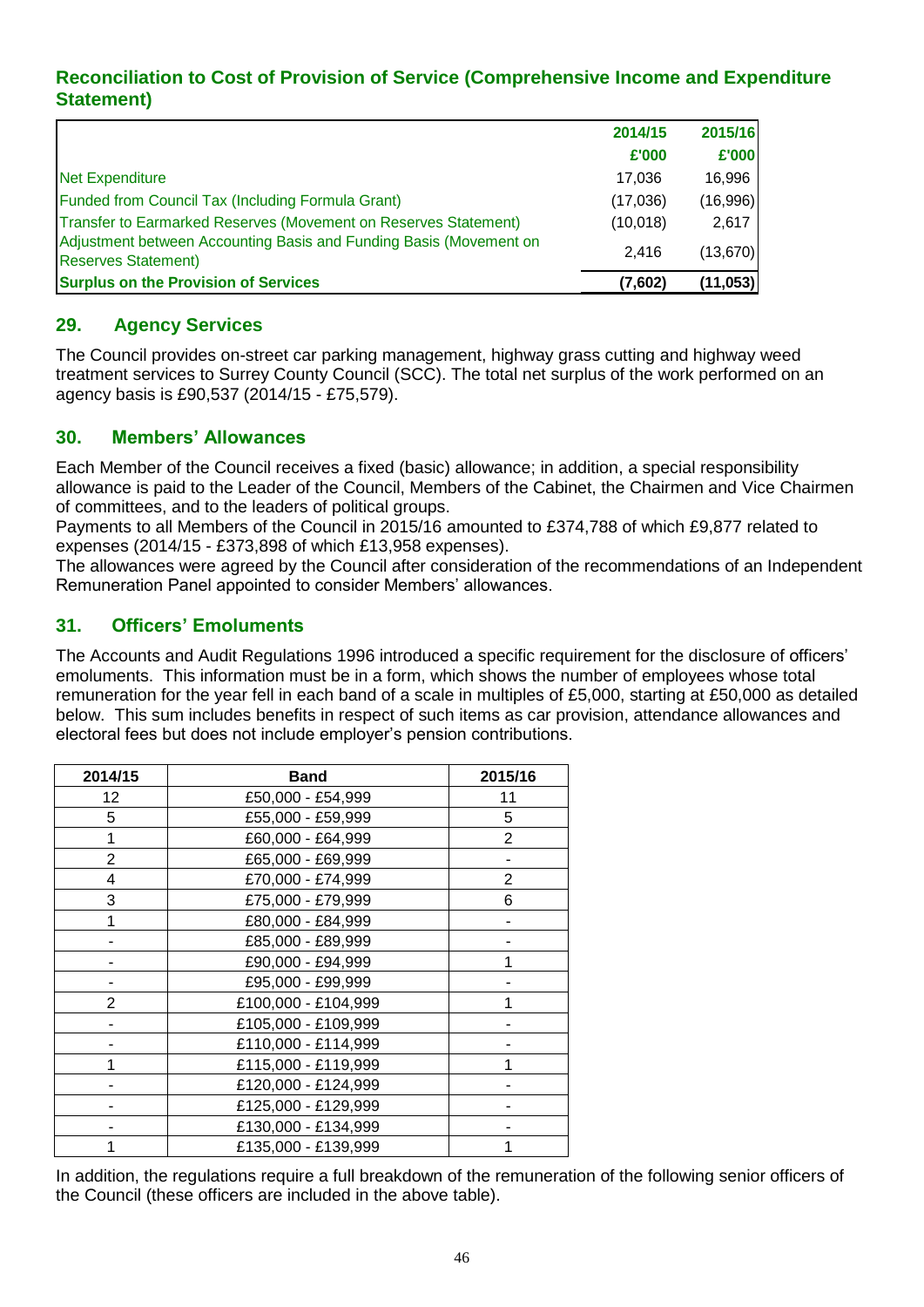#### **Disclosure of remuneration for senior employees**

#### **2015/16 Elmbridge Borough Council**

| <b>Post Holder Information</b>                                | Salary<br>(including<br>fees &<br>allowances) | <b>Elections</b> * | <b>Bonuses</b> | <b>Expenses</b><br><b>Allowances</b> | Compensation<br>for loss of office | Other<br><b>Benefits</b> | Total<br>remuneration<br>excluding<br><b>Pension</b><br>Contributions | <b>Pension</b><br><b>Contributions</b> | Total<br>remuneration<br><b>lincluding Pension</b><br><b>Contributions</b><br>2015/16 |
|---------------------------------------------------------------|-----------------------------------------------|--------------------|----------------|--------------------------------------|------------------------------------|--------------------------|-----------------------------------------------------------------------|----------------------------------------|---------------------------------------------------------------------------------------|
| Chief Executive (Head of Paid Service)                        | 129,601.04                                    | 6,761.67           | 0.00           | 7,600.36                             | 0.00                               | 110.00                   | 144,073.07                                                            | 18,963.12                              | 163,036.19                                                                            |
| Strategic Director & Deputy Chief Executive<br>(S151 Officer) | 106.812.96                                    | 3,339.00           | 0.00           | 7.793.96                             | 0.00                               | 1,122.87                 | 119,068.79                                                            | 14.766.24                              | 133,835.03                                                                            |
| <b>Strategic Director - Services</b>                          | 94.814.96                                     | 1.252.37           | 0.001          | 7.213.16                             | 0.00                               | 0.00                     | 103,280.49                                                            | 12,863.60                              | 116,144.09                                                                            |
| Head of Legal Services (Monitoring Officer)                   | 70,019.04                                     | 0.00               | 0.00           | 6.174.24                             | 0.00                               | 1,263.25                 | 77,456.53                                                             | 9,566.94                               | 87,023.47                                                                             |
|                                                               | 401,248.00                                    | 11,353.04          | 0.00           | 28,781.72                            | 0.00                               | 2,496.12                 | 443,878.88                                                            | 56,159.90                              | 500,038.78                                                                            |

| 2014/15 Elmbridge Borough Council                             |                                               |                    | Comparative data |                                      |                                    |                          |                                                                              |                                        |                                                                                      |
|---------------------------------------------------------------|-----------------------------------------------|--------------------|------------------|--------------------------------------|------------------------------------|--------------------------|------------------------------------------------------------------------------|----------------------------------------|--------------------------------------------------------------------------------------|
| <b>Post Holder Information</b>                                | Salary<br>(including<br>fees &<br>allowances) | <b>Elections</b> * | <b>Bonuses</b>   | <b>Expenses</b><br><b>Allowances</b> | Compensation<br>for loss of office | Other<br><b>Benefits</b> | <b>Total</b><br>remuneration<br>excluding<br>Pension<br><b>Contributions</b> | <b>Pension</b><br><b>Contributions</b> | Total<br>remuneration<br><b>Including Pension</b><br><b>Contributions</b><br>2014/15 |
| Chief Executive (Head of Paid Service)                        | 127.011.00                                    | 5,500.00           | 0.00             | 7,285.60                             | 0.00                               | 0.00                     | 139,796.60                                                                   | 19,663.54                              | 159,460.14                                                                           |
| Strategic Director & Deputy Chief Executive<br>(S151 Officer) | 104.718.96                                    | 3.200.00           | 0.00             | 7.672.24                             | 0.00                               | 1.067.05                 | 116.658.25                                                                   | 16.223.40                              | 132,881.65                                                                           |
| <b>Strategic Director - Services</b>                          | 92,760.00                                     | <b>409.24</b>      | 0.00             | 7,939.16                             | 0.00                               | 203.00                   | 102,311.40                                                                   | 14,334.72                              | 116,646.12                                                                           |
| Head of Legal Services (Monitoring Officer)                   | 68,646.00                                     | 0.00               | 0.00             | 6,213.32                             | 0.00                               | 1,181.78                 | 76.041.10                                                                    | 10,893.99                              | 86,935.09                                                                            |
|                                                               | 393,135.96                                    | 10,109.24          | 0.00             | 29,110.32                            | 0.00                               | 2,451.83                 | 434,807.35                                                                   | 61,115.65                              | 495,923.00                                                                           |

\* Election fees for the Returning Officer are set by the Ministry of Justice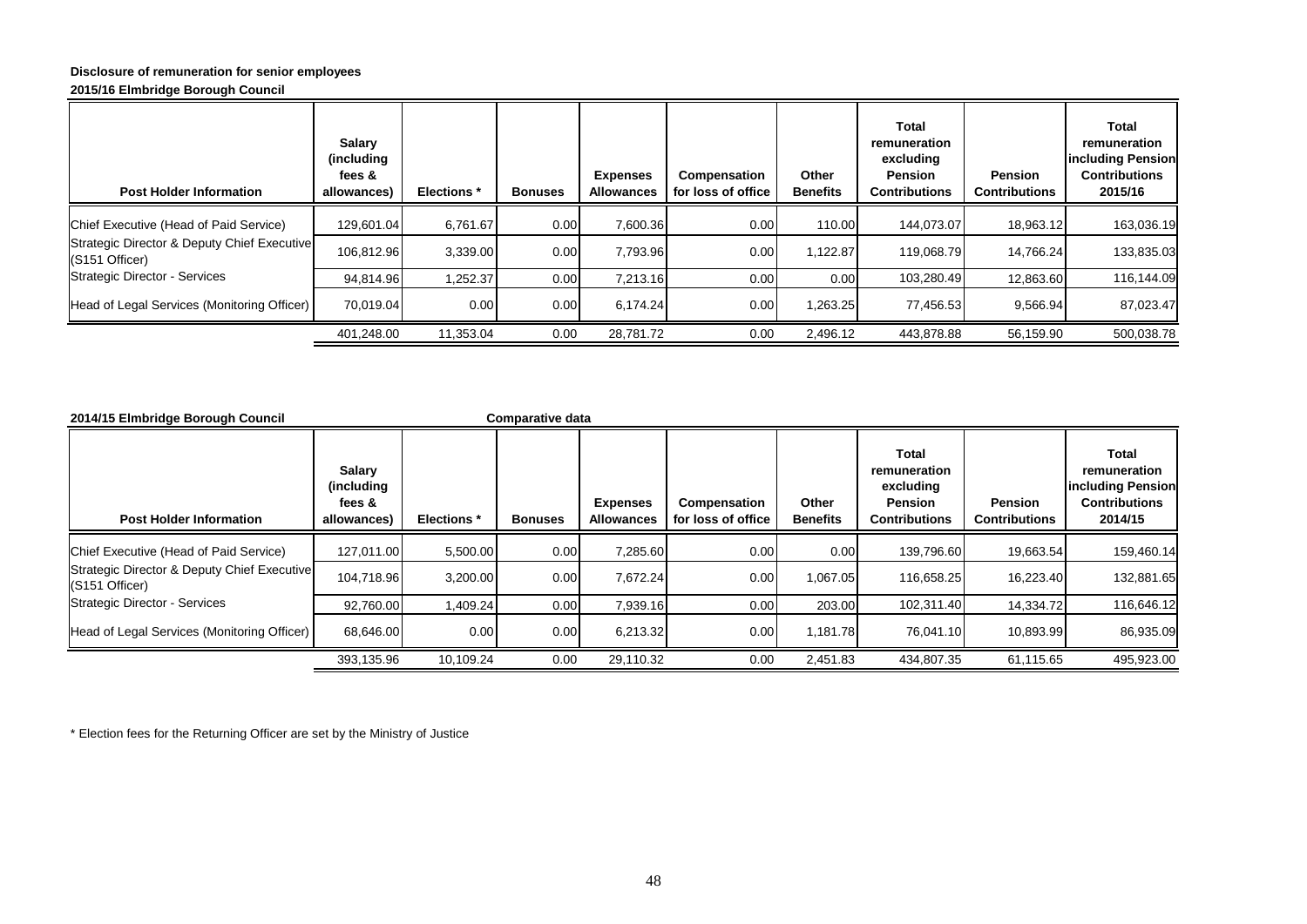## **32. External Audit Costs**

In 2015/16 Elmbridge Borough Council, after taking into account a rebate from the audit commission, incurred £69,110 in fees relating to external audit and inspection (£81,760 – 2014/15).

#### **33. Grant Income**

The Council credited the following grants and contributions to the Comprehensive Income and Expenditure Statement in 2015/16.

|                                                                  | 2014/15   | 2015/16   |
|------------------------------------------------------------------|-----------|-----------|
|                                                                  | £'000     | £'000     |
| <b>Credited to Taxation and Non Specific Grant Income</b>        |           |           |
| <b>Government Formula Grant</b>                                  | (2,352)   | (1,776)   |
| <b>Capital Grants</b>                                            | (2, 169)  | (2,301)   |
| <b>Contribution From Surrey Business Rate Pool</b>               |           | (1,016)   |
| <b>NDR Safety Net</b>                                            | (1,090)   |           |
| EBC proportion of total business rates collectable for the year* | (18, 566) | (24, 444) |
| <b>Collection Fund Surplus Account</b>                           | (309)     | (190)     |
| <b>Precept on Collection Fund</b>                                | (12, 428) | (12, 655) |
| <b>Council Tax Freeze Grant</b>                                  | (132)     | (131)     |
| <b>New Homes Bonus</b>                                           | (2,074)   | (2, 456)  |
| <b>Other Grants</b>                                              | (925)     | (1,160)   |
| <b>Total</b>                                                     | (40, 045) | (46, 129) |
| <b>Credited to Services</b>                                      |           |           |
| Housing and Council Tax Benefit Subsidy                          | (40, 887) | (40, 528) |
| <b>NDR Cost of Collection</b>                                    | (184)     | (182)     |
| <b>Other Grants</b>                                              | (407      | (404)     |
| <b>Total</b>                                                     | (41,478)  | (41, 114) |

The proportion is before the application of a Tariff (£18m) (and the levy for 2013/14 of £556,000), both payable to Central Government.

In 2014/15 the council moved from a levy position to a safety net. This means that the government will provide funds to ensure the council reaches the government minimum funding base line. More details can be found in the Collection Fund Income and Expenditure Account statement. In 2015/16 the Council joined the "Surrey Business Rate Pool". As a result the Council is due £1m, its share of the pooling gain, which will only be available to spend in 2017/18.

#### **34. Related Party Transactions**

The Code of Practice for Local Authority Accounting requires the disclosure of any material transactions with related parties which are not disclosed elsewhere. Examples of related parties to an authority such as Elmbridge Borough Council would include central government, other local authorities and precepting bodies, joint ventures and joint venture partners, together with the Council's Members and Chief Officers.

Several Members are connected with local organisations, with whom the Council has dealings. Material transactions are either material to the Council or of materiality to the third party concerned: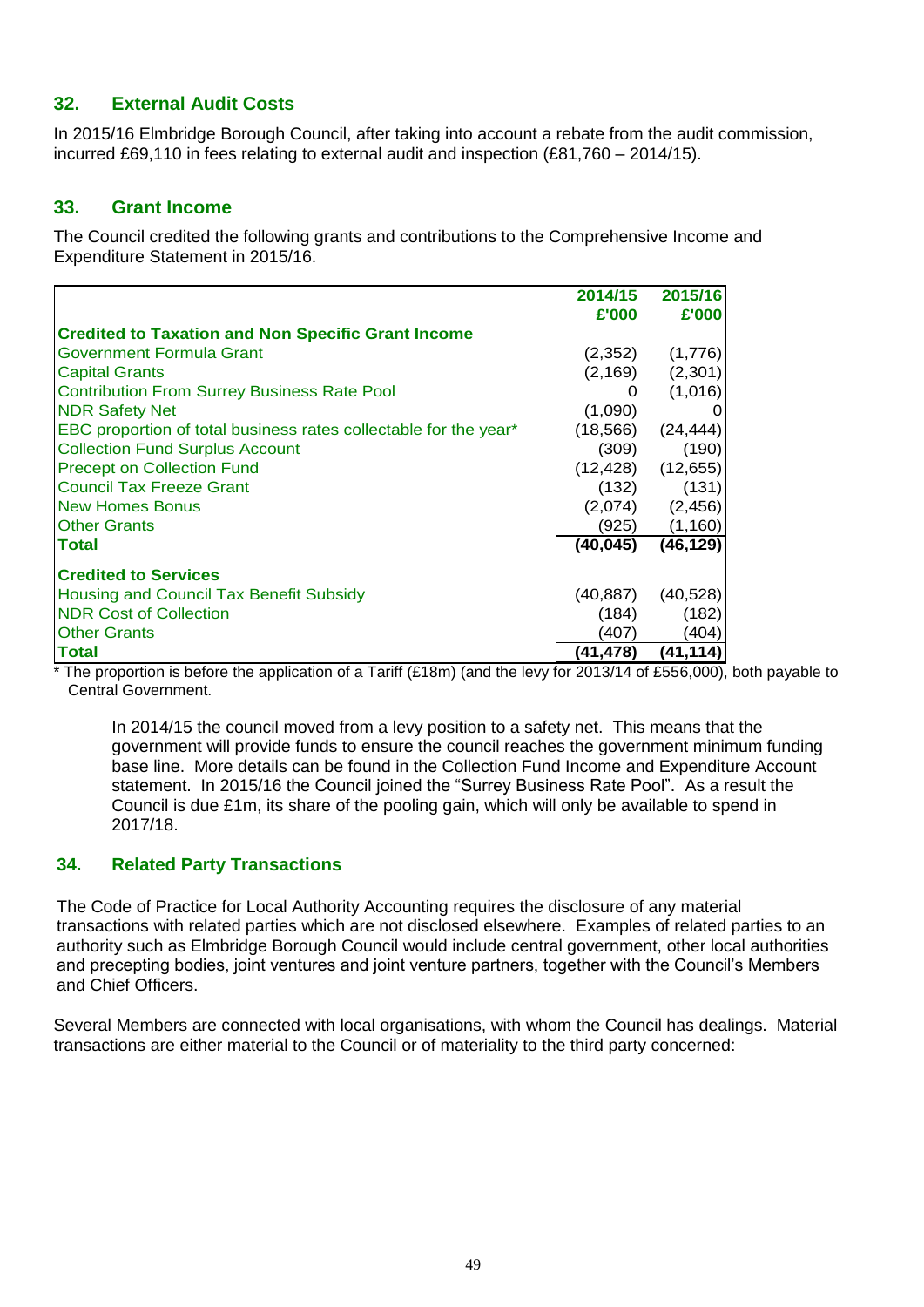| 2014/15    |                                              | 2015/16    |
|------------|----------------------------------------------|------------|
| £          |                                              | £          |
| 16,323,210 | <b>Paragon Community Housing Group</b>       | 16,551,957 |
|            | 857,173 A2 Housing                           | 863,887    |
|            | 170,169 Castle Wildish                       | 146,887    |
| 120,040    | Walton, Weybridge & Hersham CAB              | 113,182    |
|            | 93,517 Esher & District CAB                  | 80,090     |
| 4,185      | <b>Walton Charity</b>                        | 70,000     |
|            | 33,230 Claygate Recreation Ground Trust      | 33,230     |
| 39,250     | <b>Elmbridge Rentstart</b>                   | 32,410     |
| 25,680     | <b>CHEER</b>                                 | 26,873     |
|            | 23,620 Voluntary Action Elmbridge            | 23,580     |
| 20,000     | <b>Walton on Thames Community Arts Trust</b> | 21,700     |
| 6,570      | <b>Oxshott Heath Conservators</b>            | 21,570     |
| 9,365      | South East Employers                         | 17,639     |
|            | 18,116   Local Government Association        | 17,333     |
|            | 6,750 Relate - West Surrey                   | 6,890      |
|            | 5,900 St Nicholas Church                     | 5,900      |
|            | 16,450 Painshill Park                        | 2,400      |
|            | 7,430 PCC All Saints Church Weston Green     | 400        |
|            | 8,470 Brooklands Museum Trust Ltd            |            |
|            | 8,210 St Mary's Community Hall               |            |

Under the Council's corporate governance arrangements, Members are required to declare any interests, personal or prejudicial (or both) on agenda items before meetings of the Council including the Cabinet, committees and sub-committees commence, and any such declarations appear in the minutes.

The Council maintains a register of Members' and officers' interests, which is updated annually.

The appropriate analysis has been undertaken with regard to related party transactions for the year ended 31 March 2016, and the conclusion reached that there were no other material transactions with related parties in that year, which are not disclosed elsewhere in this Statement of Accounts.

## **Building Control Mutual**

On 1 August 2015 the Council established a Building Control mutual in which it owns 20%. During the first 8 months of trading the mutual made an operating loss of £484,000 for which the authority has no obligation. Building Control work is spread over the building projects life. When the company was established there was a significant amount of work to be completed, which they committed to complete on the Councils behalf. At the 31 March 2016 the outstanding obligation was £351,604, and has resulted in a trading loss. The mutual is considered to be an ongoing concern and it is forecast that it will make its first profit in year 3 of operation, for which the council will receive a share in accordance with the transfer agreement.

At 31 March 2016 the mutual had a net current liability of £312,000, and a long term liability of £172,000, represented by negative shareholder funds of £484,000.

The accounts of the Building Control Mutual were audited by David Howard LLP.

## **Trust Funds**

The Council administers four Trust Funds, the total value 31 March is £573,583 (£577,399 – 31 March 2015). The main Trust is King George's Hall Trust, which is to provide and maintain a public hall for the inhabitants of Elmbridge, the value at 31 March is £480,570 (£479,415 – 31 March 2015)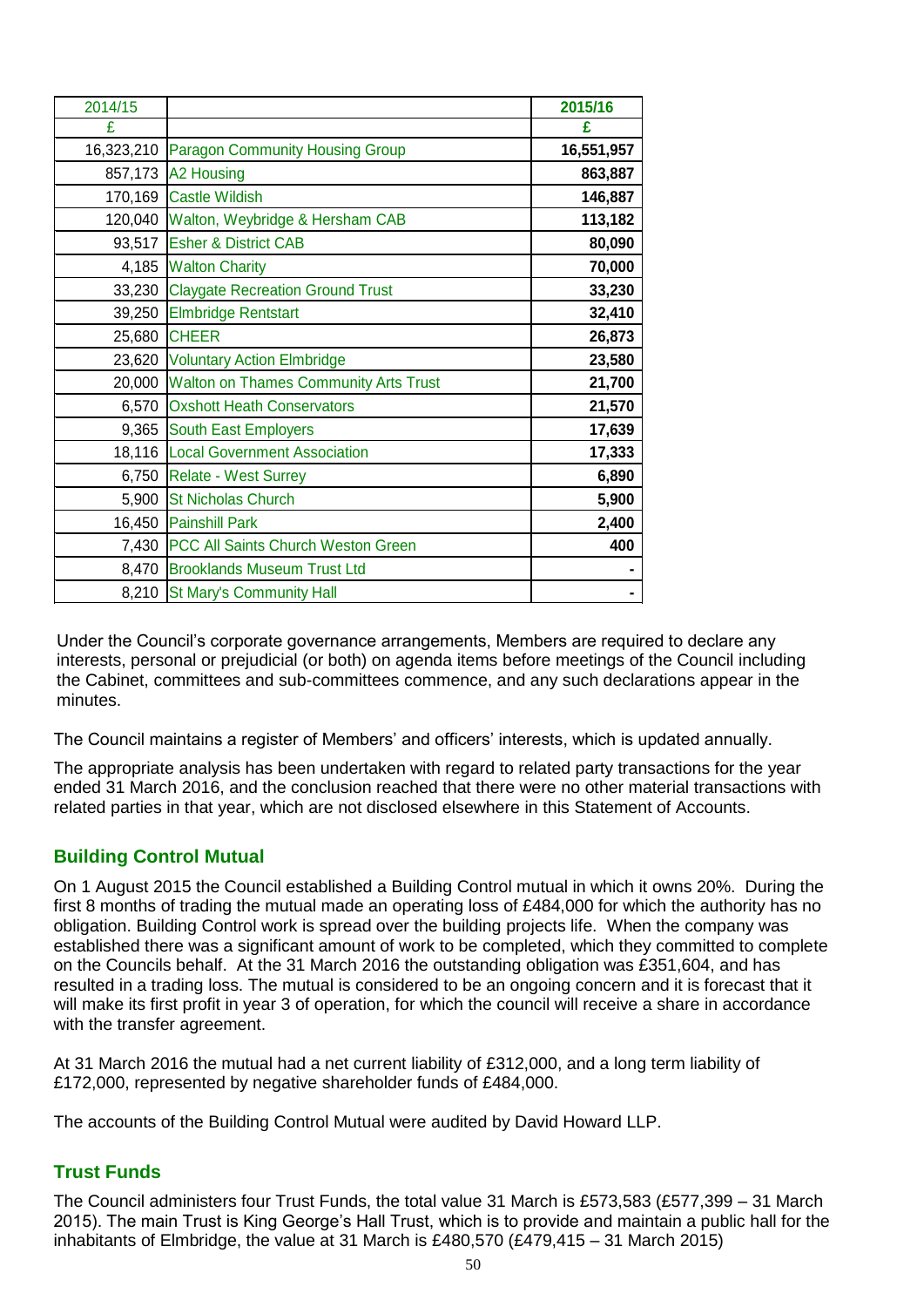#### **35. Capital Expenditure and Capital Financing**

The total amount of capital expenditure incurred in the year is shown in the table below (including the value of assets acquired under finance leases), together with the resources that have been used to finance it. Where capital expenditure is to be financed in future years by charges to revenue as assets are used by the Council, the expenditure results in an increase in the Capital Financing Requirement (CFR), a measure of the capital expenditure incurred historically by the Council that has yet to be financed. The CFR is analysed below.

|                                                                                                         | 2014/15 | 2015/16  |
|---------------------------------------------------------------------------------------------------------|---------|----------|
|                                                                                                         | £'000   | £'000    |
| <b>Opening Capital Financing Requirement</b>                                                            | 4,291   | 3,720    |
| <b>Capital investment</b>                                                                               |         |          |
| Property, Plant and Equipment                                                                           | 2,702   | 2,381    |
| <b>Heritage Assets</b>                                                                                  |         |          |
| <b>Investment Properties</b>                                                                            |         | 7,384    |
| <b>Intangible Assets</b>                                                                                | 353     | 270      |
| Revenue Expenditure Funded from Capital under Statute                                                   | 993     | 1,324    |
| <b>Sources of finance</b>                                                                               |         |          |
| <b>Capital Receipts</b>                                                                                 | (881)   | (774)    |
| <b>Government Grants and Other Contributions</b>                                                        | (2,593) | (1, 189) |
| Sums set aside from revenue:                                                                            |         |          |
| Direct revenue contributions                                                                            | (575)   | (7, 724) |
| MRP/loans fund principal                                                                                | (570)   | (570)    |
| <b>Closing Capital Financing Requirement</b>                                                            | 3,720   | 4,822    |
|                                                                                                         |         |          |
| <b>Explanation of movements in year</b>                                                                 |         |          |
| Increase in underlying need to borrowing (supported by government<br>financial assistance)              |         |          |
| Increase/(decrease) in underlying need to borrowing (unsupported by<br>government financial assistance) | (570)   | 1,102    |
| <b>Increase/(decrease) in Capital Financing Requirement</b>                                             | (570)   | 1,102    |

#### **36. Leases**

#### **The Council as Lessee**

#### **Finance Leases**

The Council has acquired a number of waste disposal vehicles under a finance lease. The assets acquired under this lease are carried as Property, Plant and Equipment in the Balance Sheet at the following net amounts:

|                 | 31-Mar-15 | 31-Mar-16 |
|-----------------|-----------|-----------|
|                 | £'000     | £'000     |
| <b>Vehicles</b> | 502       | 72I       |

The Council is committed to making minimum payments under these leases comprising settlement of the long-term liability for the interest in the property acquired by the Council and finance costs that will be payable by the Council in future years while the liability remains outstanding. The minimum lease payments are made up of the following amounts.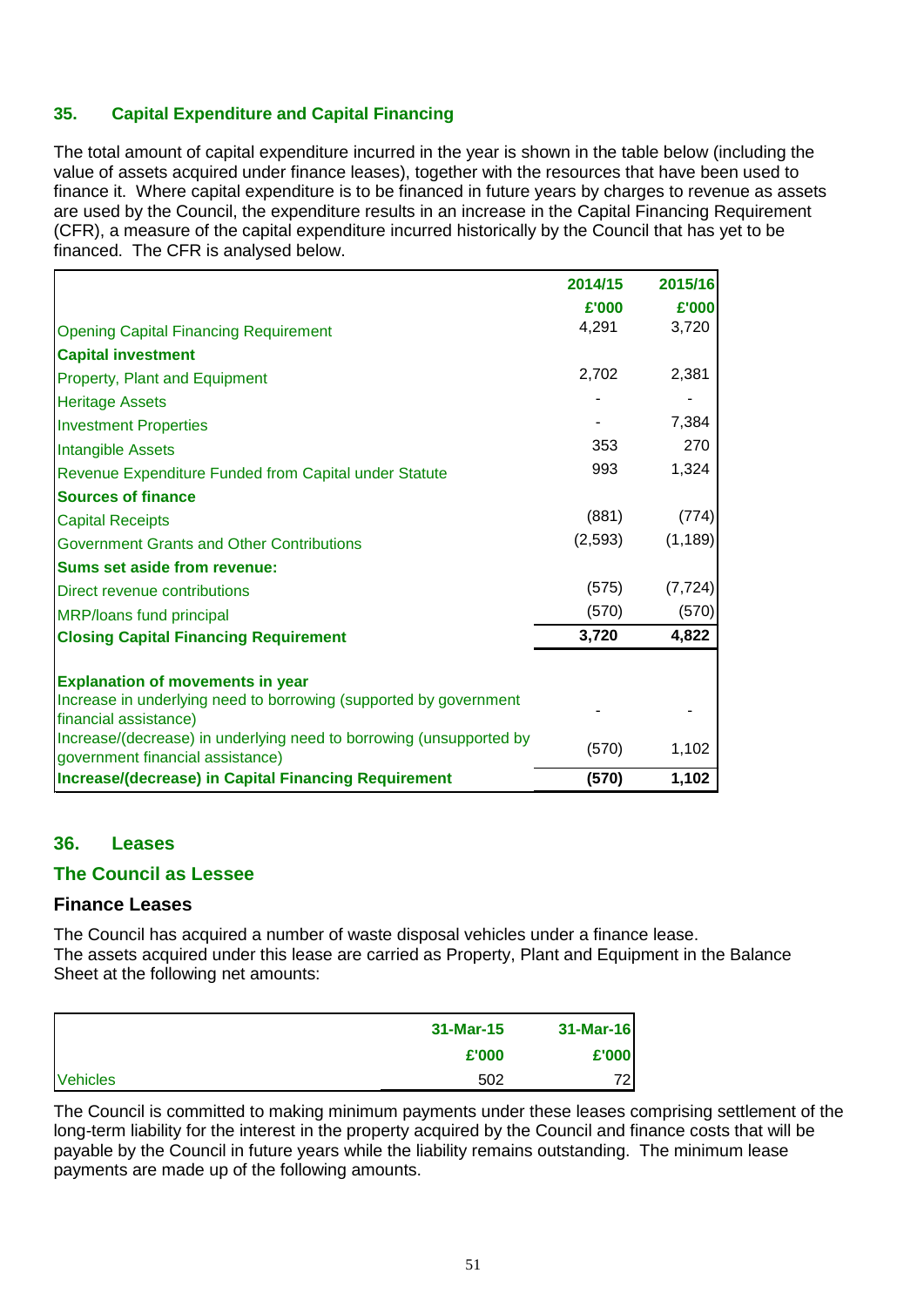| Finance lease liabilities (net present value of | 31-Mar-15<br>£'000 | 31-Mar-16<br>£'000 |
|-------------------------------------------------|--------------------|--------------------|
| minimum lease payments)<br>- current            | 430                | 72I                |
| - non-current                                   | 72                 | 01                 |
| Finance costs payable in future years           | 43                 | 6                  |
| <b>Minimum lease payments</b>                   | 545                | 78 I               |

The minimum lease payments will be payable over the following periods:

|                                                                   | <b>Minimum Lease Payments</b> |                          | <b>Finance Lease Liabilities</b> |           |  |
|-------------------------------------------------------------------|-------------------------------|--------------------------|----------------------------------|-----------|--|
|                                                                   | 31-Mar-15                     | 31-Mar-16                |                                  | 31-Mar-16 |  |
|                                                                   | £000                          | £000                     | £000                             | £000      |  |
| Not later than one year<br>Later than one year and not later than | 467                           | 78                       | 430                              | 72        |  |
| five years                                                        | 78                            | $\overline{\phantom{a}}$ | 72                               | ۰         |  |
|                                                                   | 545                           | 78                       | 502                              | 72        |  |

## **The Council as Lessor**

#### **Operating Leases**

The Council leases out property and equipment under operating leases for the following purposes:

- for the provision of community services such as sporting facilities
- for economic development purposes to provide suitable affordable accommodation for local businesses.

The future minimum lease payments receivable under non-cancellable leases in future years are:

|                                                   | 31-Mar-15 | $31-Mar-16$ |
|---------------------------------------------------|-----------|-------------|
|                                                   | £'000     | £'000       |
| Not later than one year                           | 700       | 636         |
| Later than one year and not later than five years | 915       | 1,115       |
| Later than five years                             | 670       | 461         |
|                                                   | 2.285     | 2.212       |

## **37.Impairment Losses**

There were no impairment losses in 2015/16 or 2014/15. Under regulation impairment losses have no effect on the Council Tax payer.

## **38. Termination Benefits**

The Council terminated the contracts of a number of officers in 2015/16, incurring liabilities of £190,509 (£267,521 in 2014/15). This amount is payable to 7 officers (12 officers in 2014/15) from various departments across the Council as part of the Council's staffing restructures in the interest of efficiency. It is estimated that as a result of these termination of contracts and other restructures the Council will save approximately £135,000 per annum (£125,000 per annum 2014/15). The termination benefits to individual employees can be analysed in bandings of £20,000 as follows: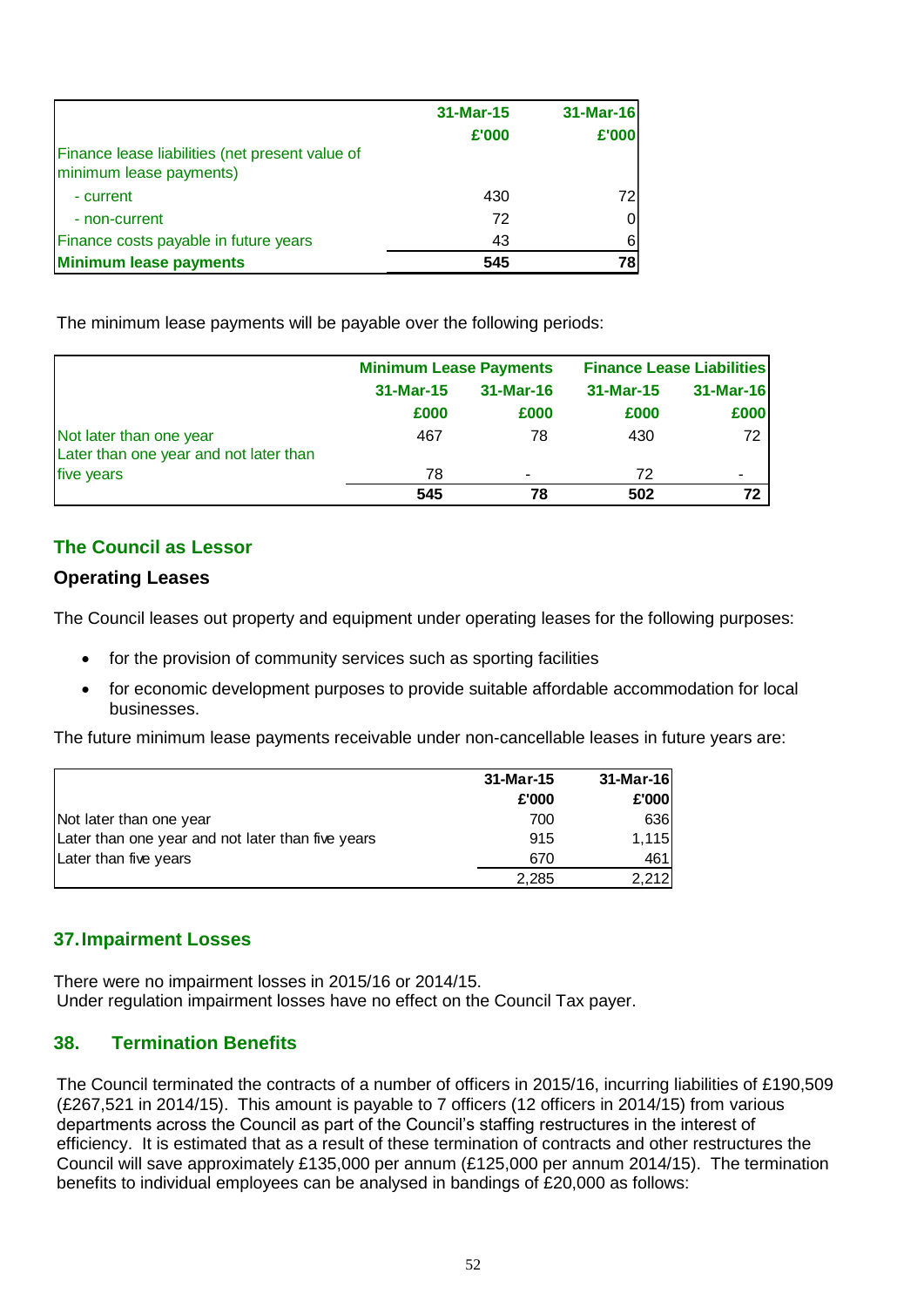| Number of<br><b>Employees</b><br>2014/15 | <b>Termination Benefit</b> | <b>Number of</b><br><b>Employees</b><br>2015/16 |
|------------------------------------------|----------------------------|-------------------------------------------------|
| 8                                        | $£0 - £20,000$             | 2                                               |
| 0                                        | £20,001 - £40,000          | 4                                               |
| 3                                        | £40,001 - £60,000          |                                                 |
|                                          | £60,001 - £80,000          | 0                                               |

There were no outstanding payments relating to exit packages at 31 March 2016 (none at 31 March 2015).

#### **39. Provisions**

|                            | MMI<br>£'000 | <b>Search</b><br><b>Fees</b><br>£'000 | Other -<br>£'000 | <b>Business</b><br>£'000 | <b>Contaminated</b><br>Land -<br><b>Dilapidations Rate Appeals Waterside Drive</b><br>£'000 | <b>Total</b><br>£'000 |
|----------------------------|--------------|---------------------------------------|------------------|--------------------------|---------------------------------------------------------------------------------------------|-----------------------|
| Balance at 1 April 2015    | 91           | 155                                   | 1,000            | 3,113                    | 900                                                                                         | 5,259                 |
| Additional provisions made |              |                                       | 500              |                          |                                                                                             | 500                   |
| Amounts used               |              | (108)                                 |                  | (128)                    |                                                                                             | (236)                 |
| Unused amounts reversed    |              |                                       |                  | (2,011)                  | (900)                                                                                       | (2,911)               |
| Balance at 31 March 2016   | 91           | 47                                    | 1,500            | 974                      |                                                                                             | 2,612                 |

#### MMI

In 1991 the Council's Insurer Municipal Mutual Insurance (MMI) went into administration. Since this time the administrator has been handling any outstanding/new claims made against Elmbridge. In April 2012 the Council was notified that MMI had lost a court case regarding the possible future payments in settling outstanding court cases. The Council were informed that it was unlikely that MMI would achieve a solvent run off. At the 31 March 2012 the Councils maximum liability, should there be an insolvent run off, was £389,000. A full provision was made during 2011/12 to cover the maximum liability until an actuarial review of the company is completed. The Council received an actuarial review in 2013 and based on the advice at this time only £150,000 was required to meet the Council's liability. During 2013/14 £59,000 was paid to MMI in respect of this provision. At this time the final settlement remains uncertain, however an additional £39,000 is due to be paid in 2016/17.

#### Land Charges – Search Fees

An action by a number of personal search agents against Local Authorities relating to the Council charging those agents for access to land charges information is in progress.

The parties have agreed liability and quantum for the claim in relation to the search fees. The amount of interest and the final award of claimant's costs for one part of the claim is still to be finalised. The best estimate is that this will be in the order of £47,000.

#### Other Dilapidations

At 1 April 2016 there were three outstanding disputes relating to property. At one of these sites, leased on a full repair and maintenance basis, further works have been identified at an additional cost of £500,000.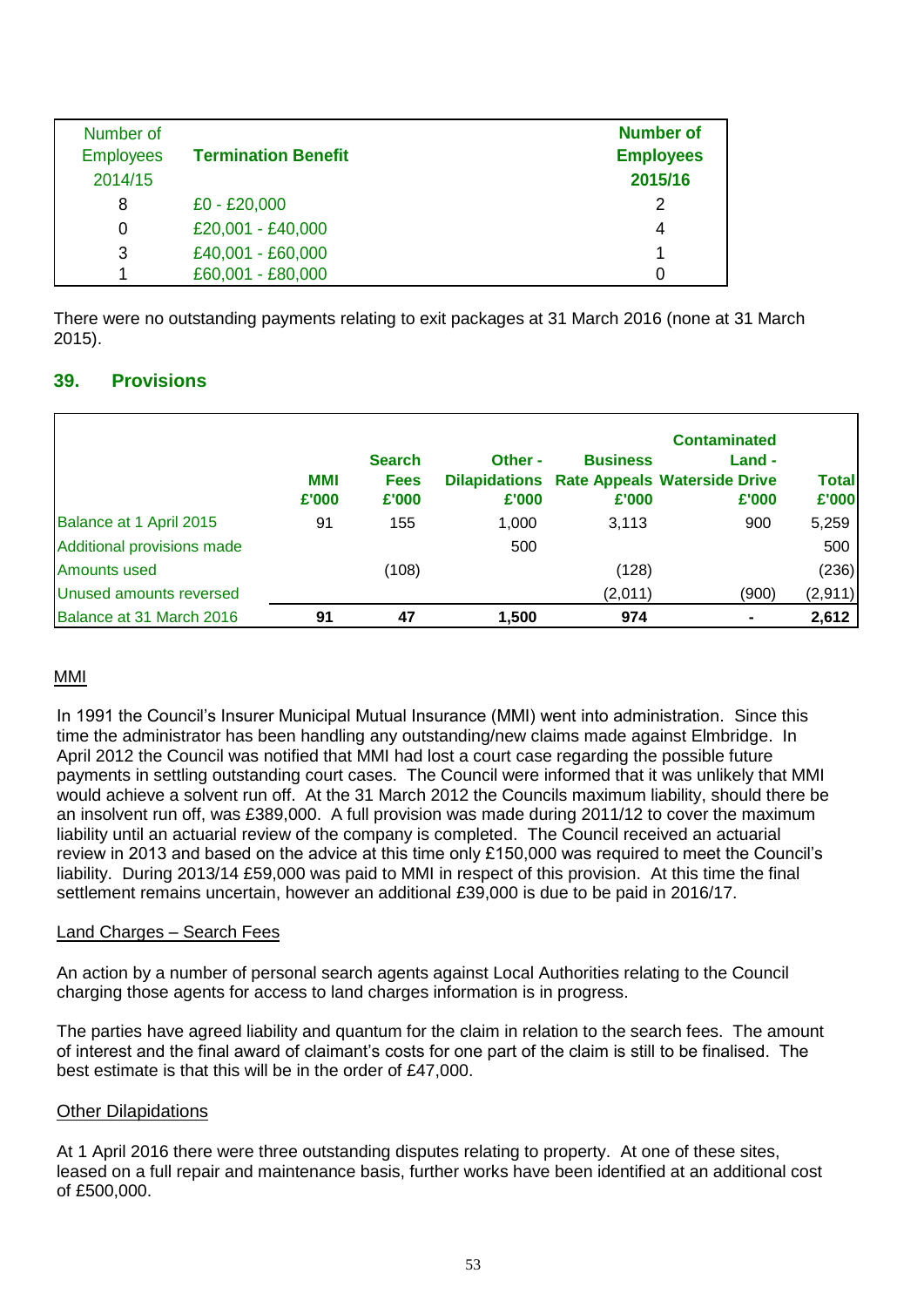#### Business Rate Appeals

This balance represents the Councils proportion (40%) of the potential reduction in the amount of business rates as a result of appeals and future appeals. If the Valuation Office re-assess the rateable value as a result of an appeal the Council will reimburse the property owner for its overpayment, backdated to the date of the original assessment, the balance of the cost is borne by Central Government (50%) and Surrey County Council (10%). The decrease in the Councils proportion of the provision is as a result of a review of the success rate of the outstanding appeals and the removal of a provision made for national company for the infrastructure assets to be considered as part of a single list rather than paying each individual. The provision made for the infrastructure asset at 31 March 2015 was based on the information available at that time, however the chance of success and the timing of the decision are now uncertain and on this basis the Council is treating this appeal as a contingent liability.

#### Contaminated Land – Waterside Drive

During 2014/15 the Council identified that part of the Waterside Drive site in Walton on Thames was contaminated resulting from its use as a waste disposal site.

The site is currently being redeveloped and the work undertaken to remediate the site, the release of the provision has partially funded the cost of redeveloping the site.

#### **40. Defined Benefit Pension Scheme**

#### **40.1 Participation in Pension Schemes**

As part of the terms and conditions of employment of its officers and other employees, the Council makes contributions towards the cost of post-employment benefits. Although these benefits will not actually be payable until employees retire, the Council has a commitment to make the payments that need to be disclosed at the time that employees earn their future entitlement.

The Council participates in the Local Government Pension Scheme for civilian employees, administered by Surrey County Council. This is a funded defined benefit final salary scheme, meaning that the Council and employees pay contributions into a fund, calculated at a level intended to balance the pensions liabilities with investment assets. Arrangements for the award of discretionary post-retirement benefits upon early retirement is an unfunded defined benefit arrangement, under which liabilities are recognised when awards are made. However, there are no investment assets built up to meet these pension liabilities, and cash has to be generated to meet actual pension payments as they fall due.

Note that the disclosures below reflect changes implemented by IAS19 'Employee Benefits' (revised) concerning the treatment of interest and administration costs in relation to current service costs and administration costs directly related to the management of plan assets. The changes are not material, and have no impact on pensions disclosures in the balance sheet.

## **40.2 Transactions Relating to Post-employment Benefits**

The Council recognises the cost of retirement benefits in the reported cost of services when they are earned by employees, rather than when the benefits are eventually paid as pensions. However, the charge we are required to make against Council Tax is based on the cash payable in the year; so the real cost of retirement benefits is reversed out of the General Fund via the Movement in Reserves Statement.

The following transactions have been made in the Comprehensive Income and Expenditure Statement and the General Fund Balance via the Movement in Reserves Statement during the year: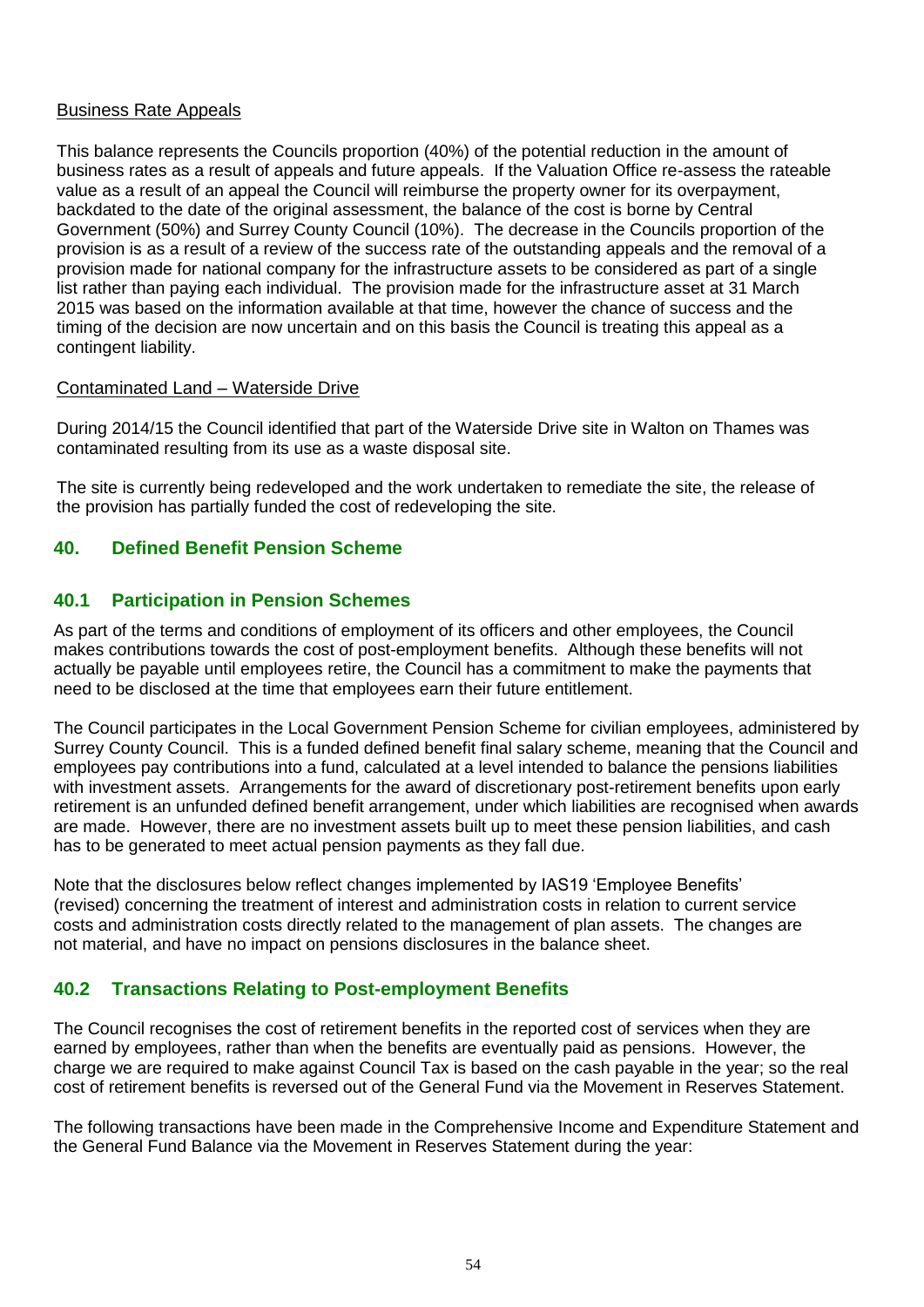| 2014/15  |                                                                               | 2015/16  |          |
|----------|-------------------------------------------------------------------------------|----------|----------|
| £'000    |                                                                               | £'000    | £'000    |
|          | <b>Comprehensive Income and Expenditure Statement</b>                         |          |          |
|          | <b>Cost of Services</b>                                                       |          |          |
|          | 2,420 Current service cost                                                    | 2,866    |          |
|          | 34 Past service costs                                                         | 20       |          |
|          | - (Gain)/loss from settlements                                                |          | 2,886    |
|          | <b>Financing and Investment Income and Expenditure</b>                        |          |          |
|          | 1,911 Net interest expense                                                    |          | 1,593    |
| 4,365    | <b>Total Post Employment Benefit Charged to the Surplus or</b>                |          |          |
|          | <b>Deficit on the Provision of Services</b>                                   |          | 4,479    |
|          | Other Post Employment Benefit Charged to the                                  |          |          |
|          | <b>Comprehensive Income and Expenditure Statement</b>                         |          |          |
|          |                                                                               |          |          |
|          | - Actuarial gains and losses                                                  |          |          |
|          | Remeasurement of the net defined benefit liability comprising:                |          |          |
| (7, 192) | • Return on plan assets (excluding the amount included in the                 | 1,718    |          |
|          | net interest expense)                                                         |          |          |
|          | • Actuarial gains and losses arising on changes in<br>demographic assumptions |          |          |
|          |                                                                               |          |          |
| 11,476   | • Actuarial gains and losses arising on changes in financial<br>assumptions   | (6, 458) |          |
|          | $(1,213)$ . Other                                                             | (1,786)  |          |
| 3,071    |                                                                               |          | (6, 526) |
|          |                                                                               |          |          |
|          | <b>Total Post Employment Benefit Charged to the</b>                           |          |          |
| 7,436    | <b>Comprehensive Income and Expenditure Statement</b>                         |          | (2,047)  |
|          |                                                                               |          |          |
|          | <b>Movement In Reserves Statement</b>                                         |          |          |
|          | Reversal of net charges made to the Surplus or Deficit for                    |          |          |
|          | (4,692) the Provision of Services for post employment benefits in             |          | 5,089    |
|          | accordance with the code                                                      |          |          |
|          | <b>Actual amount charged against the General Fund Balance</b>                 |          |          |
|          | 2,744 for pensions in the year employers' contributions payable<br>to scheme  |          | 3,042    |
|          |                                                                               |          |          |

# **40.3 Pensions Assets and Liabilities Recognised in the Balance Sheet**

|                                                           | 2014/15    | 2015/16    |
|-----------------------------------------------------------|------------|------------|
|                                                           | £'000      | £'000      |
| Present value of the defined benefit obligation           | (136, 335) | (130, 914) |
| Fair value of plan assets                                 | 84,863     | 84,531     |
|                                                           | (51, 472)  | (46, 383)  |
| Other movements in the liability / (asset)                |            |            |
| Net liability arising from the defined benefit obligation | (51, 472)  | (46, 383)  |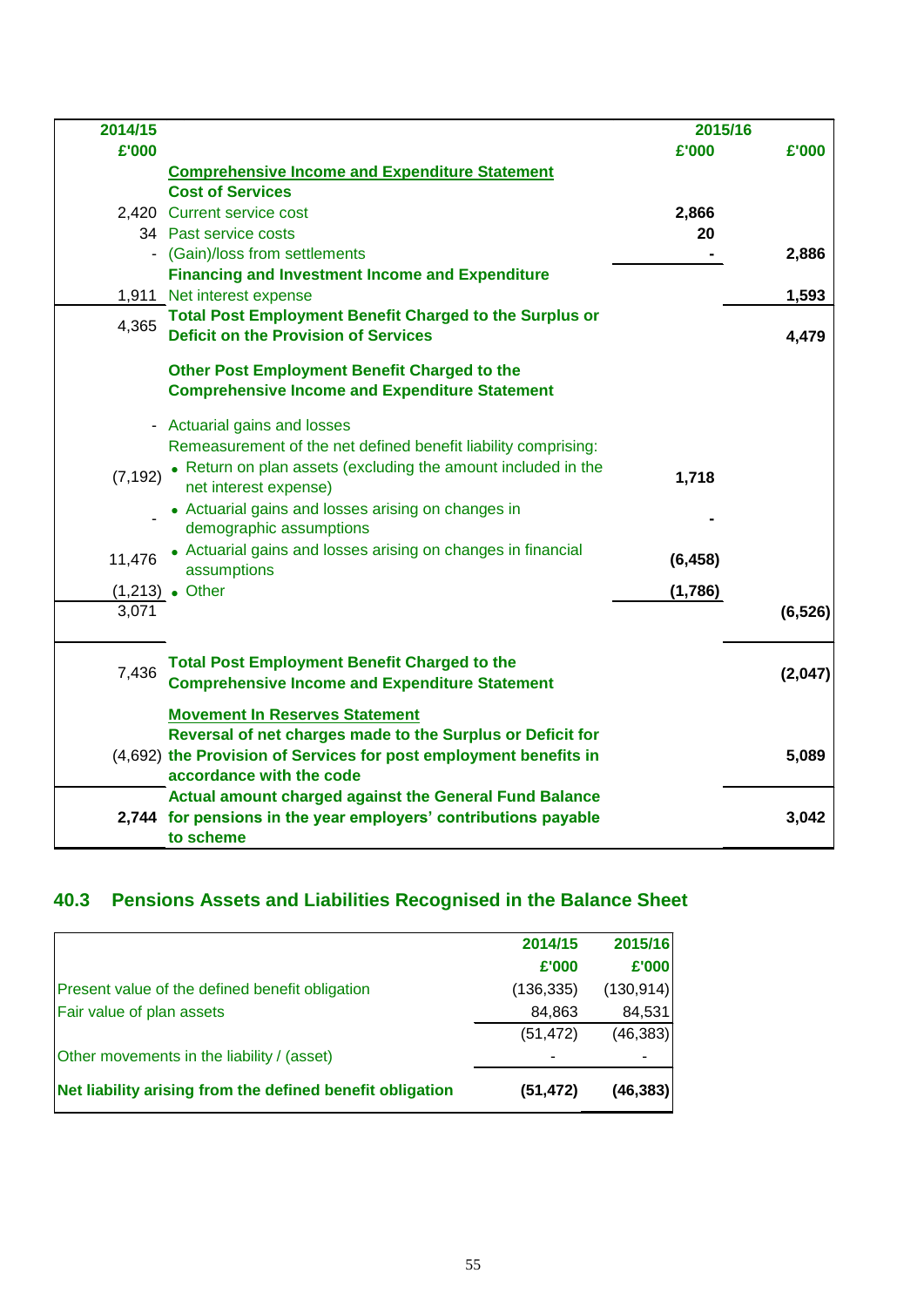# **Reconciliation of the Movements in the Fair Value of the Scheme (Plan) Assets**

|                                                                                       | 2014/15 | 2015/16 |
|---------------------------------------------------------------------------------------|---------|---------|
|                                                                                       | £'000   | £'000   |
| <b>Opening fair value of scheme assets</b>                                            | 76,380  | 84,863  |
| Interest income                                                                       | 3,093   | 2,612   |
| Remeasurement gains / (loss):                                                         |         |         |
| • Return on plan assets, excluding the amount included<br>in the net interest expense | 7,192   | (1,718) |
| • Other                                                                               |         |         |
| Contributions from employer                                                           | 2,744   | 3,042   |
| Contributions from employees into the scheme                                          | 734     | 746     |
| <b>Benefits paid</b>                                                                  | (5,280) | (5,014) |
| Other                                                                                 |         |         |
| <b>Closing balance at 31 March</b>                                                    | 84,863  | 84.531  |

# **Reconciliation of Present Value of the Scheme Liabilities**

|                                                                               | 2014/15 | 2015/16  |
|-------------------------------------------------------------------------------|---------|----------|
|                                                                               | £'000   | £'000    |
| <b>Opening balance at 1 April</b>                                             | 123,160 | 136,335  |
| Current service cost                                                          | 2,420   | 2,866    |
| Interest cost                                                                 | 5,004   | 4,205    |
| Contributions by scheme participants                                          | 734     | 746      |
| Remeasurement (gains) / losses:                                               |         |          |
| • Actuarial gains / losses arising from changes in demographic<br>assumptions |         |          |
| Actuarial gains / losses arising from changes in financial<br>assumptions     | 11,476  | (6, 458) |
| • Other                                                                       | (1,213) | (1,786)  |
| <b>Past service cost</b>                                                      | 34      | 20       |
| <b>Benefits paid</b>                                                          | (5,280) | (5,014)  |
| Liabilities extinguished on settlements                                       |         |          |
| <b>Closing balance at 31 March</b>                                            | 136,335 | 130,914  |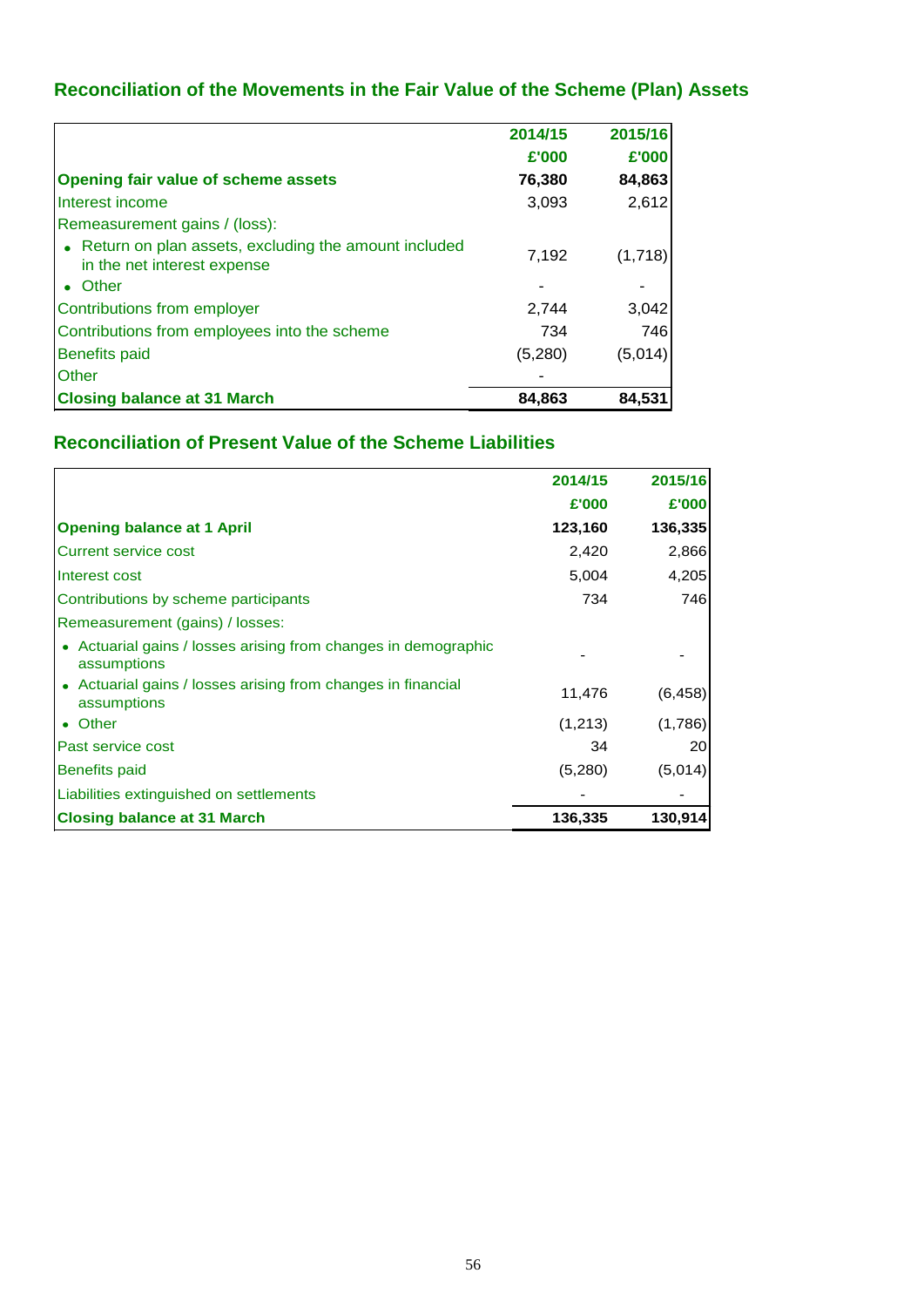| <b>Local Government Pension Scheme assets comprised:</b> |  |  |  |  |
|----------------------------------------------------------|--|--|--|--|
|----------------------------------------------------------|--|--|--|--|

|                                      |         | Fair value of scheme assets |  |  |
|--------------------------------------|---------|-----------------------------|--|--|
|                                      | 2014/15 | 2015/16                     |  |  |
|                                      | £'000   | £'000                       |  |  |
| Cash and cash equivalents            | 1,586   | 2,362                       |  |  |
| Equity instruments by industry type: |         |                             |  |  |
| • Consumer                           | 6,357   | 6,790                       |  |  |
| Manufacturing                        | 4,596   | 5,168                       |  |  |
| • Energy & utilities                 | 2,781   | 2,375                       |  |  |
| <b>Financial institutions</b>        | 5,437   | 6,041                       |  |  |
| Health & care                        | 2,985   | 2,979                       |  |  |
| Information technology               | 4,053   | 4,578                       |  |  |
| • Other                              |         | 124                         |  |  |
| Sub-total equity                     | 26,209  | 28,055                      |  |  |
| Bonds by sector:                     |         |                             |  |  |
| Corporate                            | 3,430   | 3,840                       |  |  |
| Government                           | 1,911   |                             |  |  |
| Other                                | 789     | 113                         |  |  |
| Sub-total bonds                      | 6,130   | 3,953                       |  |  |
| Property by type:                    |         |                             |  |  |
| • UK property                        | 5,355   | 5,101                       |  |  |
| • Overseas property                  | 41      | 663                         |  |  |
| Sub-total property                   | 5,396   | 5,764                       |  |  |
| Private equity *                     | 3,184   | 3,363                       |  |  |
| Other investment funds:              |         |                             |  |  |
| • Equities                           | 24,718  | 22,004                      |  |  |
| • Bonds                              | 7,932   | 9,070                       |  |  |
| • Other                              | 9,787   | 10,470                      |  |  |
| Sub-total other investment funds     | 42,437  | 41,544                      |  |  |
| Derivatives:                         |         |                             |  |  |
| Interest rate                        | (12)    |                             |  |  |
| • Foreign exchange                   | (67)    | (510)                       |  |  |
| Sub-total derivatives                | (79)    | (510)                       |  |  |
| <b>Total assets</b>                  | 84,863  | 84,531                      |  |  |

\* The private equity investments do not have quoted prices in active markets.

## **40.4 Basis for Estimating Assets and Liabilities**

Liabilities have been assessed on an actuarial basis using the projected unit credit method, an estimate of the pensions that will be payable in future years dependent on assumptions about mortality rates, salary levels, etc. Both the Local Government Pension Scheme and Discretionary Benefits liabilities have been assessed by Hymans Robertson LLP, an independent firm of actuaries, estimates for the County Council Fund being based on the latest full valuation of the scheme as at 31 March 2013.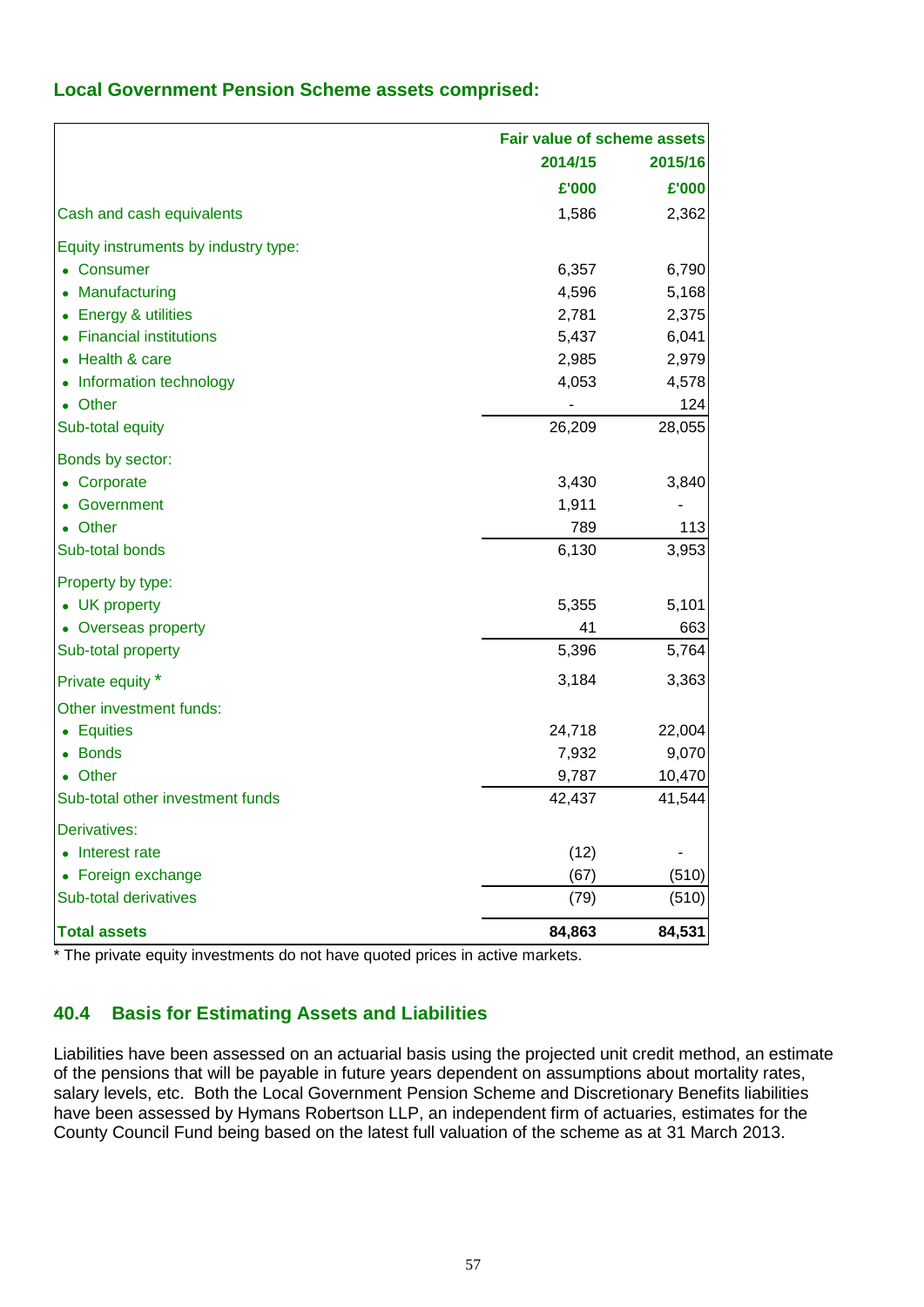The significant assumptions used by the actuary have been:

|                                                            | <b>Local Government</b> |         |
|------------------------------------------------------------|-------------------------|---------|
|                                                            | <b>Pension Scheme</b>   |         |
|                                                            | 2014/15                 | 2015/16 |
| Long-term expected rate of return on assets in the scheme: |                         |         |
| <b>Equity investments</b>                                  | 4.1%                    | 3.6%    |
| <b>Bonds</b>                                               | 4.1%                    | 3.6%    |
| Property                                                   | 4.1%                    | 3.6%    |
| Cash                                                       | 4.1%                    | 3.6%    |
| <b>Mortality assumptions:</b>                              |                         |         |
| Longevity at 65 for current pensioners (years):            |                         |         |
| Men<br>$\bullet$                                           | 22.5                    | 22.5    |
| Women                                                      | 24.6                    | 24.6    |
| Longevity at 65 for future pensioners (years):             |                         |         |
| Men                                                        | 24.5                    | 24.5    |
| Women                                                      | 26.9                    | 26.9    |
| <b>Pension Increase Rate (CPI)</b>                         | 2.1%                    | 2.1%    |
| Rate of increase in salaries                               | 3.5%                    | 3.6%    |
| Rate of increase in pensions                               | 2.1%                    | 2.1%    |
| Rate for discounting scheme liabilities                    | 3.1%                    | 3.4%    |

The estimation of the defined benefit obligations is sensitive to the actuarial assumptions set out in the table above. The sensitivity analyses below have been determined based on reasonably possible changes of the assumptions occurring at the end of the reporting period and assumes for each change that the assumption analysed changes while all the other assumptions remain constant. The assumptions in longevity, for example, assume that life expectancy increases or decreases for men and women. In practice, this in unlikely to occur, and changes in some of the assumptions may be interrelated. The estimations in the sensitivity analysis have followed the accounting policies for the scheme, i.e. on an actuarial basis using the projected unit credit method. The methods and types of assumptions used in preparing the sensitivity analysis below did not change from those used in the previous period.

|                                                            | Impact on the<br><b>Defined Benefit</b><br><b>Obligation in the</b><br><b>Scheme</b> |
|------------------------------------------------------------|--------------------------------------------------------------------------------------|
|                                                            | Increase in<br><b>Assumption</b>                                                     |
|                                                            | £'000                                                                                |
| Longevity (increase of 1 year)                             | 3,927                                                                                |
| Rate of inflation (CPI increase by 0.5%)                   | 8,879                                                                                |
| Rate of increase in salaries (increase by 0.5%)            | 3,006                                                                                |
| Rate of increase in pensions (increase by 0.5%)            | 8,879                                                                                |
| Rate for discounting scheme liabilities (decrease by 0.5%) | 12,016                                                                               |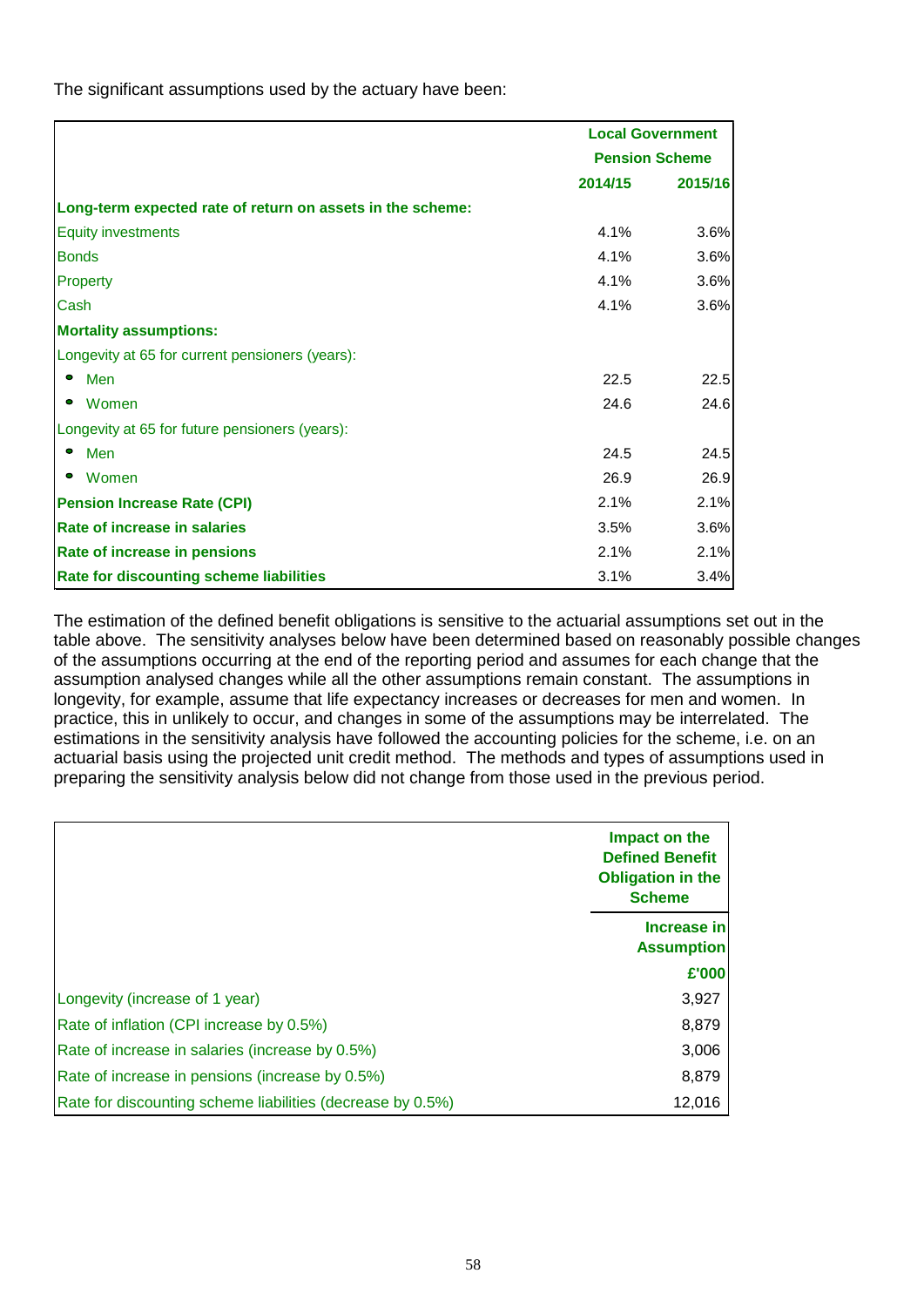#### **40.5 Impact on the Authority's Cash Flows**

The objectives of the scheme are to keep employers' contributions at as constant a rate as possible. Surrey County Council has agreed a strategy with the scheme's actuary to achieve a funding level of 100% over the next 20 years. Funding levels are monitored on an annual basis. The next triennial valuation is due to be completed as at 31 March 2016.

The scheme will need to take account of the national changes to the scheme under the Public Pensions Services Act 2013. Under the Act, the Local Government Pension Scheme in England and Wales may not provide benefits in relation to service after 31 March 2014. The Act provides for scheme regulations to be made within a common framework, to establish new career average revalued earnings schemes to pay pensions and other benefits to certain public servants.

The actuary anticipated the authority's expected contributions to the scheme in 2016/17 would be £2,919,000 (2015/16 - £2,676,000), based on the triennial actuarial review at 31 March 2013 dated 31 March 2014.

The weighted average duration of the defined benefit obligation for scheme members is 16.7 years in 2015/16 (16.7 years in 2014/15).

Further information can be found within the Surrey County Council Superannuation Fund Annual Report, which is available upon request from Surrey County Council, County Hall, Penrhyn Road, Kingston upon Thames, Surrey, KT1 2DN.

#### **41. Contingent Liabilities**

As part of the large scale voluntary transfer agreement between the Council and the Elmbridge Housing Trust the Council provided an environmental warranty with an aggregate cap of £10 million for a period of 30 years. There was no local knowledge of serious problems in this regard, and after taking professional advice from the Council's specialist insurance consultant and considering the likely costs of a full survey and insurance cover, the Council decided not to effect insurance cover in respect of this risk. The warranty was subsequent to a full disclosure being made by the Council of all known environmental issues concerning the housing stock and related assets. No claims against the warranty have been made at the date of the issue of the accounts.

A national company has asked for its entire infrastructure to be moved on to a central list for business rates purposes. In 2014/15 the cost of the move to the Council was made as a provision, however settlement and the value of the settlement appear uncertain and the provision has been removed. If the whole claim is successful this may cost approximately £3.4 million of which £1.4 million will fall on Council as its proportion.

On the 1 August 2015 the Council established a Building Control Mutual. As part of the agreement establishing the mutual the Council provided a guarantee in relation to the pension deficit at the date of the transfer. The liability will only materialise if the Mutual ceases to trade. The cost of the guarantee is approximately £0.7million.

#### **42. Contingent Assets**

There are no contingent assets.

# **43. Nature and Extent of Risks Arising from Financial Instruments**

The Council's activities expose it to a variety of financial risks:

- credit risk the possibility that other parties might fail to pay amounts due to the Council
- liquidity risk the possibility that the Council might not have funds available to meet its commitments to make payments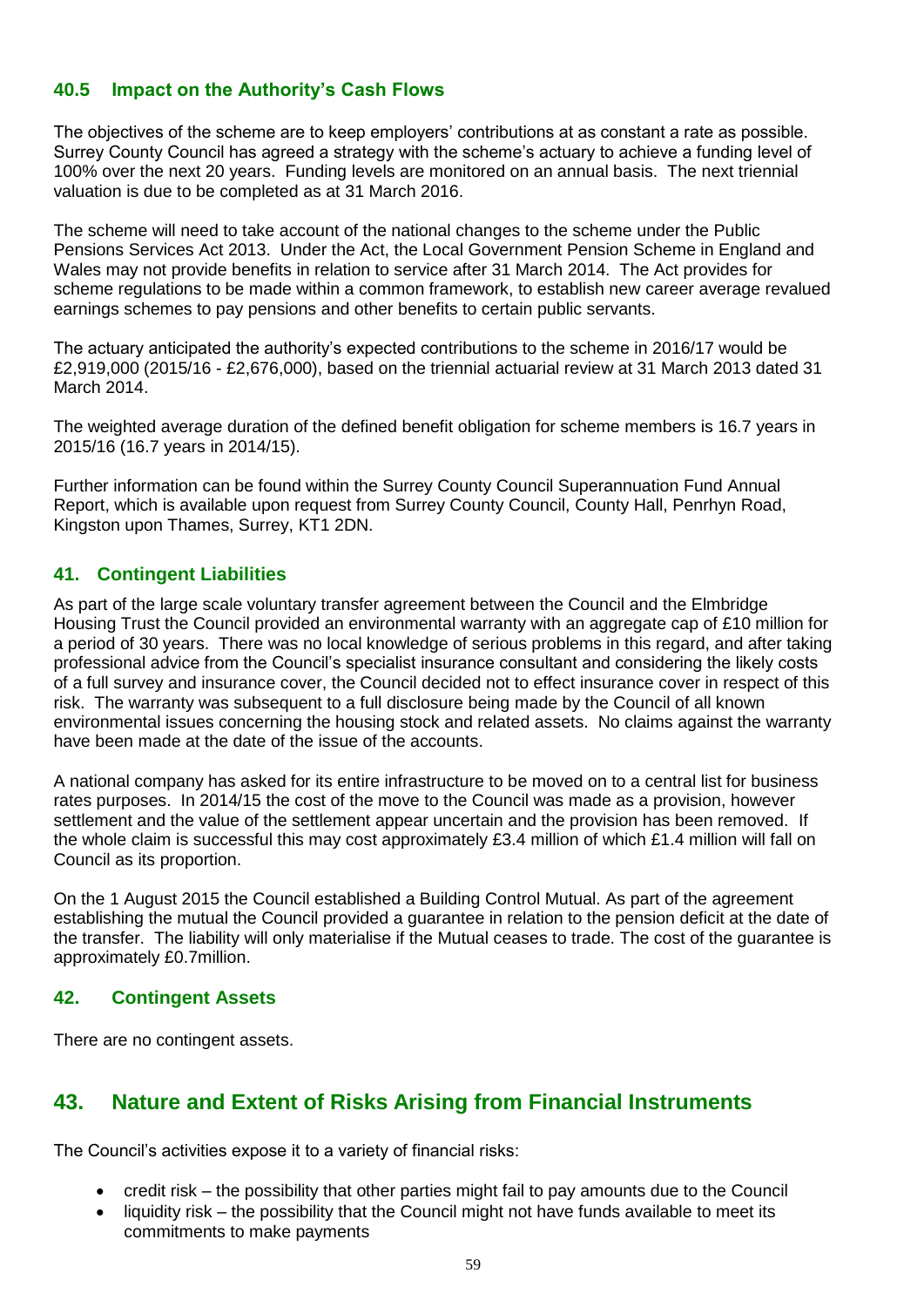market risk – the possibility that financial loss might arise for the Council as a result of changes in such measures as interest rates and stock market movements.

The Council's overall risk management programme focuses on the unpredictability of financial markets and seeks to minimise potential adverse effects on the resources available to fund services. Risk management is carried out by a central treasury team, under policies approved by the Council in the annual Treasury Management Strategy. Elmbridge Borough Council provides written principles for overall risk management, as well as written policies covering specific areas, such as interest rate risk, credit risk, and the investment of surplus cash.

## **43.1 Credit Risk**

Credit risk arises from deposits with banks and other financial institutions, and in addition credit exposures to the Council's own customers. Elmbridge Borough Council's risk is minimised through the Annual Investment Strategy, which requires that deposits are not made with financial institutions unless they meet identified minimum credit criteria, such as ratings received from Fitch, Moody's and Standard & Poors, applying the lowest available rating for any institution. The Annual Investment Strategy also imposes maximum sums to be invested with a single financial institution located within each category as detailed in the table below.

The credit criteria in respect of financial assets held by the Council are as detailed in the table below.

**Time and Monetary Limits applying to Investments** – The time and monetary limits for institutions on the Council's Counterparty List are as follows:

| Category |                   | Fitch            | Money Limit   | <b>Time Limit</b> |
|----------|-------------------|------------------|---------------|-------------------|
|          |                   | (or equivalent)  |               |                   |
|          | <b>Short Term</b> | <b>Long Term</b> |               |                   |
| 1        | F <sub>1</sub>    | A                | £15m          | 5yrs              |
| 2        | F <sub>1</sub>    | A                | £20m          | 5yrs              |
| 3        | F <sub>1</sub>    | А                | £10m          | 1yr               |
| 4        | F <sub>2</sub>    | BBB+             | £5m           | 1yr               |
| 5        |                   |                  | £1m           | 6mths to 1yr      |
| 6        | F <sub>1</sub>    | A                | £20m in group | 1yr               |
| 7        | $\blacksquare$    |                  | £5m           | 1yr               |
| 8        | F <sub>1</sub>    | <b>AAA</b>       | £3m in group  | $\blacksquare$    |

**Investment Limits -** The Council sets additional criteria to cover the amount of monies which will be invested with individual bodies referred to above. These are shown in the table below: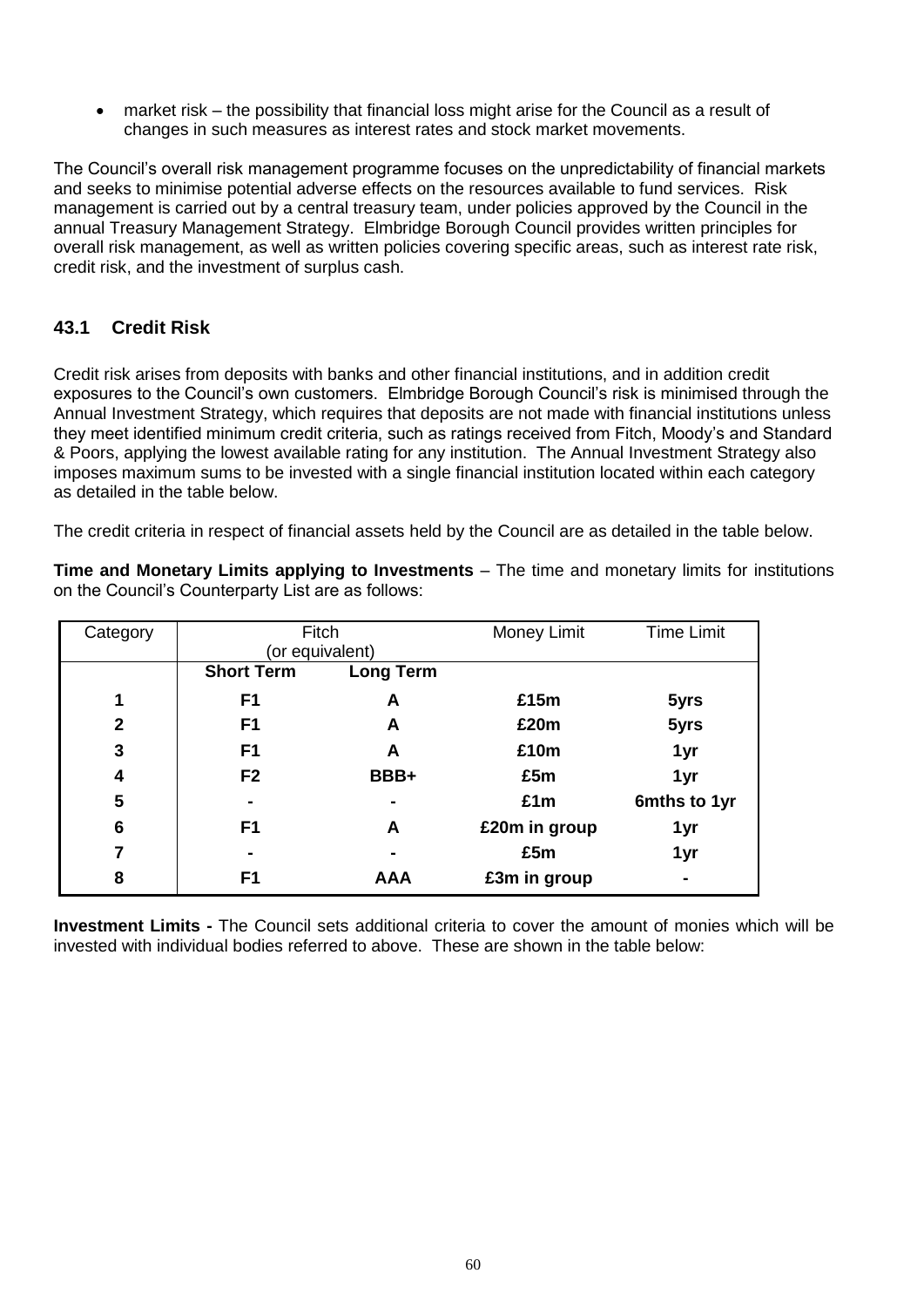| <b>Institution</b>                                      | Category | <b>Maximum</b><br>Loan |  |
|---------------------------------------------------------|----------|------------------------|--|
|                                                         |          | £m                     |  |
| Major UK Clearing Banks and Subsidiaries                |          | $15^{(1)}$             |  |
| Lloyds Bank plc                                         | 2        | 20                     |  |
| UK Bank Subsidiaries of Overseas Banks                  | 6        | $20^{(2)}$             |  |
| <b>Nationwide Building Society</b>                      | 3        | 10                     |  |
| Yorkshire, Coventry and Leeds Building Societies        | 4        | 5                      |  |
| Non-Credit Rated Building Societies                     | 5        |                        |  |
| <b>Other Local Authorities</b>                          |          | 5                      |  |
| Money Market Funds - Prime Rate Sterling/Ignis Sterling | 8        | $2^{(3)}$              |  |

Clearing Bank  $(2)$  Within the Category  $(3)$  £3m in the group

Credit rating information is closely monitored and any institutions falling below the minimum criteria are removed immediately from the Council's Counterparty List.

**Customer Debt** - Credit exposures to customer debt are assessed, taking into account their financial position, past experience and other factors, with individual credit limits being set in accordance with internal ratings in accordance with parameters set by Elmbridge Borough Council.

The Council does not expect any losses from non-performance by any of its counterparties in relation to deposits. In relation to its customers, the Council has a prudent provision for bad debts to cover cases of default. There are no debts posing a credit risk to the Council at the balance sheet date, which are not covered by the provision for bad debts.

No credit limits were exceeded during the reporting period and the Council does not expect any losses from non-performance by any of its counterparties in relation to deposits and bonds.

The Council does not generally allow credit for customers, £4.7 million of the £9.8 million balance is past its due date for payment. The past due amount can be analysed by age at 31 March as follows:

| 2014/15<br>£'000             | 2015/16<br>£'000 | 2015/16 |
|------------------------------|------------------|---------|
| 1,837 Less than three months | 3,354            | 0.71    |
| 571 Three to six months      | 371              | 0.08    |
| 395 Six months to one year   | 545              | 0.11    |
| 335 More than one year       | 469              | 0.10    |
| 3,138                        | 4.739            |         |

#### **43.2 Liquidity Risk**

Elmbridge undertakes daily cash flow management to ensure that it has adequate but not excessive cash resources, borrowing arrangements, overdraft or standby facilities to enable it to have sufficient funds to meet its liabilities as they become due.

At 31 March 2016, Elmbridge has external borrowing with the PWLB of £4,540,000 with a maturity analysis as follows: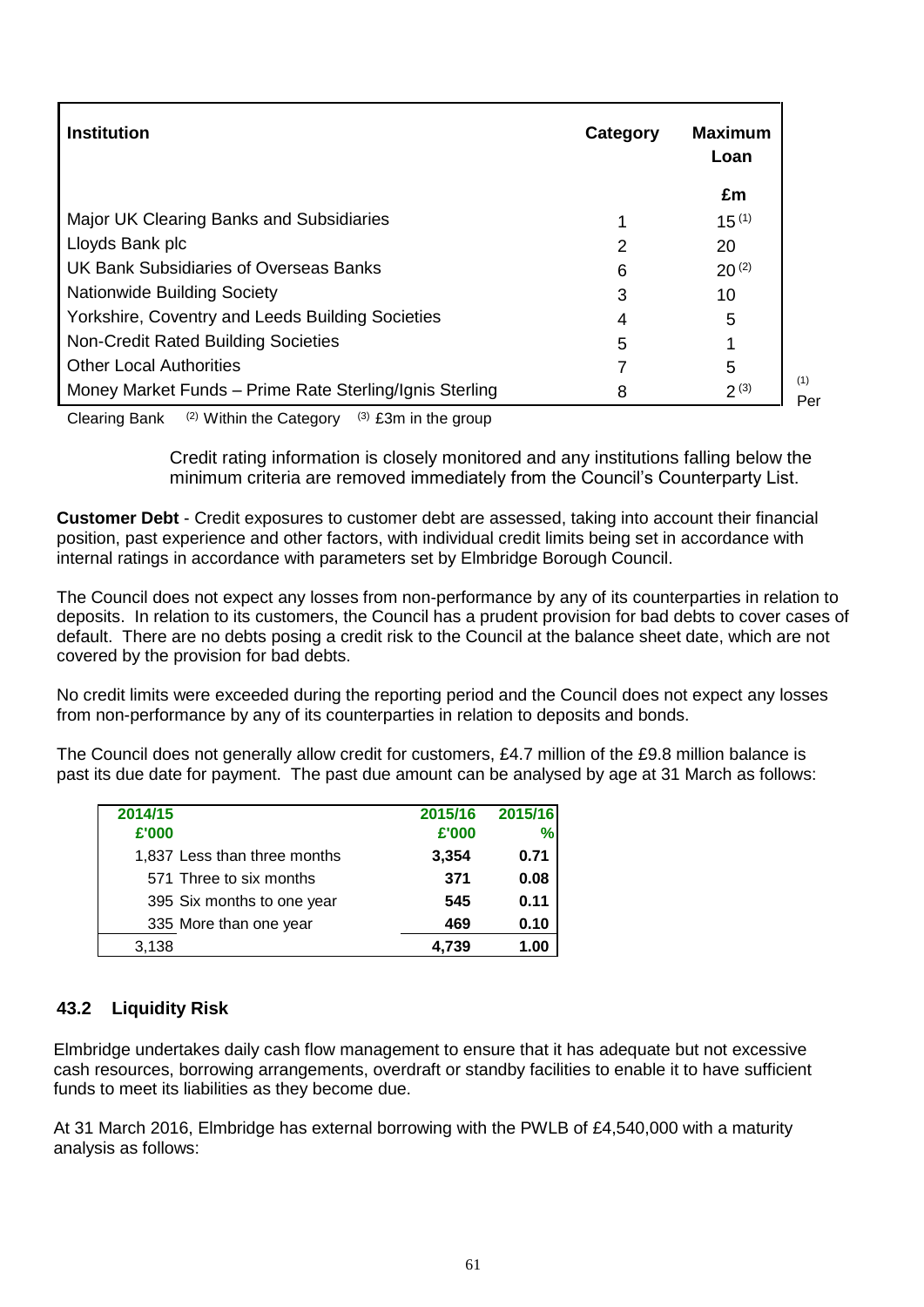|                                | 2014/15 | 2015/16 |
|--------------------------------|---------|---------|
|                                | £'000   | £'000   |
| <b>Short term loans</b>        |         |         |
| Less than one year             | 140     | 140     |
| Long term loans                |         |         |
| Between one and two years      | 140     | 140     |
| Between two and five years     | 420     | 420     |
| Between five and fifteen years | 1,400   | 2,900   |
| More than fifteen years        | 2,580   | 940     |
|                                | 4,680   | 4,540   |

The fair value of Public Works Loan Board (PWLB) loans of £4.5 million, measures the economic effect of the terms agreed with the PWLB compared with estimates of the terms that would be offered for market transactions undertaken at the Balance Sheet date. The difference between the carrying amount and the fair value measures the [additional/reduced] interest that the authority will pay over the remaining terms of the loans under the agreements with the PWLB, against that would be paid if the loans were at prevailing market rates.

However, the authority has a continuing ability to borrow at concessionary rates from the PWLB rather than from the markets. A supplementary measure of the [additional/reduced] interest that the authority will pay as a result of its PWLB commitments for fixed rate loans is to compare the terms of these loans with the new borrowing rates available from the PWLB. If a value is calculated on this basis, the carrying amount of £4.5 million would be valued at £5.5 million. But, if the authority were to seek to [avoid the projected loss/realise the projected gain] by repaying the loans to the PWLB, the PWLB would raise a penalty charge for early redemption in addition to [charging a premium for the additional interest that will not now be paid/giving a discount for the reduced interest income that will be avoided]. The exit price for the PWLB loans including the penalty charge would be £5.0million.

All trade and other payables are due to be paid in less than one year.

## **43.3 Market Risk**

#### Interest Rate Risk

The Council is exposed to significant risk in terms of its exposure to interest rate movements on its investments. Movements in interest rates have an impact on the Council. For instance, a rise in interest rates would have the following effects:

- borrowing at fixed rates the fair value of the liabilities borrowings will fall
- investments at variable rates the interest income credited to the Surplus or Deficit on the Provision of Services will rise
- investments at fixed rates the fair value of the assets will fall.

Borrowings are not carried at fair value, so nominal gains and losses on fixed rate borrowings would not impact on the Surplus or Deficit on the Provision of Services, or Other Comprehensive Income and Expenditure.

However, changes in interest receivable on variable rate investments would be posted to Surplus or Deficit on the Provision of Services and affect the General Fund Balance. Movements in the fair value of fixed rate investments that have a quoted market price would be reflected in Other Comprehensive Income and Expenditure.

The Council has a number of strategies for managing interest rate risk. The treasury management team has an active strategy for assessing interest rate exposure that feeds into the setting of the annual budget and which is used to update the budget quarterly during the year. This allows any adverse changes to be accommodated. The Council established an Interest Equalisation Reserve a number of years ago to protect the Council against changes in the investment income generated on its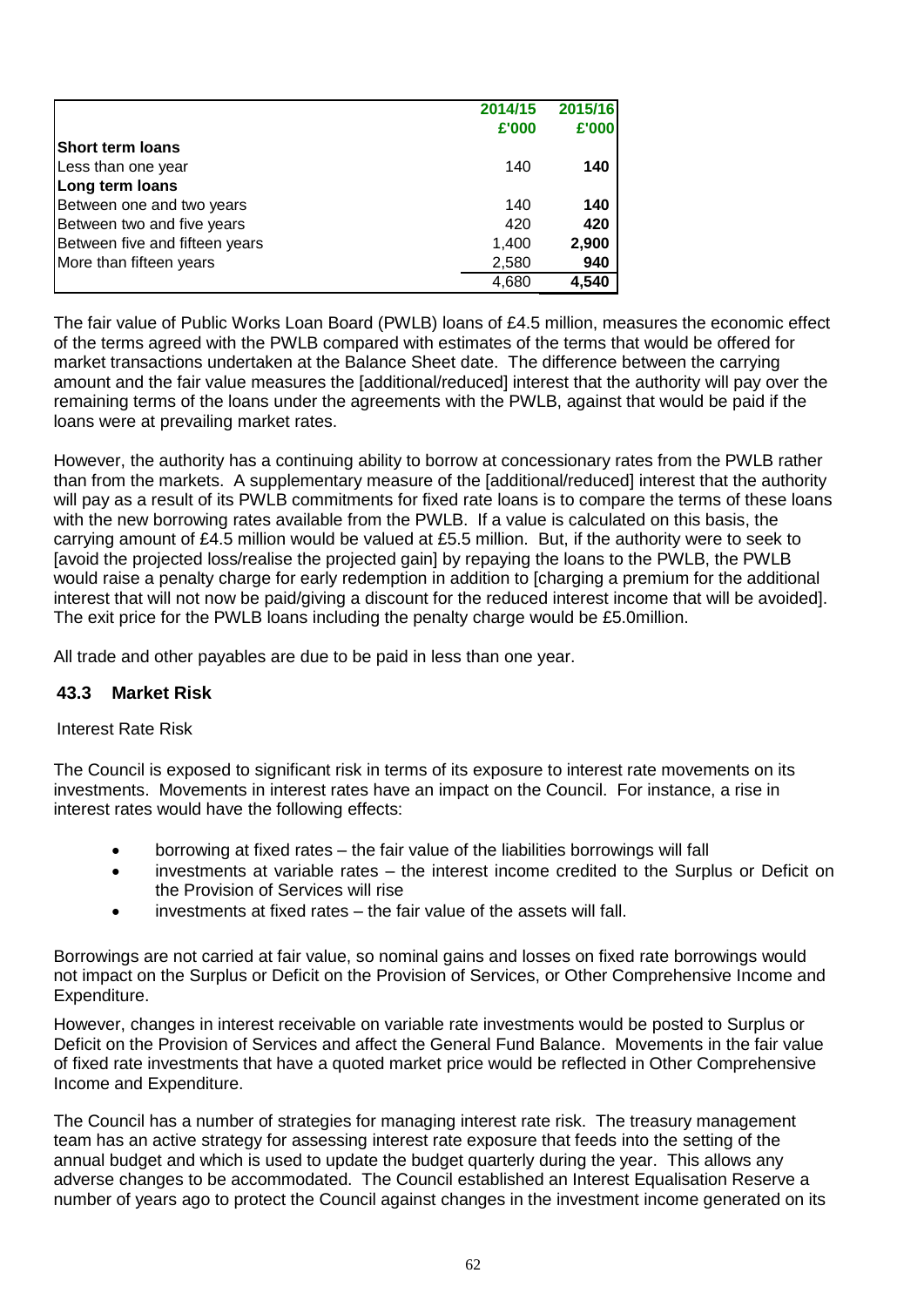surplus funds due to changes in market conditions; at the 31 March 2016 the balance remaining on this reserve was £1.3 million.

According to this assessment strategy, at 31 March 2016, if interest rates had been 0.25% higher with all other variables held constant, the financial effect would have been an additional £100,000 being credited to the Surplus or Deficit on the Provision of Services.

#### **43.4 Price Risk**

The Council does not hold any investments in equity shares and therefore is not exposed to potential losses arising from movements in share prices.

#### **43.5 Foreign Exchange Risk**

The Council has no financial assets or liabilities denominated in foreign currencies and thus has no exposure to loss arising from movements in exchange rates.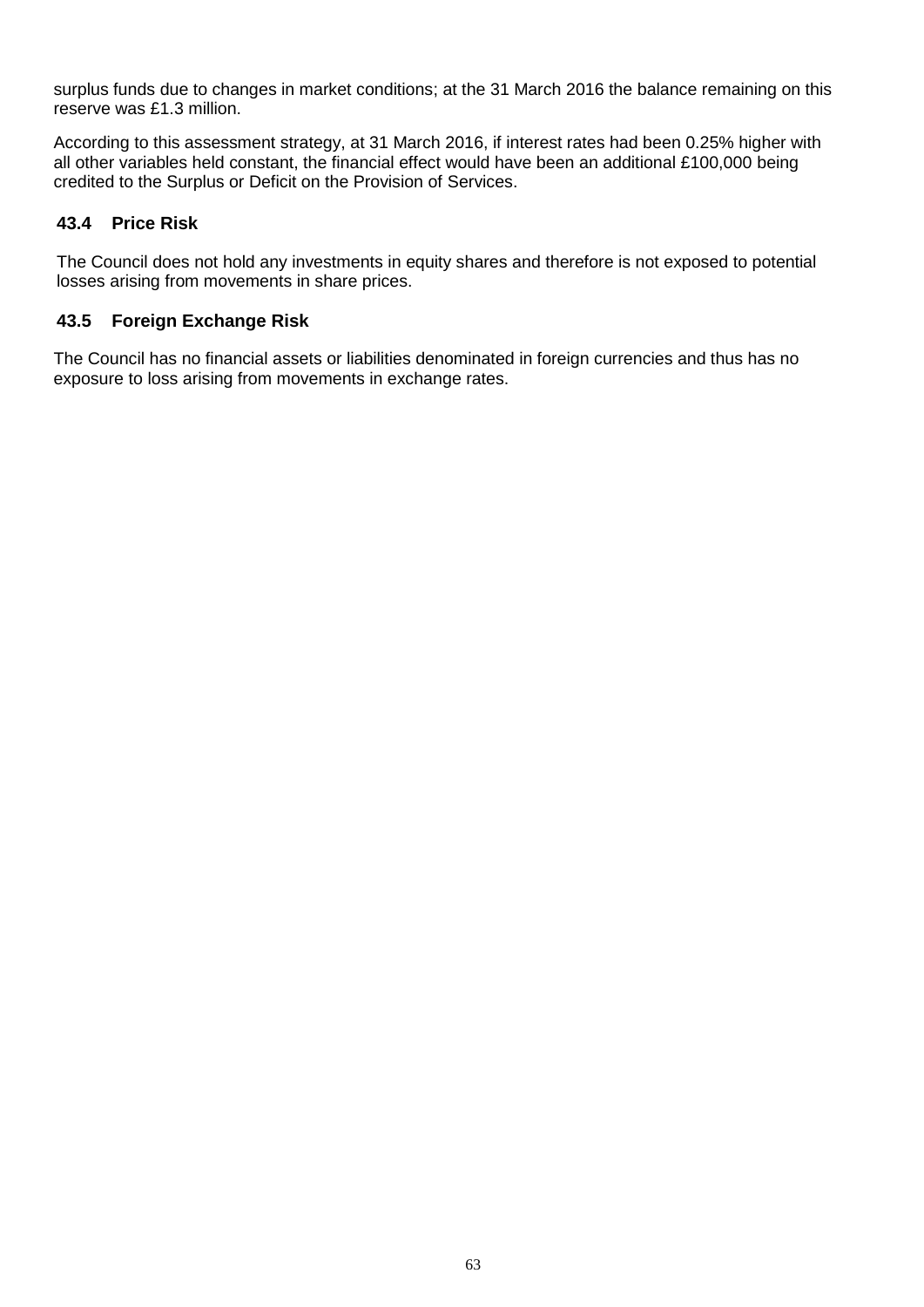# **Collection Fund Income and Expenditure Account**

The Collection Fund is an agent's statement that reflects the statutory obligation for billing authorities to maintain a separate Collection Fund. The statement shows the transactions of the billing authority in relation to the collection from taxpayers and distribution to local authorities and the Government of council tax and non-domestic rates.

| 2014/15               |                     |              |                                               |                | 2015/16               |                          |              |
|-----------------------|---------------------|--------------|-----------------------------------------------|----------------|-----------------------|--------------------------|--------------|
| <b>Business</b>       | <b>Council</b>      | <b>Total</b> |                                               |                | <b>Business</b>       | <b>Council Tax</b>       | <b>Total</b> |
| <b>Rates</b><br>£'000 | <b>Tax</b><br>£'000 | £'000        |                                               | <b>Note</b>    | <b>Rates</b><br>£'000 | £'000                    | £'000        |
|                       |                     |              |                                               |                |                       |                          |              |
|                       |                     |              | <b>Income</b>                                 |                |                       |                          |              |
|                       | 100,956             | 100,956      | Council tax receivable                        | 3              |                       | 103,434                  | 103,434      |
| 54,430                |                     |              | 54,430 Business rates receivable              | 4              | 56,282                |                          | 56,282       |
| (201)                 |                     |              | (201) Transitional protection payable         |                | 42                    |                          | 42           |
| 54,229                | 100,956             | 155,185      |                                               |                | 56,324                | 103,434                  | 159,758      |
|                       |                     |              | <b>Expenditure</b>                            |                |                       |                          |              |
|                       |                     |              | Apportionment of previous year's surplus      |                |                       |                          |              |
| 276                   |                     | 276          | <b>Central Government</b>                     |                | (143)                 |                          | (143)        |
| 221                   | 230                 | 451          | Elmbridge Borough Council                     |                | (114)                 | 249                      | 135          |
| 55                    | 1,323               | 1,378        | <b>Surrey County Council</b>                  |                | (29)                  | 1,458                    | 1,429        |
|                       | 234                 | 234          | <b>Surrey Police &amp; Crime Commissioner</b> |                | $\tilde{\phantom{a}}$ | 258                      | 258          |
| 552                   | 1,787               | 2,339        |                                               |                | (286)                 | 1,965                    | 1,679        |
|                       |                     |              | Precepts, demands & shares                    |                |                       |                          |              |
| 26,545                | $\blacksquare$      | 26,545       | <b>Central Government</b>                     |                | 26,902                | $\blacksquare$           | 26,902       |
| 21,236                | 12,428              | 33,664       | <b>Elmbridge Borough Council</b>              |                | 21,522                | 12,655                   | 34,177       |
| 5,309                 | 72,907              | 78,216       | <b>Surrey County Council</b>                  |                | 5,380                 | 75,724                   | 81,104       |
|                       | 12,906              | 12,906       | <b>Surrey Police &amp; Crime Commissioner</b> |                |                       | 13,404                   | 13,404       |
| 53,090                | 98,241              | 151,331      |                                               |                | 53,804                | 101,783                  | 155,587      |
|                       |                     |              | <b>Charges to the Collection Fund:</b>        |                |                       |                          |              |
| 233                   | 136                 | 369          | Write-off of uncollectable amounts            |                | 209                   | 108                      | 317          |
| (25)                  | 131                 | 106          | Increase / (decrease) in bad debt provision   |                | (147)                 | 8                        | (139)        |
| 708                   |                     | 708          | Amount Charges to Appeals Provision           | $\overline{2}$ | 320                   |                          | 320          |
| 6,714                 |                     | 6,714        | Increase / (decrease) in appeals provision    |                | (5, 348)              | $\overline{\phantom{0}}$ | (5, 348)     |
| 184                   |                     | 184          | <b>Cost of Collection</b>                     |                | 182                   |                          | 182          |
| 7,814                 | 267                 | 8,081        |                                               |                | (4,784)               | 116                      | (4,668)      |
| 61,456                | 100,295             | 161,751      |                                               |                | 48,734                | 103,864                  | 152,598      |
| 7,227                 | (661)               | 6,566        | (Surplus) / deficit arising in year           |                | (7,590)               | 430                      | (7, 160)     |
| (1,236)               | (1,850)             |              | (3,086) Balance at 1 April                    |                | 5,991                 | (2,511)                  | 3,480        |
| 5,991                 | (2, 511)            |              | 3,480 Balance at 31 March                     |                | (1, 599)              | (2,081)                  | (3,680)      |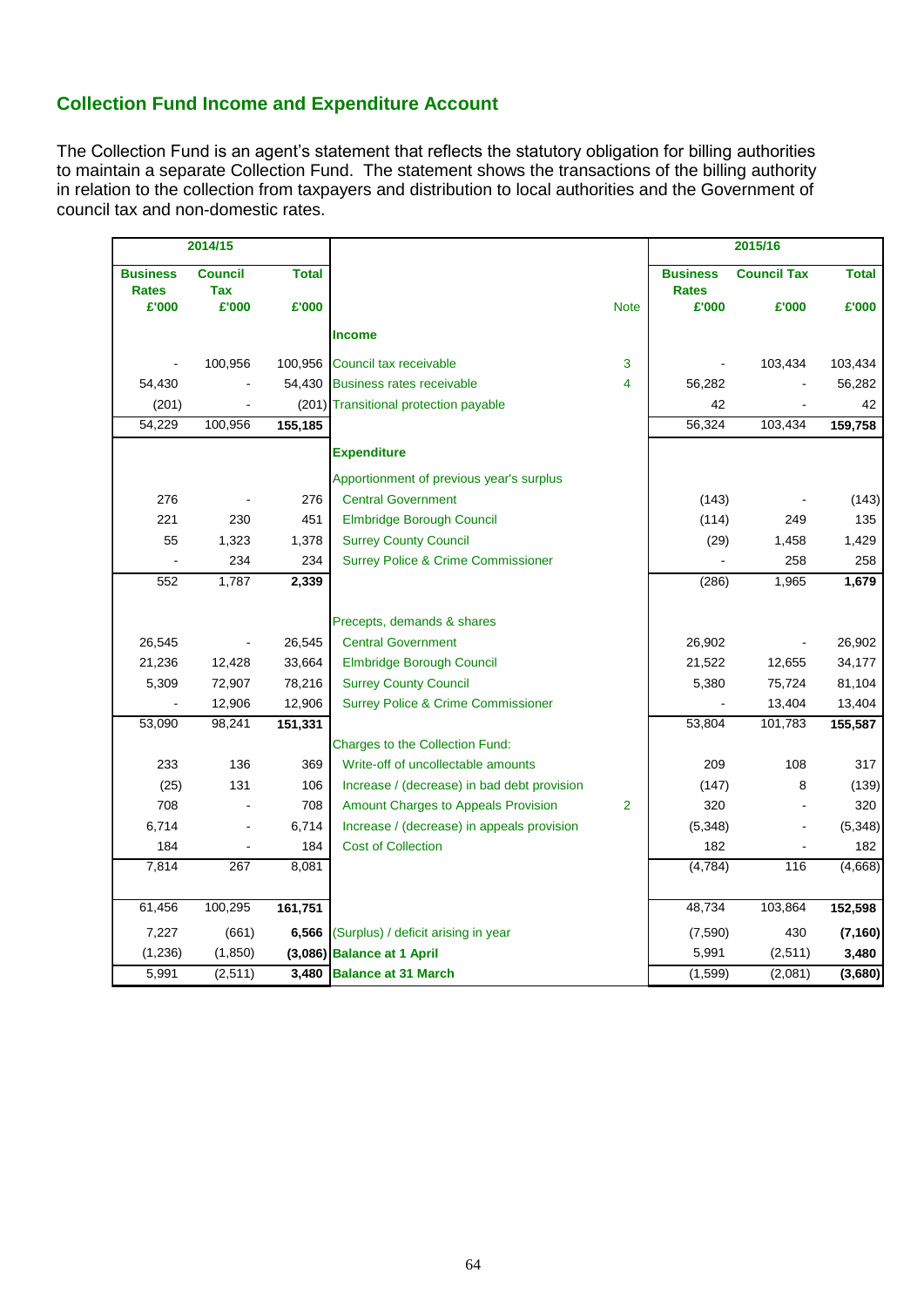# **Notes to the Collection Fund Income and Expenditure Account**

# **1. Business Rates Retention Scheme**

The method for distributing and accounting for Non-Domestic Rates changed in 1 April 2013 with the introduction of the Business Rates Retention Scheme. Under the previous arrangements the total amount, less certain reliefs and other deductions, was paid into a National Pool.

The Council collects business rates in its area based on local rateable values multiplied by a uniform rate prescribed by Central Government. However, the objective of the new scheme was to allow local authorities to benefit from supporting local business growth by retaining a proportion of increases in business rates retained income above a baseline funding level, to invest in local services, subject to a Central Government growth levy. Safety net arrangements have also been established to compensate those authorities where retained income falls below a certain threshold. Elmbridge is due to receive a safety payment as retained income due to the authority was lower than its funding baseline level.

Revenue growth under the new scheme is shared between Central Government, Elmbridge and Surrey County in the ratio 50:40:10. The 40% share of growth accruing to Elmbridge is then subject to a Central Government levy applied at a rate of 50%, so that in practice Elmbridge is permitted to retain 20% of any business rates growth of its share of retained income above its 2015/16 baseline funding level of £2.1 million (2014/15 £2.1 million). The baseline funding level rises each year in line with the change in the business rates multiplier. As a result of the provision for appeals (note 2) the Council was due a safety net payment of £1.1 million in 2014/15. In 2015/16 the Council entered into a pool with Surrey County Council and three other district Councils in Surrey. As a result of entering the pool the Council will retain an extra £1.0m of business rates which would otherwise have been paid to Central Government. Elmbridge are not in a pool in 2016/17.

# **2. Provision for Appeals**

The Government announced in 2014/15 that appeals would not be considered for backdating to 2010 if they were submitted after 31 March 2015. This resulted in a considerable influx of appeals in March 2015. In 2014/15 the provision was increased from £1.1m to £4.8m as a result of these appeals. In addition, a national company has asked for all of its infrastructure to be moved on to a central list the cost if successful to Elmbridge Borough Council will be in the region of £3.0 million. The increase in the provision in 2014/15 of £6.7 million in the provision for appeals was the main reason for the accumulated deficit at 31 March 2015. In 2015/16 it became apparent that there is more uncertainty about the success of the appeal for the infrastructure and for this reason the provision has been removed and a contingent liability provided for within the Council account. It also appears that there were a significant number of spurious submission of appeals in order to meet the deadline of the 31 March 2015, combined with the removal of the infrastructure appeal this has resulted in a decrease in the provision for appeals of £5.3m

# **3. Council Tax Receivable**

For Council Tax purposes all domestic properties are placed in one of eight valuation bands at 1991 prices, the bands ranging from A to H. The Council set a 2015/16 Council Tax charge for Band D properties of £1,652.79 within the Claygate Parish Area and £1,638.64 for the area excluding Claygate. Persons on lower incomes are entitled to assistance with Council Tax costs under the local Council Tax Reduction scheme administered by Elmbridge Borough Council and substantially financed by central government. The local scheme replaces the national Council Tax Benefit system which was abolished by the Government from 1 April 2013.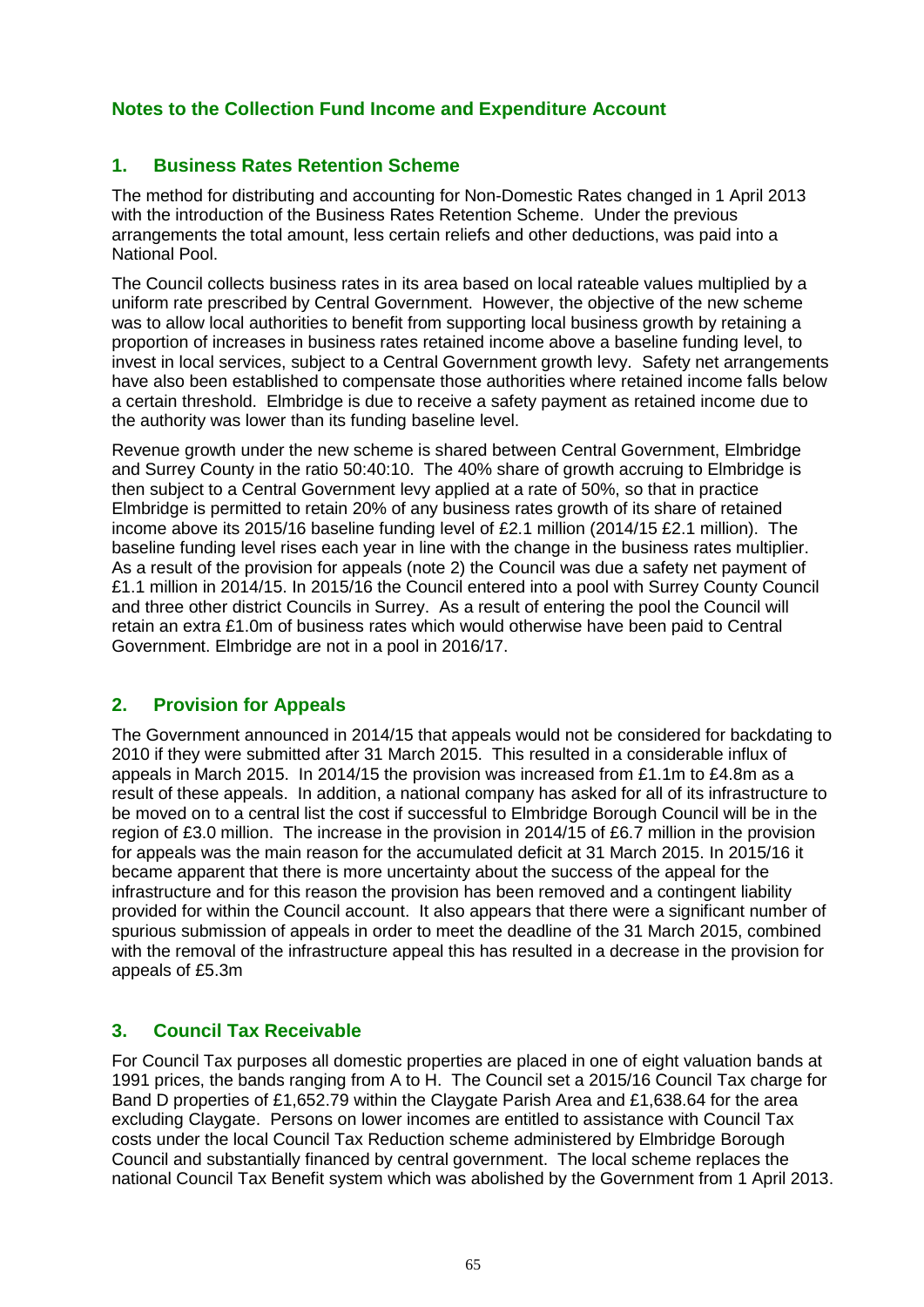The Council Tax base for the year for the Elmbridge Borough Council area, i.e. the estimated number of chargeable dwellings in each band (adjusted for dwellings where discounts and reliefs apply), converted to an equivalent number of Band D dwellings, was as follows:

|              | <b>Estimated No. of Taxable</b> |                         |                             |
|--------------|---------------------------------|-------------------------|-----------------------------|
|              | Properties After Effect of      |                         | <b>Band D</b>               |
| <b>Band</b>  | <b>Discounts &amp; Reliefs</b>  | Ratio                   | <b>Equivalent Dwellings</b> |
|              |                                 |                         |                             |
| A            | 259                             | 6/9                     | 173                         |
| B            | 918                             | 7/9                     | 714                         |
| C            | 5,053                           | 8/9                     | 4,492                       |
| D            | 10,618                          | 1                       | 10,618                      |
| E            | 9,534                           | 11/9                    | 11,652                      |
| F            | 7,234                           | 13/9                    | 10,449                      |
| G            | 10,583                          | 15/9                    | 17,638                      |
| н            | 3,808                           | 18/9                    | 7,616                       |
| <b>TOTAL</b> | 48,007                          |                         | 63,352                      |
|              |                                 | Less: Adjustments *     | (1,267)                     |
|              |                                 | <b>Council Tax Base</b> | 62,085                      |

\* An adjustment is made to reflect the estimated rate of collection of Council Tax for the year.

# **4. Business Rates Receivable**

The total Non Domestic Rateable Value for the Elmbridge area at 31 March 2016 was £134.3 million, and the National Non-Domestic Rates multiplier 48.0p for 2015/16.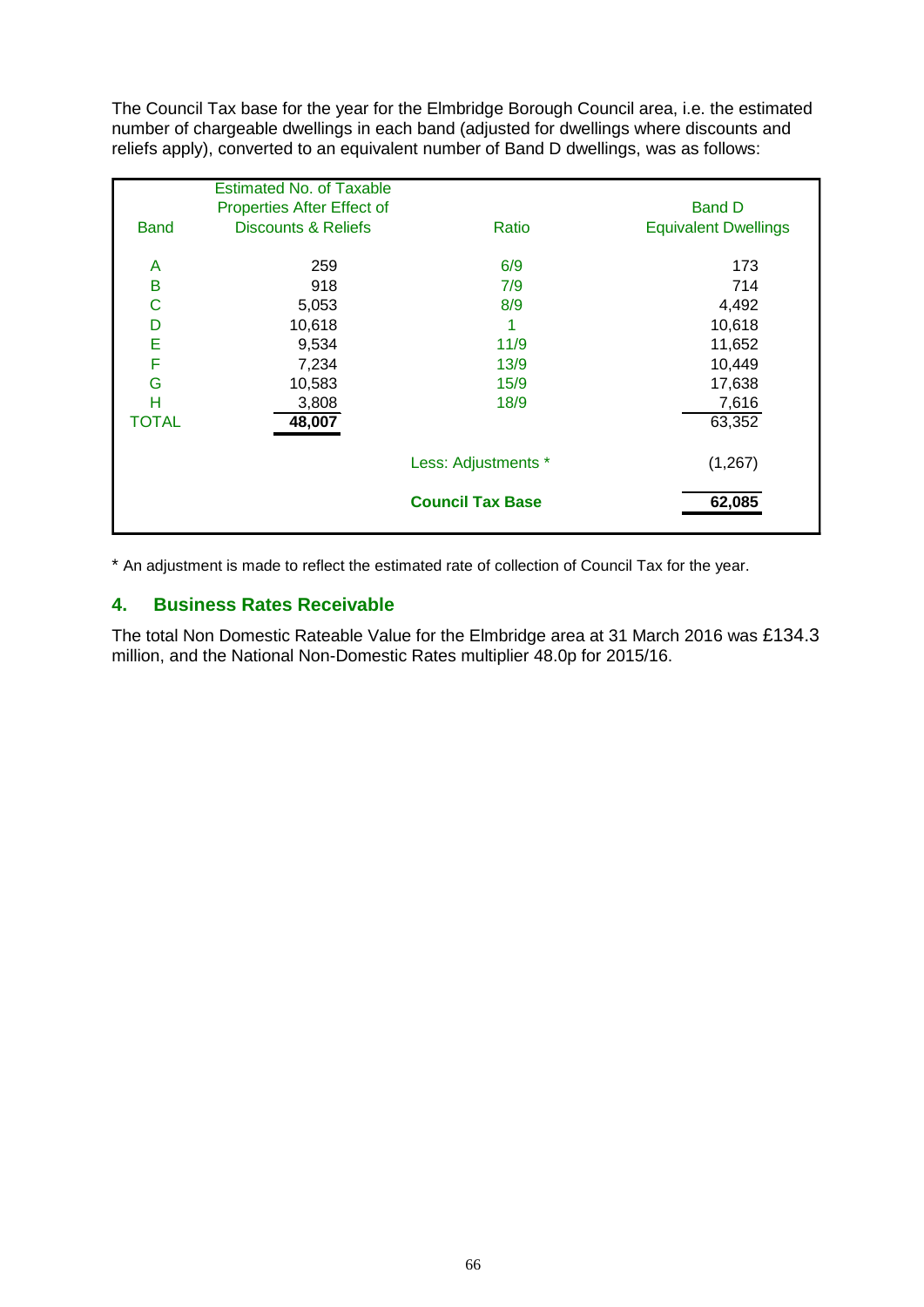# **Glossary of Terms**

This glossary helps to define some of the terms and phrases found in these accounts.

#### **Accounting Period**

The length of time covered by the accounts, in the case of these accounts the year from 1 April 2015 to 31 March 2016.

#### **Accrual**

A sum included in the accounts to cover income or expenditure attributable to the accounting period for goods or services, but for which payment has not been received/made, by the end of that accounting period.

#### **Actuarial Gains and Losses**

Changes in the estimated value of the pension fund because events have not coincided with the actuarial assumptions made or the assumptions themselves have changed.

#### **Appropriations**

The transfer of resources between various revenue reserves.

#### **Balances**

These represent the accumulated surplus of revenue income over expenditure.

#### **Budget**

An expression, mainly in financial terms, of the Council's intended income and expenditure to carry out its objectives.

#### **Budget Requirement**

The amount each local authority estimates as its planned spending, after deducting funding from reserves and any income expected to be collected (excluding Council Tax and Government Grants). This requirement is then offset by Government Grant, the balance being the amount needed to be raised in Council Tax.

#### **Capital Charge**

A charge to service revenue accounts to reflect the cost of fixed assets used in the provision of services.

#### **Capital Expenditure**

Expenditure on the acquisition of fixed assets that will be of use or benefit to the Council in providing its services for more than one year.

#### **Capital Financing Account**

An account that is credited with the amounts set aside for the repayment of external debt and with capital expenditure paid for from revenue and capital receipts. The balance cannot be used to fund revenue or capital expenditure.

#### **Capital Receipts**

Income received from the sale of capital assets. Legislation requires a proportion of capital receipts from the sale of Council houses to be paid over to a national pool.

#### **Cash Equivalents**

Generally short term, highly liquid investments readily convertible into cash.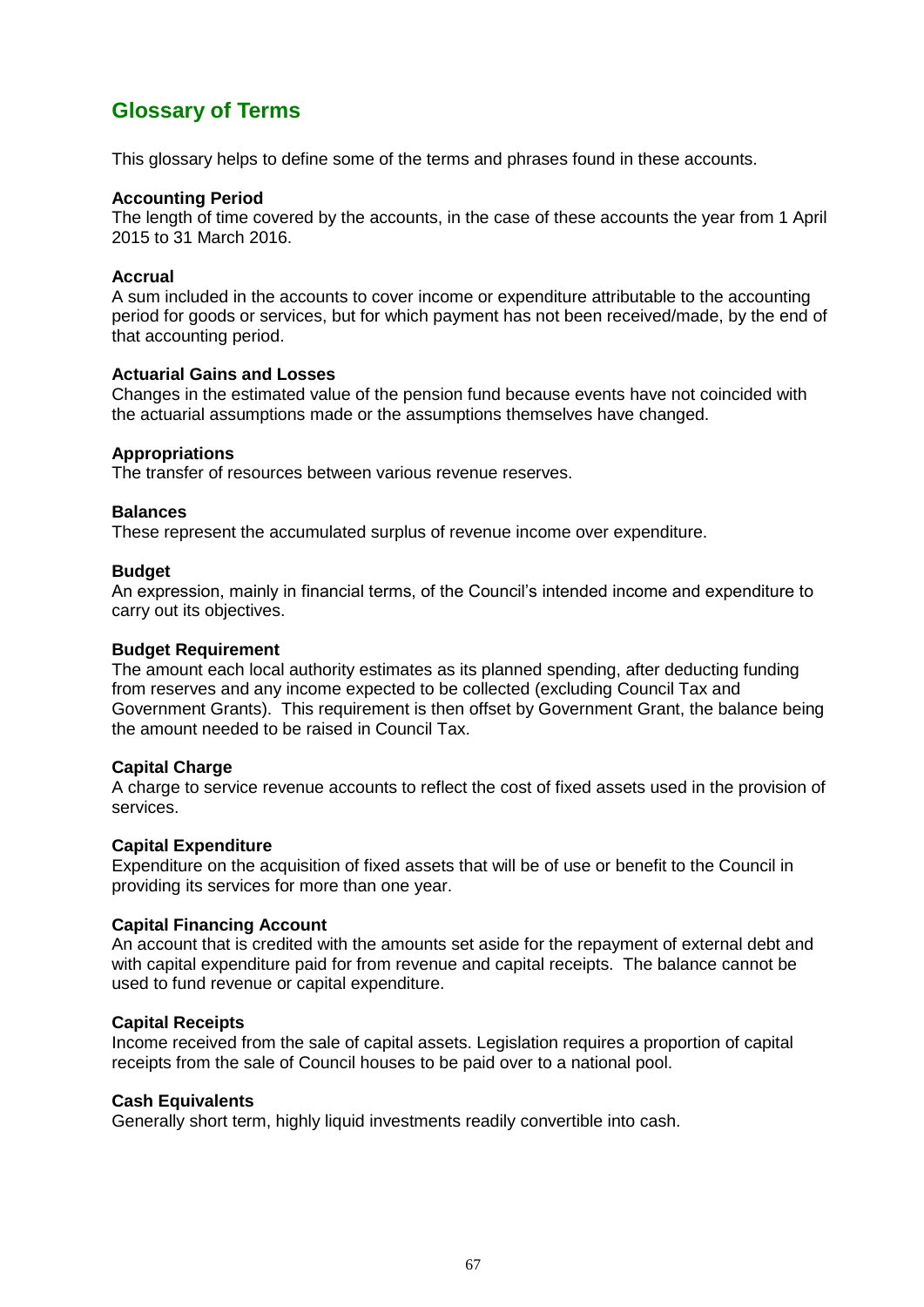#### **Chartered Institute of Public Finance and Accountancy (CIPFA)**

CIPFA is the main professional body for accountants working in the public service. It draws up the Accounting Codes of Practice and issues professional guidance that is used to compile these accounts.

#### **Collection Fund**

A fund administered by the Council as a "billing authority". The Council Tax and National Non-Domestic Rates are paid into this fund and payments are made to Central Government, Surrey County Council, Elmbridge Borough Council, Surrey Police, Claygate Parish as required by statute.

#### **Collection Fund Adjustment Account**

An account that is credited/debited with the difference between the Collection Fund surplus that is required by government regulations to be charged to the General Fund in the year and the amount required under accounting requirements to be shown in the Comprehensive Income and Expenditure Account. The balance on the account at the year-end represents the Borough Council's element of the Collection Fund balance at the year end.

#### **Creditors**

The amounts owed by the Council at the Balance Sheet date in respect of goods and services received before the end of the accounting period with the actual payment being made in the next financial year.

#### **Current Service Cost**

The increase of the present value of a defined benefit scheme's liabilities expected to arise from employee service in the accounting period.

#### **Debtors**

Amounts owed to the Council but unpaid at the Balance Sheet date.

#### **Depreciation**

The measure of the cost of the benefit of the fixed asset that have been consumed during the period.

#### **Expected Rate of Return on Pensions Assets**

The average rate of return, including both income and changes in fair value but net of scheme expenses, expected over the remaining life of the related obligation on the actual assets held by the scheme.

#### **Fees and Charges**

The income raised by charging for goods, services or the use of facilities.

#### **Fixed Asset**

A tangible item that yields benefit to the Council for a period of more than one year.

#### **Formula Grant**

Central government financial support towards the general expenditure of local authorities.

#### **General Fund**

The main revenue fund of the Council which is used to meet the cost of services paid for from Council Tax, Government Grant and fees and charges.

#### **Intangible Assets**

Expenditure on assets, such as software, which are amortised over their expected life but there is no physical asset.

#### **Interest Cost**

The expected increase over the period in the present value of the pension scheme liabilities because the benefits are one period closer to settlement.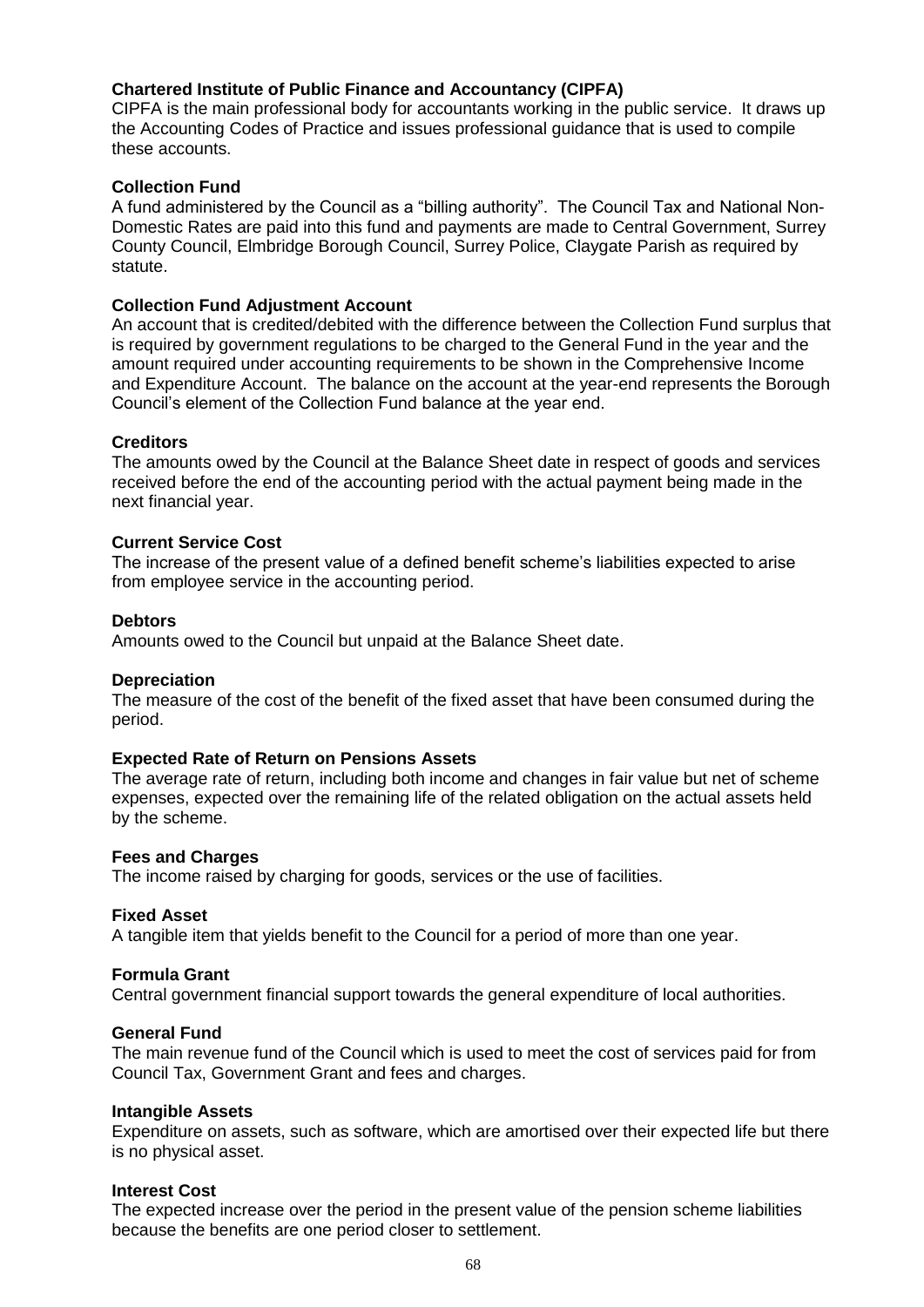## **LABGI – Local Authority Business Growth Incentive Grant**

A grant payable from the National Non-Domestic Rate National Pool to Councils for the growth, over a year, in the value of Non-Domestic Rateable values in their area.

#### **Leasing**

A method of acquiring the use of capital assets for a specified period for which a rental charge is paid.

#### **Minimum Revenue Provision**

The minimum amount, prescribed by law, to be set aside each year from revenue to repay the principal amounts of external loans outstanding. The Council can set aside amounts in additional to the minimum requirement, known as a voluntary provision for debt redemption.

#### **Non Domestic Rates**

Rates from Non Domestic properties, collected locally, are pooled nationally and redistributed from this pool to local authorities on the basis of population.

#### **Precept**

The amount that Surrey County Council, Surrey Police Authority, Elmbridge Borough Council and Claygate Parish Council require the Collection Fund to pay to meet the costs of their services after government grant.

#### **Provisions**

Amounts set aside to meet costs which are likely or certain to be incurred, but are uncertain in value or timing.

#### **Public Works Loans Board**

A government body that provides loans to local authorities.

#### **Reserves**

The accumulated surplus income in excess of expenditure, which can be used to finance future spending and is available to meet unforeseen financial problems.

Earmarked Reserves are amounts set aside for a specific purpose in one financial year and carried forward to meet expenditure in future years.

#### **Revenue Expenditure**

The day to day spending on employment costs, other operating costs (accommodation, supplies and services etc.) net of income for fees and charges etc.

#### **Revenue Expenditure funded from Capital Resources Under Statute**

Expenditure that can be classified as capital expenditure but which does not result in the acquisition of an asset.

#### **Specific Government Grants**

Central Government financial support towards particular services which is "ring fenced", i.e. can only be spent on a specific service area or items.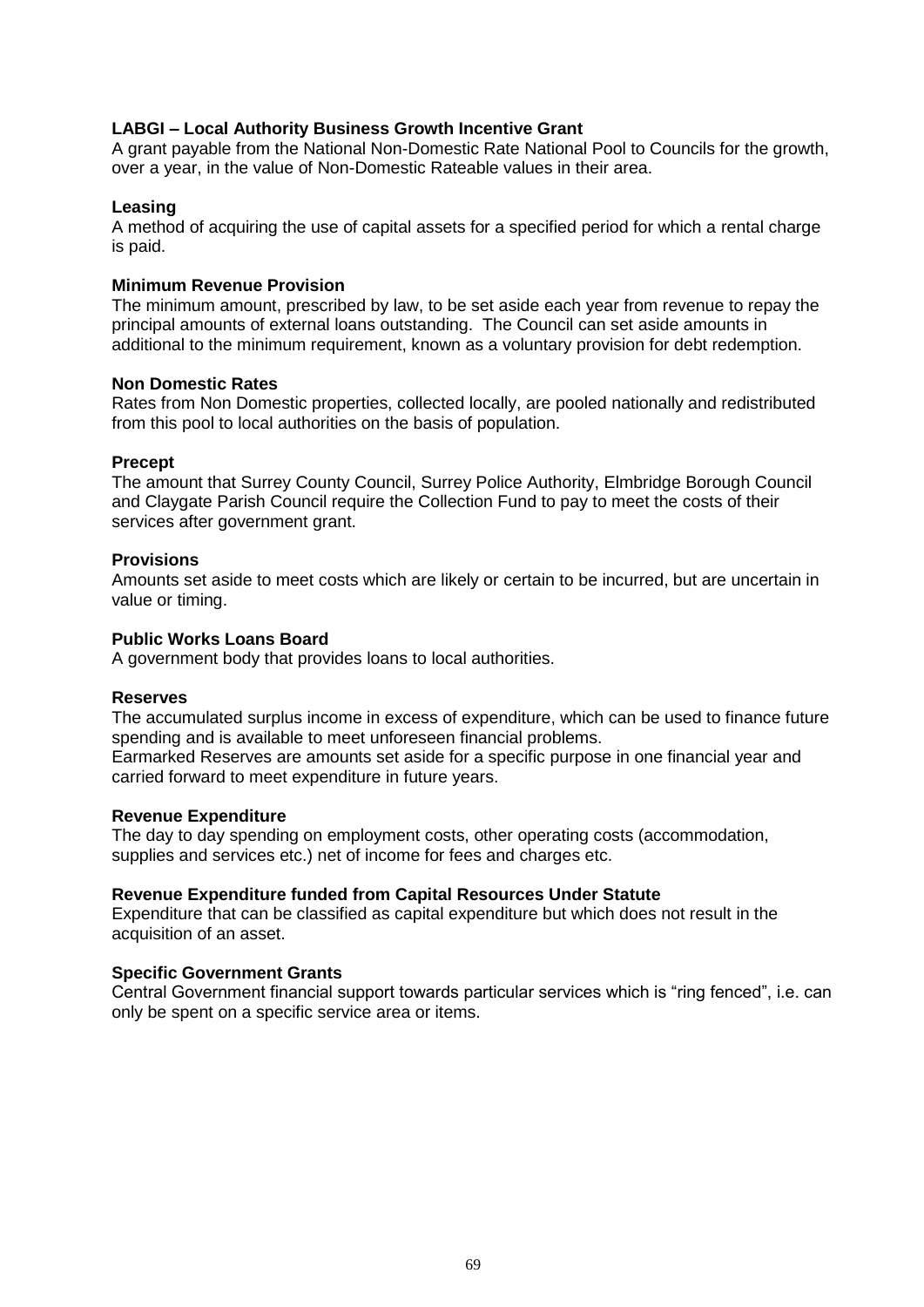# **Abbreviations**

| <b>ABG</b>    | <b>Area Based Grants</b>                               |
|---------------|--------------------------------------------------------|
| <b>BSc</b>    | <b>Bachelor of Science</b>                             |
| CAB           | <b>Citizens Advice Bureaux</b>                         |
| <b>CCTV</b>   | <b>Closed Circuit Television</b>                       |
| <b>CIL</b>    | <b>Community Infrastructure Levy</b>                   |
| <b>CFR</b>    | <b>Capital Financing Requirement</b>                   |
| <b>CIPFA</b>  | Chartered Institute of Public Finance and Accountancy  |
| <b>CPI</b>    | <b>Consumer Price Index</b>                            |
| <b>CRC</b>    | <b>Carbon Reduction Commitment</b>                     |
| <b>DRC</b>    | Depreciated Replacement Cost                           |
| <b>ECIF</b>   | <b>Elmbridge Civic Improvement Fund</b>                |
| <b>EUV</b>    | <b>Existing Use Value</b>                              |
| <b>FRS</b>    | <b>Financial Reporting Standard</b>                    |
| <b>HMRC</b>   | Her Majesty's Revenue and Customs                      |
| <b>IFRS</b>   | <b>International Financial Reporting Standard</b>      |
| <b>LABGI</b>  | <b>Local Authority Business Growth Incentive</b>       |
| <b>LASAAC</b> | Local Authority (Scotland) Accounts Advisory Committee |
| <b>LPSA</b>   | Local Public Service Agreement                         |
| MMI           | Municipal Mutual Insurance                             |
| <b>MRP</b>    | Minimum Revenue Provision                              |
| <b>MTFS</b>   | <b>Medium Term Financial Strategy</b>                  |
| <b>NDR</b>    | <b>Non Domestic Rates</b>                              |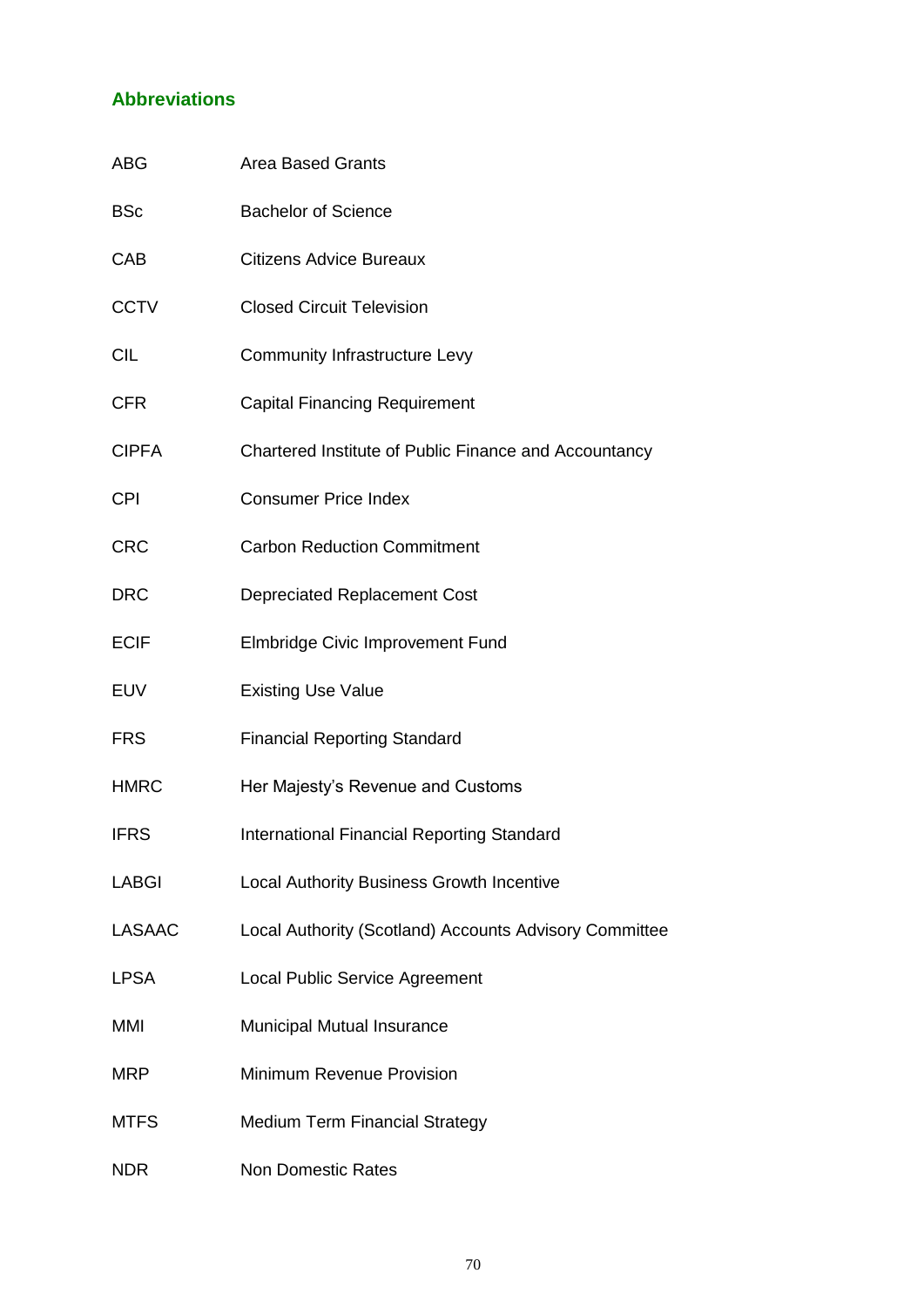| <b>PFI</b>    | <b>Private Finance Initiative</b>        |
|---------------|------------------------------------------|
| <b>PDG</b>    | <b>Planning Delivery Grant</b>           |
| <b>PPP</b>    | <b>Public Private Partnership</b>        |
| <b>PWLB</b>   | <b>Public Works Loan Board</b>           |
| <b>RICS</b>   | Royal Institution of Chartered Surveyors |
| <b>RPI</b>    | <b>Retail Price Index</b>                |
| <b>SAC</b>    | Special Areas of Conservation            |
| <b>SANGS</b>  | Suitable Alternative Natural Green Space |
| <b>SeRCOP</b> | Service Reporting Code of Practice       |
| <b>SCC</b>    | <b>Surrey County Council</b>             |
| <b>SPA</b>    | <b>Special Protection Areas</b>          |
| <b>VAT</b>    | <b>Value Added Tax</b>                   |
| <b>VFM</b>    | Value for Money                          |
|               |                                          |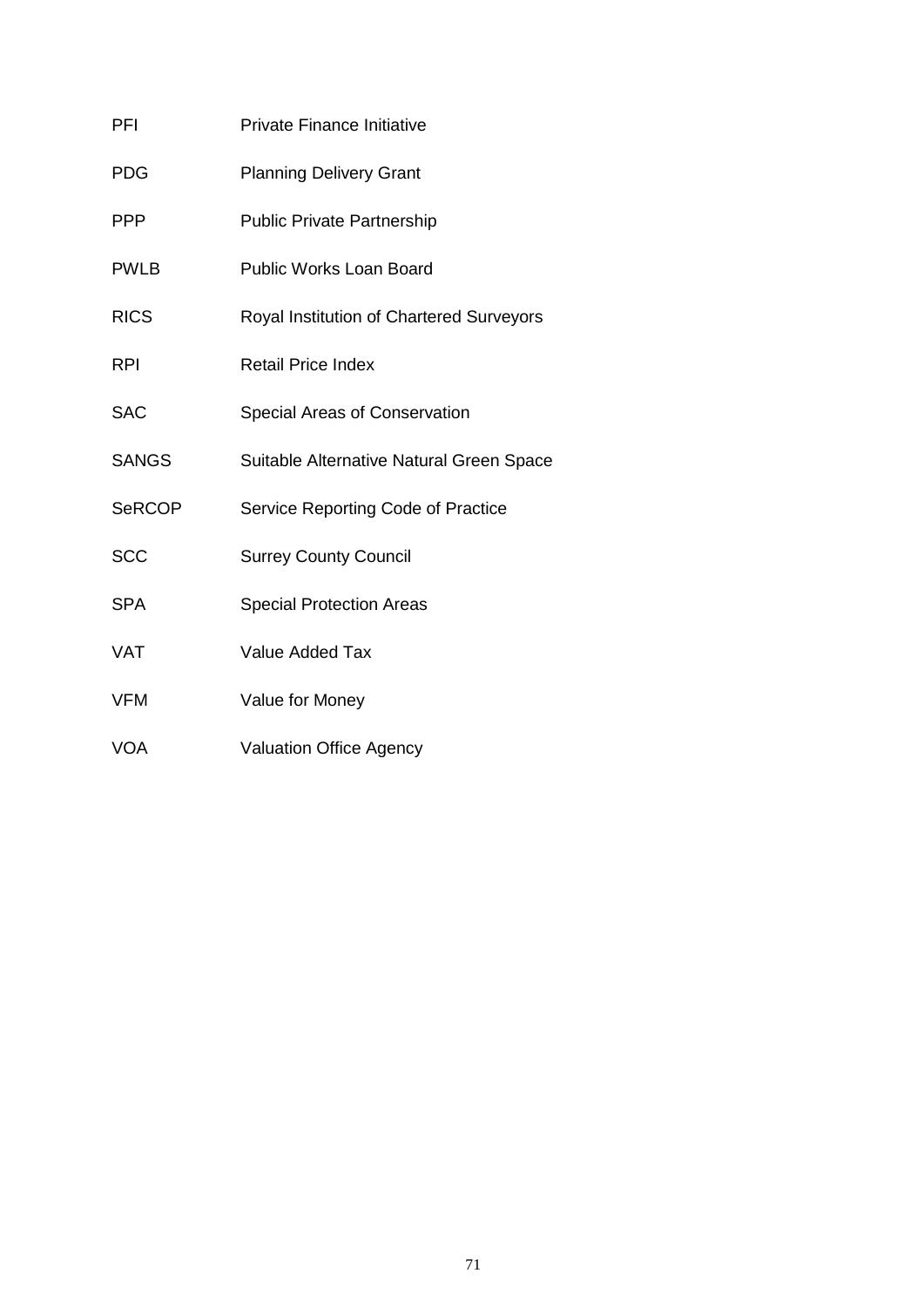

# **Annual Governance Statement 2015/16**

# **For the period 1 April 2015 to 31 March 2016**

# **1. Scope Of Responsibility**

Elmbridge Borough Council is responsible for ensuring that:

- Its business is conducted in accordance with the law and proper standards and public money is safeguarded and properly accounted for, and used economically, efficiently and effectively. The Council also has a duty under the Local Government Act 1999 to make arrangements to secure continuous improvement in the way in which its functions are exercised, having regard to a combination of economy, efficiency and effectiveness.
- In discharging this overall responsibility, Elmbridge Borough Council is responsible for maintaining proper arrangements for the governance of its affairs, facilitating the effective exercise of its functions and which includes arrangements for the management of risk.
- **Elmbridge Borough Council has approved and adopted a Code of Corporate** Governance, which is consistent with the principles of the CIPFA/SOLACE Framework Delivering Good Governance in Local Government. A copy of the Council's Code is on our website at: [www.elmbridge.gov.uk](http://www.elmbridge.gov.uk/) or can be obtained from : Head of Legal Services Elmbridge Borough Council Civic Centre High Street

Esher, KT10 9SD

 This statement explains how Elmbridge Borough Council has complied with the Code and also meets the requirements of the Accounts and Audit Regulations 2015, Part 2 regulation 6(1) (b) which requires all relevant authorities to prepare an annual governance statement.

# **2. The Purpose Of The Governance Framework**

• The governance framework comprises the systems and processes, culture and values by which the authority is directed and controlled and its activities through which it accounts to, engages with and leads its communities. It enables the authority to monitor the achievement of its strategic objectives and to consider whether those objectives have led to the delivery of appropriate services and value for money.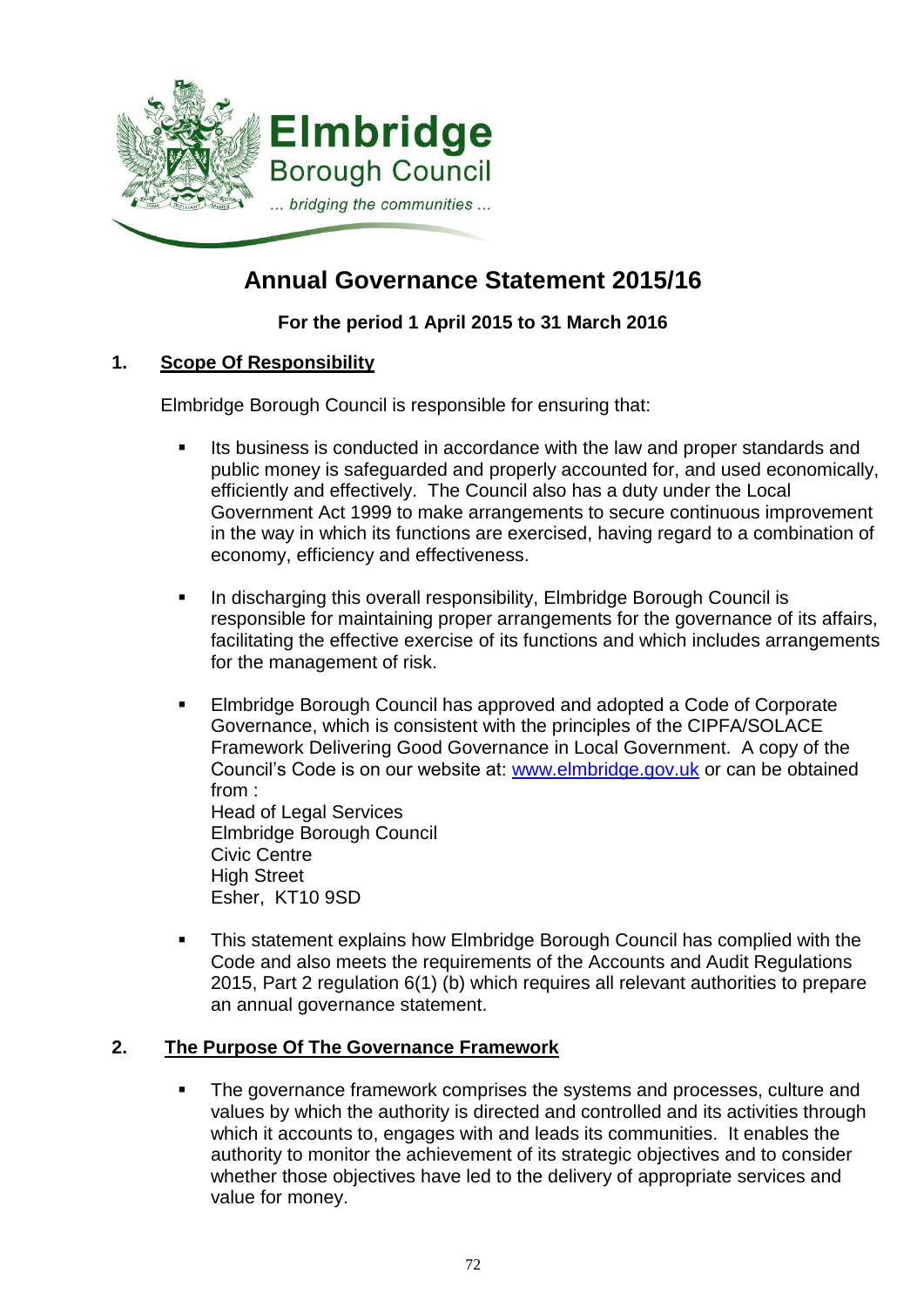- The system of internal control is a significant part of that framework and is designed to manage risk to a reasonable level. It cannot eliminate all risk of failure to achieve policies, aims and objectives and can therefore only provide reasonable and not absolute assurance of effectiveness. The system of internal control is based on an ongoing process designed to identify and prioritise the risks to the achievement of Elmbridge Borough Council's objectives, to evaluate the likelihood and potential impact of those risks being realised, and to manage them efficiently, effectively and economically.
- **The governance framework has been in place at Elmbridge Borough Council for the year ended 31 March 2016 and up to the date of approval of the Annual Report and Statement of Accounts.**

# **3. The Governance Framework**

The key elements of the governance framework that Elmbridge Borough Council has in place are outlined below:

- The Council reviews its vision and priorities annually. The approved Council Plan 2015/16 incorporates the Council's Vision for the five-year period 2013 to 2018. The Top Priorities for 2014/15 were retained for 2015/16. These were:
	- A safe, caring and healthy Elmbridge
	- **A** vibrant and thriving Elmbridge
	- **A** unique, green and attractive Elmbridge

Nine flagship projects were identified for 2015/16 to help improve Elmbridge and to fulfill the Council's vision that links to the top priorities. In February 2015 the Council approved the Authority's priorities and targets for 2015/16. Key outcomes and performance against these Flagship Activities are reported to Members during the year.

Specifically, quarterly performance monitoring reports are presented to Cabinet against the 2015/16 corporate plan objectives, flagship activities and the basket of performance indicators. The final report on the Council's performance in 2015/16 against the Council Plan 2015/16 will be a Cabinet item on 6th July 2016.

- **The Council's Constitution defines the roles/responsibilities of the Cabinet** (Executive), regulatory committees, Overview & Scrutiny Committee and statutory officers and sets out how these roles are discharged and the delegations extended to officers and Members.
- An annual report of the work undertaken by the Performance and Finance Standing Panel in 2015/16 was provided to the Overview and Scrutiny Committee in March 2016.
- The Member Code of Conduct was adopted/published in July 2012 and has been communicated widely.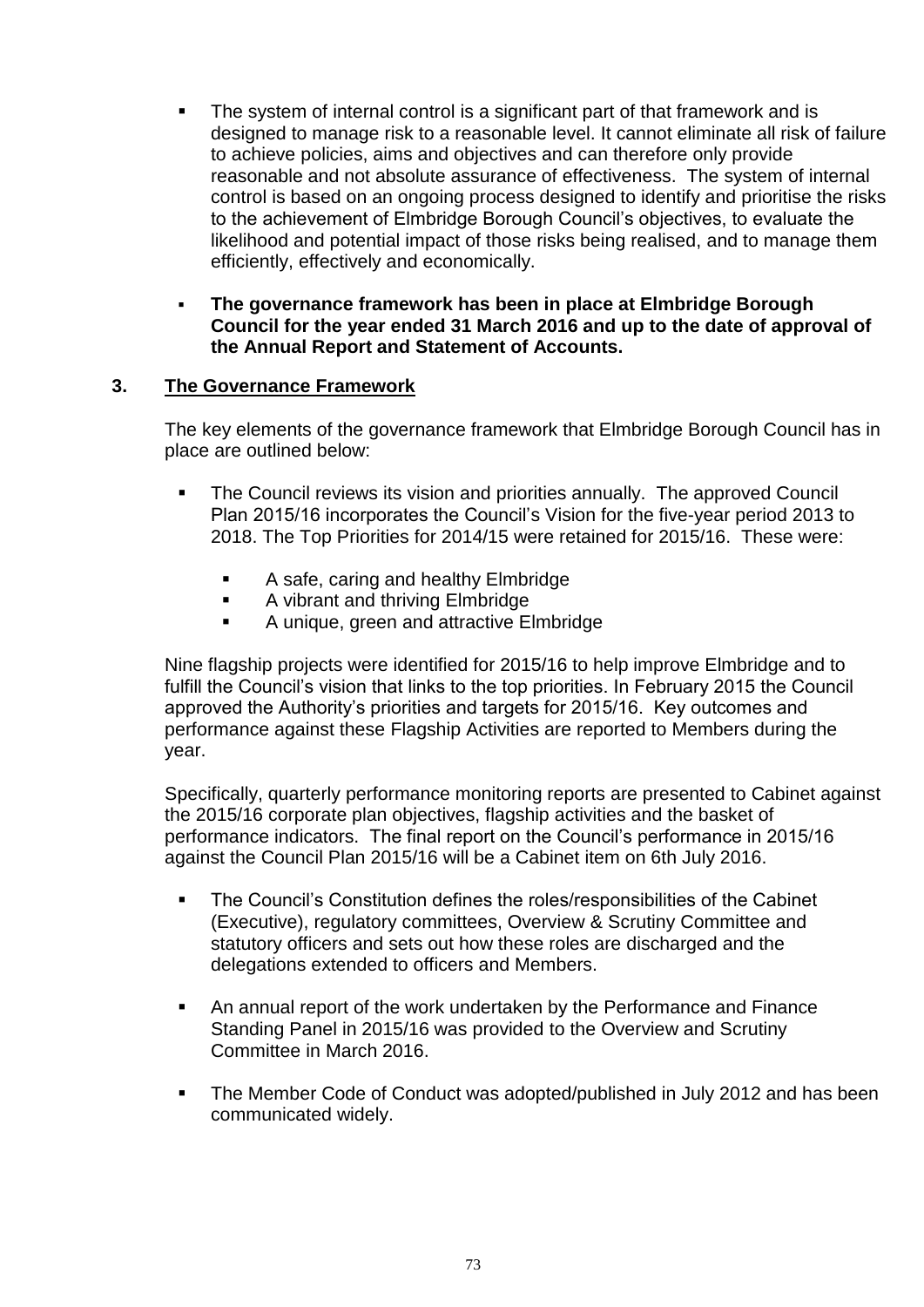- The effectiveness of the Council's decision-making framework is a standing item on programmed meetings of the statutory officers and Members' approval is sought for necessary changes.
- The Head of Legal Services works with and supports the Constitutional Review Working Group and reports to Council on necessary changes to the Constitution.
- The Council's decision making is set out in the Council Forward Plan and meetings are open for the public to attend.
- **The Council's Strategic Risk Register is reviewed annually and links to the** Council's top priorities and strategic objectives.
- Counter fraud and anti-corruption arrangements incorporate a regular review of policies. An officer Counter Fraud Board is an established mechanism that aims to ensure effective counter fraud arrangements and an appropriate counter fraud response is provided to accord with the CIPFA Code of Practice on Managing the Risk of Fraud and Corruption 2014. The Council is part of the Surrey Counter Fraud Partnership that is in place to enhance the detection and prevention of fraud along with eight other Surrey authorities. The Council actively participates in the National Fraud Initiative and the Fraud Hub aims to raise fraud awareness across the Council.
- Effective arrangements for the management of change and transformation are ensured by regular project management updates on all major projects to the Council Management Board. The Council Management Board specifically monitors the Council's "Brilliant Customer Service Every Time" transformation project on a regular basis.
- Financial management and assurance arrangements conform with the governance requirements of the relevant CIPFA statements 2010 and regular reports are submitted to the Audit and Standards Committee.
- The effective discharge of the Monitoring Officer and Head of Paid service functions are assisted by regular meetings of the three statutory officers and with Members and by regular review of Constitutional powers.
- **The Audit and Standards Committee has defined roles and responsibilities and** undertakes core functions in accordance with relevant CIPFA guidance.
- The Head of Legal Services and Head of Finance give express consideration to legal and financial implications of all decision-making reports so as to ensure compliance with relevant laws and regulations.
- Whistleblowing arrangements are in place by means of a Confidential Reporting (Whistleblowing) Policy to receive and investigate complaints from staff and members of the public.
- Internal Audit completed 19 audit reviews in 2015/16. This has been reported to the Audit and Standards Committee in the Internal Audit Annual Report 2015/16 in June 2016.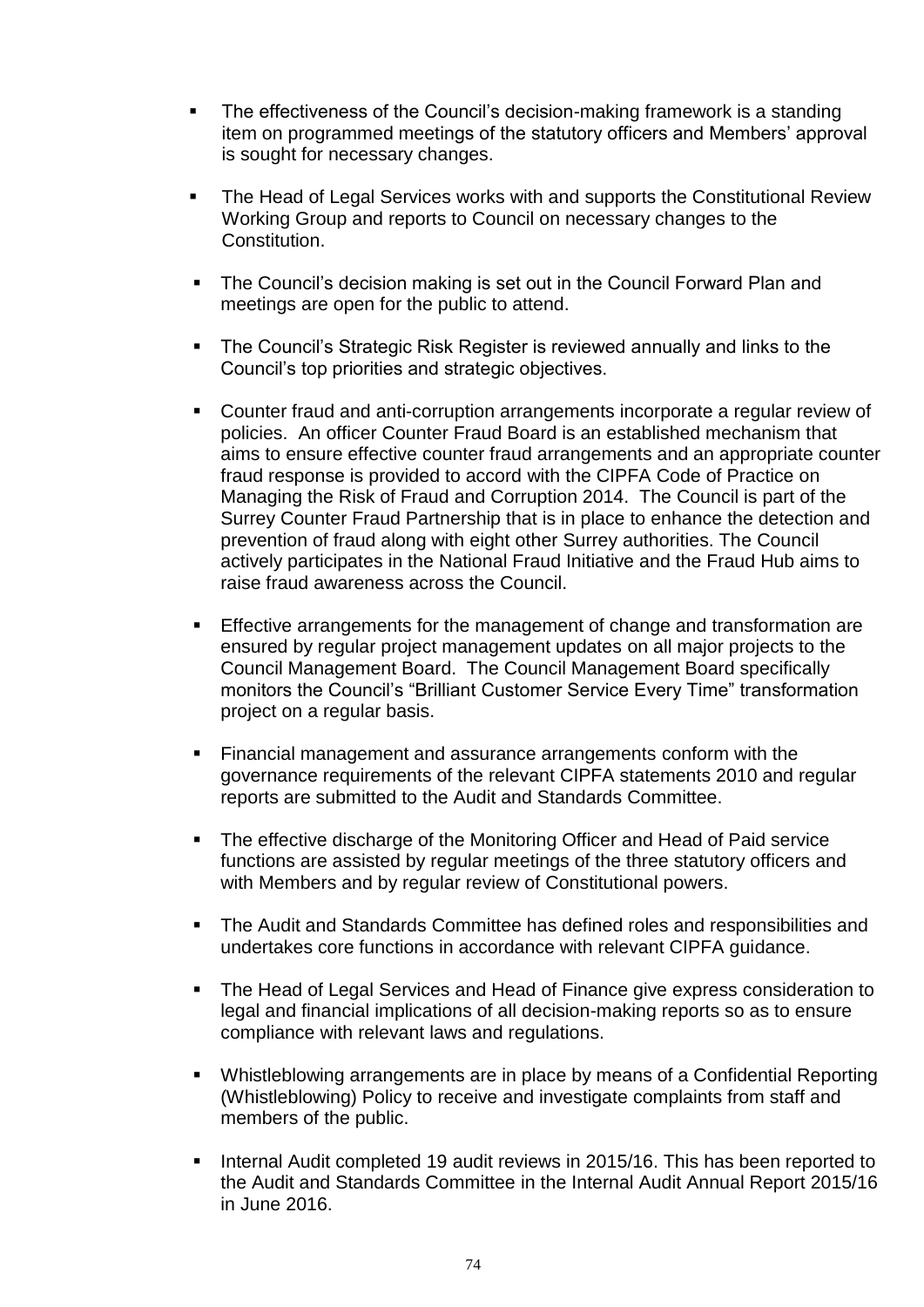- Members and senior officers training and development arrangements are in place through an annual Member Development Programme and a comprehensive officer training programme.
- The Communications Plan and publication of the Council's Annual Report provide mechanisms for communicating with the community and other stakeholders and accountability for service delivery and outcomes.

# **4 Review Of Effectiveness**

Elmbridge Borough Council has responsibility for conducting, at least annually, a review of the effectiveness of its governance framework including the system of internal control. This review of effectiveness is informed by:

- :
- the work of the Council Management Board and senior managers within the authority who have responsibility for the development and maintenance of the governance environment;
- The Council's risk management framework;
- The Head of Internal Audit Partnership's Opinion Statement:

*"The overall opinion is that the Council's internal control environment is generally adequate and effective. This is based on the work undertaken by Internal Audit during 2015/16, and summarised in this report.*

*Agreed management actions arising from Internal Audit work have been reported to senior management and the Council Management Board and I am satisfied that management has undertaken to address any control weaknesses."*

- the Head of Internal Audit Partnership's annual report;
- the Audit and Standards Committee internal audit progress reports;
- comments made by the external auditors and other review agencies and inspectorates.

The effectiveness of the governance framework has been evaluated by:

- The completion of Annual Assurance Statements by all Heads of Service as at 31 March 2016. Heads of Service were requested to confirm their Information Governance responsibilities for the first time in the 2015/16 statement. All statements were returned with no significant issues highlighted. Responses received regarding management arrangements and processes were noted and considered.
- An Internal Audit Corporate Governance assurance review;
- The Head of Legal Services testing the specific requirements of the Local Code of Corporate Governance against the behaviours, codes and protocols put in place by the Council and documented in the Constitution and elsewhere.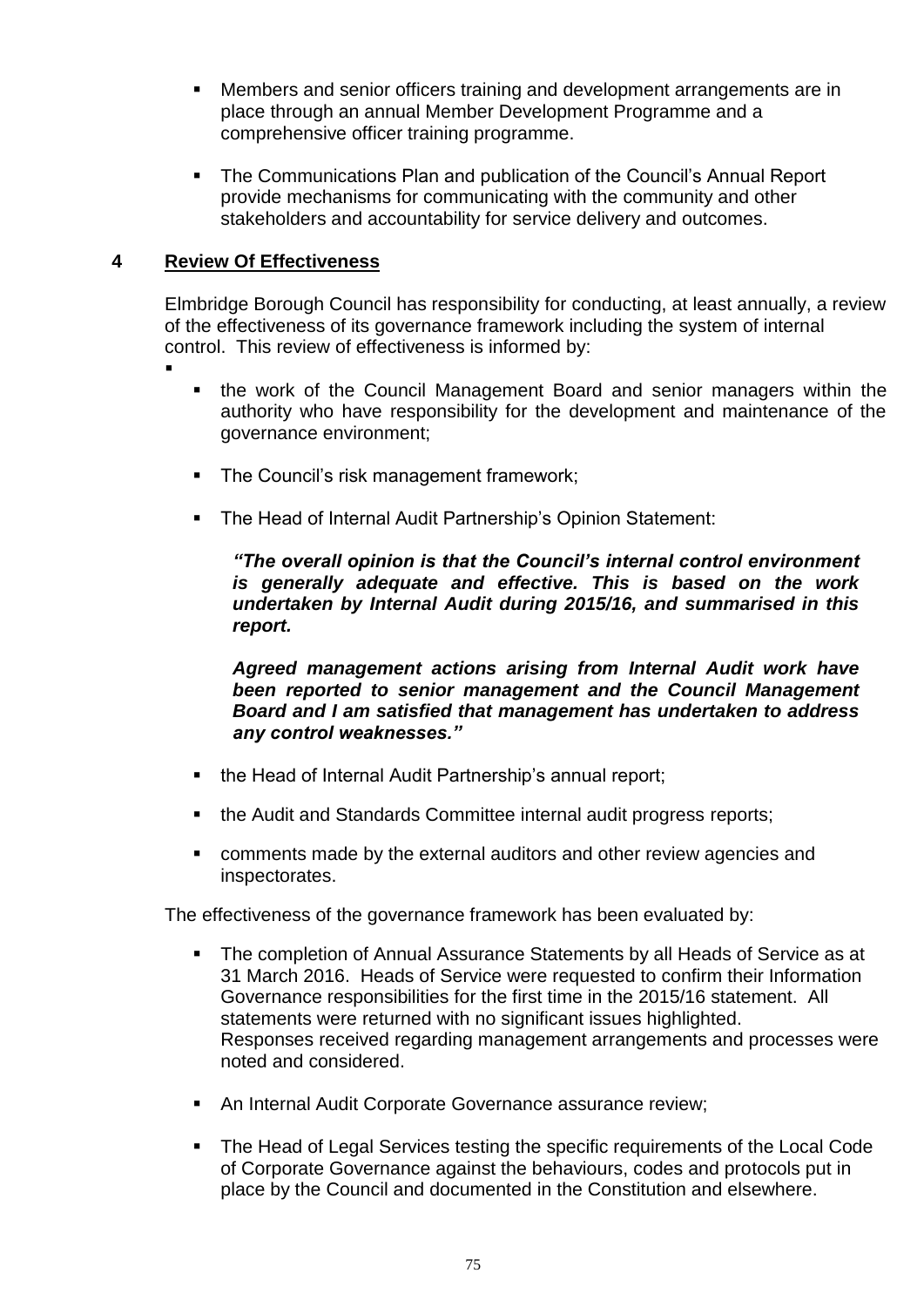We have been advised on the implications of the result of the review of the governance framework by the Audit and Standards Committee, and that the arrangements continue to be regarded as fit for purpose in accordance with the governance framework. The areas already addressed and those to be specifically addressed with new actions planned are outlined below.

# **5. Outcomes, Value for Money and Improvements During The Year**

The Audit and Standards Committee received the Council's appointed External Auditor's (Grant Thornton) Audit Findings for 2014/15 in September 2015. This report contained an unqualified opinion on the 2014/15 financial statements and a Value for Money conclusion confirming that the Council made proper arrangements to secure economy, efficiency and effectiveness in its use of resources.

Seven Council flagship activities were on target or completed as at 31 March 2016.

Specific outcomes from these activities in 2015/16 include:

- 60 to 70 local businesses have been supported through a training programme focusing on leadership, marketing and international trade;
- The recycling and composting rate of 51.8% was achieved for 2015/16, in excess of the target of 49%;
- The total number of completions of affordable homes in 2015/16 was 62, well in excess of the target of 40;
- The number of long-term empty homes has decreased by 56 from 533 to 477 over the year;
- The new Physical Activity Strategy was adopted by the Council and launched to partners;
- Community celebrations were delivered to promote the Rugby World Cup 2015 and local clubs were supported in their local delivery;
- The basis for the redevelopment of the Stompond Lane Sports Ground was agreed;
- The redevelopment of the Sports Hub at Waterside Drive commenced.

Budget reductions and additional income of £1.9m have been identified for 2016/17 with no impact on frontline service provision.

During 2015/16 improvements have been made to the Council's arrangements and matters identified in 2014/15 have been addressed as follows: -

- i) The Council's improvement was monitored on an ongoing basis by the Council Management Board and the work of corporate improvement groups continued across the Council in 2015/16 in this regard.
	- ii) The Council has strengthened its arrangements with regard to the following:
- Safeguarding:
	- Following changes to the Care Act the Council is working to develop a single model Adult Safeguarding policy that is being developed across Surrey and is intended to be adopted in 2016/17;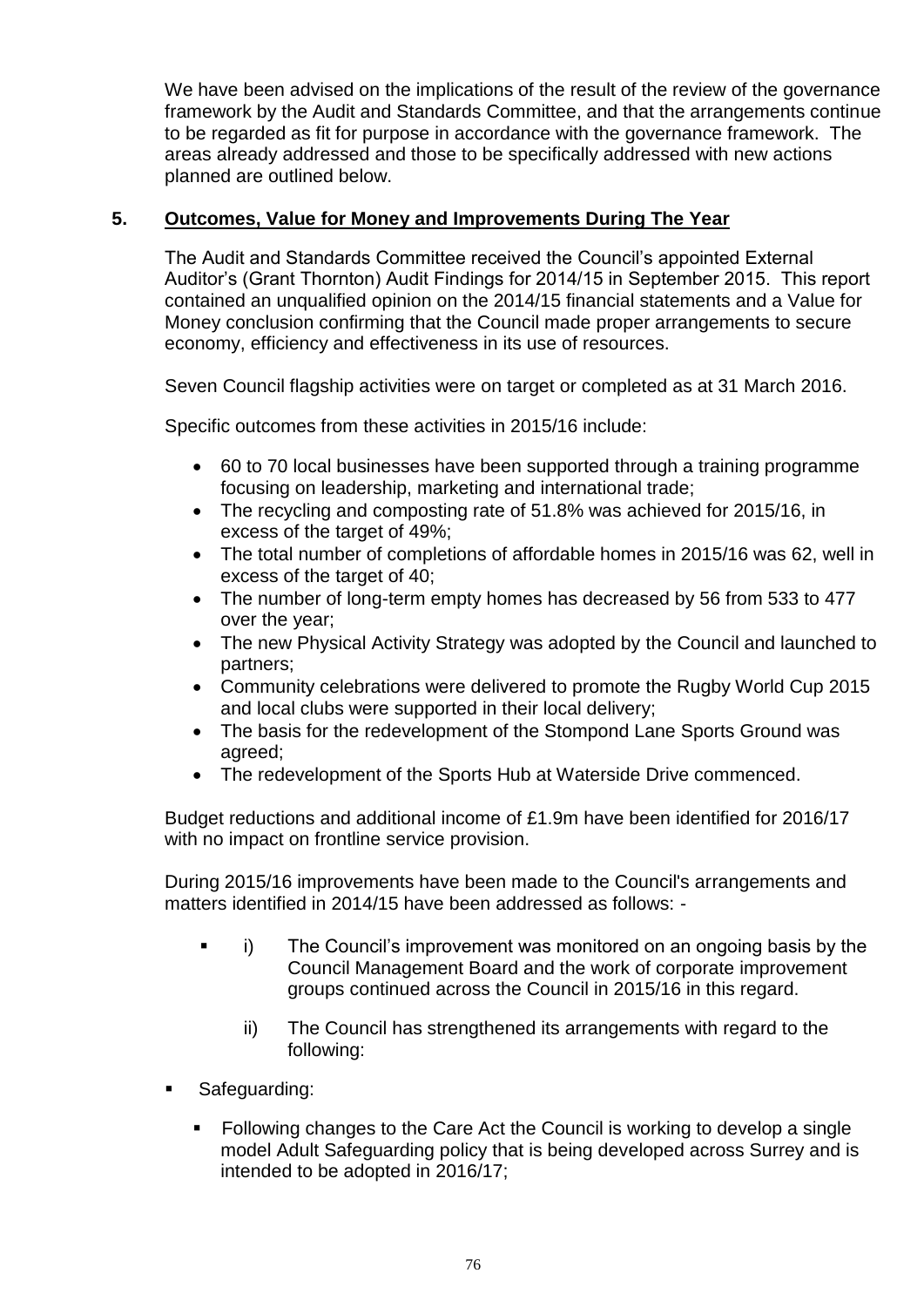- The Council has developed its role in Child Sexual Exploitation work and has led on joint working in this area across Surrey.
- **Business Continuity & Emergency Planning:** 
	- Service Business Continuity Plans were reviewed and updated by the majority of services in 2015/16 and this process is being monitored with a view to completion in early 2016/17.
- Health and Safety:
	- An updated Health & Safety Policy and Statement was approved in June 2015;
	- **The Health & Safety Advisor carried out a risk assessment audit across the** authority during 2015/16 and this exercise found that the Council is broadly compliant with the suitable assessment of risk. The Health & Safety Advisor is following up with those services where some gaps in compliance were identified.
- iii) Information Governance arrangements were strengthened by the compilation of Information Asset Registers during the year. These were almost completed across the Council in 2015/16 and monitoring and reporting mechanisms are now being developed.

Mandatory Information Management and Security and Data Protection training was refreshed and provided throughout the year and an online facility is planned for Data Protection training in 2016/17.

## **6 Significant Governance Issues**

**On the basis of the Annual Assurance Statements received from Heads of Service for the period relating to 31 March 2016 and the corporate governance health check undertaken by Internal Audit, there are no significant governance issues to report. Furthermore the review of the Council's system of governance and internal control has not identified any significant weaknesses.** 

We propose over the coming year to continue to further improve and enhance our governance arrangements. We will continue to monitor improvements and enhancements made as part of our next annual review.

| Signatures: |                        | Date: |  |  |
|-------------|------------------------|-------|--|--|
|             | Leader of the Council  |       |  |  |
|             |                        | Date: |  |  |
|             | <b>Chief Executive</b> |       |  |  |